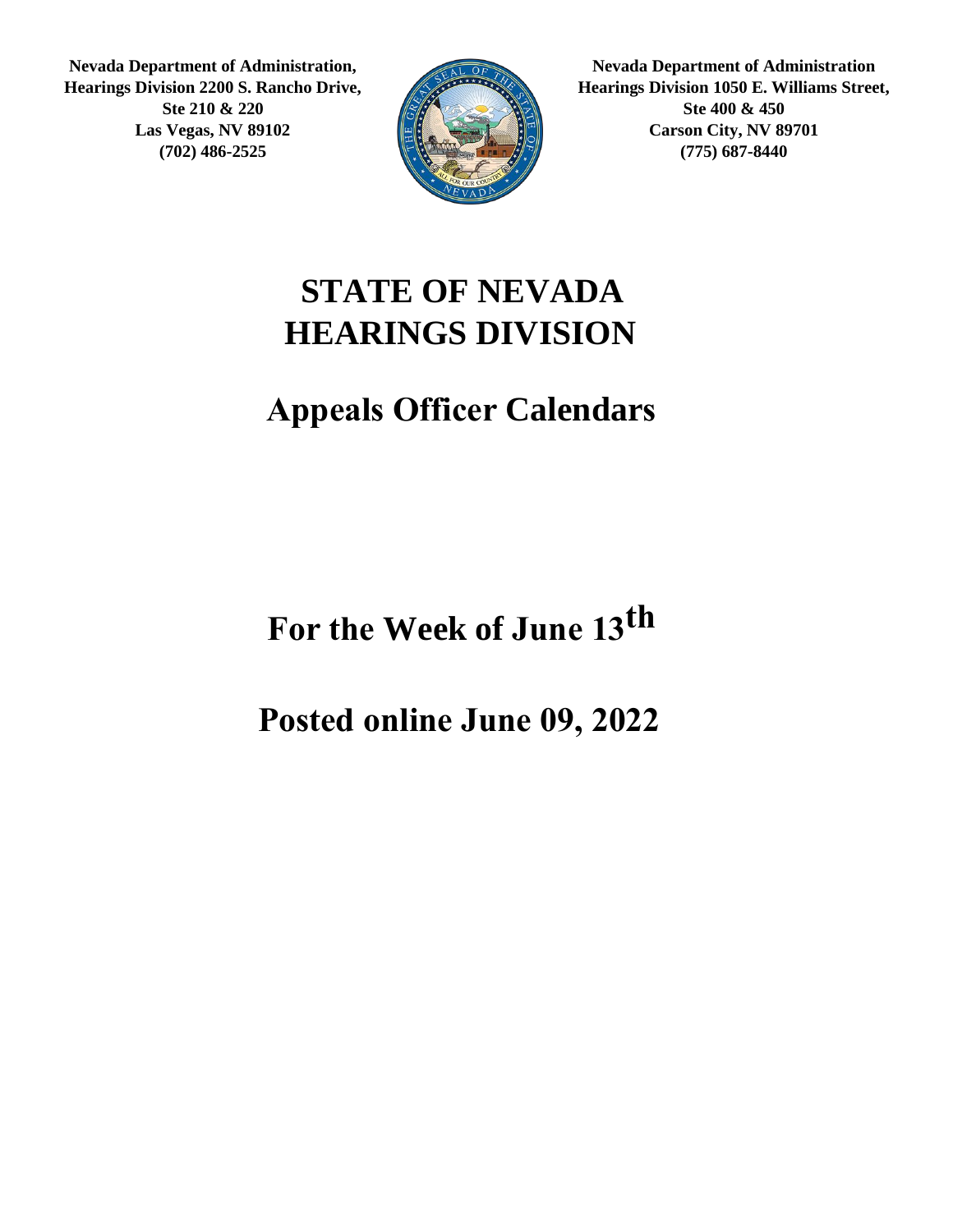| 8:00AM - 8:30AM                                                                |           | MERIDA DE RODRIGUEZ, ALBA 2200172 1/2 Hr. Hearing                                                                             |                                                         |
|--------------------------------------------------------------------------------|-----------|-------------------------------------------------------------------------------------------------------------------------------|---------------------------------------------------------|
| Clmt.Atty.<br>Empl.Atty.<br>Employer<br>Insurer<br>Ins.Atty.<br>Ins TPA        |           | <b>JAVIER A ARGUELLO ESQ</b><br><b>NEVADA PROPERTY 1 LLC DBA THE C</b><br><b>ZURICH</b><br><b>DANIEL SCHWARTZ ESQ</b>         |                                                         |
| 8:25AM                                                                         | $-8:30AM$ | GIBBS, JOSHUA D.                                                                                                              | 2111327 Tel. S/C                                        |
| Clmt.Atty.<br>Empl.Atty.<br>Employer<br>Insurer<br>Ins.Atty.<br>Ins TPA        |           | <b>BILLIE-MARIE MORRISON ESQ</b><br><b>DALTON HOOKS JR ESQ</b><br><b>UPS RISK MGMT</b><br><b>LIBERTY MUTUAL</b>               |                                                         |
| 8:25AM                                                                         | $-8:30AM$ | <b>EDRINILYAN, NARINA</b>                                                                                                     | 1912751 Tel. S/C<br>2009315-CJY 2011049-CJY 2017571-CJY |
| Clmt.Atty.<br>Empl.Atty.<br>Employer<br>Insurer<br>Ins.Atty.<br>Ins TPA        |           | <b>LISA M ANDERSON ESQ</b><br><b>TROPICANA LAS VEGAS</b><br><b>HELMSMAN MANAGEMENT SERVICES</b><br><b>DANIEL SCHWARTZ ESQ</b> |                                                         |
| 8:30AM                                                                         | $-8:30AM$ | <b>WALKER, JUAN</b>                                                                                                           | 2008980 EMAIL S/C                                       |
| Clmt.Atty.<br>Empl.Atty.<br>Employer<br><b>Insurer</b><br>Ins.Atty.<br>Ins TPA |           | <b>DAVID ROTHENBERG ESQ</b><br><b>DANIEL SCHWARTZ ESQ</b><br><b>ALPHA OMEGA PAINTING</b><br><b>GALLAGHER BASSETT</b>          |                                                         |
| 8:30AM                                                                         | $-8:30AM$ | <b>HOPKINS, WILLIAM</b>                                                                                                       | 2109129 EMAIL S/C<br>2111222-CJY 2216601-CJY            |
| Clmt.Atty.<br>Empl.Atty.<br>Employer<br>Insurer<br>Ins.Atty.<br>Ins TPA        |           | <b>BERNSTEIN &amp; ASSOC</b><br><b>DANIEL SCHWARTZ ESQ</b><br><b>AMERICAN AIRLINES INC</b><br><b>SEDGWICK CMS INC</b>         |                                                         |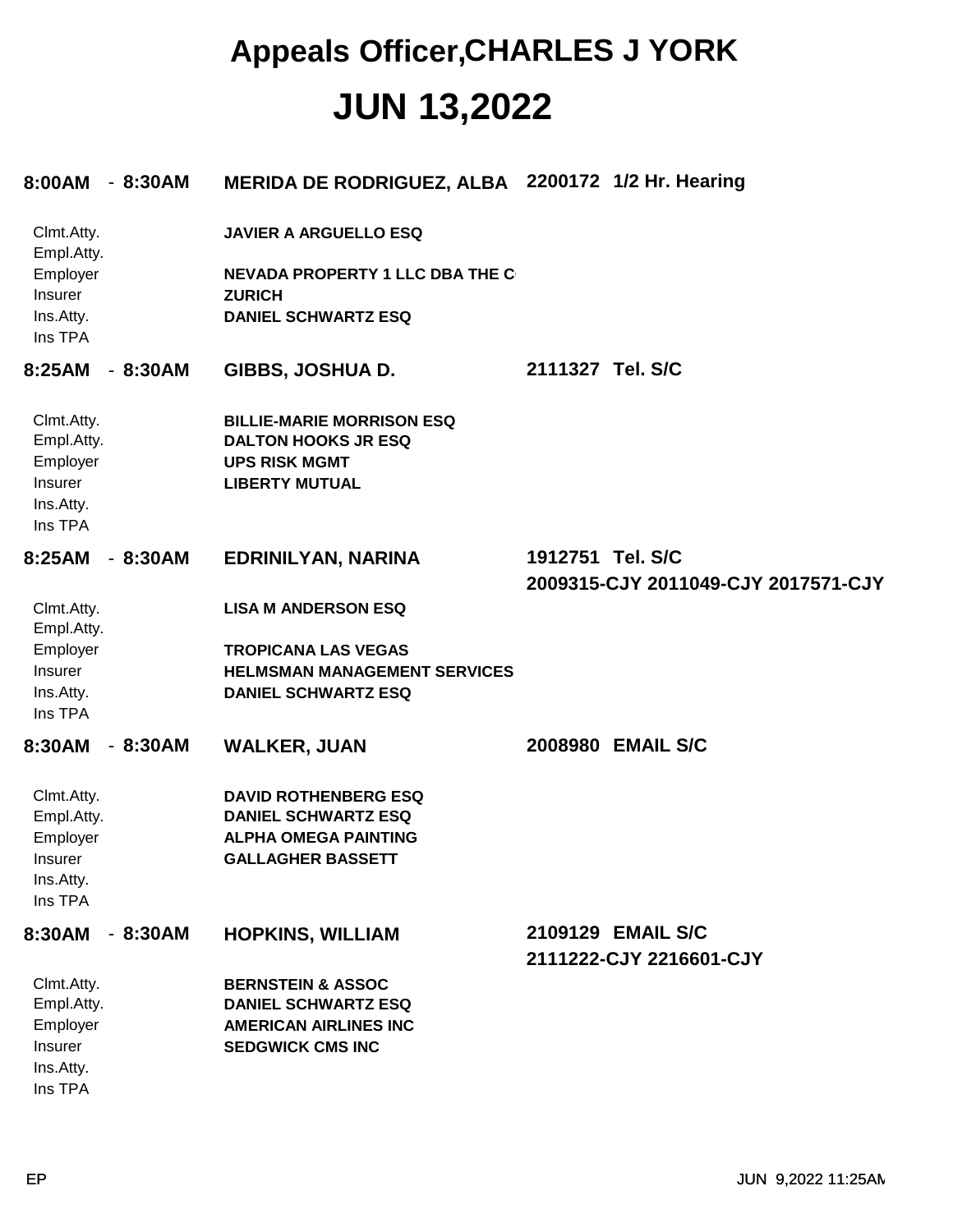| $-10:00AM$<br>9:00AM                                                    | <b>ZELAYA, MARIA</b>                                                                                                                          | 2103161 1 Hr. Hrg.                                             |
|-------------------------------------------------------------------------|-----------------------------------------------------------------------------------------------------------------------------------------------|----------------------------------------------------------------|
| Clmt.Atty.<br>Empl.Atty.<br>Employer<br>Insurer<br>Ins.Atty.<br>Ins TPA | <b>LEE DAVIS ESQ</b><br><b>TAWA SUPERMARKET INC</b><br><b>CORVEL CORPORATION</b><br><b>DANIEL SCHWARTZ ESQ</b>                                |                                                                |
| 10:00AM - 11:00AM                                                       | <b>VINCENT, DENNIS</b>                                                                                                                        | 1814857 1 Hr.Hrg.                                              |
| Clmt.Atty.<br>Empl.Atty.<br>Employer<br>Insurer<br>Ins.Atty.<br>Ins TPA | <b>MICHAEL J. RYAN</b><br><b>KRISTINE DAVIS ESQ</b><br><b>UNKNOWN</b><br><b>EMPLOYERS INS CO OF NV</b><br><b>PRIUM MEDICAL COST MGMT SVCS</b> | <b>CONTINUED</b>                                               |
| 11:00AM - 12:00PM                                                       | <b>PRICE, MICHAEL</b>                                                                                                                         | 2108423 1 Hr. Hrg.<br>2108424-CJY                              |
| Clmt.Atty.<br>Empl.Atty.<br>Employer<br>Insurer<br>Ins.Atty.<br>Ins TPA | <b>ALIKA ANGERMAN ESQ</b><br><b>DANIEL SCHWARTZ ESQ</b><br><b>SMITHS FOOD &amp; DRUG/THE KROGER (</b><br><b>SEDGWICK CMS INC</b>              |                                                                |
| 12:00PM - 12:15PM                                                       | HERNANDEZ-PEREZ, YOHAMA                                                                                                                       | 2211826 15 Min. Hearing<br>2212277-CJY 2212280-CJY 2214570-CJY |
| Clmt.Atty.<br>Empl.Atty.<br>Employer<br>Insurer<br>Ins.Atty.            | <b>JAVIER A ARGUELLO ESQ</b><br><b>HOTSPUR RESORTS NEVADA INC</b><br><b>EMPLOYERS INSURANCE COMPANY O</b><br><b>MATTHEW SMITH ESQ</b>         |                                                                |
| Ins TPA<br>1:00PM<br>$-2:00PM$                                          | <b>MARTINEZ, JOSE</b>                                                                                                                         | 2205379 1 Hr. Hrg.                                             |
| Clmt.Atty.<br>Empl.Atty.<br>Employer<br>Insurer<br>Ins.Atty.<br>Ins TPA | <b>DAVID ROTHENBERG ESQ</b><br><b>BMC STOCK HOLDINGS</b><br><b>LIBERTY MUTUAL</b><br><b>DANIEL SCHWARTZ ESQ</b>                               |                                                                |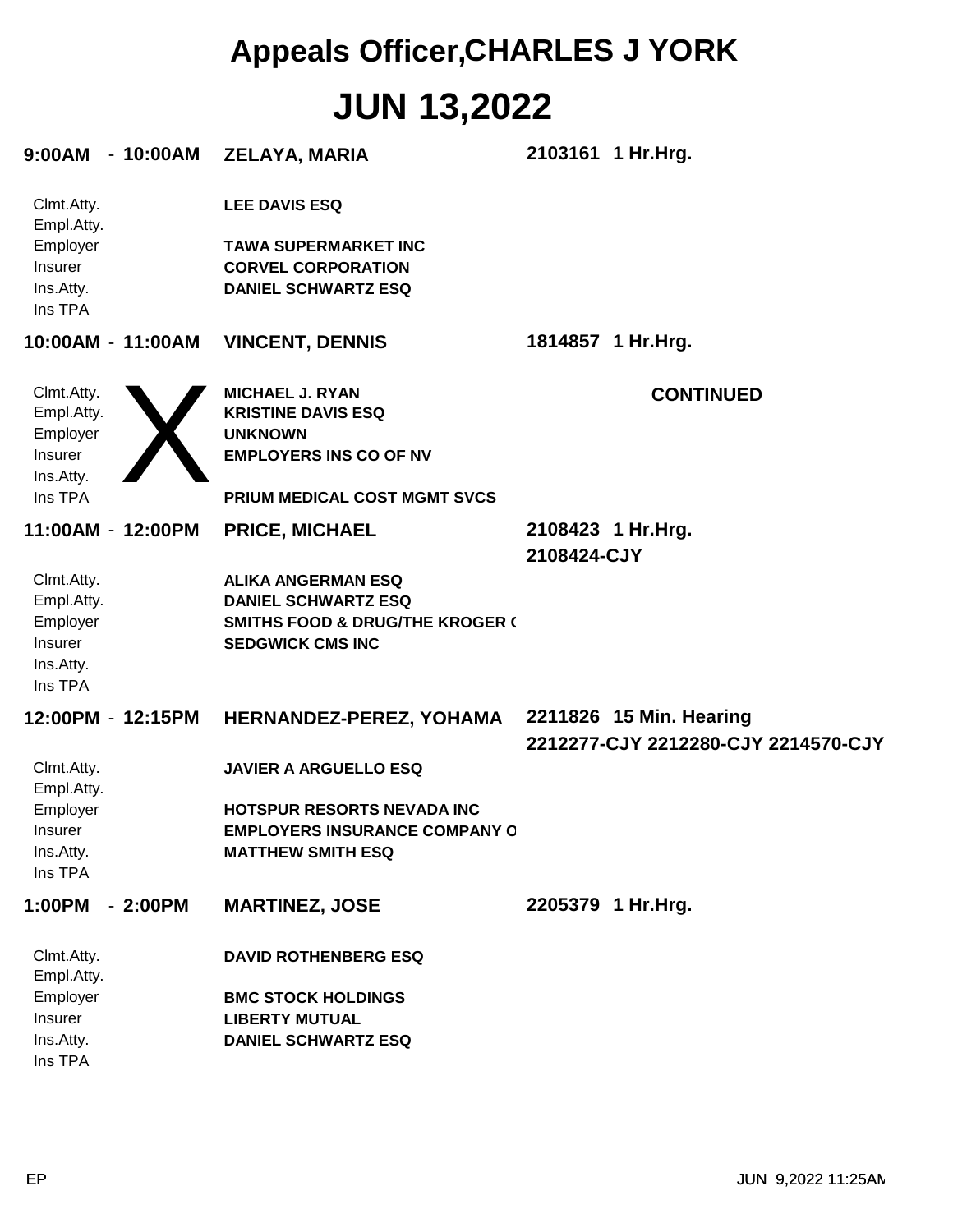| 2:00PM - 3:00PM                                                         |           | <b>SEASE, BRENDA S</b>                                                                                                                  | 2207042-CJY | 2205914 1 Hr.Hrg.  |
|-------------------------------------------------------------------------|-----------|-----------------------------------------------------------------------------------------------------------------------------------------|-------------|--------------------|
| Clmt.Atty.<br>Empl.Atty.<br>Employer<br>Insurer<br>Ins.Atty.<br>Ins TPA |           | <b>BILLIE-MARIE MORRISON ESQ</b><br><b>DANIEL SCHWARTZ ESQ</b><br><b>SMITHS FOOD &amp; DRUG/THE KROGER (</b><br><b>SEDGWICK CMS INC</b> |             |                    |
| 3:00PM                                                                  | - 4:00PM  | <b>FOSTER, CRAIG</b>                                                                                                                    |             | 2206917 1 Hr. Hrg. |
| Clmt.Atty.<br>Empl.Atty.<br>Employer<br>Insurer<br>Ins.Atty.            |           | <b>ZACHARY JONES ESQ</b><br>STATE OF NEVADA-DEPT OF CORRECT<br><b>CCMSI</b><br><b>DANIEL SCHWARTZ ESQ</b>                               |             |                    |
| Ins TPA<br>4:00PM                                                       | $-5:00PM$ | <b>SPILOTRO, RUBY</b>                                                                                                                   |             | 2200286 1 Hr.Hrg.  |
|                                                                         |           |                                                                                                                                         |             |                    |
| Clmt.Atty.<br>Empl.Atty.                                                |           | <b>SHAWN D JOHNSON ESQ</b>                                                                                                              |             |                    |
| Employer                                                                |           | <b>DENNYS</b>                                                                                                                           |             |                    |
| Insurer                                                                 |           | <b>GALLAGHER BASSETT</b>                                                                                                                |             |                    |
| Ins.Atty.<br>Ins TPA                                                    |           | <b>DANIEL SCHWARTZ ESQ</b>                                                                                                              |             |                    |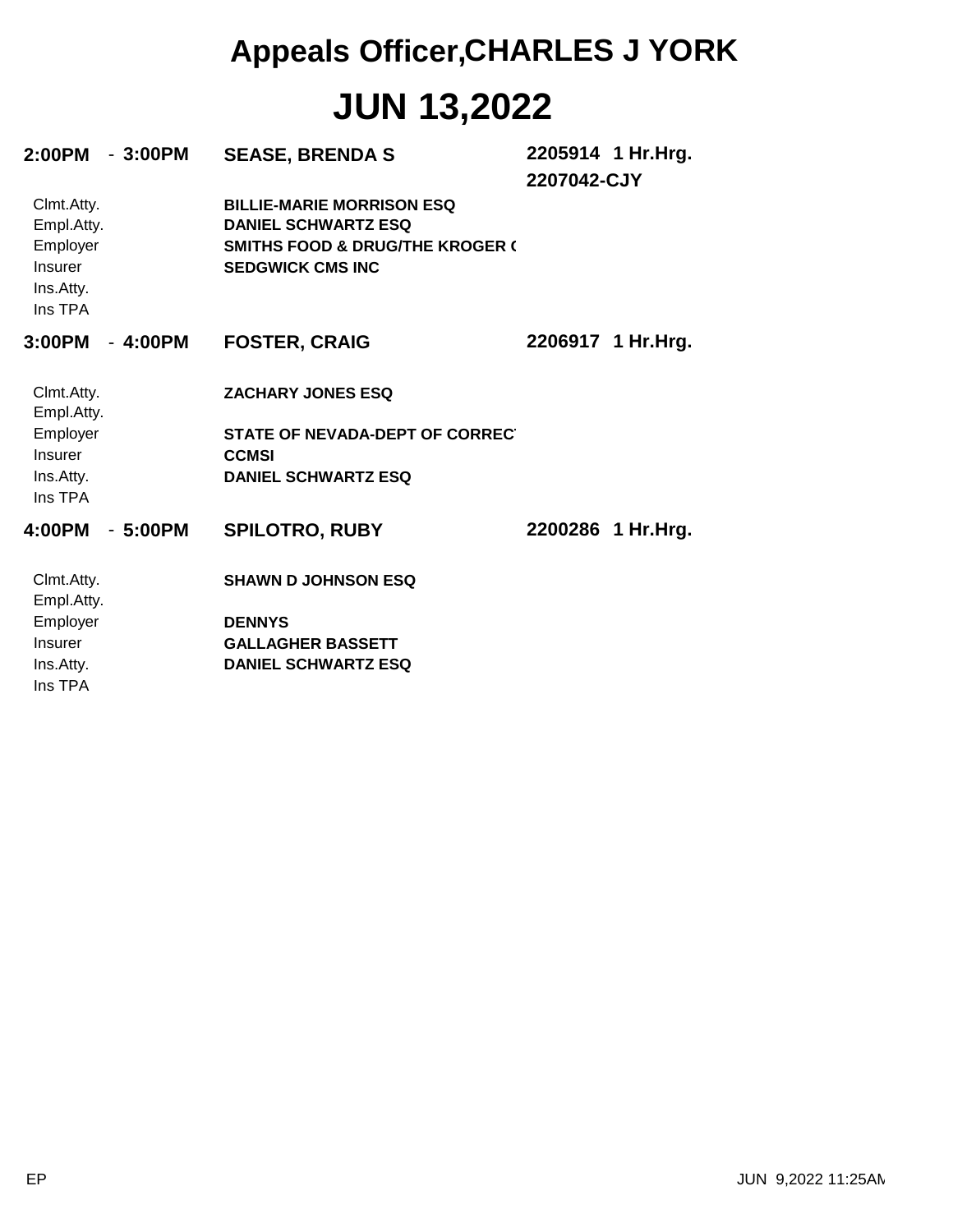| 9:00AM                                                                  | $-10:00AM$ | <b>NEWMAN, CHRISTOPHER</b>                                                                                                               | 2009242 1 Hr.Hrg.<br>2106858-CJY 2112752-CJY             |
|-------------------------------------------------------------------------|------------|------------------------------------------------------------------------------------------------------------------------------------------|----------------------------------------------------------|
| Clmt.Atty.<br>Empl.Atty.<br>Employer<br>Insurer<br>Ins.Atty.<br>Ins TPA |            | <b>JASON MILLS ESQ</b><br><b>JOHN LAVERY ESQ</b><br><b>TARGET</b><br><b>SEDGWICK CMS INC</b>                                             |                                                          |
| 10:00AM - 11:00AM                                                       |            | <b>CAMPO, JONATHAN</b>                                                                                                                   | 2207877 1 Hr.Hrg.                                        |
| Clmt.Atty.<br>Empl.Atty.<br>Employer<br>Insurer<br>Ins.Atty.<br>Ins TPA |            | <b>NAIW</b><br><b>DAVID BENAVIDEZ ESQ</b><br><b>DESERT PLASTERING LLC</b><br><b>ASSOCIATED RISK MGMT INC</b><br><b>RICHARD STAUB ESQ</b> |                                                          |
| 11:00AM - 12:00PM                                                       |            | <b>HARVEY, GEORGETTE</b>                                                                                                                 | 1901537 1 Hr.Hrg.<br>1901538-CJY 1901371-CJY 1902724-CJY |
| Clmt.Atty.<br>Empl.Atty.<br>Employer<br>Insurer<br>Ins.Atty.<br>Ins TPA |            | <b>JAVIER A ARGUELLO ESQ</b><br><b>JOHN LAVERY ESQ</b><br><b>KEOLIS TRANSIT AMERICA LLC</b><br><b>BROADSPIRE SERVICES</b>                |                                                          |
| 12:45PM - 1:00PM                                                        |            | <b>BEAVER, TERESA</b>                                                                                                                    | 1806275 15 Min. Hearing                                  |
| Clmt.Atty.<br>Empl.Atty.<br>Employer<br>Insurer<br>Ins.Atty.<br>Ins TPA |            | <b>JAVIER A ARGUELLO ESQ</b><br><b>GRAND CANYON AIRLINES</b><br><b>AIG</b><br><b>DANIEL SCHWARTZ ESQ</b>                                 |                                                          |
| 1:00PM                                                                  | $-2:00PM$  | <b>BRITTON, MARK D</b>                                                                                                                   | 2205519 1 Hr.Hrg.                                        |
| Clmt.Atty.<br>Empl.Atty.<br>Employer<br>Insurer<br>Ins.Atty.<br>Ins TPA |            | <b>MATTHEW SMITH ESQ</b><br><b>CLARK COUNTY SCHOOL DISTRICT</b><br>SIERRA NEVADA ADMINISTRATORS                                          |                                                          |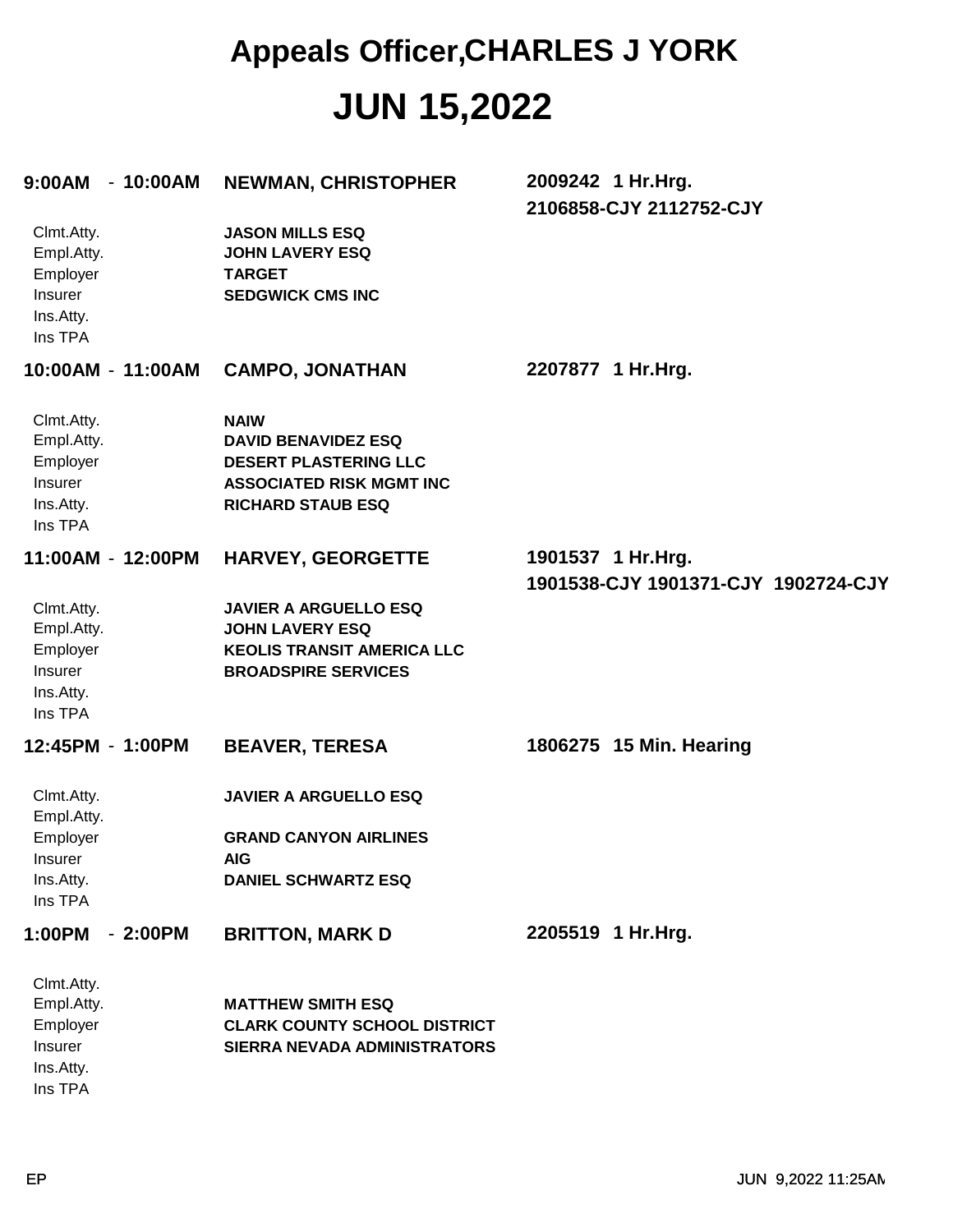| 1:00PM<br>Clmt.Atty.<br>Empl.Atty.<br>Employer<br>Insurer<br>Ins.Atty. | $-2:00PM$ | SMYTHE-GREEN, CRYSTAL Y<br><b>BILLIE-MARIE MORRISON ESQ</b><br><b>DALTON HOOKS JR ESQ</b><br><b>UPS RISK MGMT</b><br><b>LIBERTY MUTUAL</b> | 2112474 1 Hr.Hrg.<br>2112855-CJY 2112856-CJY 2113207-CJY<br><b>CONTINUED</b> |
|------------------------------------------------------------------------|-----------|--------------------------------------------------------------------------------------------------------------------------------------------|------------------------------------------------------------------------------|
| Ins TPA                                                                |           |                                                                                                                                            |                                                                              |
| 2:00PM                                                                 | $-3:00PM$ | <b>ESTATE OF SAM BAKER</b>                                                                                                                 | 1817121 1 Hr.Hrg.<br>1908104-CJY                                             |
| Clmt.Atty.<br>Empl.Atty.                                               |           | <b>LISA M ANDERSON ESQ</b>                                                                                                                 |                                                                              |
| Employer                                                               |           | <b>WHITE PINE COUNTY</b>                                                                                                                   |                                                                              |
| Insurer<br>Ins.Atty.<br>Ins TPA                                        |           | <b>ALTERNATIVE SERVICE CONCEPTS LL</b><br><b>ROBERT F BALKENBUSH ESQ</b>                                                                   |                                                                              |
| 3:00PM                                                                 | $-4:00PM$ | <b>MORELOCK, JESS</b>                                                                                                                      | 2209009 1 Hr.Hrg.                                                            |
| Clmt.Atty.<br>Empl.Atty.                                               |           | <b>DAVID ROTHENBERG ESQ</b>                                                                                                                |                                                                              |
| Employer                                                               |           | <b>TIMET</b>                                                                                                                               |                                                                              |
| <b>Insurer</b><br>Ins.Atty.                                            |           | <b>SEDGWICK CMS INC</b><br><b>JOHN LAVERY ESQ</b>                                                                                          |                                                                              |
| Ins TPA                                                                |           |                                                                                                                                            |                                                                              |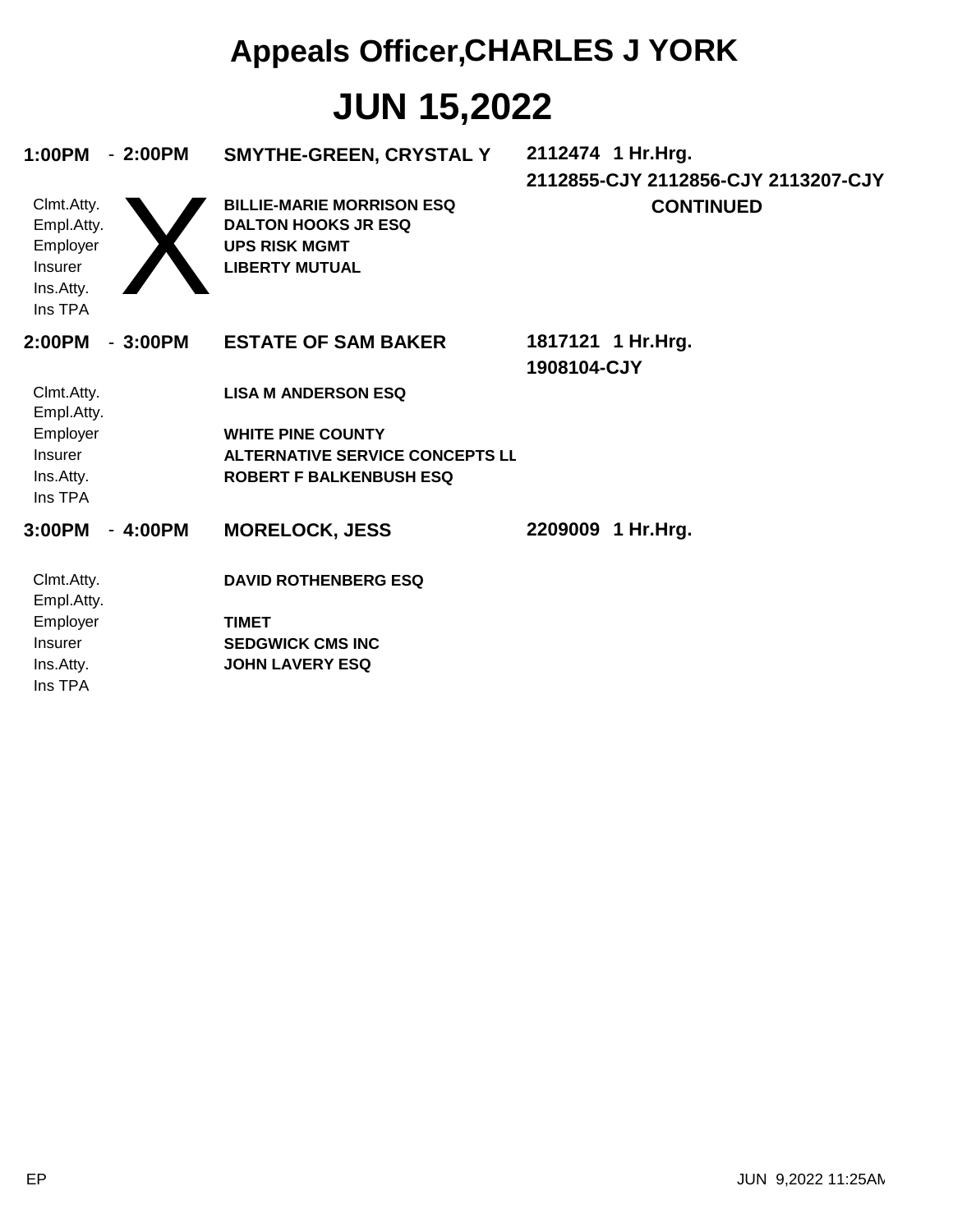| 8:30AM                                                                  | $-8:30AM$ | <b>MUNOZ, RICARDO</b>                                                                                                                          | 2203537 EMAIL S/C<br>2205769-CJY                                 |
|-------------------------------------------------------------------------|-----------|------------------------------------------------------------------------------------------------------------------------------------------------|------------------------------------------------------------------|
| Clmt.Atty.<br>Empl.Atty.<br>Employer<br>Insurer<br>Ins.Atty.<br>Ins TPA |           | <b>JOSHUA DAVIDSON ESQ</b><br><b>DAVID BENAVIDEZ ESQ</b><br><b>XDS SERVICES</b><br><b>ASSOCIATED RISK MGMT INC</b><br><b>SADIE J STAUB ESQ</b> |                                                                  |
| 8:30AM                                                                  | $-8:30AM$ | <b>BATISTE, KAREN</b>                                                                                                                          | 2007325 EMAIL S/C RE: IME<br>2007326-CJY 2008694-CJY 2010881-CJY |
| Clmt.Atty.<br>Empl.Atty.<br>Employer<br>Insurer<br>Ins.Atty.<br>Ins TPA |           | <b>JULIE SMITH ESQ</b><br><b>DANIEL SCHWARTZ ESQ</b><br><b>LAS VEGAS VALLEY WATER DIST</b><br>SIERRA NEVADA ADMINISTRATORS                     |                                                                  |
| 8:30AM                                                                  | $-8:30AM$ | <b>COMPTON, CHRISTINE L.</b>                                                                                                                   | 2214680 EMAIL S/C                                                |
| Clmt.Atty.<br>Empl.Atty.<br>Employer<br>Insurer<br>Ins.Atty.<br>Ins TPA |           | <b>BILLIE-MARIE MORRISON ESQ</b><br><b>DANIEL SCHWARTZ ESQ</b><br><b>CLARK COUNTY SCHOOL DISTRICT</b><br><b>SIERRA NEVADA ADMINISTRATORS</b>   |                                                                  |
| 8:30AM                                                                  | $-8:30AM$ | <b>VITELA-OCON, AVELINO</b>                                                                                                                    | 2205912 EMAIL S/C RE: STATUS OF SI<br>2205913-CJY                |
| Clmt.Atty.<br>Empl.Atty.<br>Employer<br>Insurer<br>Ins.Atty.<br>Ins TPA |           | <b>BILLIE-MARIE MORRISON ESQ</b><br><b>TRADEWINDS CONSTRUCTION</b><br><b>COPPERPOINT INSURANCE COMPANIE</b><br><b>ALEXANDER M BROWN ESQ</b>    |                                                                  |
| 8:30AM                                                                  | $-8:30AM$ | ZAVALA VALENCIA, ALEJANDRA 2204312 EMAIL S/C                                                                                                   |                                                                  |
| Clmt.Atty.<br>Empl.Atty.<br>Employer<br>Insurer<br>Ins.Atty.<br>Ins TPA |           | <b>QUMARS BEHZADI ESQ</b><br><b>MATTHEW SMITH ESQ</b><br><b>MARKETON INC</b><br><b>EMPLOYERS INS CO OF NV</b>                                  |                                                                  |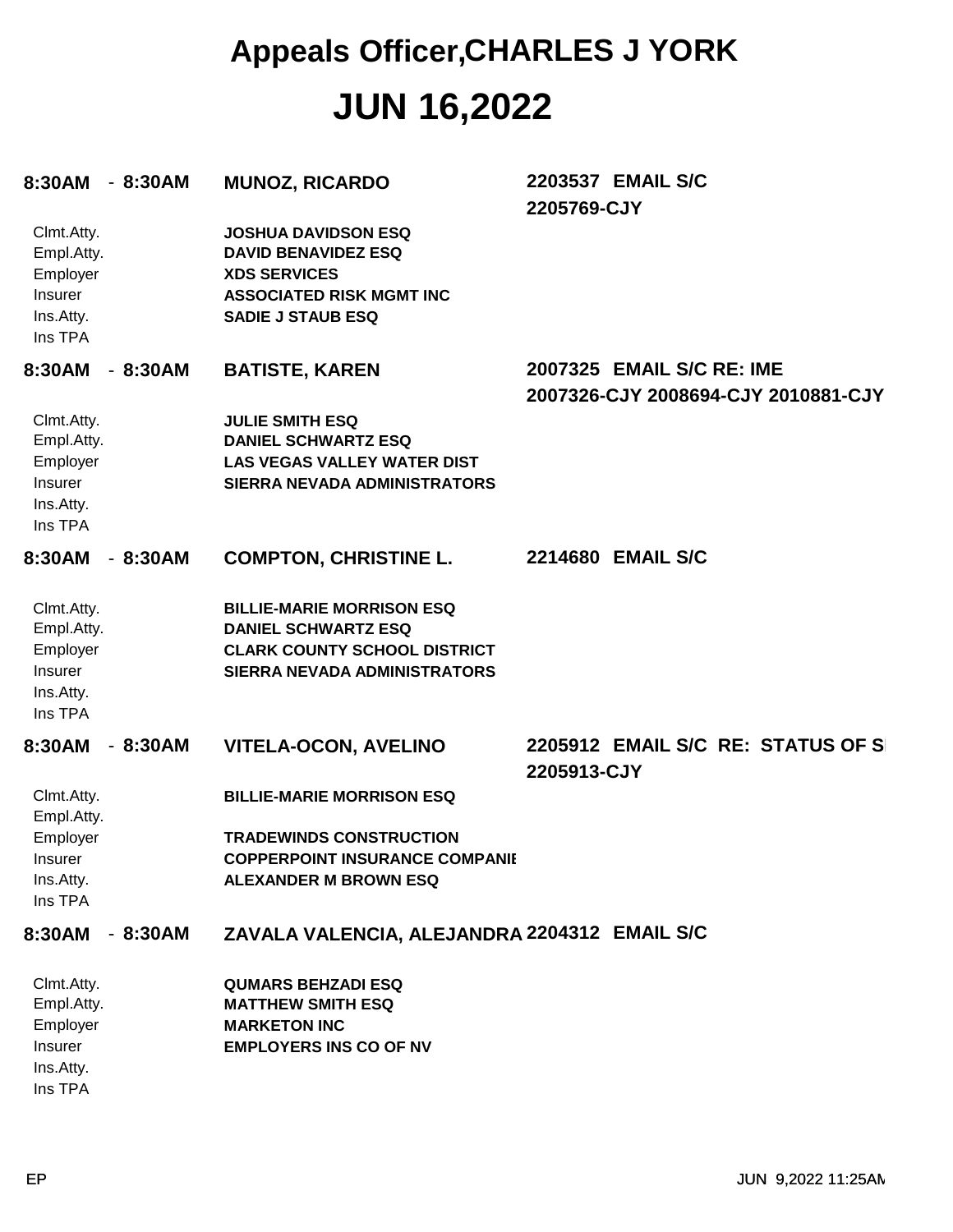| $9:00AM - 9:00AM$                                                       |           | <b>HILL, CHRISTIAN</b>                                                                                           | 2213585 Stacked |  |
|-------------------------------------------------------------------------|-----------|------------------------------------------------------------------------------------------------------------------|-----------------|--|
| Clmt.Atty.<br>Empl.Atty.<br>Employer<br>Insurer<br>Ins.Atty.<br>Ins TPA |           | <b>DAVID ROTHENBERG ESQ</b><br><b>JOHN LAVERY ESQ</b><br><b>PAPA JOHN'S</b><br><b>BERKLEY ASSIGNED RISK SVCS</b> |                 |  |
| 9:00AM - 9:00AM                                                         |           | <b>RUSH, EDWARD</b>                                                                                              | 2213563 Stacked |  |
| Clmt.Atty.<br>Empl.Atty.                                                |           | <b>AUSTIN SORRELS ESQ</b>                                                                                        |                 |  |
| Employer<br>Insurer<br>Ins.Atty.<br>Ins TPA                             |           | JOHNSON BROTHERS LIQUOR COMPA<br><b>TRAVELERS</b><br><b>JOHN LAVERY ESQ</b>                                      |                 |  |
| $9:00AM - 9:00AM$                                                       |           | <b>MALDONADO, MARINA</b>                                                                                         | 2217340 Stacked |  |
| Clmt.Atty.<br>Empl.Atty.<br>Employer<br>Insurer<br>Ins.Atty.<br>Ins TPA |           | <b>JULIE A SPERAW ESQ</b><br><b>HOOKS MENG CLEMENT, PLLC</b><br><b>BELLAGIO</b>                                  |                 |  |
| $9:00AM - 9:00AM$                                                       |           | <b>MILES, PAUL</b>                                                                                               | 2217293 Stacked |  |
| Clmt.Atty.<br>Empl.Atty.<br>Employer<br>Insurer<br>Ins.Atty.<br>Ins TPA |           | <b>ANDREA D ORWOLL ESQ</b><br><b>AMAZON</b><br><b>SEDGWICK CMS INC</b><br><b>ALEXANDER M BROWN ESQ</b>           |                 |  |
| 9:00AM                                                                  | $-9:00AM$ | <b>BREWSTER, DEBRA</b>                                                                                           | 2217341 Stacked |  |
| Clmt.Atty.<br>Empl.Atty.                                                |           | <b>JULIE A SPERAW ESQ</b>                                                                                        |                 |  |
| Employer<br>Insurer<br>Ins.Atty.<br>Ins TPA                             |           | <b>CLARK COUNTY SCHOOL DISTRICT</b><br><b>SIERRA NEVADA ADMINISTRATORS</b>                                       |                 |  |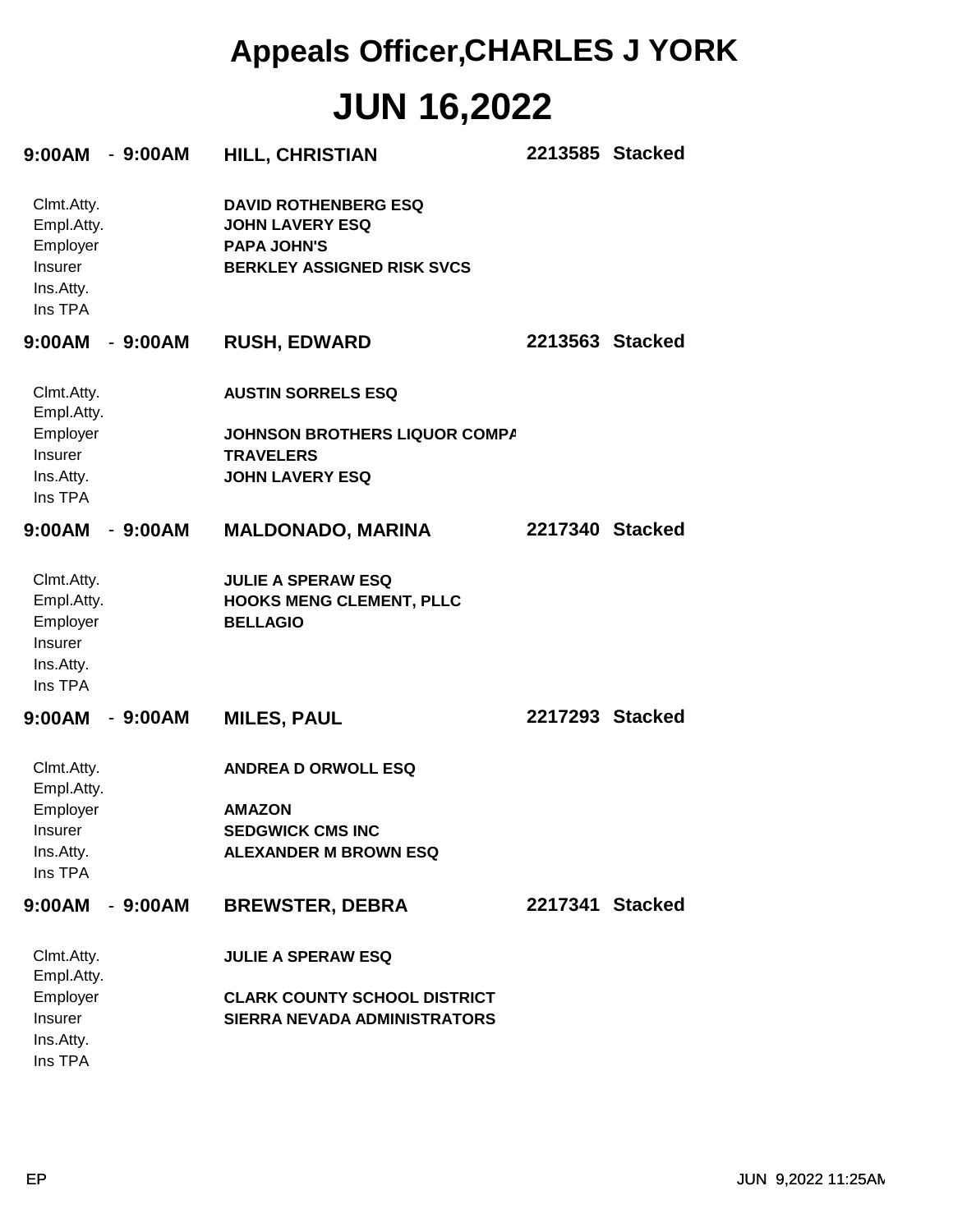| 9:00AM - 9:00AM                                                         |           | <b>ZWERLING, TERRY</b>                                                                                                  | 2108426 Stacked                                        |
|-------------------------------------------------------------------------|-----------|-------------------------------------------------------------------------------------------------------------------------|--------------------------------------------------------|
| Clmt.Atty.<br>Empl.Atty.<br>Employer<br>Insurer<br>Ins.Atty.<br>Ins TPA |           | <b>ALIKA ANGERMAN ESQ</b><br>LW 107 LLC DBA LIQUOR WORLD<br><b>DANIEL SCHWARTZ ESQ</b>                                  |                                                        |
| 9:00AM                                                                  | $-9:00AM$ | <b>WALKER, BOBBIE</b>                                                                                                   | 1815908 Stacked<br>1901155-CJY 1901750-CJY 1901751-CJY |
| Clmt.Atty.<br>Empl.Atty.<br>Employer<br>Insurer<br>Ins.Atty.<br>Ins TPA |           | <b>JULIE SMITH ESQ</b><br><b>JOHN LAVERY ESQ</b><br><b>CLARK COUNTY SCHOOL DISTRICT</b><br>SIERRA NEVADA ADMINISTRATORS |                                                        |
| 9:00AM                                                                  | $-9:00AM$ | <b>PENA, EDDIE</b>                                                                                                      | 2217339 Stacked                                        |
| Clmt.Atty.<br>Empl.Atty.<br>Employer<br>Insurer<br>Ins.Atty.<br>Ins TPA |           | <b>JULIE A SPERAW ESQ</b><br><b>LOWES</b><br><b>SEDGWICK CMS INC</b><br><b>JOHN D HOOKS ESQ</b>                         | <b>CONSOLIDATED TO GB</b>                              |
| 9:00AM                                                                  | $-9:00AM$ | <b>PINEDA, ENRIQUE</b>                                                                                                  | 2217322 Stacked                                        |
| Clmt.Atty.<br>Empl.Atty.<br>Employer<br>Insurer<br>Ins.Atty.<br>Ins TPA |           | <b>STEPHEN A NICHOL ESQ</b><br><b>PIE-INSURANCE</b><br><b>CORVEL CORPORATION</b><br><b>DAVID BENAVIDEZ ESQ</b>          | <b>CONSOLIDATED</b>                                    |
| 9:30AM                                                                  | $-9:30AM$ | DE WEY-RAMOS, ALICIA                                                                                                    | 2217282 Stacked                                        |
| Clmt.Atty.<br>Empl.Atty.<br>Employer<br>Insurer<br>Ins.Atty.<br>Ins TPA |           | <b>JOSHUA DAVIDSON ESQ</b><br><b>PLANET HOLLYWOOD</b><br><b>GALLAGHER BASSETT</b><br><b>MATTHEW SMITH ESQ</b>           |                                                        |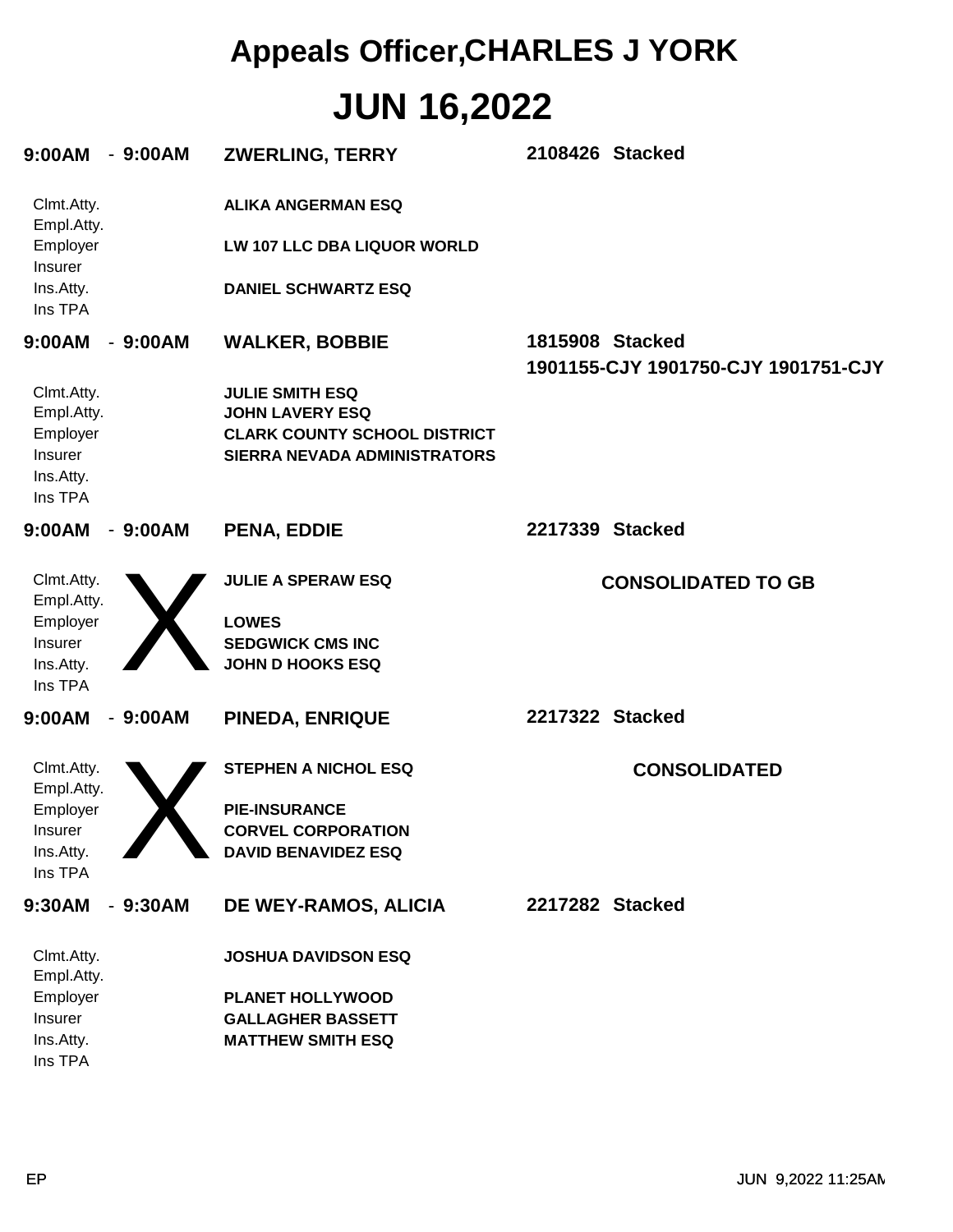| 9:30AM - 9:30AM                                                         |           | <b>HERNANDEZ, PAUL</b>                                                            |                 | 2217281 Stacked  |
|-------------------------------------------------------------------------|-----------|-----------------------------------------------------------------------------------|-----------------|------------------|
| Clmt.Atty.<br>Empl.Atty.                                                |           | <b>JOSHUA DAVIDSON ESQ</b>                                                        |                 |                  |
| Employer<br>Insurer<br>Ins.Atty.<br>Ins TPA                             |           | <b>STONESCAPE PAVERS</b><br><b>AMTRUST NORTH AMERICA</b><br><b>SHAUN MENG ESQ</b> |                 |                  |
| 9:30AM                                                                  | $-9:30AM$ | <b>CARBALLO, YANELIS</b>                                                          | 2217324 Stacked |                  |
| Clmt.Atty.<br>Empl.Atty.<br>Employer<br>Insurer<br>Ins.Atty.<br>Ins TPA |           | <b>ADAM MUSLUSKY ESQ</b><br><b>JOHN LAVERY ESQ</b><br><b>LUXOR HOTEL</b>          |                 |                  |
| 9:30AM                                                                  | $-9:30AM$ | <b>ALVA, DAVID</b>                                                                | 2217283 Stacked |                  |
| Clmt.Atty.<br>Empl.Atty.<br>Employer                                    |           | <b>LUCAS GROWER, ESQ</b><br><b>COX ENTERPRISES</b>                                |                 | <b>CONTINUED</b> |
| Insurer<br>Ins.Atty.<br>Ins TPA                                         |           | <b>BROADSPIRE SERVICES</b><br><b>DANIEL SCHWARTZ ESQ</b>                          |                 |                  |
| 10:00AM - 10:00AM                                                       |           | <b>BROWN, ISABELLA</b>                                                            | 2217297 Stacked |                  |
| Clmt.Atty.<br>Empl.Atty.                                                |           | <b>KEVIN P KAMPSCHROR ESQ</b>                                                     |                 |                  |
| Employer                                                                |           | <b>AMERICAN KEY SUPPLY</b>                                                        |                 |                  |
| <b>Insurer</b>                                                          |           | THE HARTFORD                                                                      |                 |                  |
| Ins.Atty.<br>Ins TPA                                                    |           | <b>ALYSSA M FISCHER ESQ</b>                                                       |                 |                  |
| 10:00AM - 10:00AM                                                       |           | <b>TEKLU, ELIZABETH</b>                                                           | 2208877 Stacked |                  |
| Clmt.Atty.                                                              |           | <b>KATIA SPATARO ESQ</b>                                                          |                 |                  |
| Empl.Atty.                                                              |           | <b>DANIEL SCHWARTZ ESQ</b>                                                        |                 |                  |
| Employer                                                                |           | <b>LANDRY'S SEAFOOD HOME</b>                                                      |                 |                  |
| Insurer<br>Ins.Atty.                                                    |           | <b>CORVEL CORPORATION</b>                                                         |                 |                  |

Ins TPA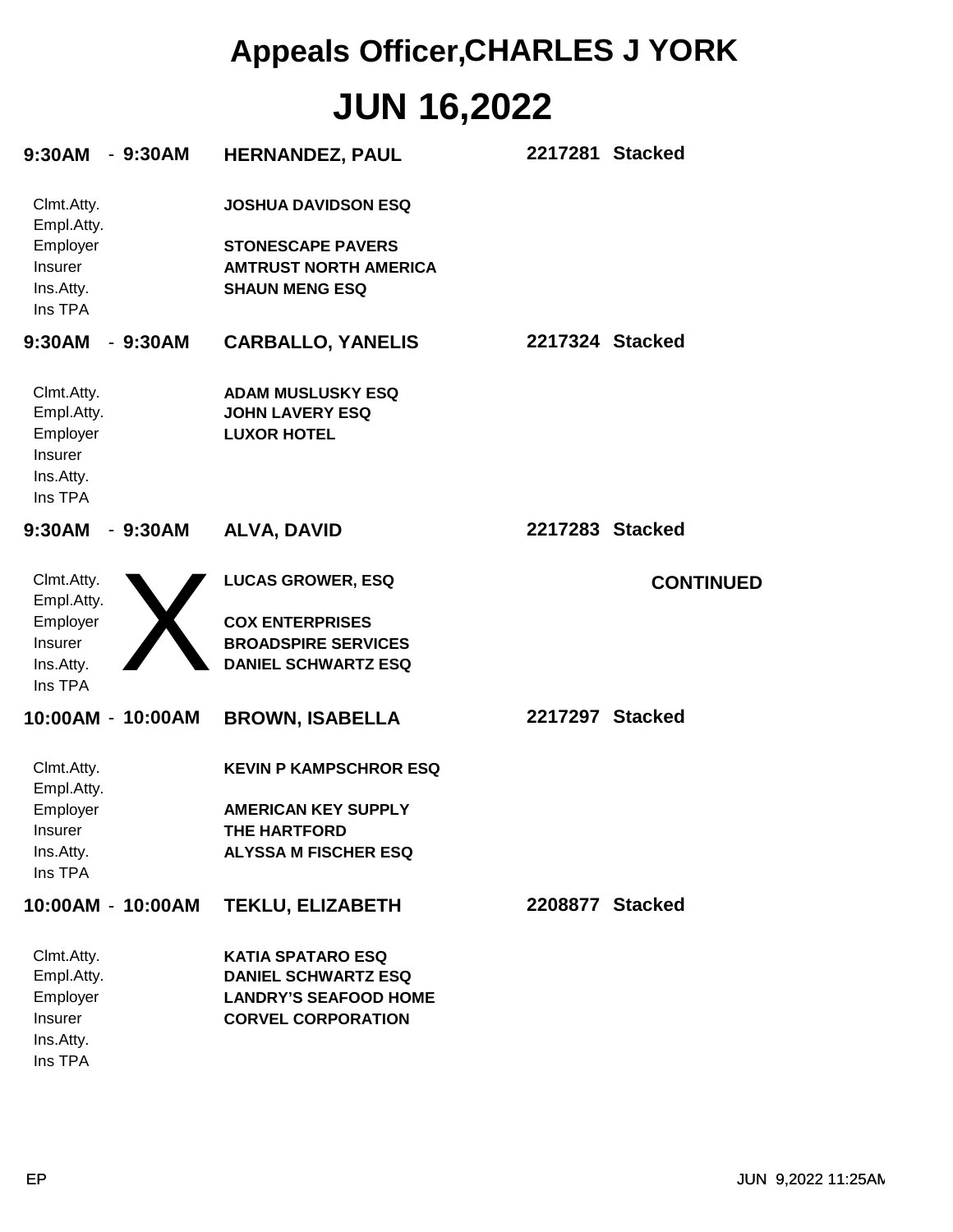| 10:00AM - 10:00AM                                                       | <b>TEKLU, ELIZABETH</b>                                                                                             | 2208876 Stacked                            |
|-------------------------------------------------------------------------|---------------------------------------------------------------------------------------------------------------------|--------------------------------------------|
| Clmt.Atty.<br>Empl.Atty.<br>Employer<br>Insurer<br>Ins.Atty.<br>Ins TPA | <b>KATIA SPATARO ESQ</b><br><b>DANIEL SCHWARTZ ESQ</b><br><b>LANDRY'S SEAFOOD HOME</b><br><b>CORVEL CORPORATION</b> |                                            |
| 10:00AM - 10:00AM                                                       | <b>MOLETA, PATRICK</b>                                                                                              | 2217298 Stacked                            |
| Clmt.Atty.<br>Empl.Atty.                                                | <b>KEVIN P KAMPSCHROR ESQ</b>                                                                                       | <b>CONTINUED FOR TIME CERTAIN</b>          |
| Employer<br>Insurer<br>Ins.Atty.<br>Ins TPA                             | <b>THRIVE CANNABIS</b><br><b>BROADSPIRE SERVICES</b><br><b>JOHN LAVERY ESQ</b>                                      |                                            |
| 10:00AM - 10:00AM                                                       | <b>CARTER, SOFIA</b>                                                                                                | 2217296 Stacked                            |
| Clmt.Atty.<br>Empl.Atty.<br>Employer<br>Insurer<br>Ins.Atty.<br>Ins TPA | <b>KEVIN P KAMPSCHROR ESQ</b><br><b>PRIMORIS SERVICES CO</b><br><b>THE HARTFORD</b><br><b>ALYSSA M FISCHER ESQ</b>  | <b>CONTINUED FOR TIME CERTAIN</b>          |
| 10:00AM - 10:00AM                                                       | <b>RUSSELL, REGINALD</b>                                                                                            | 2217295 Stacked                            |
| Clmt.Atty.<br>Empl.Atty.<br>Employer<br>Insurer<br>Ins.Atty.<br>Ins TPA | <b>KEVIN P KAMPSCHROR ESQ</b><br><b>DANIEL SCHWARTZ ESQ</b><br><b>CITY OF LAS VEGAS</b><br><b>CCMSI</b>             | <b>CONTINUED FOR TIME CERTAIN</b>          |
| 10:30AM - 10:30AM                                                       | PORTER, ALVA                                                                                                        | 2213547 Stacked<br>2216001-CJY 2216260-CJY |
| Clmt.Atty.<br>Empl.Atty.                                                | <b>THOMAS ASKEROTH</b>                                                                                              |                                            |
| Employer<br>Insurer                                                     | <b>LAFARGE-HOLCIM</b><br><b>SEDGWICK CMS INC</b>                                                                    |                                            |
| Ins.Atty.<br>Ins TPA                                                    | <b>DANIEL SCHWARTZ ESQ</b>                                                                                          |                                            |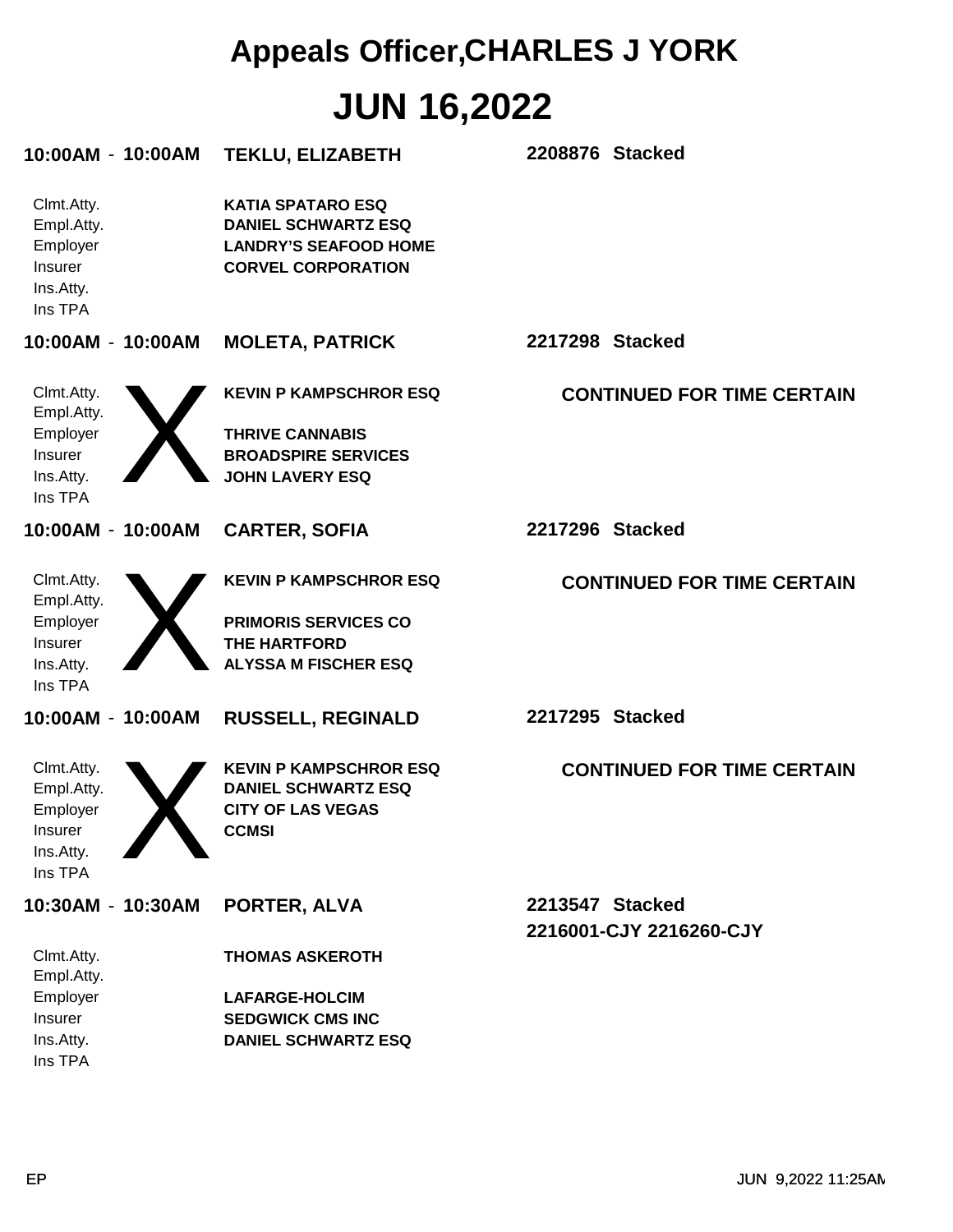| 10:30AM - 10:30AM                                                       | <b>SHERWOOD, DAN</b>                                                                                                              | 2217299 Stacked                   |
|-------------------------------------------------------------------------|-----------------------------------------------------------------------------------------------------------------------------------|-----------------------------------|
| Clmt.Atty.<br>Empl.Atty.<br>Employer<br>Insurer<br>Ins.Atty.<br>Ins TPA | <b>KEVIN P KAMPSCHROR ESQ</b><br><b>ALPINE CONSTRUCTION &amp; DEVELOPE</b><br><b>LIBERTY MUTUAL</b><br><b>DANIEL SCHWARTZ ESQ</b> |                                   |
| 10:30AM - 10:30AM                                                       | RODRIGUEZ, OPHELIA                                                                                                                | 2217300 Stacked                   |
| Clmt.Atty.<br>Empl.Atty.<br>Employer<br>Insurer<br>Ins.Atty.<br>Ins TPA | <b>KEVIN P KAMPSCHROR ESQ</b><br><b>DANIEL SCHWARTZ ESQ</b><br><b>LAKE MEAD HEALTH AND REHAB</b><br><b>GALLAGHER BASSETT</b>      | <b>CONTINUED FOR TIME CERTAIN</b> |
| 10:30AM - 10:30AM                                                       | <b>DUPUIS, JENNIFER</b>                                                                                                           | 2217310 Stacked                   |
| Clmt.Atty.<br>Empl.Atty.<br>Employer<br>Insurer<br>Ins.Atty.<br>Ins TPA | <b>KEVIN P KAMPSCHROR ESQ</b><br><b>ALPHA MAILBOX</b><br>THE HARTFORD<br><b>ERIC R LARSEN ESQ</b>                                 | <b>DISMISSED</b>                  |
| 10:30AM - 10:30AM                                                       | <b>DUPUIS, JENNIFER</b>                                                                                                           | 2217301 Stacked                   |
| Clmt.Atty.<br>Empl.Atty.<br>Employer<br>Insurer<br>Ins.Atty.<br>Ins TPA | <b>KEVIN P KAMPSCHROR ESQ</b><br><b>ALPHA MAILBOX</b><br>THE HARTFORD<br><b>ERIC R LARSEN ESQ</b>                                 | <b>DISMISSED</b>                  |
| 11:00AM - 12:00PM                                                       | <b>FICKEL, RODGER D</b>                                                                                                           | 2204828 1 Hr.Hrg.                 |
| Clmt.Atty.<br>Empl.Atty.                                                | <b>BILLIE-MARIE MORRISON ESQ</b>                                                                                                  |                                   |
| Employer<br>Insurer<br>Ins.Atty.<br>Ins TPA                             | STATE OF NEVADA-DEPT OF PUBLIC S<br><b>CCMSI</b>                                                                                  | <b>STATE OF NEVADA-RISK MGMT</b>  |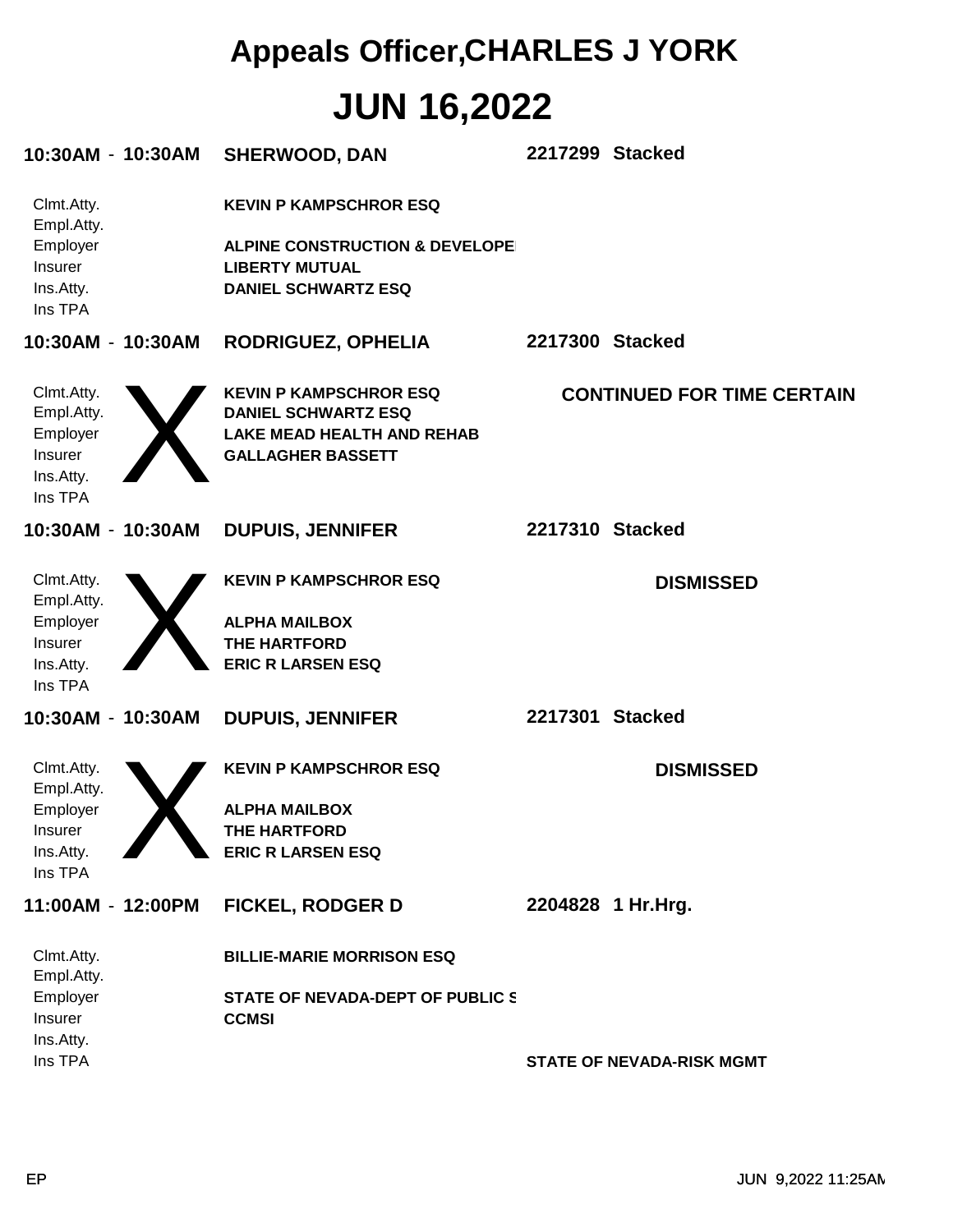#### 12:00PM - 1:00PM CAREFREE LANDSCAPING LLC 2203726 1 Hr.Hrg.

**2205778-CJY**

Ins TPA Ins.Atty. Insurer Employer Empl.Atty. Clmt.Atty. **DONALD C SMITH ESQ CHRISTOPHER A ECCLES ESQ DALTON HOOKS JR ESQ**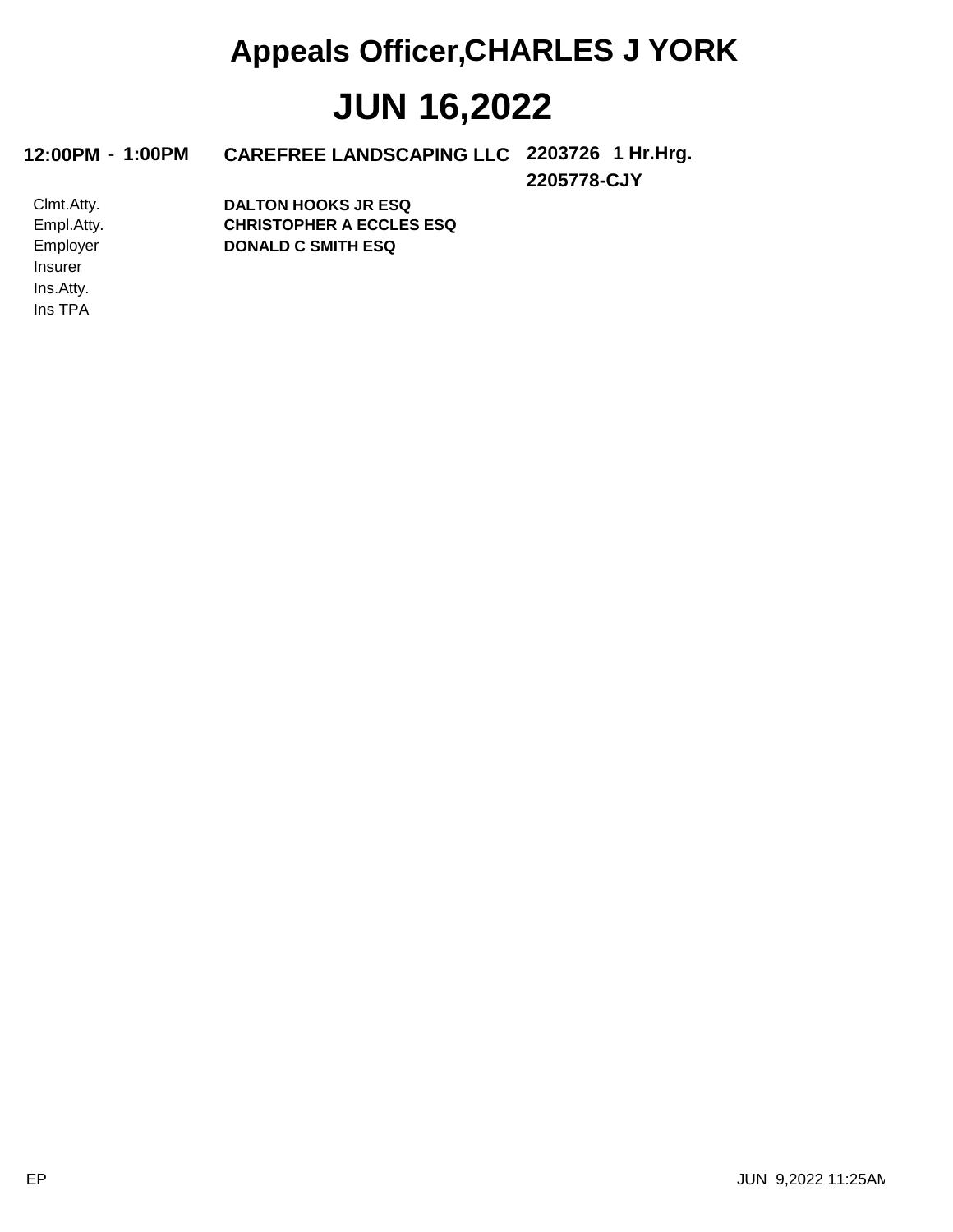#### **1:00PM** - **2:00PM DAVIDSON, ANTHONY 2106585**

**1 Hr.Hrg.**

Ins TPA Ins.Atty. Insurer Employer Empl.Atty. Clmt.Atty. **CORVEL CORPORATION NEVADA YELLOW CAB DANIEL SCHWARTZ ESQ SHAWN D JOHNSON ESQ**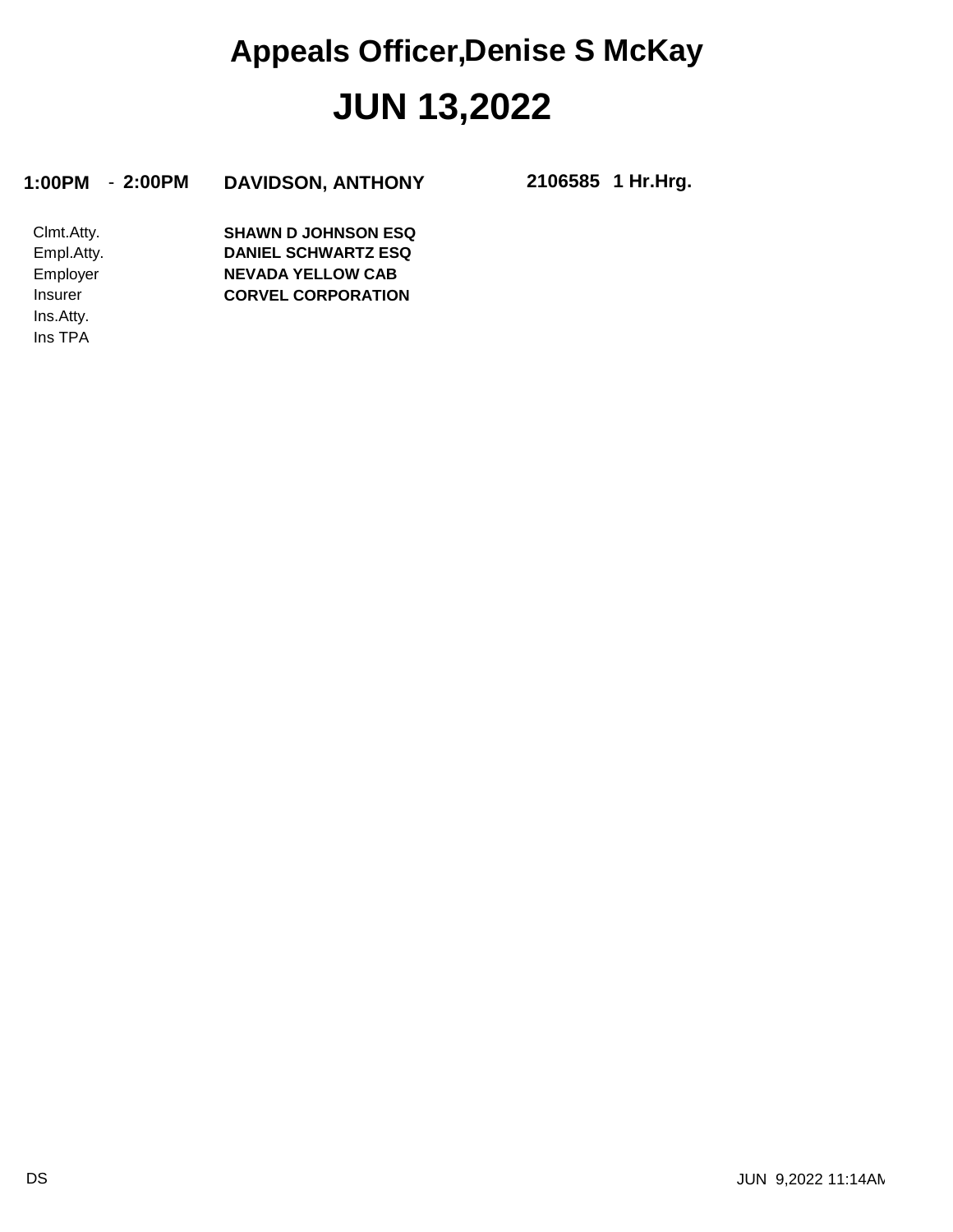| 8:30AM                                                                  | $-8:30AM$                | <b>MORALES, ANTONIO</b>                                                                                 | 2016414 Tel. S/C                                        |
|-------------------------------------------------------------------------|--------------------------|---------------------------------------------------------------------------------------------------------|---------------------------------------------------------|
| Clmt.Atty.<br>Empl.Atty.<br>Employer<br>Insurer<br>Ins.Atty.<br>Ins TPA |                          | <b>ERIK TONDEVOLD ESQ</b><br><b>DANIEL SCHWARTZ ESQ</b><br><b>LVMPD - HEALTH DETAIL</b><br><b>CCMSI</b> |                                                         |
| 8:30AM                                                                  | - 8:30AM                 | <b>FLORES, ALYSHA</b>                                                                                   | 2205229 Tel. S/C<br>2205230-DM                          |
| Clmt.Atty.<br>Empl.Atty.                                                |                          | <b>DAVID ROTHENBERG ESQ</b>                                                                             |                                                         |
| Employer                                                                |                          | <b>AMAZON WAREHOUSE</b>                                                                                 |                                                         |
| Insurer                                                                 |                          | <b>SEDGWICK CMS INC</b>                                                                                 |                                                         |
| Ins.Atty.<br>Ins TPA                                                    |                          | <b>DALTON HOOKS JR ESQ</b>                                                                              |                                                         |
| 8:30AM                                                                  | $-9:00AM$                | <b>CANNON, ANTERIAN</b>                                                                                 | 1800719 Tel. S/C                                        |
|                                                                         |                          |                                                                                                         | 1803225-DM 1808120-DM 1915031-DM                        |
| Clmt.Atty.<br>Empl.Atty.                                                |                          | <b>TARA-LYNN ADAMS ESQ</b><br><b>DANIEL SCHWARTZ ESQ</b>                                                |                                                         |
| Employer                                                                |                          | <b>LVMPD - HEALTH DETAIL</b>                                                                            |                                                         |
| Insurer                                                                 |                          | <b>CCMSI</b>                                                                                            |                                                         |
| Ins.Atty.<br>Ins TPA                                                    |                          | <b>DANIEL SCHWARTZ ESQ</b>                                                                              |                                                         |
| 8:30AM                                                                  | $-8:30AM$                | <b>SPARKS, CHARLES</b>                                                                                  | 1907069 Tel. S/C<br>1919004-DM 1911262-DM 1912303-DM 19 |
| Clmt.Atty.<br>Empl.Atty.                                                |                          | <b>JULIE SMITH ESQ</b>                                                                                  |                                                         |
| Employer                                                                |                          | SUTHERLAND GLOBAL SERVICES                                                                              |                                                         |
| Insurer                                                                 |                          | <b>AIG</b>                                                                                              |                                                         |
| Ins.Atty.<br>Ins TPA                                                    |                          | <b>DANIEL SCHWARTZ ESQ</b>                                                                              |                                                         |
| 8:30AM                                                                  | 8:30AM<br>$\blacksquare$ | <b>HAIGLER, MICHAEL E</b>                                                                               | 2200288 Tel. S/C                                        |
| Clmt.Atty.<br>Empl.Atty.                                                |                          | <b>AMY WILSON</b>                                                                                       |                                                         |
| Employer                                                                |                          | <b>LIVLUV INC</b>                                                                                       |                                                         |
| Insurer<br>Ins.Atty.                                                    |                          | <b>LIBERTY MUTUAL</b><br><b>DANIEL SCHWARTZ ESQ</b>                                                     |                                                         |
| Ins TPA                                                                 |                          |                                                                                                         |                                                         |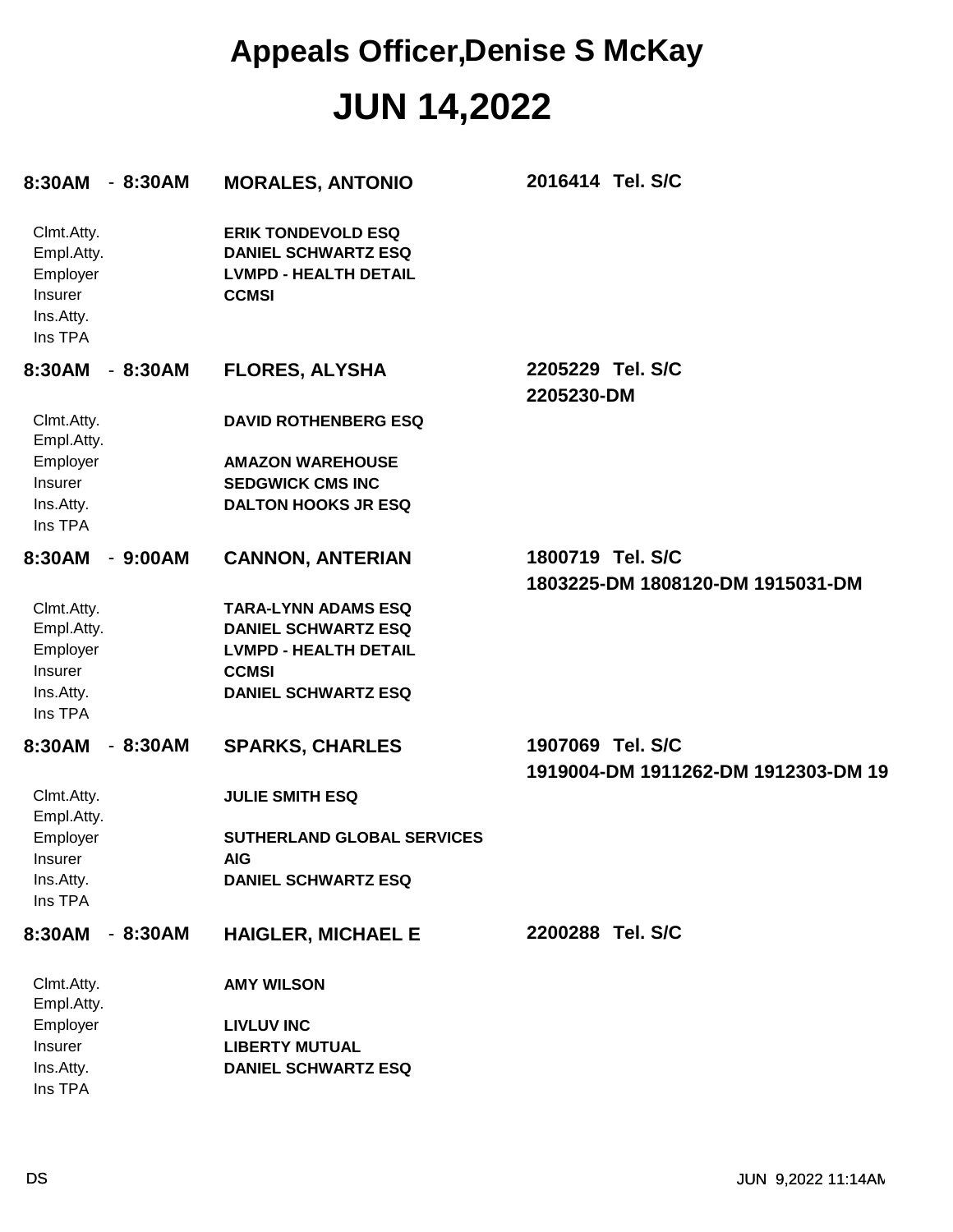| 8:30AM                                      | $-8:30AM$ | <b>BALDON, AMERICA</b>                                                                               | 2013062 Tel. S/C                           |
|---------------------------------------------|-----------|------------------------------------------------------------------------------------------------------|--------------------------------------------|
| <b>Pint Atty</b><br>Emp Atty                |           | <b>ERICA TOSH ESQ</b>                                                                                |                                            |
| Employer<br>Insurer<br>Ins Atty             |           | <b>GALLAGHER BASSETT</b><br><b>DALTON HOOKS JR ESQ</b>                                               | 2013125-DM 2016394-DM 2106301-DM 2106573-D |
| Ins TPA                                     |           |                                                                                                      | <b>INTEGRITY STAFFING</b>                  |
| 8:30AM                                      | $-8:30AM$ | <b>JOHNSON, CRYSTAL</b>                                                                              | 2113950 Tel. S/C                           |
| Clmt.Atty.<br>Empl.Atty.                    |           | <b>QUMARS BEHZADI ESQ</b>                                                                            |                                            |
| Employer<br>Insurer<br>Ins.Atty.<br>Ins TPA |           | <b>HAND SENIOR LIVING COMPANY</b><br><b>NEVADA ALTERNATIVE SOLUTIONS</b><br><b>KEVIN JOHNSON ESQ</b> |                                            |
| 8:30AM                                      | $-8:30AM$ | <b>HOLLENSTEINER, JAMES</b>                                                                          | 2213516 Tel. S/C<br>2216496-DSM            |
| Clmt.Atty.<br>Empl.Atty.                    |           | <b>ERICA TOSH ESQ</b>                                                                                |                                            |
| Employer                                    |           | <b>AMAZON WAREHOUSE</b>                                                                              |                                            |
| Insurer                                     |           | <b>SEDGWICK CMS INC</b>                                                                              |                                            |
| Ins.Atty.<br>Ins TPA                        |           | <b>ALEXANDER M BROWN ESQ</b>                                                                         |                                            |
| 8:30AM                                      | $-8:30AM$ | <b>CHAN, STEPHEN</b>                                                                                 | 2201414 Tel. S/C                           |
| Clmt.Atty.<br>Empl.Atty.                    |           | <b>LEE DAVIS ESQ</b>                                                                                 |                                            |
| Employer                                    |           | <b>WALMART CORP</b>                                                                                  |                                            |
| Insurer                                     |           | <b>SEDGWICK CMS INC</b>                                                                              |                                            |
| Ins.Atty.<br>Ins TPA                        |           | <b>DAVID BENAVIDEZ ESQ</b>                                                                           |                                            |
| 8:30AM                                      | $-8:30AM$ | <b>SOLONO, GABRIEL</b>                                                                               | 2215787 Tel. S/C                           |
| Clmt.Atty.                                  |           | <b>JASON H WEINSTOCK ESQ</b>                                                                         |                                            |
| Empl.Atty.                                  |           | <b>MAY MANUFACTURING LLC</b>                                                                         |                                            |
| Employer<br>Insurer                         |           | <b>CHRISTOPHER A ECCLES ESQ</b><br><b>EMPLOYERS</b>                                                  |                                            |
| Ins.Atty.                                   |           |                                                                                                      |                                            |
| Ins TPA                                     |           | <b>DAVID BENAVIDEZ ESQ</b>                                                                           |                                            |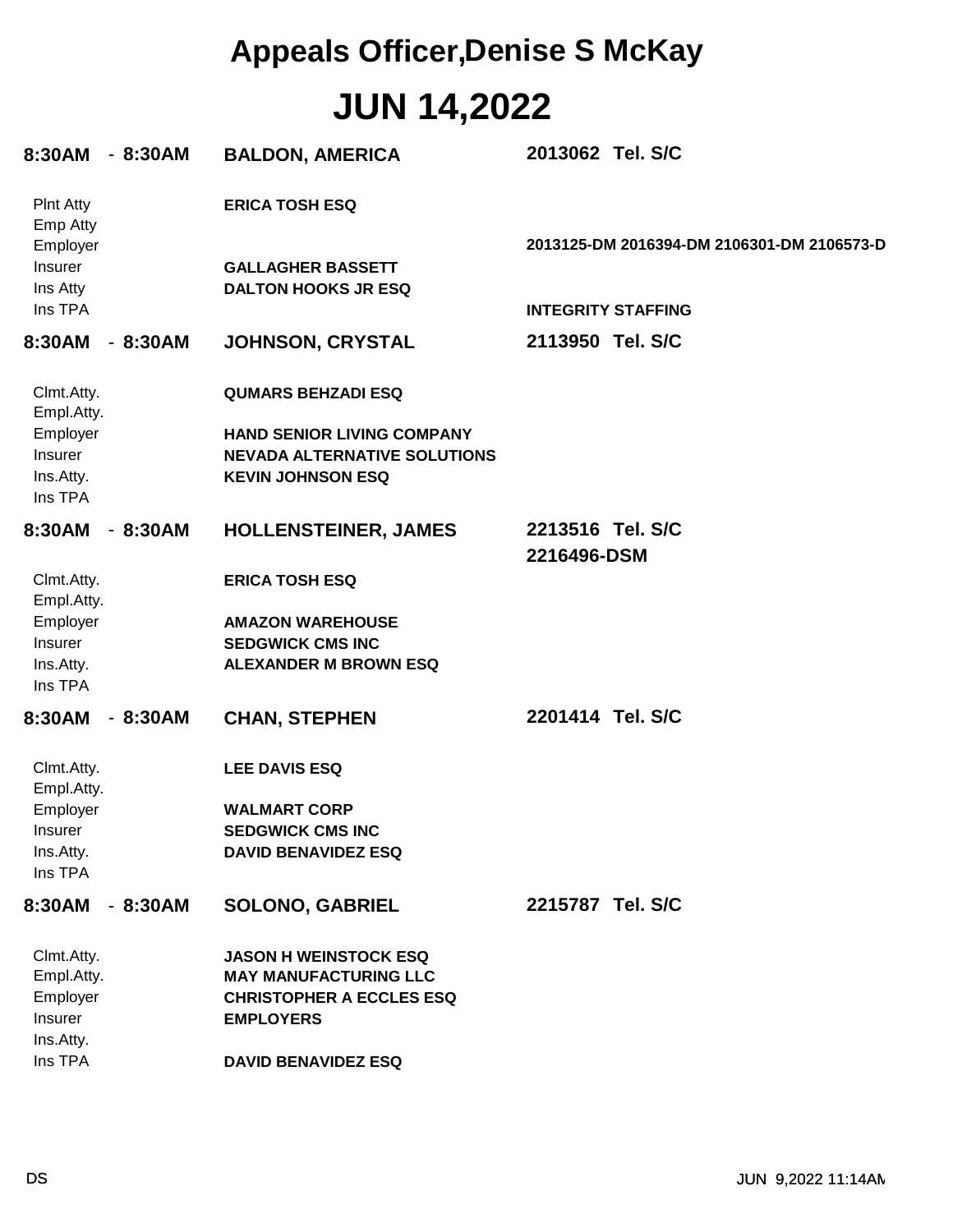| 8:30AM - 8:30AM          |           | <b>JONES, JERRY</b>              | 2215912 Tel. S/C |                   |
|--------------------------|-----------|----------------------------------|------------------|-------------------|
| Clmt.Atty.<br>Empl.Atty. |           | <b>LISA M ANDERSON ESQ</b>       |                  |                   |
| Employer                 |           | <b>STOREY COUNTY</b>             |                  |                   |
| Insurer                  |           | <b>DAVIES CLAIMS SOLUTIONS</b>   |                  |                   |
| Ins.Atty.                |           | <b>JILL LYNNE ESQ</b>            |                  |                   |
| Ins TPA                  |           |                                  |                  |                   |
| 8:30AM                   | $-8:30AM$ | <b>BALDON, AMERICA</b>           | 2013061 Tel. S/C |                   |
| Clmt.Atty.<br>Empl.Atty. |           | <b>ERICA TOSH ESQ</b>            |                  |                   |
| Employer                 |           | <b>INTEGRITY STAFFING</b>        |                  |                   |
| <b>Insurer</b>           |           | <b>SEDGWICK CMS INC</b>          |                  |                   |
| Ins.Atty.<br>Ins TPA     |           | <b>DANIEL SCHWARTZ ESQ</b>       |                  |                   |
| 8:30AM                   | $-8:30AM$ | <b>GIGLIO, DONALD</b>            | 2106586 Tel. S/C |                   |
| Clmt.Atty.<br>Empl.Atty. |           | <b>ALIKA ANGERMAN ESQ</b>        |                  | <b>DISMISSED</b>  |
| Employer                 |           | <b>FLAMINGO LAS VEGAS</b>        |                  |                   |
| Insurer                  |           | <b>ESIS</b>                      |                  |                   |
| Ins.Atty.<br>Ins TPA     |           | <b>HOOKS MENG CLEMENT, PLLC</b>  |                  |                   |
| 11:00AM - 12:00PM        |           | <b>JAQUET, DANIEL</b>            |                  | 2201819 1 Hr.Hrg. |
| Clmt.Atty.<br>Empl.Atty. |           | <b>NAIW</b>                      |                  |                   |
| Employer                 |           | <b>CAESARS ENTERTAINMENT INC</b> |                  |                   |
| <b>Insurer</b>           |           | <b>CCMSI</b>                     |                  |                   |
| Ins.Atty.                |           | <b>DANIEL SCHWARTZ ESQ</b>       |                  |                   |
| Ins TPA                  |           |                                  |                  |                   |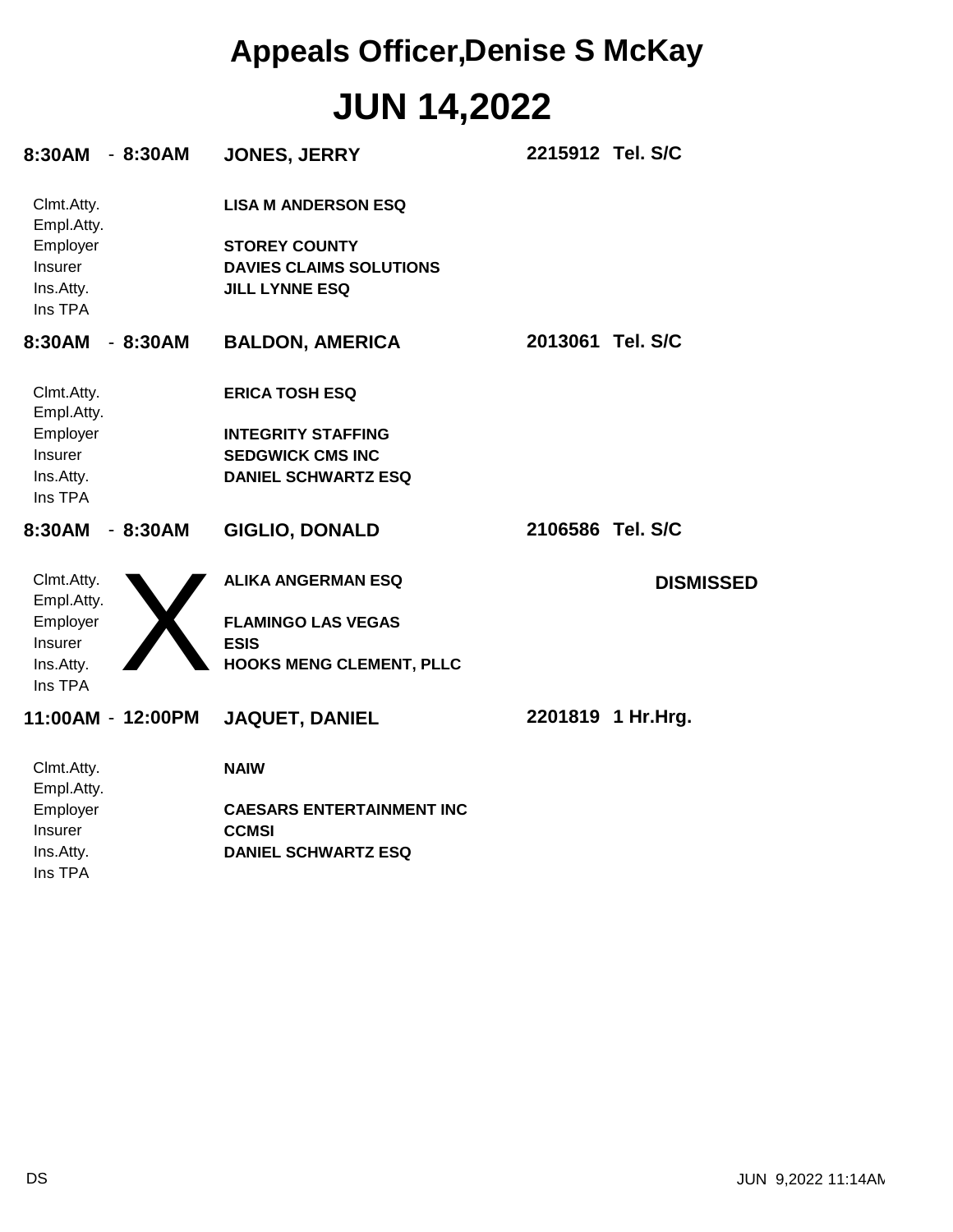| 10:30AM - 11:00AM                                                       | <b>LUZZI, DAVID</b>                                                                                          | 2214375 1/2 Hr. Hearing<br>2214555-DSM 214557-DSM     |
|-------------------------------------------------------------------------|--------------------------------------------------------------------------------------------------------------|-------------------------------------------------------|
| Clmt.Atty.<br>Empl.Atty.                                                | <b>JAVIER A ARGUELLO ESQ</b>                                                                                 |                                                       |
| Employer<br>Insurer<br>Ins.Atty.<br>Ins TPA                             | <b>RAINBOW PAINTING &amp; DRYWALL</b><br><b>RISK ADMINISTRATION SERVICES INC</b><br><b>MATTHEW SMITH ESQ</b> |                                                       |
| 11:00AM - 12:00PM                                                       | <b>HULL, WARREN</b>                                                                                          | 2115712 1 Hr.Hrg.<br>2118128-DM 2213602-DM 2217835-DM |
| Clmt.Atty.<br>Empl.Atty.                                                | <b>ADAM MUSLUSKY ESQ</b>                                                                                     |                                                       |
| Employer<br>Insurer<br>Ins.Atty.<br>Ins TPA                             | <b>CLARK COUNTY SCHOOL DISTRICT</b><br><b>SIERRA NEVADA ADMINISTRATORS</b><br><b>JILL LYNNE ESQ</b>          |                                                       |
| 12:00PM - 1:00PM                                                        | <b>HABERLAND, LESLIE</b>                                                                                     | 2012264 1 Hr.Hrg.<br>2012778-DM 2218106-DM            |
| Clmt.Atty.<br>Empl.Atty.<br>Employer<br>Insurer<br>Ins.Atty.<br>Ins TPA | <b>NAIW</b><br><b>DANIEL SCHWARTZ ESQ</b><br><b>ALLEGIANT AIR LLC</b><br><b>GALLAGHER BASSETT</b>            | <b>CONTINUED</b>                                      |
| $-1:00PM$<br>1:00PM                                                     | <b>MCQUILLAN, MARK</b>                                                                                       | 2217172 Stacked                                       |
| Clmt.Atty.<br>Empl.Atty.                                                | <b>JULIE SMITH ESQ</b>                                                                                       |                                                       |
| Employer<br><b>Insurer</b>                                              | YELLOW CHECKER STAR CAB<br><b>CORVEL CORPORATION</b>                                                         |                                                       |
| Ins.Atty.<br>Ins TPA                                                    | <b>DANIEL SCHWARTZ ESQ</b>                                                                                   |                                                       |
| 1:00PM<br>$-1:00PM$                                                     | <b>INGRAM, CHRISTOPHER</b>                                                                                   | 2217176 Stacked                                       |
| Clmt.Atty.<br>Empl.Atty.                                                | <b>JULIE SMITH ESQ</b><br><b>DANIEL SCHWARTZ ESQ</b>                                                         |                                                       |
| Employer<br>Insurer<br>Ins.Atty.<br>Ins TPA                             | <b>HERTZ CORPORATION</b><br><b>SEDGWICK CMS INC</b>                                                          |                                                       |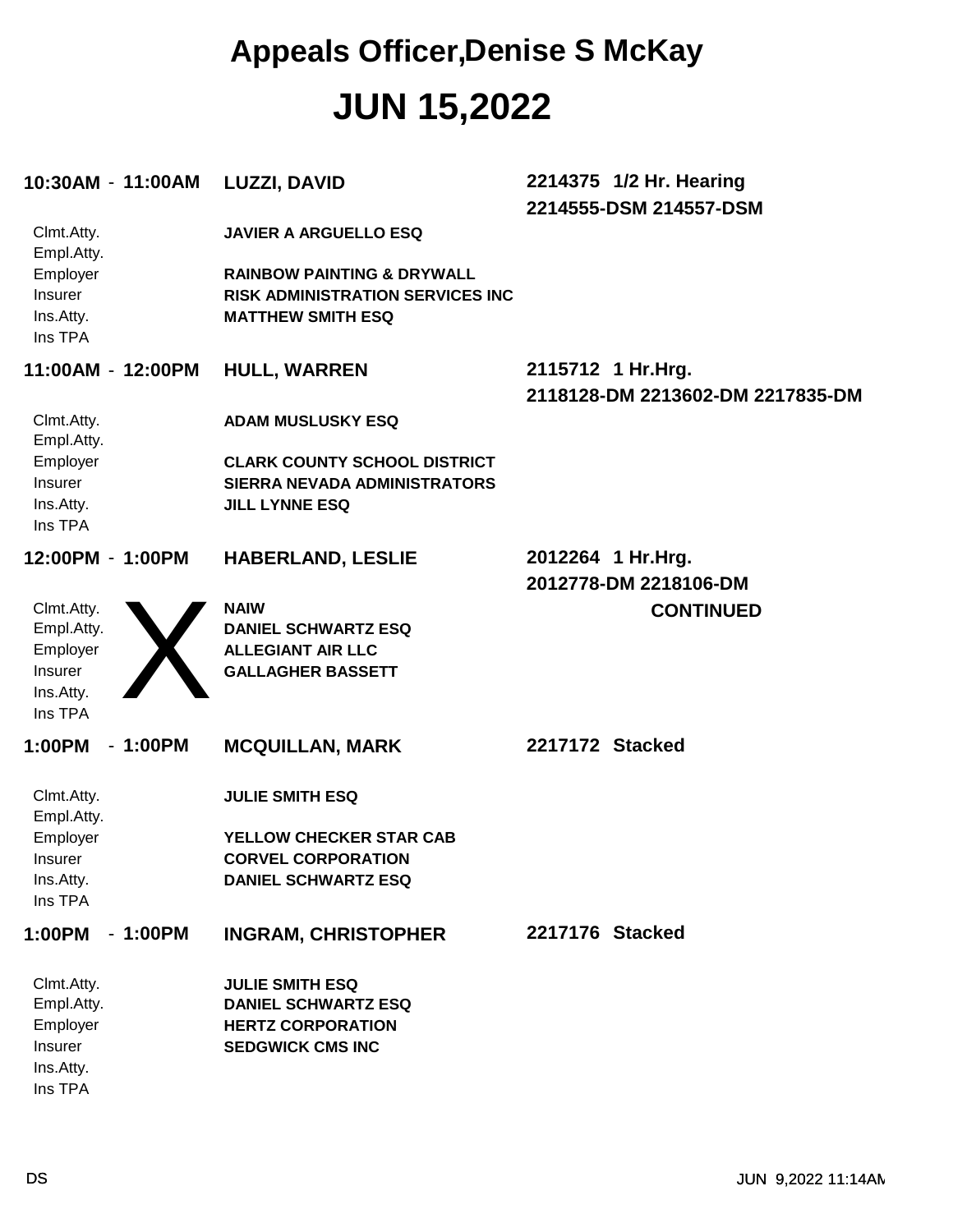| 1:00PM - 1:00PM                                                         |           | <b>ACOSTA, EDUARDO</b>                                                                                          |                 | 2215943 Stacked |
|-------------------------------------------------------------------------|-----------|-----------------------------------------------------------------------------------------------------------------|-----------------|-----------------|
| Clmt.Atty.<br>Empl.Atty.<br>Employer<br>Insurer<br>Ins.Atty.<br>Ins TPA |           | <b>BILLIE-MARIE MORRISON ESQ</b><br>STATE OF NEVADA-MENTAL HEALTH<br><b>CCMSI</b><br><b>DANIEL SCHWARTZ ESQ</b> |                 |                 |
| 1:00PM - 1:00PM                                                         |           | <b>LEAU, SULUAMA</b>                                                                                            |                 | 2217215 Stacked |
| Clmt.Atty.<br>Empl.Atty.                                                |           | <b>JULIE SMITH ESQ</b>                                                                                          |                 |                 |
| Employer                                                                |           | <b>SOUTHWEST STEEL</b>                                                                                          |                 |                 |
| Insurer                                                                 |           | <b>GALLAGHER BASSETT</b>                                                                                        |                 |                 |
| Ins.Atty.<br>Ins TPA                                                    |           | <b>ALEXANDER M BROWN ESQ</b>                                                                                    |                 |                 |
| 1:00PM - 1:00PM                                                         |           | <b>OSGUTHORPE, JEFFREY</b>                                                                                      | 2217216 Stacked |                 |
| Clmt.Atty.<br>Empl.Atty.                                                |           | <b>JULIE SMITH ESQ</b>                                                                                          |                 |                 |
| Employer<br><b>Insurer</b><br>Ins.Atty.                                 |           | <b>PRODUCTION SUPPORT SERVICES</b><br><b>CCMSI</b>                                                              |                 |                 |
| Ins TPA                                                                 |           |                                                                                                                 |                 |                 |
| 1:00PM                                                                  | - 1:00PM  | <b>GRECCO, JUDY A</b>                                                                                           | 2215940 Stacked |                 |
| Clmt.Atty.<br>Empl.Atty.                                                |           | <b>BILLIE-MARIE MORRISON ESQ</b>                                                                                |                 |                 |
| Employer                                                                |           | <b>OPTUM CARE CANCER CENTER</b>                                                                                 |                 |                 |
| Insurer                                                                 |           | <b>SEDGWICK CMS INC</b>                                                                                         |                 |                 |
| Ins.Atty.<br>Ins TPA                                                    |           | LEWIS BRISBOIS BISGAARD & SMITH,                                                                                |                 |                 |
| 1:00PM                                                                  | $-1:00PM$ | SOLORIO-DE-PEREZ, MARIA                                                                                         | 2217217 Stacked |                 |
| Clmt.Atty.<br>Empl.Atty.                                                |           | <b>JULIE SMITH ESQ</b>                                                                                          |                 |                 |
| Employer                                                                |           | <b>CINTAS - FIRST AID &amp; SAFETY DIV</b>                                                                      |                 |                 |
| Insurer                                                                 |           | <b>SEDGWICK CMS INC</b>                                                                                         |                 |                 |
| Ins.Atty.<br>Ins TPA                                                    |           | <b>KEVIN JOHNSON ESQ</b>                                                                                        |                 |                 |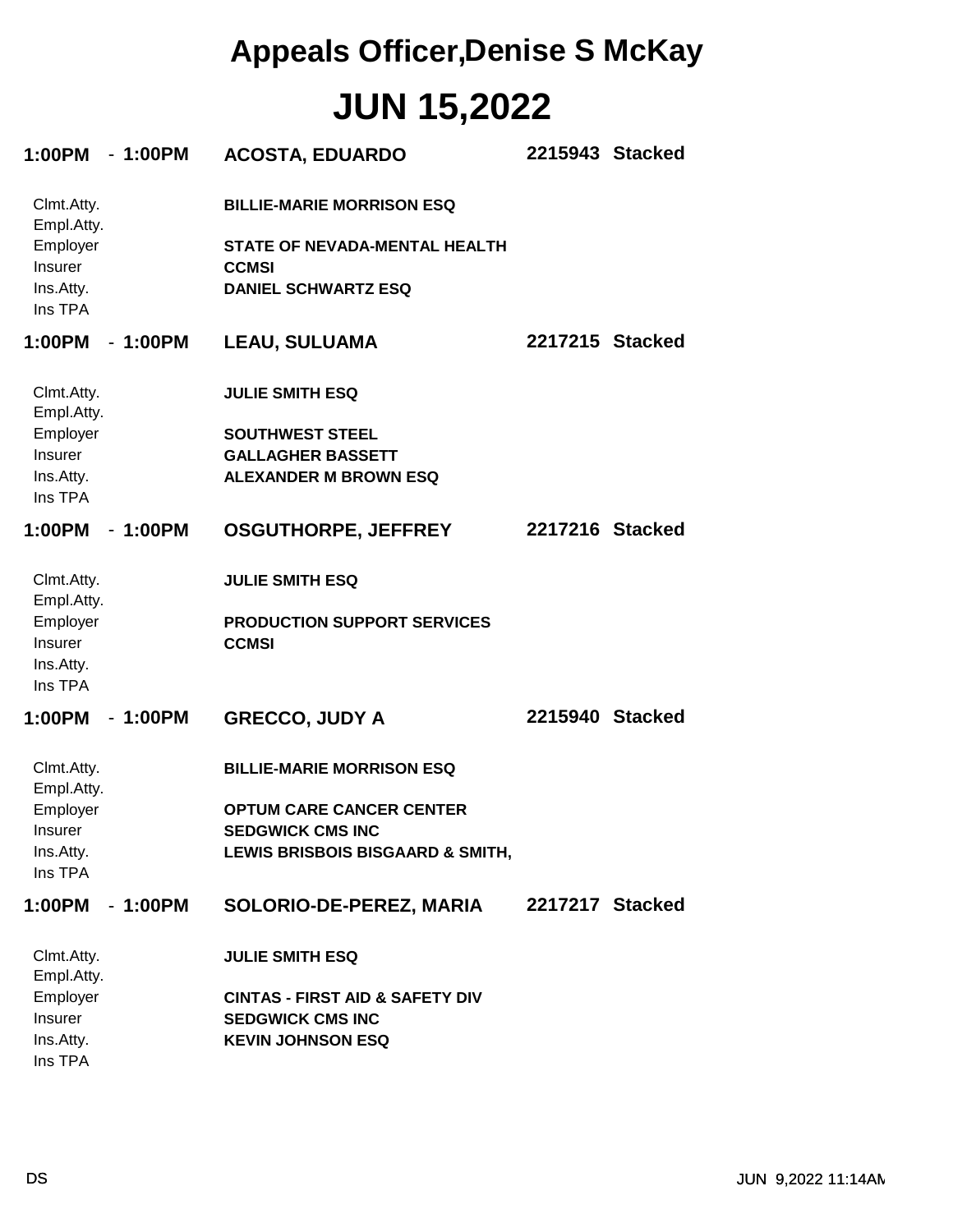| 1:00PM                                                                  | $-1:00PM$ | <b>GARCIA-ROSALES, CARLOS</b>                                                                                           | 2214600 Stacked                                      |
|-------------------------------------------------------------------------|-----------|-------------------------------------------------------------------------------------------------------------------------|------------------------------------------------------|
| Clmt.Atty.<br>Empl.Atty.<br>Employer<br>Insurer<br>Ins.Atty.<br>Ins TPA |           | <b>BILLIE-MARIE MORRISON ESQ</b><br><b>SAS SERVICES GROUP</b><br><b>GALLAGHER BASSETT</b><br><b>DANIEL SCHWARTZ ESQ</b> |                                                      |
| 1:00PM                                                                  | $-1:30PM$ | <b>ANDOR, CRINA</b>                                                                                                     | 2112989 Tel. S/C<br>2200561-DM 2203188-DM 2203856-DM |
| Clmt.Atty.<br>Empl.Atty.                                                |           | <b>JASON MILLS ESQ</b>                                                                                                  |                                                      |
| Employer                                                                |           | <b>IKEA</b>                                                                                                             |                                                      |
| Insurer                                                                 |           | <b>LIBERTY MUTUAL</b>                                                                                                   |                                                      |
| Ins.Atty.                                                               |           | <b>DANIEL SCHWARTZ ESQ</b>                                                                                              |                                                      |
| Ins TPA                                                                 |           |                                                                                                                         |                                                      |
| 2:00PM                                                                  | $-2:00PM$ | <b>GARCIA, TOMASA</b>                                                                                                   | 2017989 Stacked                                      |
|                                                                         |           |                                                                                                                         |                                                      |
|                                                                         |           |                                                                                                                         | 2100848-DM 2216265-DM                                |
| Clmt.Atty.                                                              |           | <b>JULIE SMITH ESQ</b>                                                                                                  |                                                      |
| Empl.Atty.                                                              |           |                                                                                                                         |                                                      |
| Employer                                                                |           | HOTEL MANAGERS GROUP LLC                                                                                                |                                                      |
| Insurer                                                                 |           | <b>EMPLOYERS INS CO OF NV</b>                                                                                           |                                                      |
| Ins.Atty.                                                               |           | <b>DAVID BENAVIDEZ ESQ</b>                                                                                              |                                                      |
| Ins TPA                                                                 |           |                                                                                                                         |                                                      |
| 2:00PM                                                                  | $-2:00PM$ | <b>GALVEZ, VICTOR</b>                                                                                                   | 2217280 Stacked                                      |
| Clmt.Atty.<br>Empl.Atty.                                                |           | <b>JULIE SMITH ESQ</b>                                                                                                  |                                                      |
| Employer                                                                |           | <b>CLARK COUNTY SCHOOL DISTRICT</b>                                                                                     |                                                      |
| Insurer                                                                 |           | SIERRA NEVADA ADMINISTRATORS                                                                                            |                                                      |
| Ins.Atty.                                                               |           |                                                                                                                         |                                                      |
| Ins TPA                                                                 |           |                                                                                                                         |                                                      |
| 2:00PM                                                                  | $-2:00PM$ | <b>BARUT, LANILYN</b>                                                                                                   | 2215937 Stacked                                      |
| Clmt.Atty.<br>Empl.Atty.                                                |           | <b>BILLIE-MARIE MORRISON ESQ</b>                                                                                        |                                                      |
| Employer                                                                |           | TAKE A BREAK TRAVEL INC DBA GRAI                                                                                        |                                                      |
| Insurer                                                                 |           | <b>BERKLEY ASSIGNED RISK SVCS</b>                                                                                       |                                                      |
| Ins.Atty.                                                               |           | <b>JOHN LAVERY ESQ</b>                                                                                                  |                                                      |
| Ins TPA                                                                 |           |                                                                                                                         |                                                      |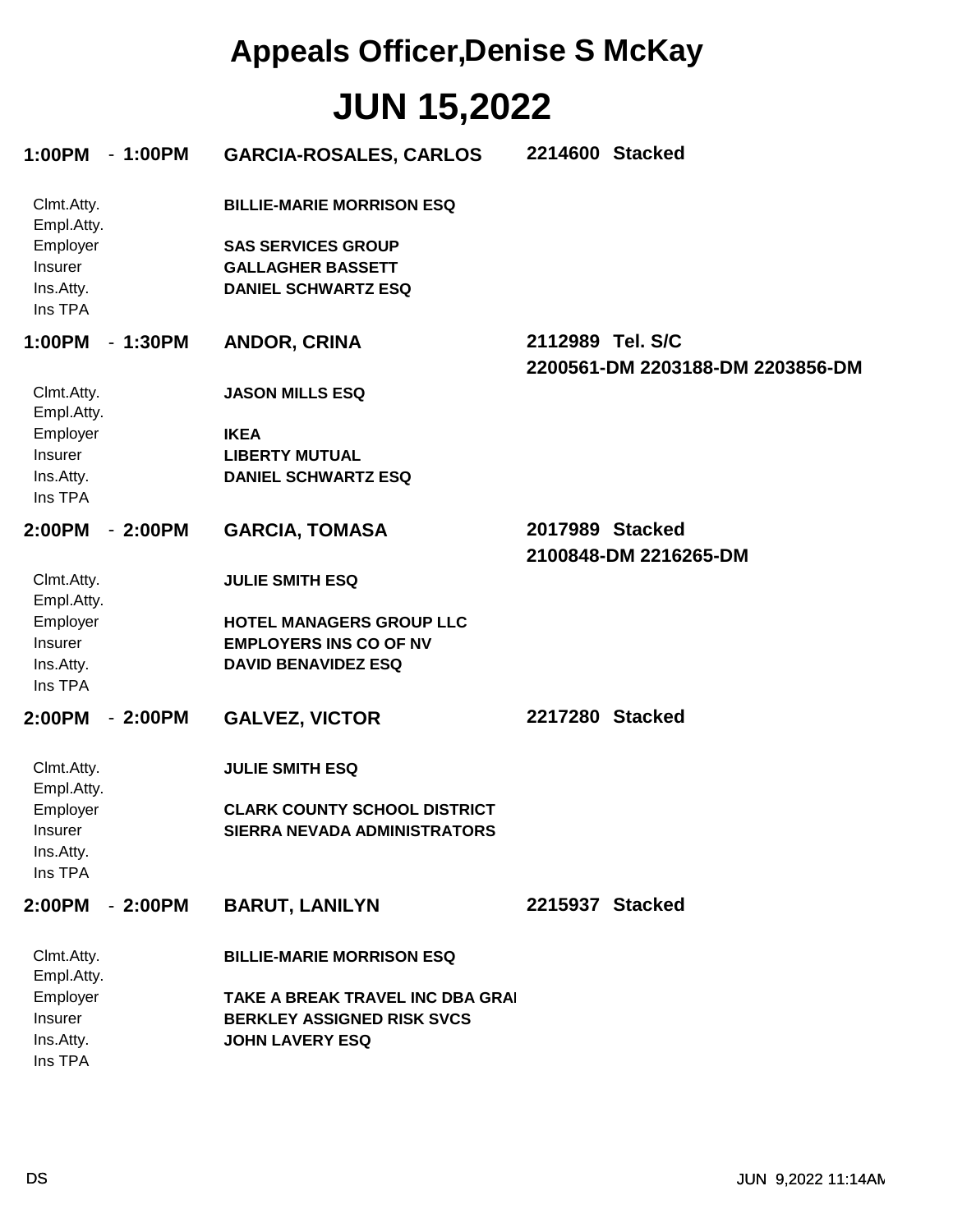| 2:00PM - 2:00PM                                                         |           | <b>LEDBETTER, TREVA</b>                                                                                              | 2217276 Stacked                          |
|-------------------------------------------------------------------------|-----------|----------------------------------------------------------------------------------------------------------------------|------------------------------------------|
| Clmt.Atty.<br>Empl.Atty.<br>Employer<br>Insurer<br>Ins.Atty.<br>Ins TPA |           | <b>JULIE SMITH ESQ</b><br><b>OPTUM</b><br><b>SEDGWICK CMS INC</b><br><b>DANIEL SCHWARTZ ESQ</b>                      |                                          |
| 2:00PM                                                                  | $-2:00PM$ | <b>LEDBETTER, TREVA</b>                                                                                              | 2217277 Stacked                          |
| Clmt.Atty.<br>Empl.Atty.                                                |           | <b>JULIE SMITH ESQ</b>                                                                                               |                                          |
| Employer<br>Insurer<br>Ins.Atty.<br>Ins TPA                             |           | <b>OPTUM</b><br><b>SEDGWICK CMS INC</b><br><b>DANIEL SCHWARTZ ESQ</b>                                                |                                          |
| 2:00PM                                                                  | $-2:00PM$ | <b>LEDBETTER, TREVA</b>                                                                                              | 2217278 Stacked                          |
| Clmt.Atty.<br>Empl.Atty.<br>Employer<br>Insurer<br>Ins.Atty.<br>Ins TPA |           | <b>JULIE SMITH ESQ</b><br><b>OPTUM</b><br><b>SEDGWICK CMS INC</b><br><b>DANIEL SCHWARTZ ESQ</b>                      |                                          |
| 2:00PM                                                                  | $-2:00PM$ | <b>LEDBETTER, TREVA</b>                                                                                              | 2217279 Stacked                          |
| Clmt.Atty.<br>Empl.Atty.<br>Employer<br>Insurer<br>Ins.Atty.<br>Ins TPA |           | <b>JULIE SMITH ESQ</b><br><b>OPTUM</b><br><b>SEDGWICK CMS INC</b><br><b>DANIEL SCHWARTZ ESQ</b>                      |                                          |
| 2:00PM                                                                  | $-2:00PM$ | <b>LEDESMA-ESPINOZA, MOISES</b>                                                                                      | 2011905 Stacked<br>2108680-DM 2209203-DM |
| Clmt.Atty.<br>Empl.Atty.<br>Employer<br>Insurer<br>Ins.Atty.<br>Ins TPA |           | <b>KEVIN P KAMPSCHROR ESQ</b><br><b>DANIEL SCHWARTZ ESQ</b><br><b>VSR INDUSTRIES INC</b><br><b>GALLAGHER BASSETT</b> |                                          |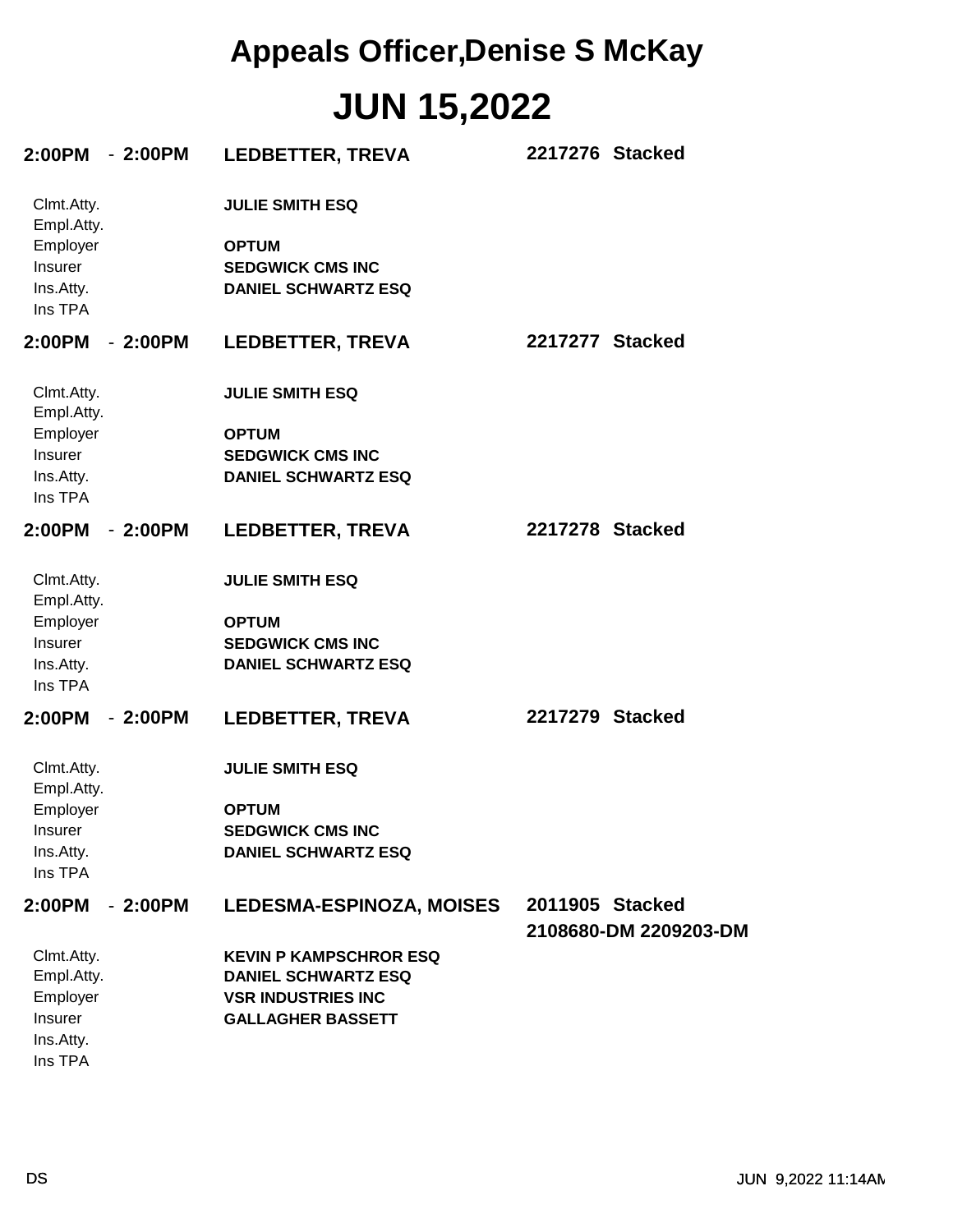| $2:00PM - 2:00PM$                                                       | <b>OTERO-MARQUEZ, JOSE</b>                                                                                                       | 2215923 Stacked |
|-------------------------------------------------------------------------|----------------------------------------------------------------------------------------------------------------------------------|-----------------|
| Clmt.Atty.<br>Empl.Atty.<br>Employer<br>Insurer<br>Ins.Atty.<br>Ins TPA | <b>BILLIE-MARIE MORRISON ESQ</b><br><b>FORTE SPECIALTY CONTRACTORS</b><br><b>GALLAGHER BASSETT</b><br><b>DANIEL SCHWARTZ ESQ</b> |                 |
| 3:00PM<br>- 3:00PM                                                      | <b>ELPERS, KELLY</b>                                                                                                             | 2217272 Stacked |
| Clmt.Atty.<br>Empl.Atty.<br>Employer<br>Insurer<br>Ins.Atty.<br>Ins TPA | <b>NAIW</b><br><b>MASON DIXON INTERMODAL</b><br><b>BENCHMARK ADMINISTRATORS</b><br><b>MATTHEW SMITH ESQ</b>                      |                 |
| 3:00PM<br>$-3:00PM$                                                     |                                                                                                                                  | 2217220 Stacked |
| Clmt.Atty.<br>Empl.Atty.<br>Employer<br>Insurer<br>Ins.Atty.<br>Ins TPA | <b>ERICA TOSH ESQ</b><br><b>VENETIAN RESORT</b><br><b>SIERRA NEVADA ADMINISTRATORS</b>                                           |                 |
| 3:00PM<br>$-3:00PM$                                                     | <b>ELPERS, KELLY</b>                                                                                                             | 2217271 Stacked |
| Clmt.Atty.<br>Empl.Atty.<br>Employer<br>Insurer<br>Ins.Atty.<br>Ins TPA | <b>NAIW</b><br><b>MASON DIXON INTERMODAL</b><br><b>BENCHMARK ADMINISTRATORS</b><br><b>MATTHEW SMITH ESQ</b>                      |                 |
| 3:00PM<br>$-3:00PM$                                                     | <b>TUUGA, EMANUEL</b>                                                                                                            | 2217218 Stacked |
| Clmt.Atty.<br>Empl.Atty.<br>Employer<br>Insurer<br>Ins.Atty.<br>Ins TPA | <b>ERICA TOSH ESQ</b><br><b>NEVADA RESTAURANT SERVICES</b><br><b>ASSOCIATED RISK MGMT INC</b><br><b>MATTHEW SMITH ESQ</b>        |                 |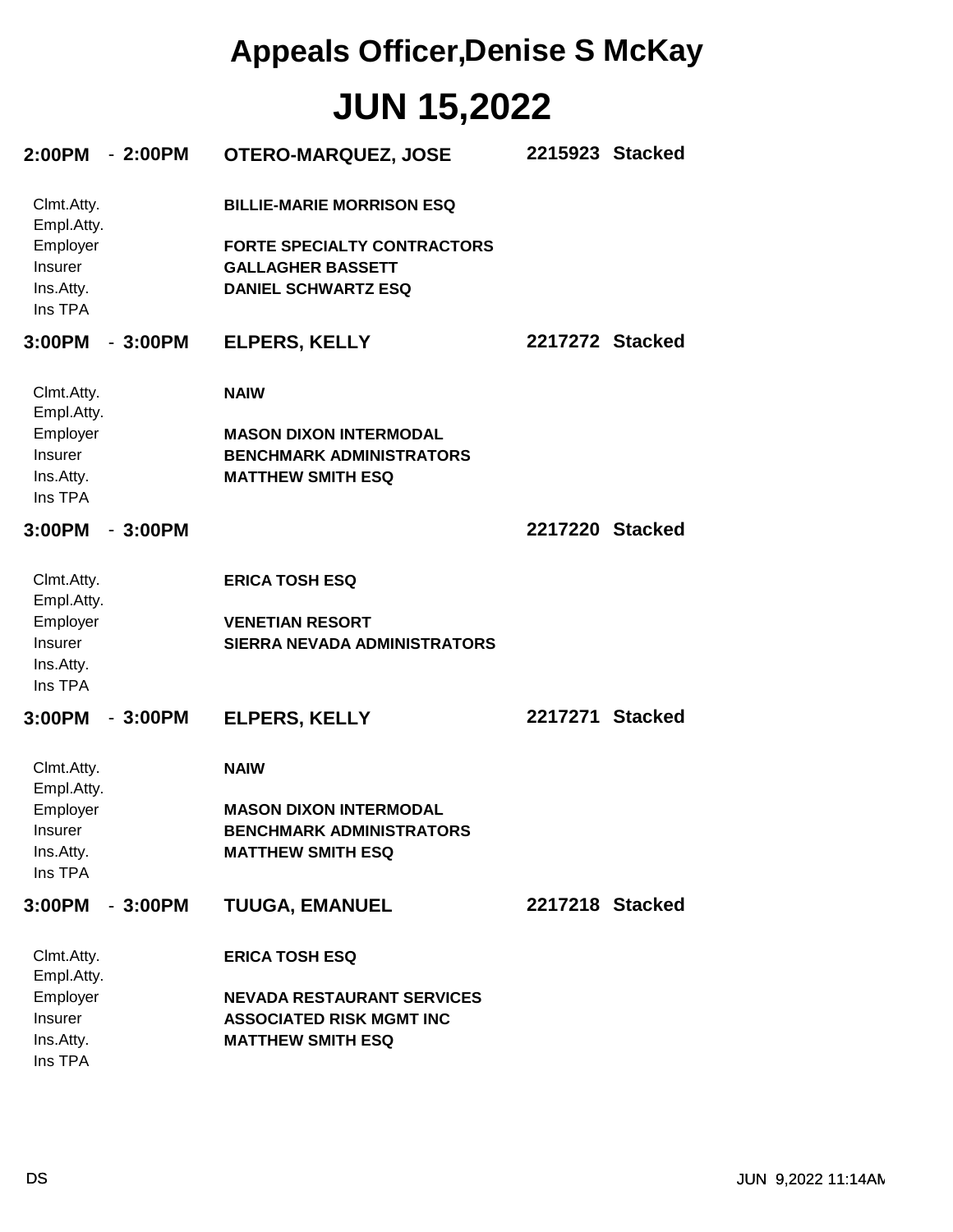| 3:00PM                                      | - 4:00PM  | <b>HEBURN, RUTH</b>                                                         | 2205329 1 Hr.Hrg.<br>2206984-DM   |
|---------------------------------------------|-----------|-----------------------------------------------------------------------------|-----------------------------------|
| Clmt.Atty.<br>Empl.Atty.                    |           | <b>BERNSTEIN &amp; ASSOC</b>                                                |                                   |
| Employer<br>Insurer<br>Ins.Atty.<br>Ins TPA |           | LE MAC LAS VEGAS LLC<br><b>LIBERTY MUTUAL</b><br><b>DANIEL SCHWARTZ ESQ</b> |                                   |
| 3:00PM                                      | $-3:00PM$ | <b>DOMINGUEZ, RIGOBERTO</b>                                                 | 2213508 Stacked                   |
| Clmt.Atty.<br>Empl.Atty.                    |           | <b>ERICA TOSH ESQ</b>                                                       |                                   |
| Employer                                    |           | <b>KARMA AND LUCK</b>                                                       |                                   |
| Insurer                                     |           | <b>THE HARTFORD</b>                                                         |                                   |
| Ins.Atty.<br>Ins TPA                        |           | <b>ERIC R LARSEN ESQ</b>                                                    |                                   |
| 3:00PM                                      | $-3:00PM$ | LABIE, WILLIAM J.                                                           | 2215935 Stacked                   |
| Clmt.Atty.<br>Empl.Atty.                    |           | <b>BILLIE-MARIE MORRISON ESQ</b>                                            |                                   |
| Employer                                    |           | <b>TREASURE ISLAND HOTEL</b>                                                |                                   |
| Insurer                                     |           | <b>SEDGWICK CMS INC</b>                                                     |                                   |
| Ins.Atty.<br>Ins TPA                        |           | <b>JOHN LAVERY ESQ</b>                                                      |                                   |
| 3:00PM                                      | $-3:00PM$ | <b>CARNES, RICHARD</b>                                                      | 2217219 Stacked                   |
| Clmt.Atty.<br>Empl.Atty.                    |           | <b>ERICA TOSH ESQ</b>                                                       |                                   |
| Employer                                    |           | <b>TJX COMPANIES INC</b>                                                    |                                   |
| Insurer<br>Ins.Atty.                        |           | <b>ZURICH</b><br><b>DANIEL SCHWARTZ ESQ</b>                                 |                                   |
| Ins TPA                                     |           |                                                                             |                                   |
| 3:00PM                                      | $-3:00PM$ | PEREZ #90451, JOSEPH                                                        | 2217233 Stacked                   |
| Clmt.Atty.<br>Empl.Atty.                    |           | <b>NAIW</b>                                                                 | <b>CONTINUED FOR TIME CERTAIN</b> |
| Employer                                    |           | <b>EASTERN &amp; WESTERN HOTEL CORP</b>                                     |                                   |
| Insurer                                     |           | <b>EMPLOYERS INS CO OF NV</b>                                               |                                   |
| Ins.Atty.                                   |           | RAJINDER K RAI-NIELSEN ESQ                                                  |                                   |
| Ins TPA                                     |           |                                                                             |                                   |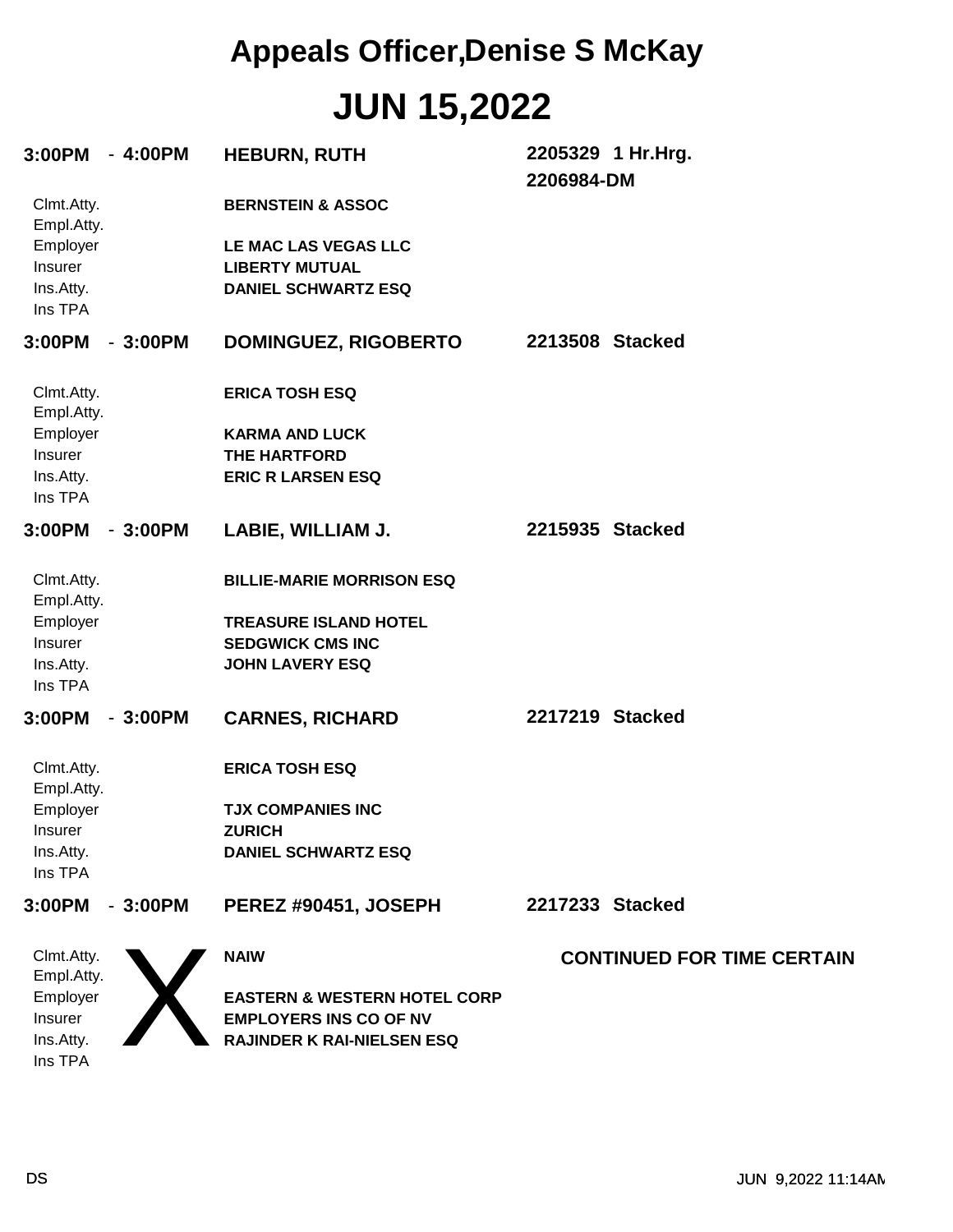**4:00PM** - **5:00PM MCDOWELL, MICHAEL L 2012266**

**1 Hr.Hrg.**

**NAIW**

Ins TPA Ins.Atty. Insurer Employer Empl.Atty. Clmt.Atty.

**DANIEL SCHWARTZ ESQ ZURICH BRADY MITCHELL PRODUCTIONS**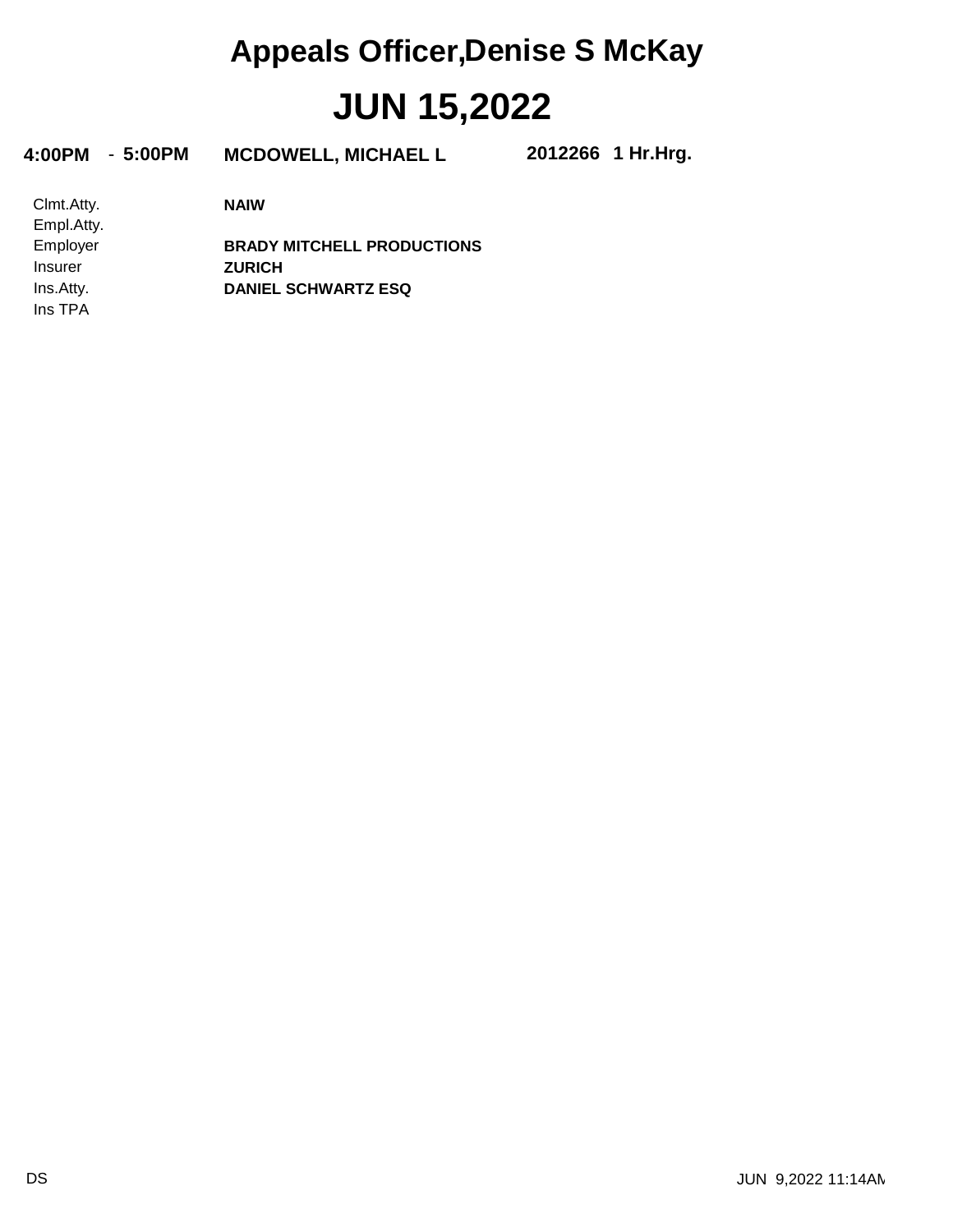| 10:00AM - 11:00AM                                                              |           | <b>HAGEL, TANA</b>                                                                                                        | 2101755 1 Hr.Hrg.                          |
|--------------------------------------------------------------------------------|-----------|---------------------------------------------------------------------------------------------------------------------------|--------------------------------------------|
| Clmt.Atty.<br>Empl.Atty.<br>Employer<br>Insurer<br>Ins.Atty.<br>Ins TPA        |           | <b>EVAN HALL ESQ</b><br><b>MEDICAL SOLUTIONS LLC</b><br><b>SEDGWICK CMS INC</b><br><b>ALEXANDER M BROWN ESQ</b>           | <b>CONTINUED</b>                           |
| 12:45PM - 1:00PM                                                               |           | <b>REID, CORALEE</b>                                                                                                      | 2008513 15 Min. Hearing                    |
| Clmt.Atty.<br>Empl.Atty.<br>Employer<br>Insurer<br>Ins.Atty.<br>Ins TPA        |           | <b>JAVIER A ARGUELLO ESQ</b><br><b>ZERO SOLUTIONS</b><br><b>LIBERTY MUTUAL</b><br><b>DANIEL SCHWARTZ ESQ</b>              | <b>CONTINUED</b>                           |
| 2:00PM                                                                         | $-3:00PM$ | <b>CORZINE, BLAYNE</b>                                                                                                    | 2205232 1 Hr.Hrg.                          |
| Clmt.Atty.<br>Empl.Atty.<br>Employer<br>Insurer<br>Ins.Atty.<br>Ins TPA        |           | <b>MICHAEL GASKILL ESQ</b><br><b>FACILITY SOLUTIONS GROUP INC</b><br><b>TRAVELERS</b><br><b>RAY LEGO &amp; ASSOCIATES</b> | <b>CONTINUED</b>                           |
| 3:00PM                                                                         | $-4:00PM$ | <b>BOLES, ALLENA</b>                                                                                                      | 2005775 1 Hr.Hrg.<br>2113049-DM            |
| Clmt.Atty.<br>Empl.Atty.<br>Employer<br><b>Insurer</b><br>Ins.Atty.<br>Ins TPA |           | <b>NAIW</b><br><b>REPUBLIC SILVER STATE DISPOSAL</b><br><b>CCMSI</b><br><b>HOOKS MENG CLEMENT, PLLC</b>                   | <b>CONTINUED</b>                           |
| 4:00PM                                                                         | $-5:00PM$ | <b>SIMONE, FRANK</b>                                                                                                      | 1917500 1 Hr.Hrg.<br>1918332-DM 2003789-DM |
| Clmt.Atty.<br>Empl.Atty.<br>Employer<br>Insurer<br>Ins.Atty.<br>Ins TPA        |           | <b>JASON MILLS ESQ</b><br><b>CITY OF NORTH LAS VEGAS</b><br><b>CCMSI</b><br><b>DANIEL SCHWARTZ ESQ</b>                    | <b>CONTINUED</b>                           |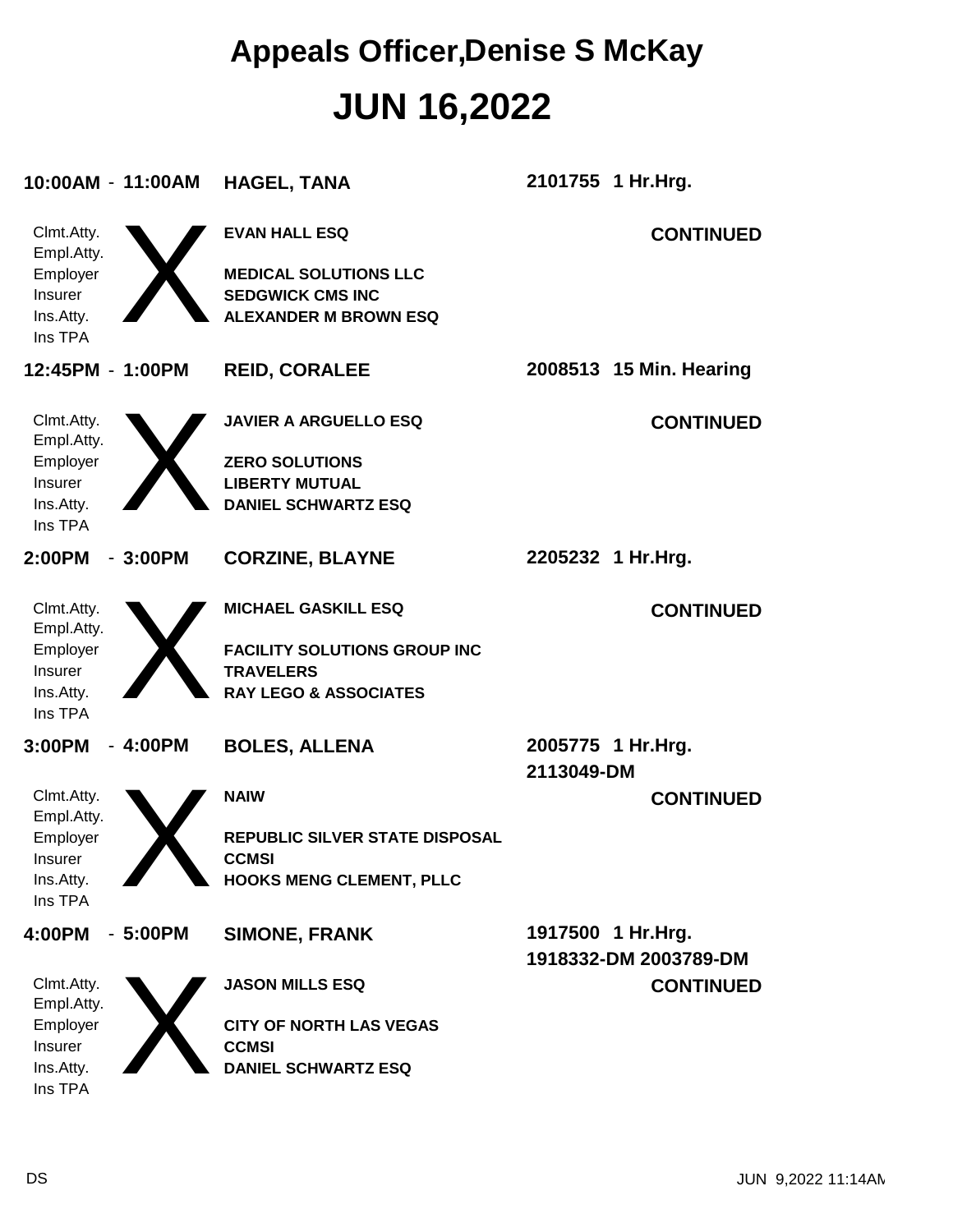| $-8:30AM$<br>8:30AM                                                            | <b>LANE, KEEGAN</b>                                                                                       | 2112985 Email Status Check |
|--------------------------------------------------------------------------------|-----------------------------------------------------------------------------------------------------------|----------------------------|
| Clmt.Atty.<br>Empl.Atty.<br>Employer<br><b>Insurer</b><br>Ins.Atty.<br>Ins TPA | <b>DAVID ROTHENBERG ESQ</b><br><b>DANIEL SCHWARTZ ESQ</b><br><b>LVMPD - HEALTH DETAIL</b><br><b>CCMSI</b> |                            |
| $-9:00AM$<br>8:30AM                                                            | <b>BANKS, JASMINE</b>                                                                                     | 2111357 Email Status Check |
| Clmt.Atty.<br>Empl.Atty.                                                       | <b>KEVIN P KAMPSCHROR ESQ</b>                                                                             |                            |
| Employer<br>Insurer                                                            | <b>AMAZON.COM</b>                                                                                         |                            |
| Ins.Atty.<br>Ins TPA                                                           | <b>DALTON HOOKS JR ESQ</b>                                                                                |                            |
| 8:30AM<br>$-8:30AM$                                                            | <b>PINTO, AUGUSTIN L.</b>                                                                                 | 2205220 Email Status Check |
| Clmt.Atty.<br>Empl.Atty.                                                       | <b>JAVIER A ARGUELLO ESQ</b>                                                                              |                            |
| Employer                                                                       | <b>EL CORTEZ HOTEL &amp; CASINO</b>                                                                       |                            |
| Insurer                                                                        | <b>NEVADA ALTERNATIVE SOLUTIONS</b>                                                                       |                            |
| Ins.Atty.                                                                      | <b>DANIEL SCHWARTZ ESQ</b>                                                                                |                            |
| Ins TPA                                                                        |                                                                                                           |                            |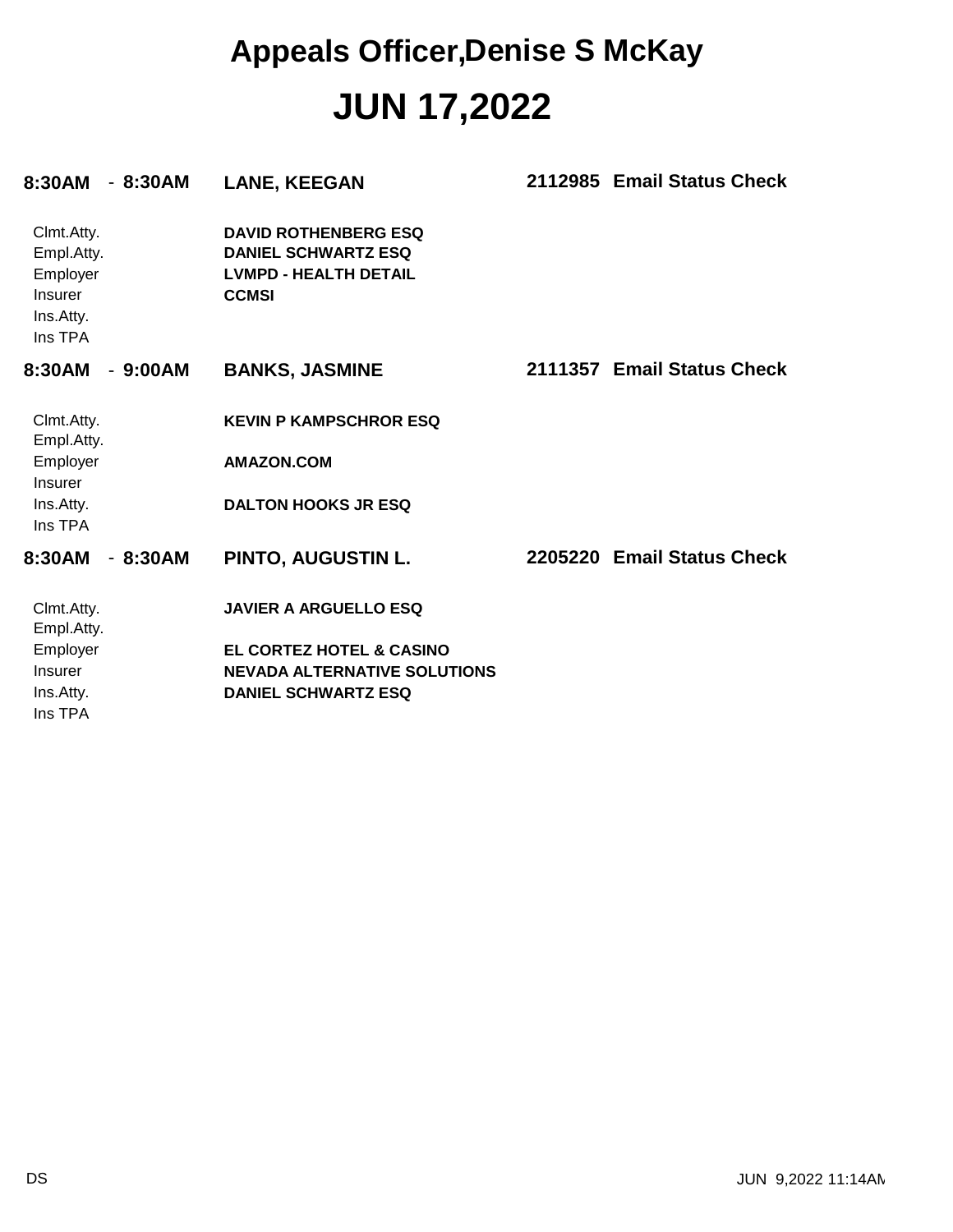#### **JUN 13,2022 Appeals Officer,Gregory A. Krohn**

| 8:30AM                   | $-8:30AM$ | <b>CASTILLO, JUAN E</b>                                   | 2113001 Email Status Check<br>2202549-GK 2202777-GK            |
|--------------------------|-----------|-----------------------------------------------------------|----------------------------------------------------------------|
| Clmt.Atty.<br>Empl.Atty. |           | <b>BILLIE-MARIE MORRISON ESQ</b>                          |                                                                |
| Employer                 |           | <b>SAFE LIFE DEFENSE</b>                                  |                                                                |
| Insurer<br>Ins.Atty.     |           | <b>EMPLOYERS INS CO OF NV</b><br><b>MATTHEW SMITH ESQ</b> |                                                                |
| Ins TPA                  |           |                                                           |                                                                |
| 8:30AM                   | $-8:45AM$ | <b>KENNEDY, JENNIFER</b>                                  | 2112806 Email Status Check<br>2113081-GK 2113327-GK 2113328-GK |
| Clmt.Atty.<br>Empl.Atty. |           | <b>JAVIER A ARGUELLO ESQ</b>                              |                                                                |
| Employer                 |           | <b>LOWES</b>                                              |                                                                |
| Insurer                  |           | <b>SEDGWICK CMS INC</b>                                   |                                                                |
| Ins.Atty.<br>Ins TPA     |           | <b>JOHN D HOOKS ESQ</b>                                   |                                                                |
| 8:30AM                   | $-8:30AM$ | <b>BROWN, CARLA</b>                                       | 2205137 Email Status Check                                     |
| Clmt.Atty.<br>Empl.Atty. |           | <b>H DOUGLAS CLARK ESQ</b>                                |                                                                |
| Employer                 |           | <b>CHRISTOPHER A ECCLES ESQ</b>                           |                                                                |
| Insurer                  |           | <b>SEDGWICK CMS INC</b>                                   |                                                                |
| Ins.Atty.                |           | <b>DANIEL SCHWARTZ ESQ</b>                                |                                                                |
| Ins TPA                  |           |                                                           |                                                                |
| 10:00AM - 10:59AM        |           | <b>NOVA, MARTA</b>                                        | 2200308 1 Hr.Hrg.                                              |
|                          |           |                                                           | 2202157-GK                                                     |
| Clmt.Atty.<br>Empl.Atty. |           | <b>DAVID ROTHENBERG ESQ</b>                               |                                                                |
| Employer                 |           | <b>WESTGATE LAS VEGAS RESORT &amp; CA</b>                 |                                                                |
| <b>Insurer</b>           |           | <b>BENCHMARK ADMINISTRATORS</b>                           |                                                                |
| Ins.Atty.<br>Ins TPA     |           | <b>MATTHEW SMITH ESQ</b>                                  |                                                                |
| 11:00AM - 11:59AM        |           | <b>COX, DAVID</b>                                         | 2210715 1 Hr.Hrg.                                              |
| Clmt.Atty.<br>Empl.Atty. |           | <b>TRAVIS RICH ESQ</b>                                    |                                                                |
| Employer                 |           | <b>ACR MECHANICAL INC</b>                                 |                                                                |
| Insurer                  |           | <b>ICW GROUP</b>                                          |                                                                |
| Ins.Atty.                |           | <b>BRADY L DAVIES ESQ</b>                                 |                                                                |
| Ins TPA                  |           |                                                           |                                                                |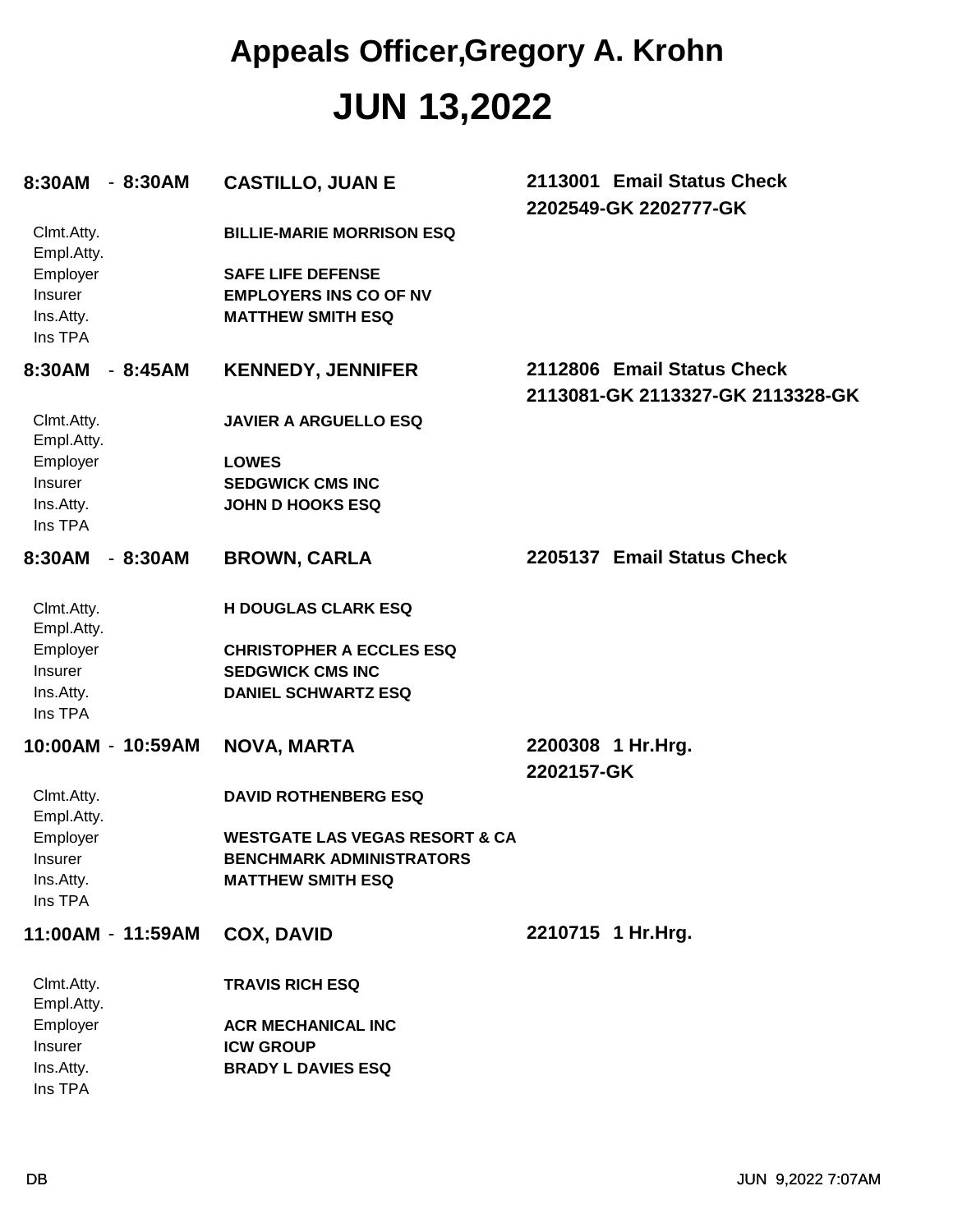# **JUN 13,2022 Appeals Officer,Gregory A. Krohn**

|  | 12:30PM - 1:00PM LUYANDO, FRANK | 2208765 1/2 Hr. Hearing |
|--|---------------------------------|-------------------------|
|--|---------------------------------|-------------------------|

**2215110-GK**

**JAVIER A ARGUELLO ESQ**

Ins TPA Ins.Atty. Insurer Employer Empl.Atty. Clmt.Atty.

**DANIEL SCHWARTZ ESQ HELMSMAN MANAGEMENT SERVICES PRAXAIR DISTRIBUTION INC**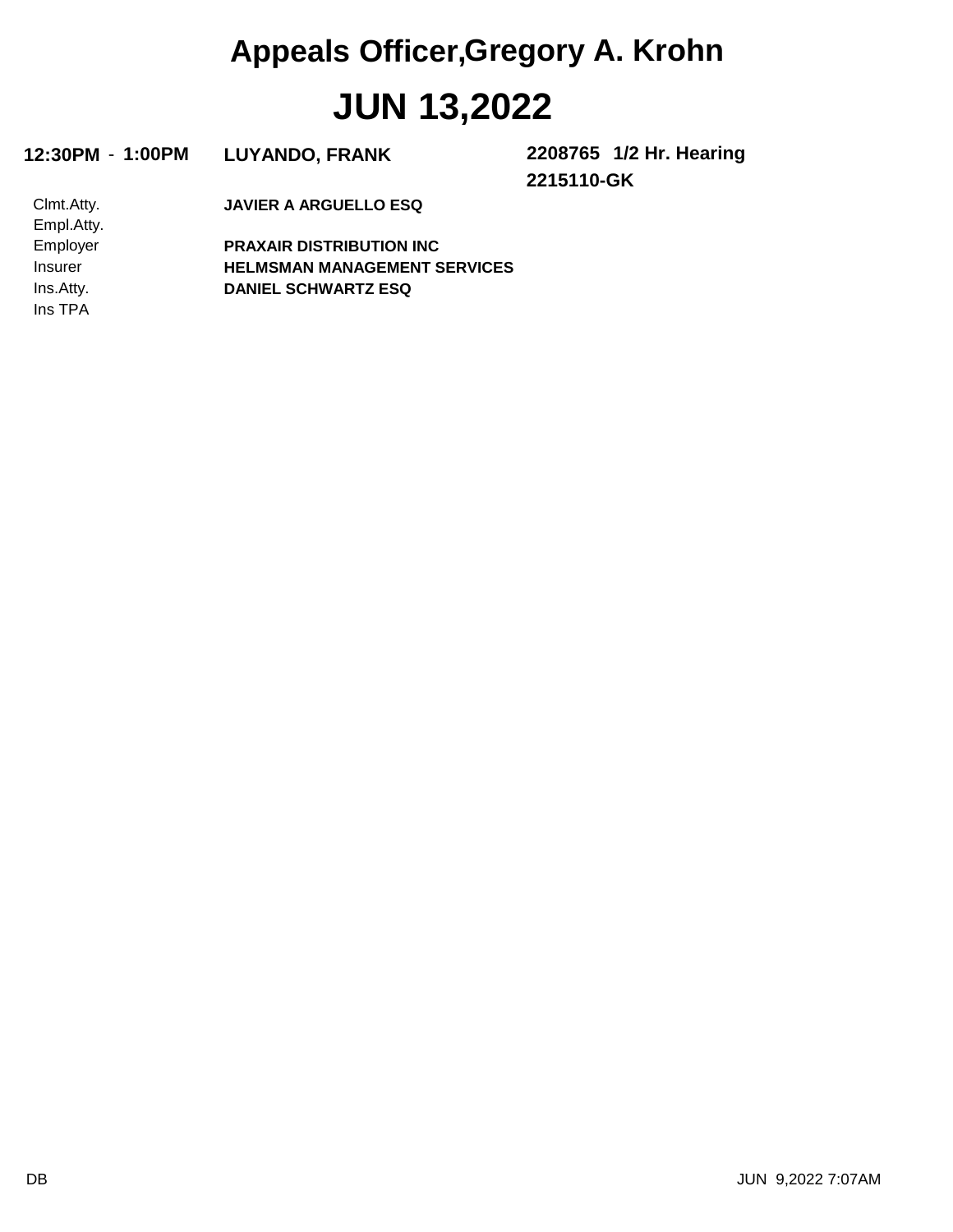#### **JUN 14,2022 Appeals Officer,Gregory A. Krohn**

| 8:30AM<br>$-8:30AM$                                                     | BELTRAN DE NAVARRETTE, LEO2212438 Email Status Check                                        |                                                           |
|-------------------------------------------------------------------------|---------------------------------------------------------------------------------------------|-----------------------------------------------------------|
| Clmt.Atty.<br>Empl.Atty.<br>Employer<br>Insurer<br>Ins.Atty.<br>Ins TPA | <b>JULIE SMITH ESQ</b><br><b>DANIEL SCHWARTZ ESQ</b><br><b>EXCALIBUR HOTEL &amp; CASINO</b> |                                                           |
| $-8:30AM$<br>8:30AM                                                     | <b>FRELIX, AUSHSLEIGH</b>                                                                   | 2205342 Email Status Check                                |
| Clmt.Atty.<br>Empl.Atty.                                                | <b>KEVIN P KAMPSCHROR ESQ</b>                                                               |                                                           |
| Employer                                                                | <b>AMUSEMENT INDUSTRY</b>                                                                   |                                                           |
| Insurer                                                                 | <b>AIG</b>                                                                                  |                                                           |
| Ins.Atty.<br>Ins TPA                                                    | <b>ANNALISA N GRANT ESQ</b>                                                                 |                                                           |
| $-8:30AM$<br>8:30AM                                                     | LOYD, JANIA                                                                                 | 2215833 Email Status Check                                |
| Clmt.Atty.                                                              | <b>JASON H WEINSTOCK ESQ</b>                                                                |                                                           |
| Empl.Atty.                                                              | <b>SKY POINTE HOTEL GROUP</b>                                                               |                                                           |
| Employer                                                                | <b>CHRISTOPHER A ECCLES ESQ</b>                                                             |                                                           |
| Insurer                                                                 | <b>EMPLOYERS</b>                                                                            |                                                           |
| Ins.Atty.<br>Ins TPA                                                    | <b>DAVID BENAVIDEZ ESQ</b>                                                                  |                                                           |
| 10:00AM - 11:00AM                                                       | <b>DESCHAMPS, MICHELLE</b>                                                                  | 2215105 1 Hr.Hrg.                                         |
| Clmt.Atty.<br>Empl.Atty.                                                | <b>LISA M ANDERSON ESQ</b>                                                                  |                                                           |
| Employer                                                                | <b>MERRILL GARDENS AT SIENA HILLS</b>                                                       |                                                           |
| Insurer                                                                 | <b>GALLAGHER BASSETT</b>                                                                    |                                                           |
| Ins.Atty.                                                               | <b>MATTHEW SMITH ESQ</b>                                                                    |                                                           |
| Ins TPA                                                                 |                                                                                             |                                                           |
| 11:00AM - 12:00PM                                                       | MICHELS-GUALTIERI, AKAELA                                                                   | 2113837 1 Hr. Hrg.<br>2201317-GK 2204401-GK 2205159-GK 22 |
| Clmt.Atty.<br>Empl.Atty.                                                | <b>SHAUN K MUAINA ESQ</b>                                                                   |                                                           |
| Employer                                                                | <b>CIRQUE DU SOLEIL NV INC</b>                                                              |                                                           |
| Insurer                                                                 | SIERRA NEVADA ADMINISTRATORS                                                                |                                                           |
| Ins.Atty.                                                               | <b>DANIEL SCHWARTZ ESQ</b>                                                                  |                                                           |
| Ins TPA                                                                 |                                                                                             |                                                           |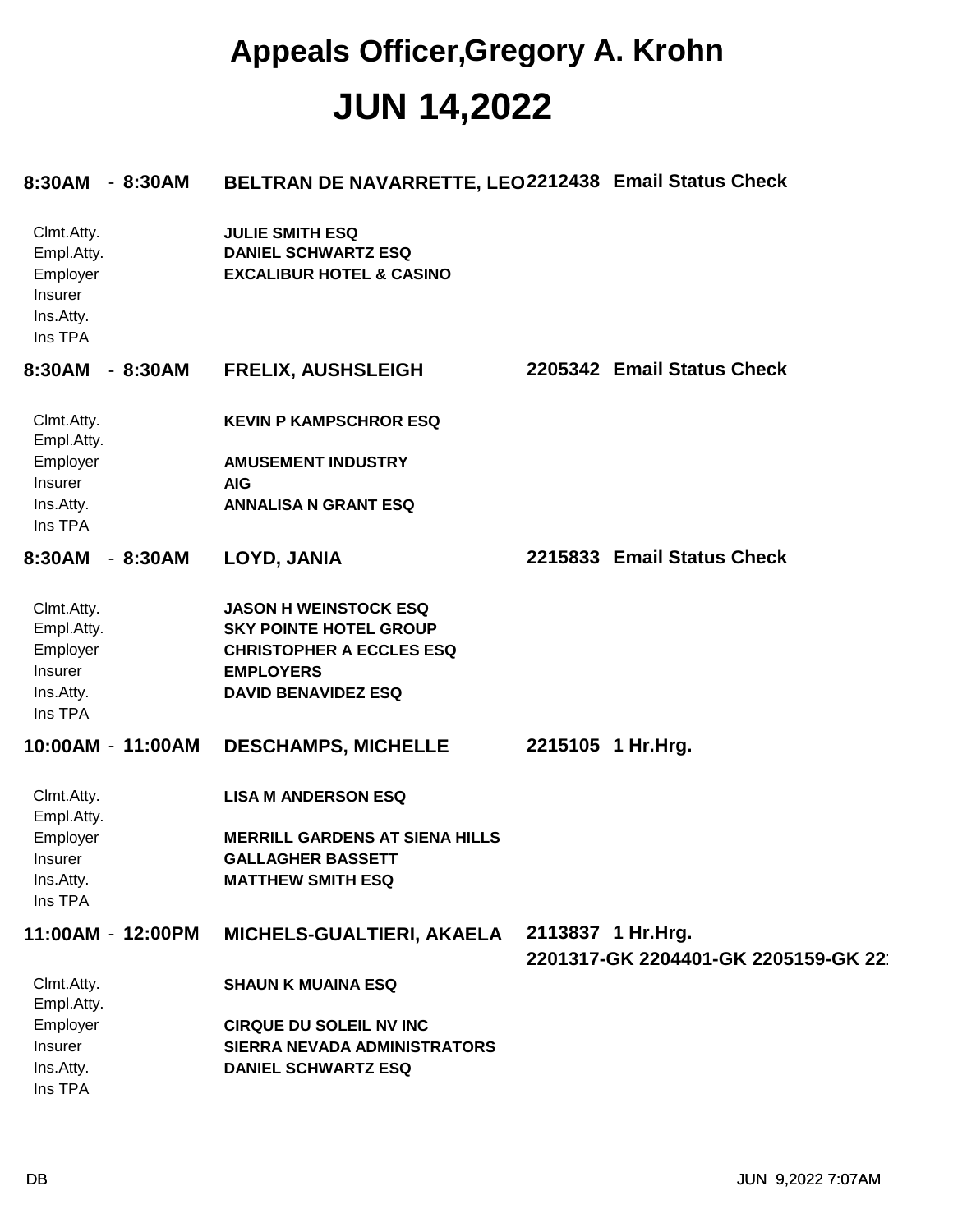### **JUN 14,2022 Appeals Officer,Gregory A. Krohn**

| 12:30PM - 1:00PM                                                        |           | <b>PATTERSON, LEIGHANN</b>                                                                                        | 2212104 1/2 Hr. Hearing         |
|-------------------------------------------------------------------------|-----------|-------------------------------------------------------------------------------------------------------------------|---------------------------------|
| Clmt.Atty.<br>Empl.Atty.<br>Employer<br>Insurer<br>Ins.Atty.<br>Ins TPA |           | <b>JAVIER A ARGUELLO ESQ</b><br><b>SAFEWAY RISK MGMT</b><br><b>SEDGWICK CMS INC</b><br><b>DANIEL SCHWARTZ ESQ</b> |                                 |
| 1:00PM                                                                  | $-2:00PM$ | <b>CASTELAN, DANIEL</b>                                                                                           | 2118178 1 Hr.Hrg.               |
| Clmt.Atty.<br>Empl.Atty.                                                |           | <b>JUAN M SCLAFANI ESQ</b>                                                                                        | <b>DISMISSED</b>                |
| Employer                                                                |           | PEPPERMILL HOTEL & CASINO                                                                                         |                                 |
| Insurer                                                                 |           | <b>EMPLOYERS INS CO OF NV</b>                                                                                     |                                 |
| Ins.Atty.<br>Ins TPA                                                    |           | <b>DAVID BENAVIDEZ ESQ</b>                                                                                        |                                 |
| 2:00PM                                                                  | $-3:00PM$ | <b>AGUILAR, JESUS</b>                                                                                             | 2112813 1 Hr.Hrg.<br>2112946-GK |
| Clmt.Atty.<br>Empl.Atty.                                                |           | <b>DRUE R SOLOMON ESQ</b>                                                                                         |                                 |
| Employer                                                                |           | <b>ARMSTRONG LANDSCAPING</b>                                                                                      |                                 |
|                                                                         |           |                                                                                                                   |                                 |
| Insurer                                                                 |           | <b>LIBERTY MUTUAL</b>                                                                                             |                                 |
| Ins.Atty.<br>Ins TPA                                                    |           | <b>DANIEL SCHWARTZ ESQ</b>                                                                                        |                                 |
| 4:00PM                                                                  | $-5:00PM$ | <b>WHEAT, CHRISTINE</b>                                                                                           | 2007943 1 Hr.Hrg.<br>2009278-GK |
| Clmt.Atty.                                                              |           | <b>CORY A SANTOS SR ESQ</b>                                                                                       |                                 |
| Empl.Atty.                                                              |           | <b>DANIEL SCHWARTZ ESQ</b>                                                                                        |                                 |
| Employer                                                                |           | <b>DOMINOS PIZZA HDQTRS</b>                                                                                       |                                 |
| Insurer                                                                 |           | <b>SEDGWICK CMS INC</b>                                                                                           |                                 |
| Ins.Atty.<br>Ins TPA                                                    |           |                                                                                                                   |                                 |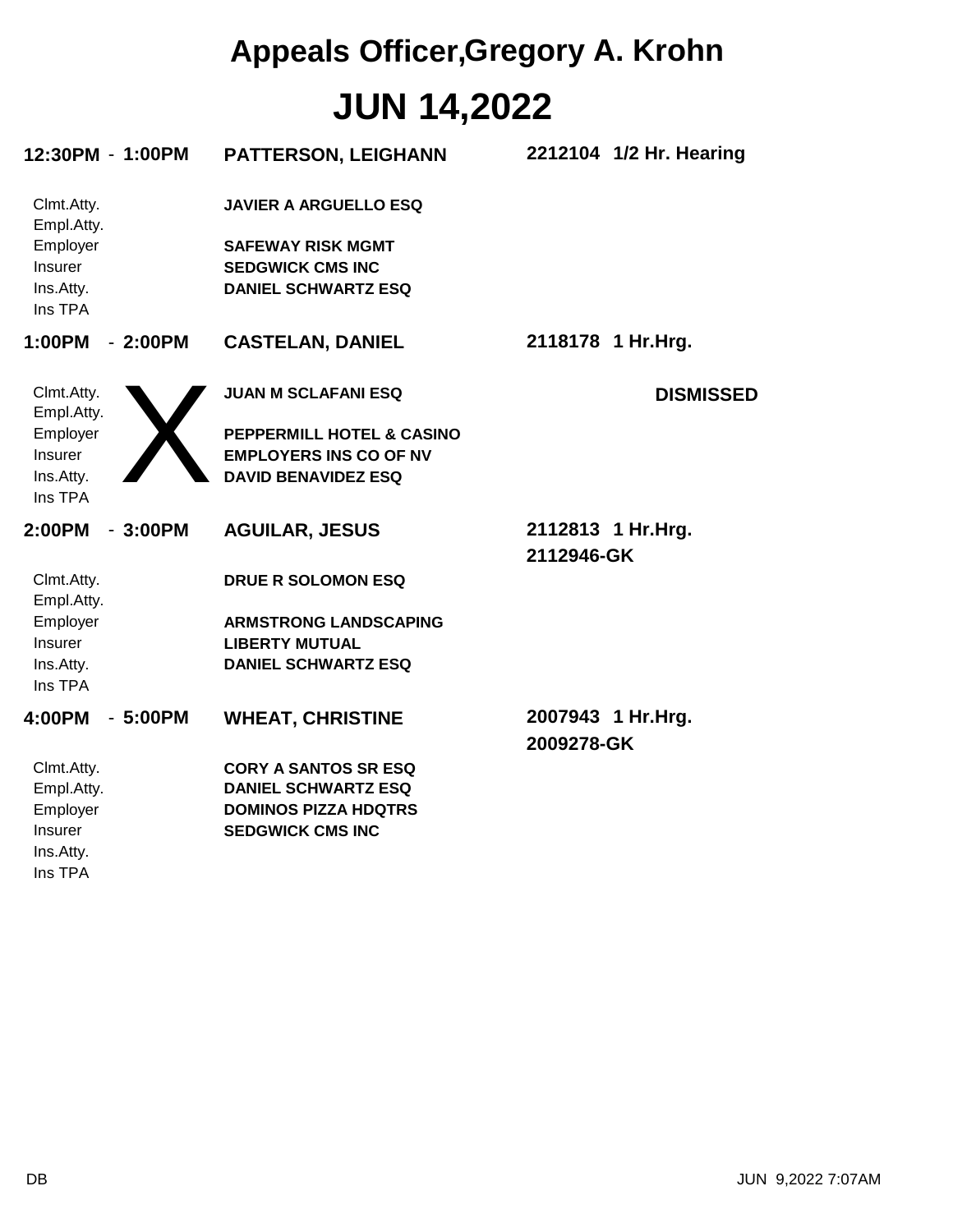#### **JUN 15,2022 Appeals Officer,Gregory A. Krohn**

| 8:30AM                                                                  | $-8:30AM$  | PEREZ-GARCIA, LAZARA                                                                                        | 1914251 Email Status Check<br>2017606-GK 2106598-GK 2006599-GK 22 |
|-------------------------------------------------------------------------|------------|-------------------------------------------------------------------------------------------------------------|-------------------------------------------------------------------|
| Clmt.Atty.<br>Empl.Atty.<br>Employer<br>Insurer<br>Ins.Atty.<br>Ins TPA |            | <b>ERICA TOSH ESQ</b><br><b>BRADY LINEN SERVICES</b><br><b>TRAVELERS</b><br><b>JOETTA L FRANK ESQ</b>       |                                                                   |
| 8:30AM                                                                  | $-8:45AM$  | <b>DUENAS, GUILLERMO</b>                                                                                    | 2100426 Email Status Check                                        |
| Clmt.Atty.<br>Empl.Atty.<br>Employer<br>Insurer<br>Ins.Atty.<br>Ins TPA |            | <b>KATIA SPATARO ESQ</b><br><b>JOHN A CLEMENT ESQ</b><br><b>BELLAGIO</b>                                    |                                                                   |
| 8:30AM                                                                  | $-8:30AM$  | LICEA, ADELINA                                                                                              | 2214719 Email Status Check                                        |
| Clmt.Atty.<br>Empl.Atty.<br>Employer<br>Insurer<br>Ins.Atty.<br>Ins TPA |            | <b>ERICA TOSH ESQ</b><br>PENN NATIONAL GAMING INC<br><b>BROADSPIRE SERVICES</b><br><b>KEVIN JOHNSON ESQ</b> |                                                                   |
| 9:00AM                                                                  | $-10:00AM$ | <b>SCHWARTZ, WANDA E</b>                                                                                    | 2113861 1 Hr.Hrg.                                                 |
| Clmt.Atty.<br>Empl.Atty.<br>Employer<br>Insurer<br>Ins.Atty.<br>Ins TPA |            | <b>MARIA C ATKINSON ESQ</b><br><b>DANIEL SCHWARTZ ESQ</b><br><b>SOUTHWEST GAS CORP</b>                      |                                                                   |
| 11:00AM - 12:00PM                                                       |            | <b>GUERRERO, GERARDO</b>                                                                                    | 2206538 1 Hr.Hrg.                                                 |
| Clmt.Atty.<br>Empl.Atty.<br>Employer<br>Insurer<br>Ins.Atty.            |            | <b>DAVID ROTHENBERG ESQ</b><br><b>JASON'S DELI</b><br><b>TRAVELERS</b><br><b>JOETTA L FRANK ESQ</b>         |                                                                   |
| Ins TPA                                                                 |            |                                                                                                             |                                                                   |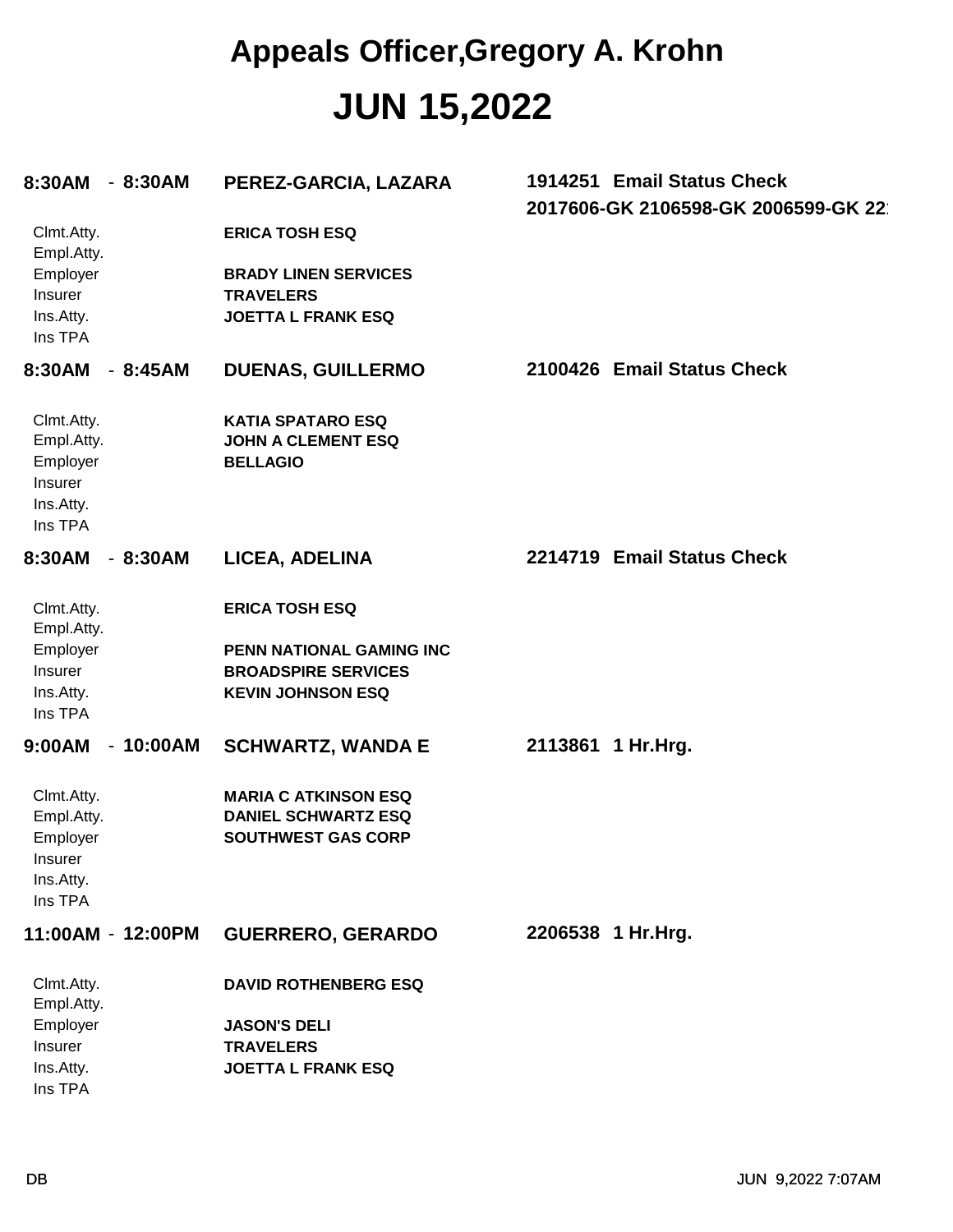# **JUN 15,2022 Appeals Officer,Gregory A. Krohn**

| $-3:00PM$<br>2:00PM      | <b>MARCIAL, GRACIELA</b>   | 2207381 1 Hr.Hrg. |
|--------------------------|----------------------------|-------------------|
| Clmt.Atty.<br>Empl.Atty. | <b>KATIA SPATARO ESQ</b>   |                   |
| Employer                 | <b>WYNN LAS VEGAS</b>      |                   |
| Insurer                  | <b>SEDGWICK CMS INC</b>    |                   |
| Ins.Atty.                | <b>DANIEL SCHWARTZ ESQ</b> |                   |
| Ins TPA                  |                            |                   |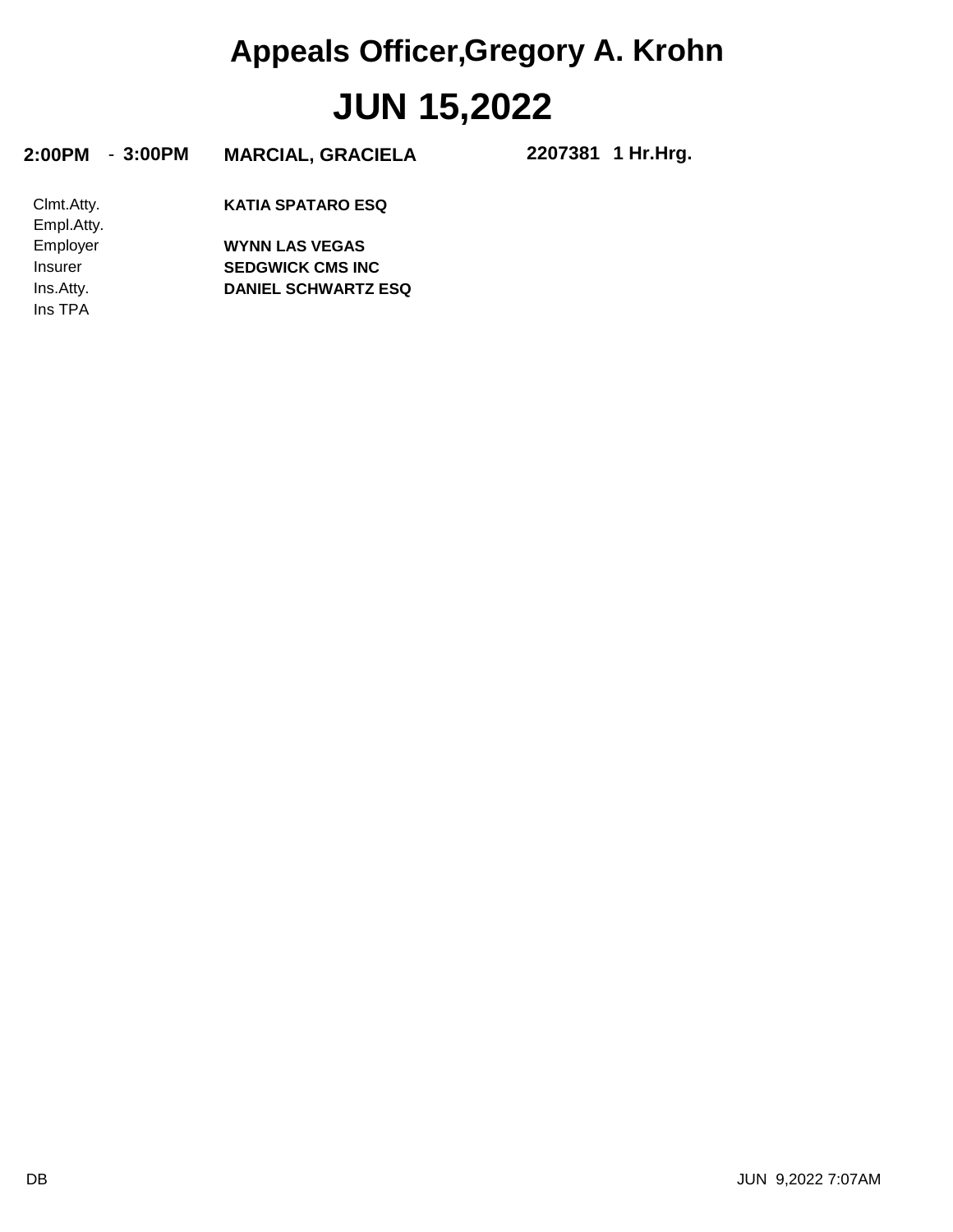#### **JUN 16,2022 Appeals Officer,Gregory A. Krohn**

| 8:00AM                                                                            | $-8:15AM$ | <b>DE MACIAS, MARIA</b>                                                                                                                                | 2200803 Tel.Conf. Re: Follow up with D |
|-----------------------------------------------------------------------------------|-----------|--------------------------------------------------------------------------------------------------------------------------------------------------------|----------------------------------------|
| Clmt.Atty.<br>Empl.Atty.<br>Employer<br>Insurer<br>Ins.Atty.<br>Ins TPA           |           | <b>JAVIER A ARGUELLO ESQ</b><br><b>FERTITTA ENTERPRISES</b><br><b>GALLAGHER BASSETT</b><br><b>DANIEL SCHWARTZ ESQ</b>                                  |                                        |
| 8:00AM<br>Clmt.Atty.<br>Empl.Atty.<br>Employer<br>Insurer<br>Ins.Atty.<br>Ins TPA | $-8:15AM$ | <b>SERAPHIN, LORETHA</b><br><b>JULIE SMITH ESQ</b><br><b>JOHN LAVERY ESQ</b><br><b>KEOLIS TRANSIT AMERICA LLC</b><br><b>SEDGWICK CMS INC</b>           | 2102097 In Crt S/C<br>2104790-GK       |
| 8:15AM<br>Clmt.Atty.<br>Empl.Atty.<br>Employer<br>Insurer<br>Ins.Atty.<br>Ins TPA | $-8:30AM$ | <b>CUEVAS, LUCIANO</b><br><b>JAVIER A ARGUELLO ESQ</b><br><b>BMC STOCK HOLDINGS</b><br><b>ESIS</b><br><b>DANIEL SCHWARTZ ESQ</b>                       | 2100459 15 Min. Hearing<br>2205511-GK  |
| 8:30AM<br>Clmt.Atty.<br>Empl.Atty.<br>Employer<br>Insurer<br>Ins.Atty.<br>Ins TPA | $-8:30AM$ | <b>HOOLE, CASEY</b><br><b>JULIE A SPERAW ESQ</b><br><b>AMERICAN BARBELL OPERATIONS</b><br><b>NEXT LEVEL ADMINISTRATORS</b><br><b>MATTHEW SMITH ESQ</b> | 2113535 Email Status Check             |
| 8:30AM<br>Clmt.Atty.<br>Empl.Atty.<br>Employer<br>Insurer<br>Ins.Atty.<br>Ins TPA | $-8:45AM$ | ORTIZ, JOE<br><b>JULIE SMITH ESQ</b><br><b>DANIEL SCHWARTZ ESQ</b><br><b>FLOOR AND DECOR</b><br><b>CORVEL CORPORATION</b>                              | 2212439 Email Status Check             |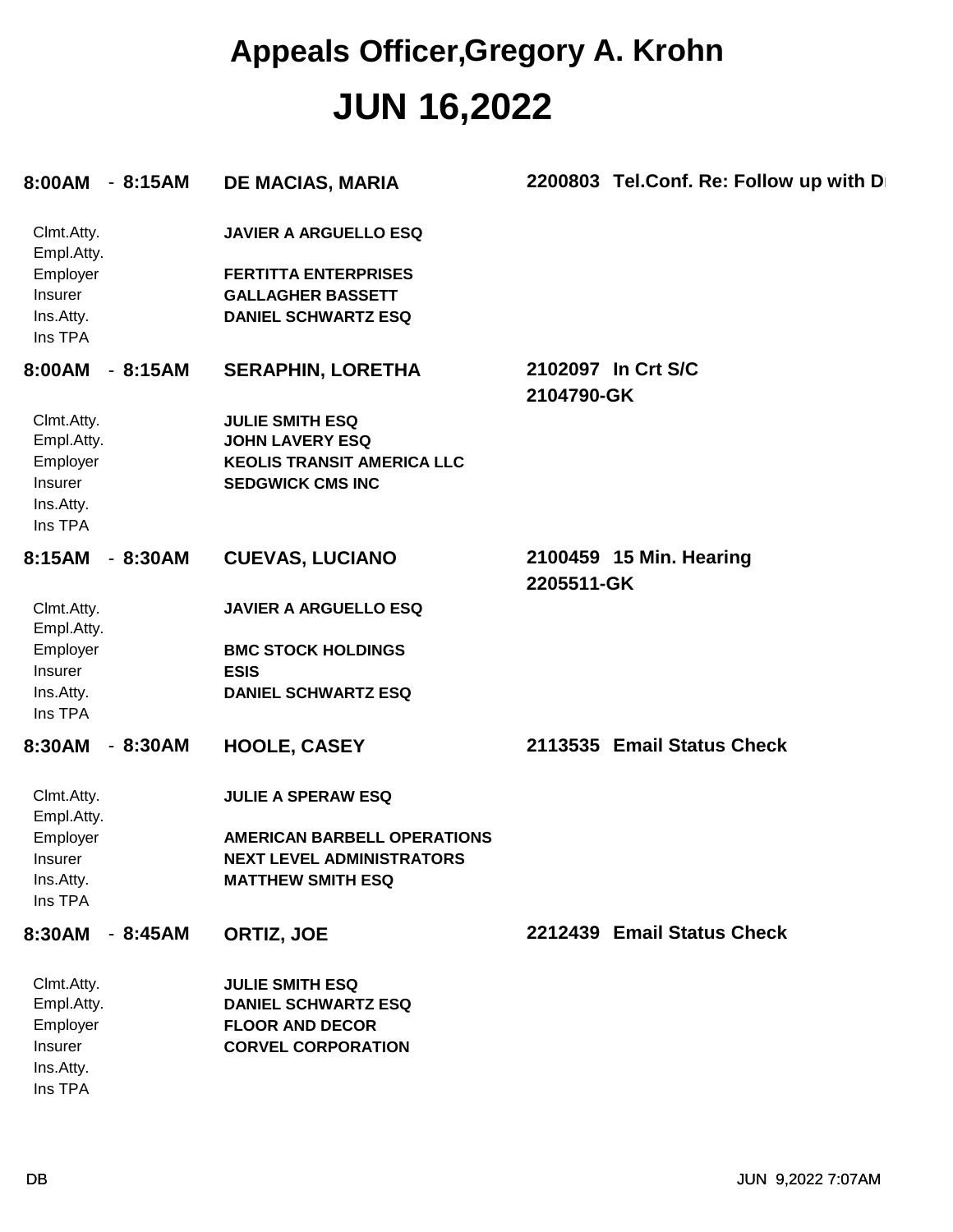# **JUN 16,2022 Appeals Officer,Gregory A. Krohn**

| 8:30AM - 8:30AM                  |           | <b>OSHMANS, MASON</b>                                                                           | 2111253 Email Status Check<br>2206576-GK                          |
|----------------------------------|-----------|-------------------------------------------------------------------------------------------------|-------------------------------------------------------------------|
| Clmt.Atty.<br>Empl.Atty.         |           | <b>KEVIN P KAMPSCHROR ESQ</b>                                                                   |                                                                   |
| Employer<br>Insurer<br>Ins.Atty. |           | <b>AMERICAN MEDICAL RESPONSE/ENVI:</b><br><b>SEDGWICK CMS INC</b><br><b>DANIEL SCHWARTZ ESQ</b> |                                                                   |
| Ins TPA                          |           |                                                                                                 |                                                                   |
| 8:30AM - 8:30AM                  |           | <b>MCQUOWN, JENNY</b>                                                                           | 1901142 Email Status Check<br>1901143-GK 1906529-GK 1916248-GK 20 |
| Clmt.Atty.<br>Empl.Atty.         |           | <b>ERICA TOSH ESQ</b>                                                                           |                                                                   |
| Employer                         |           | <b>DENNY'S CORP</b>                                                                             |                                                                   |
| Insurer                          |           | <b>GALLAGHER BASSETT</b>                                                                        |                                                                   |
| Ins.Atty.<br>Ins TPA             |           | <b>DANIEL SCHWARTZ ESQ</b>                                                                      |                                                                   |
| 9:00AM - 9:59AM                  |           | DE GARCIA, CARMEN G.                                                                            | 2208709 1 Hr.Hrg.                                                 |
|                                  |           |                                                                                                 | 2209220-GK                                                        |
| Clmt.Atty.                       |           | <b>ERICA TOSH ESQ</b>                                                                           |                                                                   |
| Empl.Atty.<br>Employer           |           | <b>DALTON HOOKS JR ESQ</b><br><b>MGM GRAND HOTEL/CASINO</b>                                     |                                                                   |
| Insurer                          |           |                                                                                                 |                                                                   |
| Ins.Atty.                        |           |                                                                                                 |                                                                   |
| Ins TPA                          |           |                                                                                                 |                                                                   |
| 1:00PM                           | $-2:00PM$ | <b>GONZALES-RAMOS, FELIPE</b>                                                                   | 2205672 1 Hr.Hrg.                                                 |
| Clmt.Atty.<br>Empl.Atty.         |           | <b>QUMARS BEHZADI ESQ</b>                                                                       |                                                                   |
| Employer                         |           | <b>COYOTE SPRINGS GOLF CLUB</b>                                                                 |                                                                   |
| <b>Insurer</b>                   |           | <b>SEDGWICK CMS INC</b>                                                                         |                                                                   |
| Ins.Atty.                        |           | <b>DANIEL SCHWARTZ ESQ</b>                                                                      |                                                                   |
| Ins TPA                          |           |                                                                                                 |                                                                   |
| 2:00PM - 2:59PM                  |           | <b>GAYLE, GERVIS</b>                                                                            | 2209213 1 Hr.Hrg.                                                 |
|                                  |           |                                                                                                 | 2210328-GK                                                        |
| Clmt.Atty.<br>Empl.Atty.         |           | <b>ERICA TOSH ESQ</b>                                                                           |                                                                   |
| Employer                         |           | <b>NEVADA SOUTHERN DETENTION CENT</b>                                                           |                                                                   |
| Insurer                          |           | <b>CORVEL CORPORATION</b>                                                                       |                                                                   |
| Ins.Atty.<br>Ins TPA             |           | <b>JOHN LAVERY ESQ</b>                                                                          |                                                                   |
|                                  |           |                                                                                                 |                                                                   |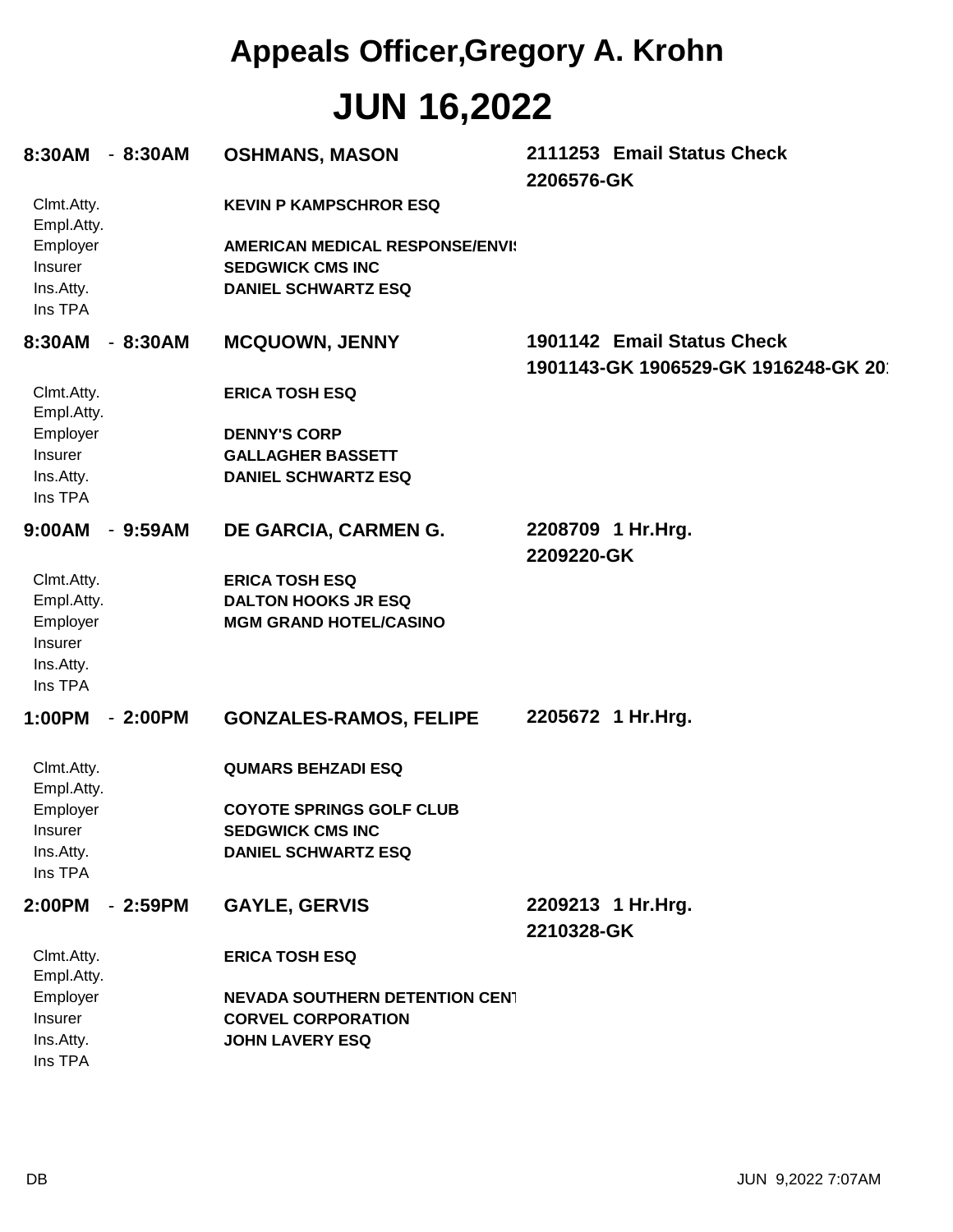#### **JUN 17,2022 Appeals Officer,Gregory A. Krohn**

| 8:30AM                                                                  | $-8:30AM$ | <b>BATES, THOMAS</b>                                                                | 2100376 Email Status Check                                       |
|-------------------------------------------------------------------------|-----------|-------------------------------------------------------------------------------------|------------------------------------------------------------------|
| Clmt.Atty.<br>Empl.Atty.<br>Employer<br>Insurer<br>Ins.Atty.<br>Ins TPA |           | <b>JULIE A SPERAW ESQ</b><br><b>DANIEL SCHWARTZ ESQ</b><br><b>NEW YORK NEW YORK</b> |                                                                  |
| 8:30AM                                                                  | $-8:30AM$ | <b>ROMERO, MICHELLE</b>                                                             | 2206313 Email Status Check                                       |
| Clmt.Atty.<br>Empl.Atty.                                                |           | <b>LISA M ANDERSON ESQ</b>                                                          |                                                                  |
| Employer                                                                |           | <b>AMAZON WAREHOUSE</b>                                                             |                                                                  |
| Insurer                                                                 |           | <b>SEDGWICK CMS INC</b>                                                             |                                                                  |
| Ins.Atty.<br>Ins TPA                                                    |           | <b>DALTON HOOKS JR ESQ</b>                                                          |                                                                  |
| 8:30AM                                                                  | $-8:30AM$ | <b>BARRERA-ORTIZ, LISBEHT</b>                                                       | 2204557 Email Status Check<br>2205183-GK 2210551-GK              |
| Clmt.Atty.<br>Empl.Atty.                                                |           | <b>ADAM MUSLUSKY ESQ</b>                                                            |                                                                  |
| Employer                                                                |           | <b>WBF MANAGEMENT LLC/MCDONALDS</b>                                                 |                                                                  |
| Insurer                                                                 |           | <b>MARKEL SERVICE INCORPORATED</b>                                                  |                                                                  |
| Ins.Atty.<br>Ins TPA                                                    |           | <b>MATTHEW SMITH ESQ</b>                                                            |                                                                  |
| 8:30AM                                                                  | $-8:30AM$ | DARLYNN, JUANITTA                                                                   | 1519196 Email Status Check<br>1519197/1520172/1505018/1702838-GK |
| Clmt.Atty.<br>Empl.Atty.                                                |           | <b>DAVID ROTHENBERG ESQ</b>                                                         |                                                                  |
| Employer                                                                |           | <b>NEVADA YELLOW CAB</b>                                                            |                                                                  |
| Insurer                                                                 |           | <b>CORVEL CORPORATION</b>                                                           |                                                                  |
| Ins.Atty.<br>Ins TPA                                                    |           | <b>DANIEL SCHWARTZ ESQ</b>                                                          |                                                                  |
| 9:00AM                                                                  | $-9:00AM$ | <b>LITTERAL, JASON</b>                                                              | 2217232 Stacked                                                  |
| Clmt.Atty.<br>Empl.Atty.                                                |           | <b>MICHAEL PAUL WOOD ESQ</b>                                                        |                                                                  |
| Employer                                                                |           | THE SERVICE COMPANIES                                                               |                                                                  |
| Insurer                                                                 |           | <b>GALLAGHER BASSETT</b>                                                            |                                                                  |
| Ins.Atty.                                                               |           | <b>DANIEL SCHWARTZ ESQ</b>                                                          |                                                                  |
| Ins TPA                                                                 |           |                                                                                     |                                                                  |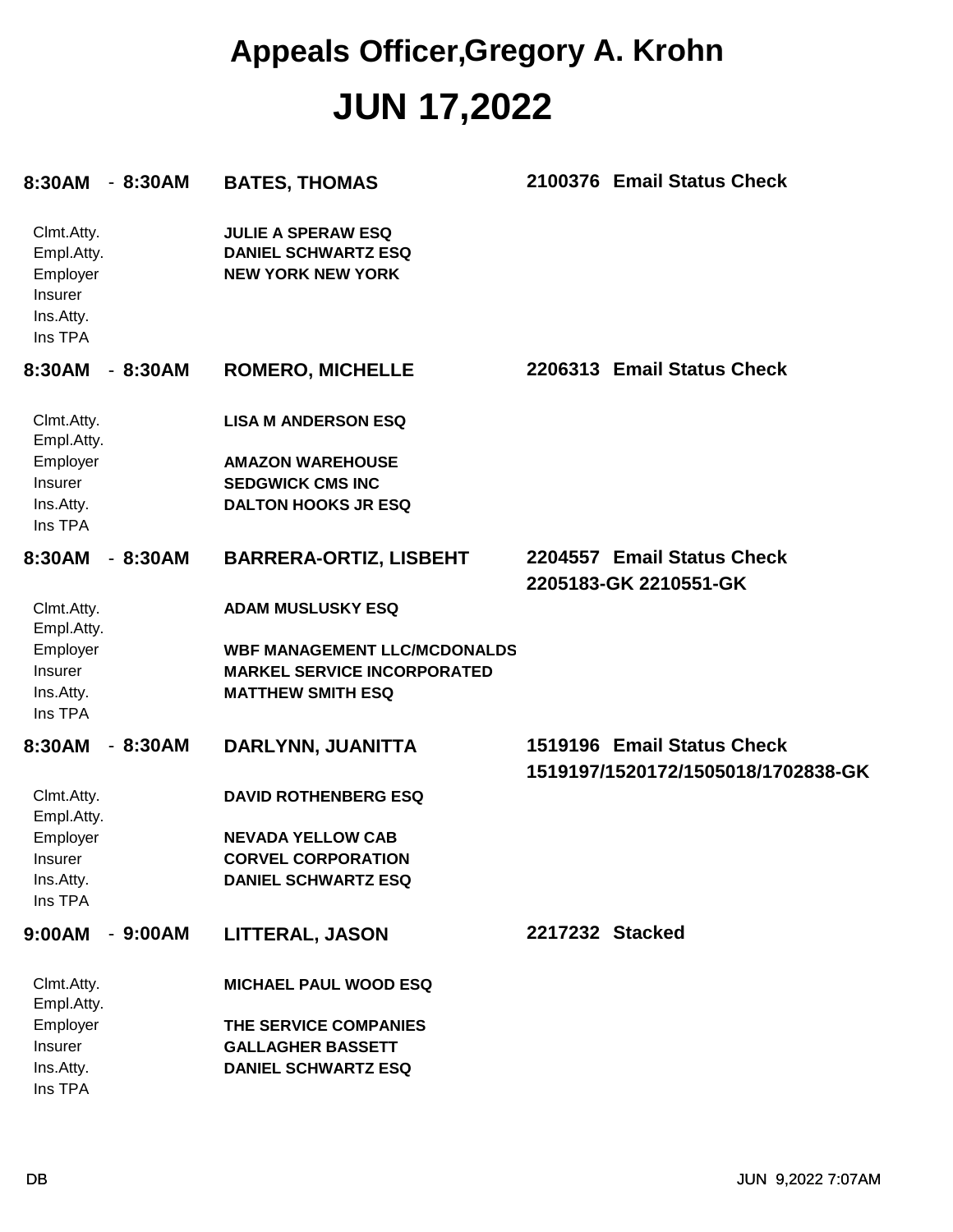# **JUN 17,2022 Appeals Officer,Gregory A. Krohn**

| 9:00AM<br>$-9:00AM$                                                     | <b>RHODES, KEITH</b>                                                                                                              | 2217302 Stacked                   |
|-------------------------------------------------------------------------|-----------------------------------------------------------------------------------------------------------------------------------|-----------------------------------|
| Clmt.Atty.<br>Empl.Atty.<br>Employer<br>Insurer<br>Ins.Atty.<br>Ins TPA | <b>JP KEMP ESQ</b><br><b>WALMART CORP</b><br><b>SEDGWICK CMS INC</b><br><b>DAVID BENAVIDEZ ESQ</b>                                | <b>CONTINUED FOR TIME CERTAIN</b> |
| 9:00AM<br>$-9:00AM$                                                     | <b>FELSENFELD, DIANE</b>                                                                                                          | 2217285 Stacked                   |
| Clmt.Atty.<br>Empl.Atty.<br>Employer<br>Insurer<br>Ins.Atty.<br>Ins TPA | <b>JASON H WEINSTOCK ESQ</b><br><b>REGUS MANAGEMENT GROUP LLC</b><br><b>THE HARTFORD</b><br><b>ERIC R LARSEN ESQ</b>              | <b>CONTINUED TO STACK</b>         |
| 9:00AM<br>$-9:00AM$                                                     | <b>BATTS, KEITH M</b>                                                                                                             | 2217230 Stacked                   |
| Clmt.Atty.<br>Empl.Atty.<br>Employer<br>Insurer<br>Ins.Atty.<br>Ins TPA | <b>JP KEMP ESQ</b><br><b>NYE COUNTY HUMAN RESOURCES</b><br><b>DAVIES CLAIMS SOLUTIONS</b><br><b>ROBERT F BALKENBUSH ESQ</b>       | <b>CONSOLIDATED TO JRS</b>        |
| 9:00AM<br>$-9:00AM$                                                     | <b>BATTS, KEITH M</b>                                                                                                             | 2217231 Stacked                   |
| Clmt.Atty.<br>Empl.Atty.<br>Employer<br>Insurer<br>Ins.Atty.<br>Ins TPA | <b>JP KEMP ESQ</b><br><b>NYE COUNTY HUMAN RESOURCES</b><br><b>DAVIES CLAIMS SOLUTIONS</b><br><b>ROBERT F BALKENBUSH ESQ</b>       | <b>CONSOLIDATED TO JRS</b>        |
| 9:30AM<br>$-9:45AM$                                                     | <b>IRVIN, DARNELL</b>                                                                                                             | 2218122 Stacked (DIR)             |
| Clmt.Atty.<br>Empl.Atty.<br>Employer<br>Insurer<br>Ins.Atty.            | <b>JP KEMP ESQ</b><br><b>LUKZ TRUCKING INC</b><br><b>CHRISTOPHER A ECCLES ESQ</b><br><b>BERKLEY NET</b><br><b>JOHN LAVERY ESQ</b> |                                   |

Ins TPA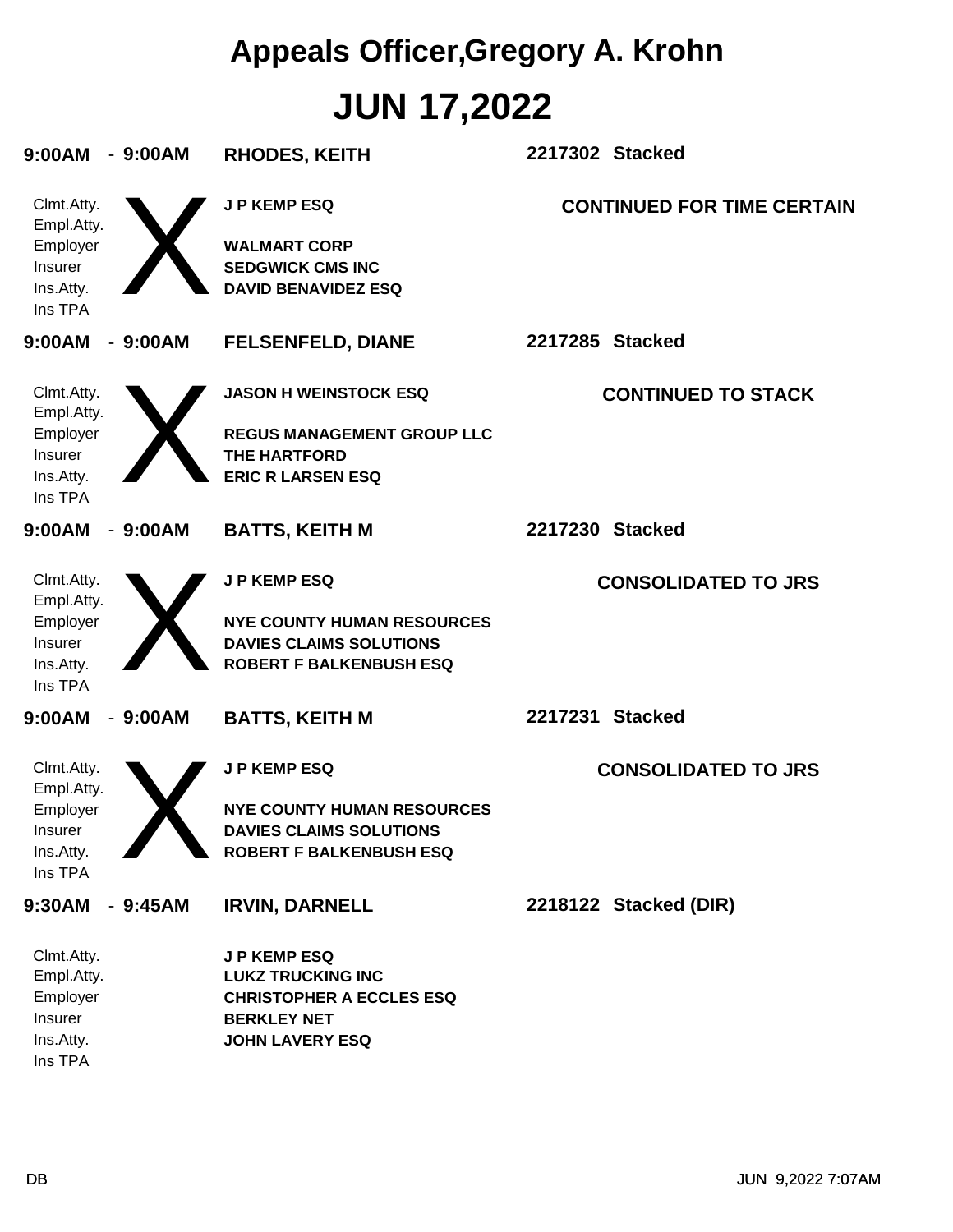# **JUN 17,2022 Appeals Officer,Gregory A. Krohn**

| 10:00AM - 10:00AM                                                              | <b>MARMOLEJO-RIOS, MARIA</b>                                                                                             | 2217346 Stacked               |                                   |
|--------------------------------------------------------------------------------|--------------------------------------------------------------------------------------------------------------------------|-------------------------------|-----------------------------------|
| Clmt.Atty.<br>Empl.Atty.<br>Employer<br>Insurer<br>Ins.Atty.<br>Ins TPA        | <b>BRADY L DAVIES ESQ</b><br><b>DANIEL SCHWARTZ ESQ</b><br><b>OASIS OUTSOURCING INC</b><br><b>ESIS</b>                   |                               | <b>CONTINUED FOR TIME CERTAIN</b> |
| 10:00AM - 10:00AM                                                              | <b>ANDERSON, GWENDOLYN</b>                                                                                               | 2217347 Stacked<br>2217348-GK |                                   |
| Clmt.Atty.<br>Empl.Atty.<br>Employer<br>Insurer<br>Ins.Atty.<br>Ins TPA        | <b>BRADY L DAVIES ESQ</b><br><b>DANIEL SCHWARTZ ESQ</b><br><b>BRADY FOREMASTER PRODUCTION</b><br><b>ZURICH</b>           |                               | <b>CONSOLIDATED</b>               |
| 10:00AM - 10:00AM                                                              | <b>ANDERSON, GWENDOLYN</b>                                                                                               | 2217348 Stacked               |                                   |
| Clmt.Atty.<br>Empl.Atty.<br>Employer<br>Insurer<br>Ins.Atty.<br>Ins TPA        | <b>BRADY L DAVIES ESQ</b><br><b>DANIEL SCHWARTZ ESQ</b><br><b>BRADY FOREMASTER PRODUCTION</b><br><b>ZURICH</b>           |                               | <b>CONSOLIDATED</b>               |
| 10:00AM - 10:00AM                                                              | <b>SPALATRIO, VINCENZIO</b>                                                                                              | 2217345 Stacked               |                                   |
| Clmt.Atty.<br>Empl.Atty.<br>Employer<br><b>Insurer</b><br>Ins.Atty.<br>Ins TPA | <b>BRADY L DAVIES ESQ</b><br><b>EWING BROTHERS TOWING</b><br><b>ASSOCIATED RISK MGMT INC</b><br><b>MATTHEW SMITH ESQ</b> |                               | <b>DISMISSED</b>                  |
| 10:00AM - 10:00AM                                                              | <b>CLEGHORN, KARLA</b>                                                                                                   | 2217344 Stacked               |                                   |
| Clmt.Atty.<br>Empl.Atty.<br>Employer<br>Insurer<br>Ins.Atty.<br>Ins TPA        | <b>BRADY L DAVIES ESQ</b><br><b>DANIEL SCHWARTZ ESQ</b><br><b>DENNYS</b><br><b>GALLAGHER BASSETT</b>                     |                               | <b>CONTINUED FOR TIME CERTAIN</b> |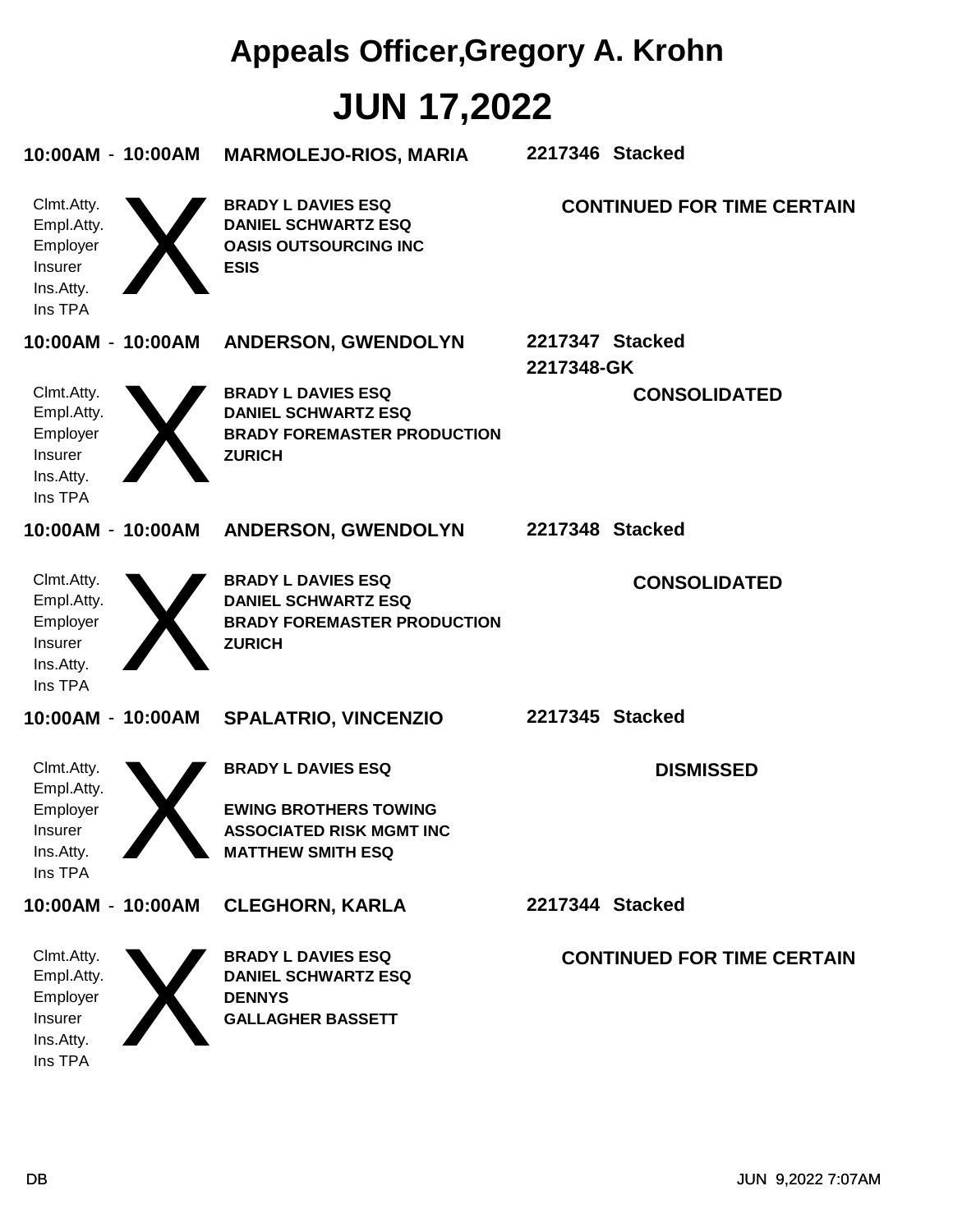## **JUN 17,2022 Appeals Officer,Gregory A. Krohn**

| 11:00AM - 11:00AM                           | <b>HERNANDEZ, EDUVIGES</b>                                                 | 2217353 Stacked |                                   |
|---------------------------------------------|----------------------------------------------------------------------------|-----------------|-----------------------------------|
| Clmt.Atty.<br>Empl.Atty.                    | <b>BRADY L DAVIES ESQ</b>                                                  |                 |                                   |
| Employer<br>Insurer<br>Ins.Atty.<br>Ins TPA | <b>ACELERO INC</b><br><b>GALLAGHER BASSETT</b><br><b>MATTHEW SMITH ESQ</b> |                 |                                   |
| 11:00AM - 11:00AM                           | PEREZ, VILOR                                                               | 2217351 Stacked |                                   |
| Clmt.Atty.<br>Empl.Atty.                    | <b>BRADY L DAVIES ESQ</b>                                                  |                 |                                   |
| Employer                                    | ADVANTAGE-ELECTRICAL                                                       |                 |                                   |
| Insurer                                     | <b>AMTRUST NORTH AMERICA</b>                                               |                 |                                   |
| Ins.Atty.<br>Ins TPA                        | <b>HOOKS MENG CLEMENT, PLLC</b>                                            |                 |                                   |
| 11:00AM - 11:00AM                           | PAGAN, ALEJANDRO                                                           | 2217350 Stacked |                                   |
| Clmt.Atty.                                  | <b>BRADY L DAVIES ESQ</b>                                                  |                 | <b>CONTINUED FOR TIME CERTAIN</b> |
| Empl.Atty.                                  | <b>DANIEL SCHWARTZ ESQ</b>                                                 |                 |                                   |
| Employer                                    | ENDURANCE-ENVIRONMENTAL                                                    |                 |                                   |
| Insurer                                     | <b>LIBERTY MUTUAL</b>                                                      |                 |                                   |
| Ins.Atty.                                   |                                                                            |                 |                                   |
| Ins TPA                                     |                                                                            |                 |                                   |
| 11:00AM - 11:00AM                           | <b>HALL, SHAWN</b>                                                         | 2217349 Stacked |                                   |
| Clmt.Atty.<br>Empl.Atty.                    | <b>BRADY L DAVIES ESQ</b>                                                  |                 | <b>CONTINUED FOR TIME CERTAIN</b> |
| Employer                                    | <b>PIE-INSURANCE</b>                                                       |                 |                                   |
| Insurer                                     | <b>CORVEL CORPORATION</b>                                                  |                 |                                   |
| Ins.Atty.                                   | <b>SHAUN MENG ESQ</b>                                                      |                 |                                   |
| Ins TPA                                     |                                                                            |                 |                                   |
| 11:00AM - 11:00AM                           | <b>RODRIGUEZ, MIGUEL A</b>                                                 | 2217354 Stacked |                                   |
| Clmt.Atty.<br>Empl.Atty.                    | <b>BRADY L DAVIES ESQ</b>                                                  |                 | <b>DISMISSED</b>                  |
| Employer                                    | <b>COSTCO</b>                                                              |                 |                                   |
| Insurer                                     | <b>HELMSMAN MANAGEMENT SERVICES</b>                                        |                 |                                   |
| Ins.Atty.                                   | <b>DANIEL SCHWARTZ ESQ</b>                                                 |                 |                                   |
| Ins TPA                                     |                                                                            |                 |                                   |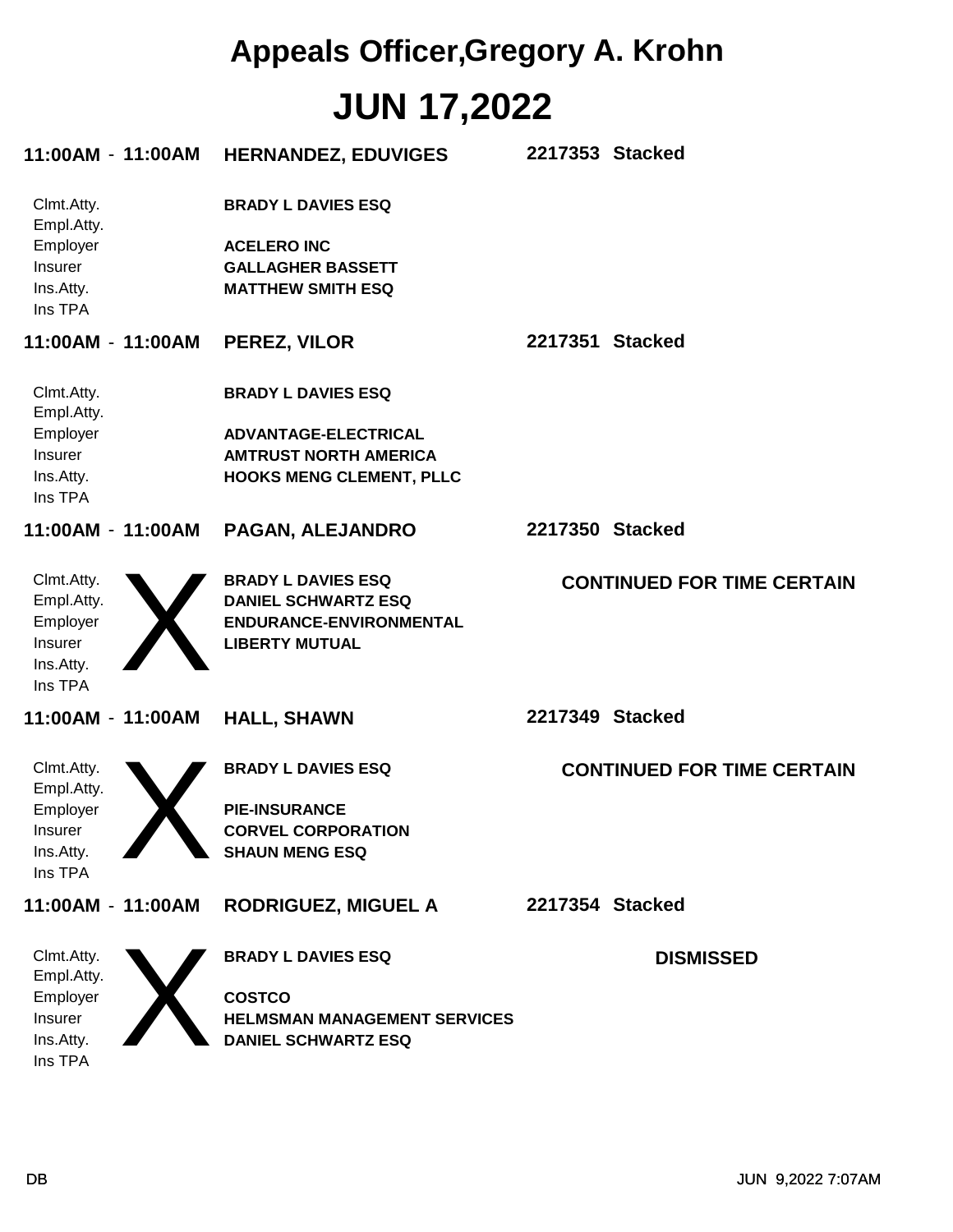# **JUN 17,2022 Appeals Officer,Gregory A. Krohn**

**11:00AM** - **11:00AM DAY, BRIAN C. 2217352**

**2217352 Stacked** 

Ins TPA Ins.Atty. Insurer Employer Empl.Atty. Clmt.Atty.

**CCMSI CITY OF LAS VEGAS DANIEL SCHWARTZ ESQ BRADY L DAVIES ESQ** X

**CONSOLIDATED TO GAP**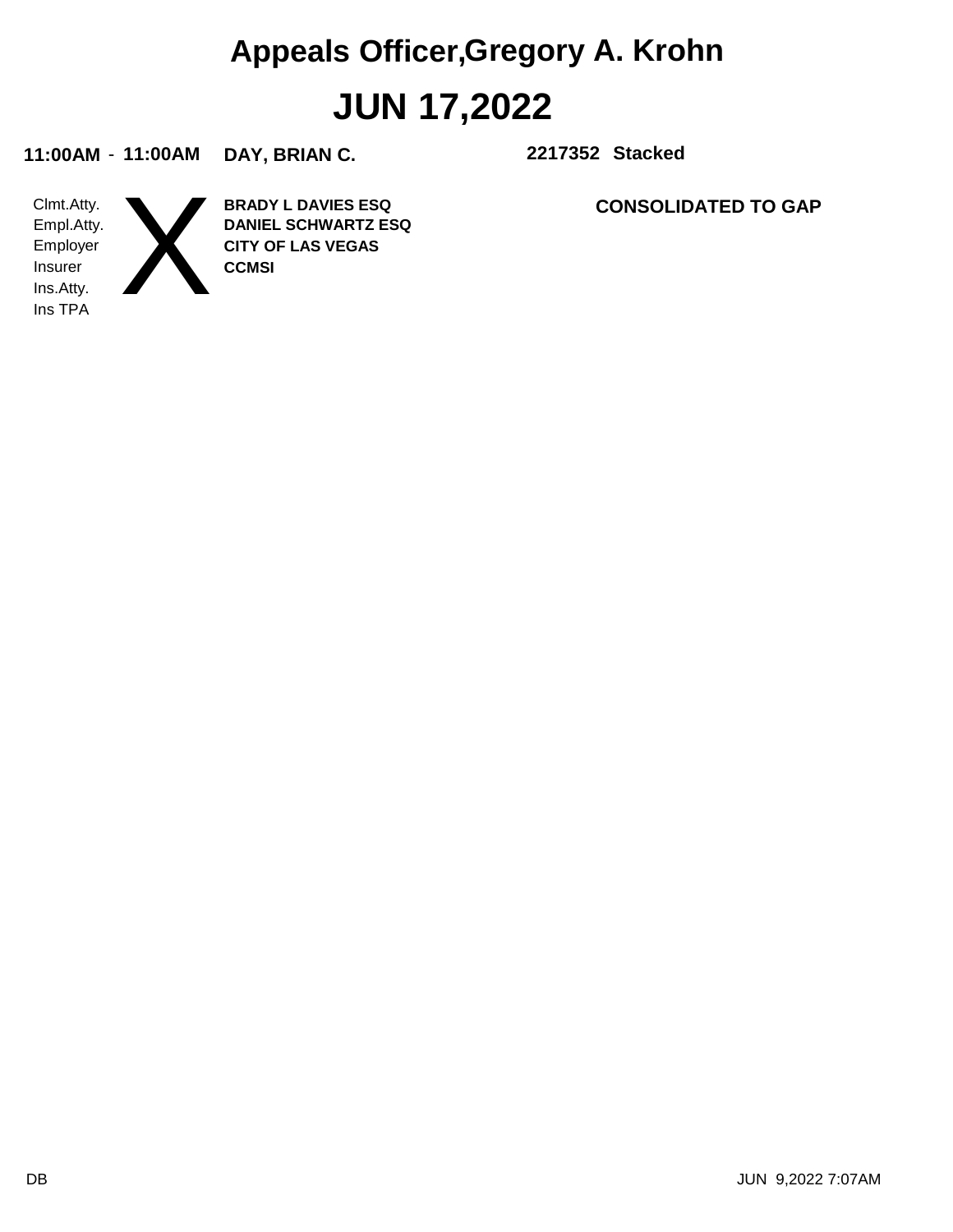#### **JUN 13,2022 Appeals Officer,Georganne W Bradley**

| 1:00PM                                                                  | $-1:00PM$ | <b>ZEPEDA DE CISNEROS, ANA</b>                                                                                                 | 2217182 Stacked |                                  |
|-------------------------------------------------------------------------|-----------|--------------------------------------------------------------------------------------------------------------------------------|-----------------|----------------------------------|
| Clmt.Atty.<br>Empl.Atty.<br>Employer<br>Insurer<br>Ins.Atty.<br>Ins TPA |           | <b>BILLIE-MARIE MORRISON ESQ</b><br><b>DANIEL SCHWARTZ ESQ</b><br><b>VDARA HOTEL &amp; SPA</b><br><b>GALLAGHER BASSETT</b>     |                 |                                  |
| 1:00PM                                                                  | $-1:00PM$ | <b>AVILA, LUIS</b>                                                                                                             | 2217183 Stacked |                                  |
| Clmt.Atty.<br>Empl.Atty.<br>Employer<br>Insurer<br>Ins.Atty.<br>Ins TPA |           | <b>BILLIE-MARIE MORRISON ESQ</b><br><b>DANIEL SCHWARTZ ESQ</b><br><b>STATE OF NEVADA-PUBLIC WORKS BO</b><br><b>CCMSI</b>       |                 |                                  |
|                                                                         |           |                                                                                                                                | 2217184 Stacked | <b>SUSAN DUNT, RISK MGMT</b>     |
| 1:00PM                                                                  | $-1:00PM$ | <b>EVANS, ARTHUR</b>                                                                                                           |                 |                                  |
| Clmt.Atty.<br>Empl.Atty.<br>Employer<br>Insurer<br>Ins.Atty.<br>Ins TPA |           | <b>BILLIE-MARIE MORRISON ESQ</b><br><b>SPECTRUM INSPECTION GROUP INC</b><br><b>THE HARTFORD</b><br><b>ALYSSA M FISCHER ESQ</b> |                 |                                  |
| 1:00PM                                                                  | $-1:00PM$ | <b>SMYTHE-GREEN, CRYSTAL Y</b>                                                                                                 | 2217013 Stacked |                                  |
| Clmt.Atty.<br>Empl.Atty.<br>Employer<br>Insurer<br>Ins.Atty.<br>Ins TPA |           | <b>BILLIE-MARIE MORRISON ESQ</b><br><b>DALTON HOOKS JR ESQ</b><br><b>UPS RISK MGMT</b><br><b>LIBERTY MUTUAL</b>                |                 | <b>CONSOLIDATED TO CJY</b>       |
| 1:30PM                                                                  | $-1:30PM$ | LILLIS, CARLY R                                                                                                                | 2217185 Stacked |                                  |
| Clmt.Atty.<br>Empl.Atty.                                                |           | <b>BILLIE-MARIE MORRISON ESQ</b>                                                                                               |                 |                                  |
| Employer<br>Insurer                                                     |           | <b>SNAMHS</b><br><b>CCMSI</b>                                                                                                  |                 |                                  |
| Ins.Atty.<br>Ins TPA                                                    |           |                                                                                                                                |                 | <b>STATE OF NEVADA-RISK MGMT</b> |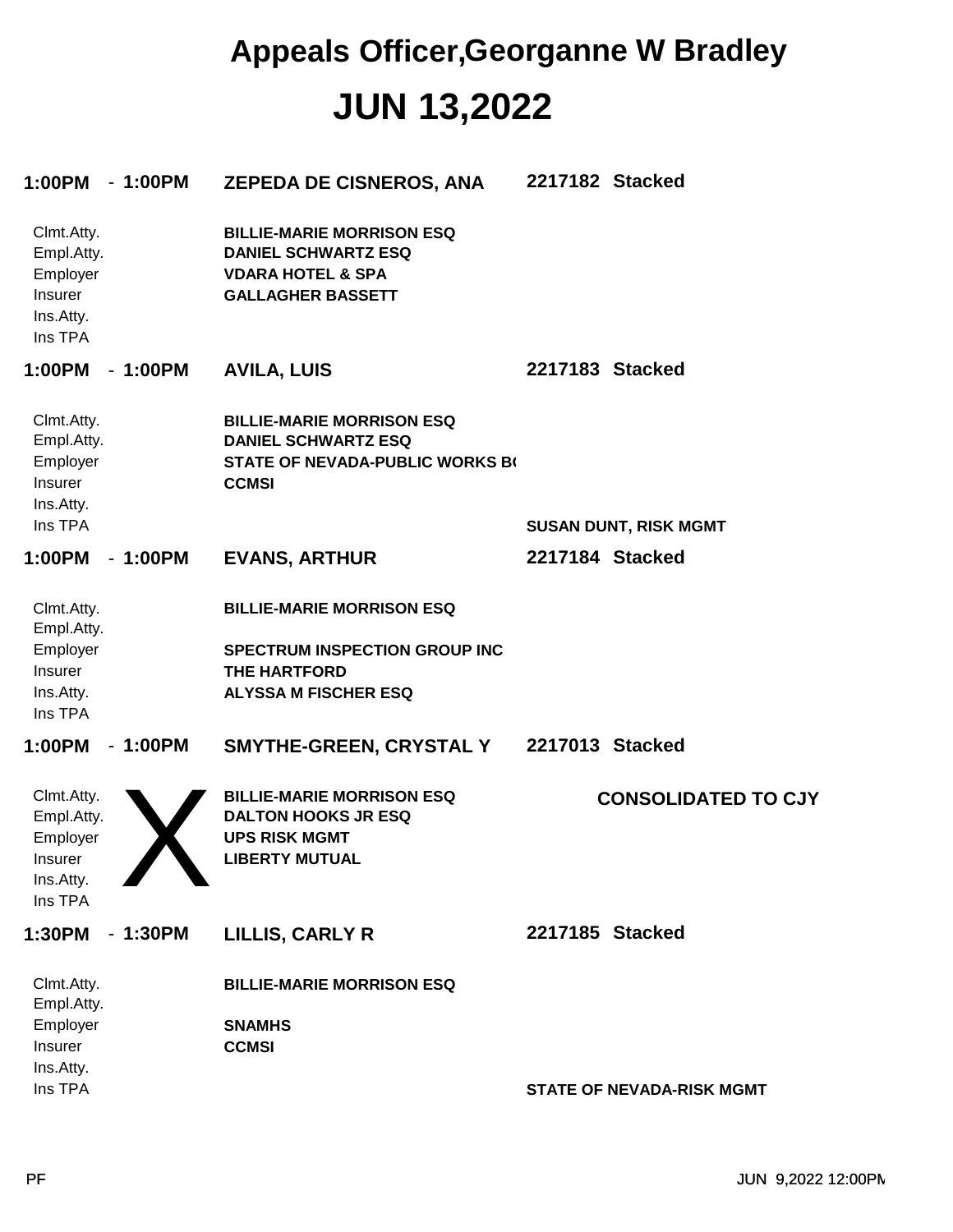# **JUN 13,2022 Appeals Officer,Georganne W Bradley**

| 1:30PM                                                                  | $-1:30PM$ | <b>LUCERO, DESTINIE</b>                                                                                                                                   | 2217186 Stacked |                                   |
|-------------------------------------------------------------------------|-----------|-----------------------------------------------------------------------------------------------------------------------------------------------------------|-----------------|-----------------------------------|
| Clmt.Atty.<br>Empl.Atty.<br>Employer<br>Insurer<br>Ins.Atty.<br>Ins TPA |           | <b>BILLIE-MARIE MORRISON ESQ</b><br><b>DANIEL SCHWARTZ ESQ</b><br><b>FEDERAL EXPRESS</b><br><b>SEDGWICK CMS INC</b>                                       |                 |                                   |
| 1:30PM                                                                  | $-1:30PM$ | LABIE, WILLIAM J.                                                                                                                                         | 2217188 Stacked |                                   |
| Clmt.Atty.<br>Empl.Atty.                                                |           | <b>BILLIE-MARIE MORRISON ESQ</b>                                                                                                                          |                 |                                   |
| Employer<br>Insurer<br>Ins.Atty.<br>Ins TPA                             |           | <b>TREASURE ISLAND HOTEL</b><br><b>SEDGWICK CMS INC</b><br><b>JOHN LAVERY ESQ</b>                                                                         |                 |                                   |
| 1:30PM                                                                  | $-1:30PM$ | <b>GIMBLE, JOHN</b>                                                                                                                                       | 2217187 Stacked |                                   |
| Clmt.Atty.<br>Empl.Atty.<br>Employer<br>Insurer<br>Ins.Atty.<br>Ins TPA |           | <b>BILLIE-MARIE MORRISON ESQ</b><br><b>DAVID BENAVIDEZ ESQ</b><br><b>MIDJIT MARKET INC</b><br><b>ASSOCIATED RISK MGMT INC</b><br><b>SADIE J STAUB ESQ</b> |                 | <b>CONTINUED FOR TIME CERTAIN</b> |
| 2:00PM                                                                  | $-2:00PM$ | <b>GRECCO, JUDY A</b>                                                                                                                                     | 2217372 Stacked |                                   |
| Clmt.Atty.<br>Empl.Atty.<br>Employer<br>Insurer<br>Ins.Atty.<br>Ins TPA |           | <b>BILLIE-MARIE MORRISON ESQ</b><br><b>OPTUM CARE CANCER CENTER</b><br><b>SEDGWICK CMS INC</b><br>LEWIS BRISBOIS BISGAARD & SMITH,                        |                 |                                   |
| 2:00PM                                                                  | $-2:00PM$ | <b>SLAJER, CHRISTOPHER M</b>                                                                                                                              | 2217375 Stacked |                                   |
| Clmt.Atty.<br>Empl.Atty.                                                |           | <b>BILLIE-MARIE MORRISON ESQ</b>                                                                                                                          |                 |                                   |
| Employer<br>Insurer<br>Ins.Atty.<br>Ins TPA                             |           | <b>A &amp; R ELITE SERVICES</b><br><b>MARKEL SERVICE INCORPORATED</b>                                                                                     |                 |                                   |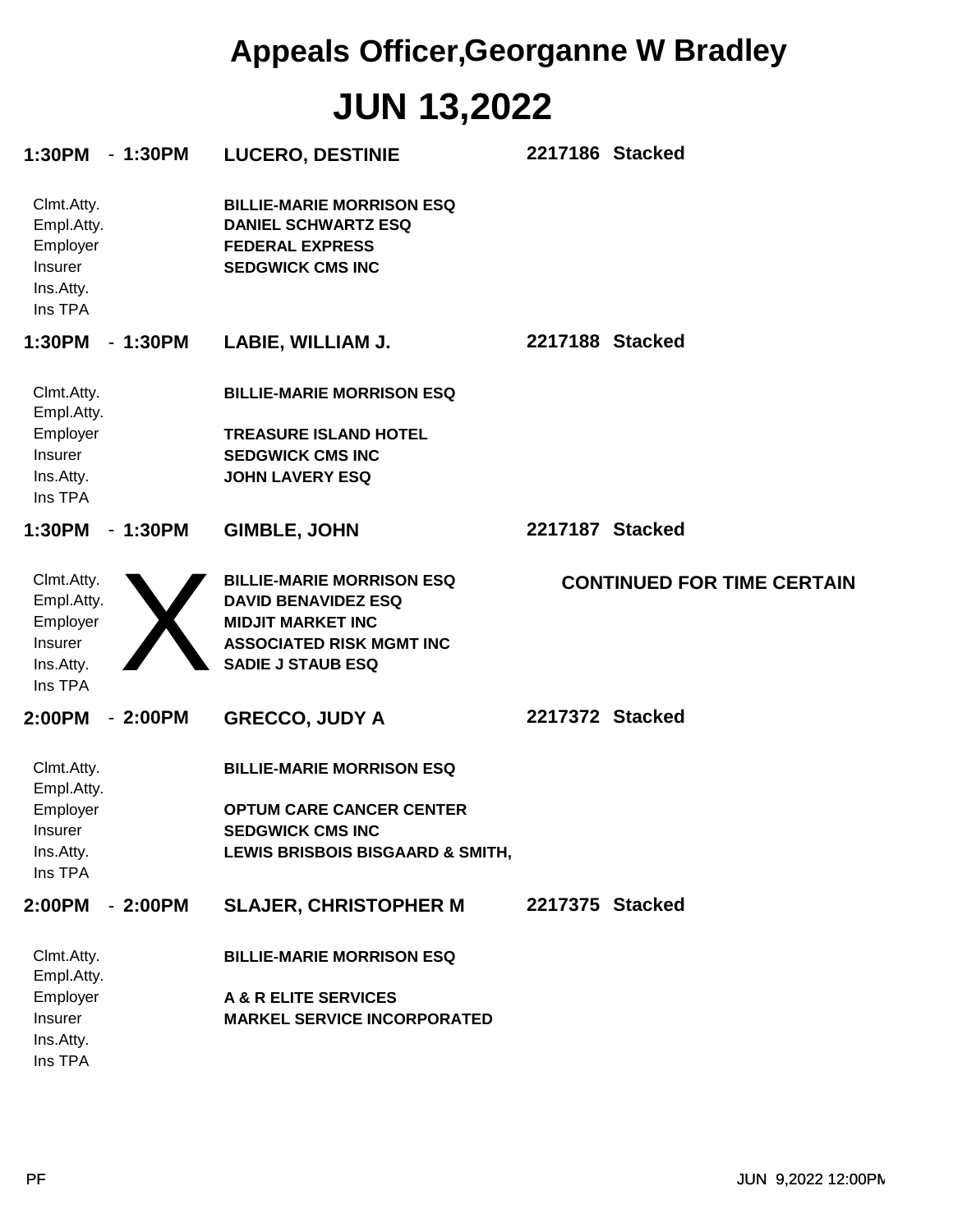# **JUN 13,2022 Appeals Officer,Georganne W Bradley**

| 2:00PM                                                                         | $-2:00PM$ | <b>BLOOM, DEBORAH A</b>                                                                                              | 2217377 Stacked            |
|--------------------------------------------------------------------------------|-----------|----------------------------------------------------------------------------------------------------------------------|----------------------------|
| Clmt.Atty.<br>Empl.Atty.<br>Employer<br><b>Insurer</b><br>Ins.Atty.<br>Ins TPA |           | <b>BILLIE-MARIE MORRISON ESQ</b><br><b>AMAZON WAREHOUSE</b><br><b>SEDGWICK CMS INC</b><br><b>DANIEL SCHWARTZ ESQ</b> |                            |
| 2:30PM                                                                         | $-2:30PM$ | LEFEBVRE, JESSICA                                                                                                    | 2217190 Stacked            |
| Clmt.Atty.<br>Empl.Atty.<br>Employer<br>Insurer<br>Ins.Atty.<br>Ins TPA        |           | <b>ERIK TONDEVOLD ESQ</b><br><b>DANIEL SCHWARTZ ESQ</b><br><b>LVMPD - HEALTH DETAIL</b><br><b>CCMSI</b>              |                            |
| 2:30PM                                                                         | $-2:30PM$ | <b>BROUGHTON, DEBBIE</b>                                                                                             | 2217284 Stacked            |
| Clmt.Atty.<br>Empl.Atty.<br>Employer<br>Insurer<br>Ins.Atty.<br>Ins TPA        |           | <b>GGRM LAW FIRM</b><br><b>AMAZON WAREHOUSE</b><br><b>SEDGWICK CMS INC</b><br><b>ALEXANDER M BROWN ESQ</b>           | <b>CONSOLIDATED TO JRS</b> |
| 2:30PM                                                                         | $-2:30PM$ | <b>OAKLEY, MICHELLE</b>                                                                                              | 2217191 Stacked            |
| Clmt.Atty.<br>Empl.Atty.<br>Employer<br>Insurer<br>Ins.Atty.<br>Ins TPA        |           | <b>GGRM LAW FIRM</b><br><b>CARMAX</b><br><b>TRAVELERS</b><br><b>JOHN LAVERY ESQ</b>                                  | <b>CONSOLIDATED TO RC</b>  |
| 3:00PM                                                                         | $-4:00PM$ | <b>LINARES, EMMANUEL</b>                                                                                             | 2203743 1 Hr.Hrg.          |
| Clmt.Atty.<br>Empl.Atty.<br>Employer<br>Insurer<br>Ins.Atty.<br>Ins TPA        |           | DRUE R SOLOMON ESQ<br><b>DALTON HOOKS JR ESQ</b><br><b>AMAZON.COM</b><br><b>SEDGWICK CMS INC</b>                     |                            |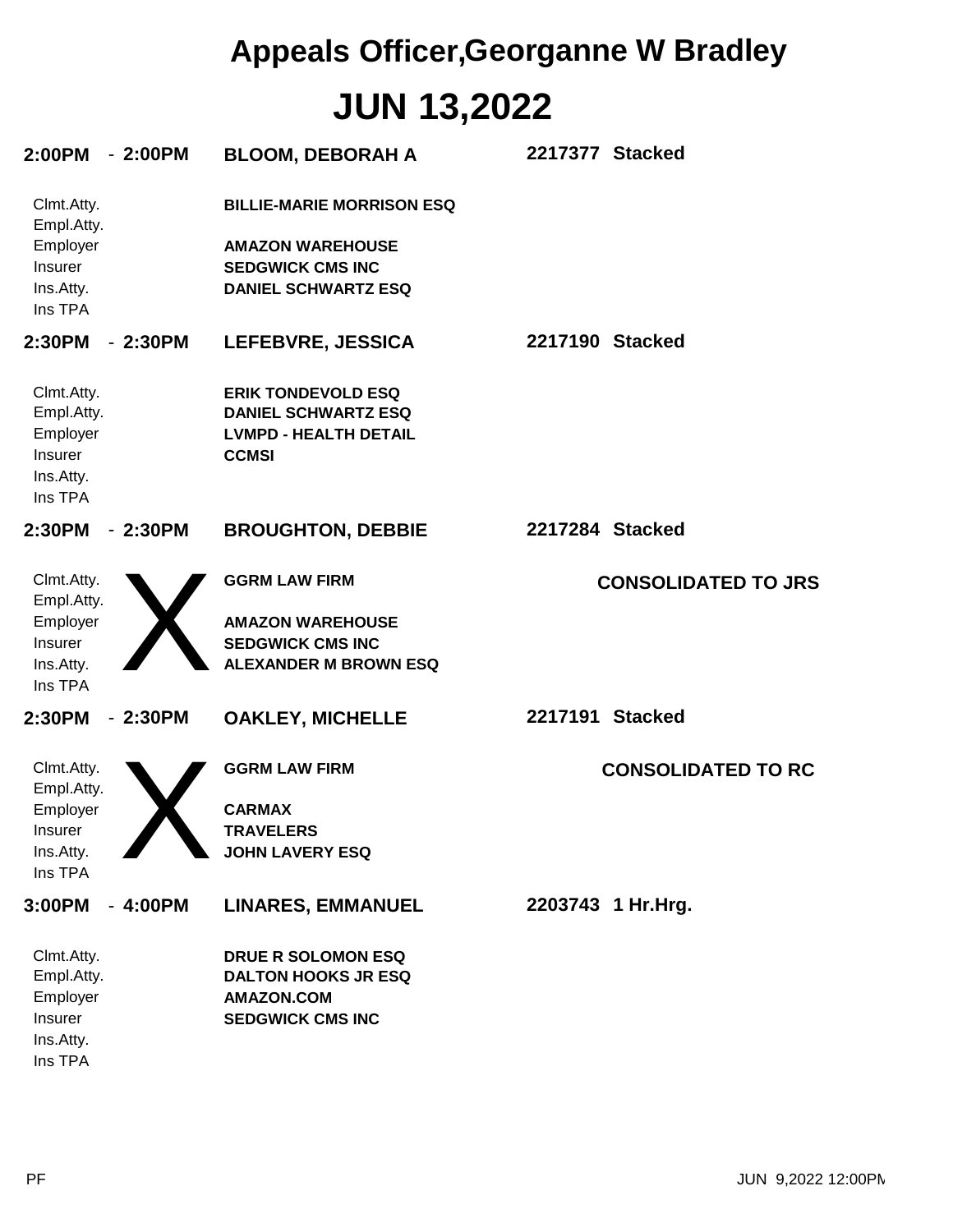#### **JUN 14,2022 Appeals Officer,Georganne W Bradley**

| 10:00AM - 12:00PM                                                       | <b>GRANT, TARA</b>                                                                                                                       | 1915792 2 Hr.Hrg<br>2006351-GB, 2006702-GB, 2007322-GB   |
|-------------------------------------------------------------------------|------------------------------------------------------------------------------------------------------------------------------------------|----------------------------------------------------------|
| Clmt.Atty.<br>Empl.Atty.<br>Employer<br>Insurer<br>Ins.Atty.<br>Ins TPA | <b>LINA SAKALAUSKAS ESQ</b><br><b>JOHN A CLEMENT ESQ</b><br><b>BELLAGIO</b>                                                              | <b>IN PERSON HEARING</b>                                 |
| 1:00PM<br>$-2:00PM$                                                     | <b>GEORGE, MICHAEL A.</b>                                                                                                                | 2212297 1 Hr. Hrg.                                       |
| Clmt.Atty.<br>Empl.Atty.<br>Employer<br>Insurer<br>Ins.Atty.<br>Ins TPA | <b>TRAVIS RICH ESQ</b><br><b>ALEXANDER M BROWN ESQ</b><br><b>AMAZON</b><br><b>SEDGWICK CMS INC</b>                                       |                                                          |
| 2:00PM<br>$-3:00PM$                                                     | <b>RODRIGUEZ, GUSTAVO</b>                                                                                                                | 1917620 1 Hr. Hrg.<br>2005516-GB, 2008775-GB, 2009362-GB |
| Clmt.Atty.<br>Empl.Atty.<br>Employer<br>Insurer<br>Ins.Atty.<br>Ins TPA | <b>LINA SAKALAUSKAS ESQ</b><br><b>DANIEL SCHWARTZ ESQ</b><br><b>CLASSIC FLOORS &amp; INTERIORS</b><br><b>MARKEL SERVICE INCORPORATED</b> | <b>IN PERSON HEARING</b>                                 |
| 3:30PM<br>$-4:00PM$                                                     | PHI, CHRISTOPHER                                                                                                                         | 2104853 1/2 Hr. Hearing                                  |
| Clmt.Atty.<br>Empl.Atty.<br>Employer<br>Insurer<br>Ins.Atty.<br>Ins TPA | <b>JAVIER A ARGUELLO ESQ</b><br><b>DANIEL SCHWARTZ ESQ</b><br><b>CIRQUE DU SOLEIL NV INC</b>                                             |                                                          |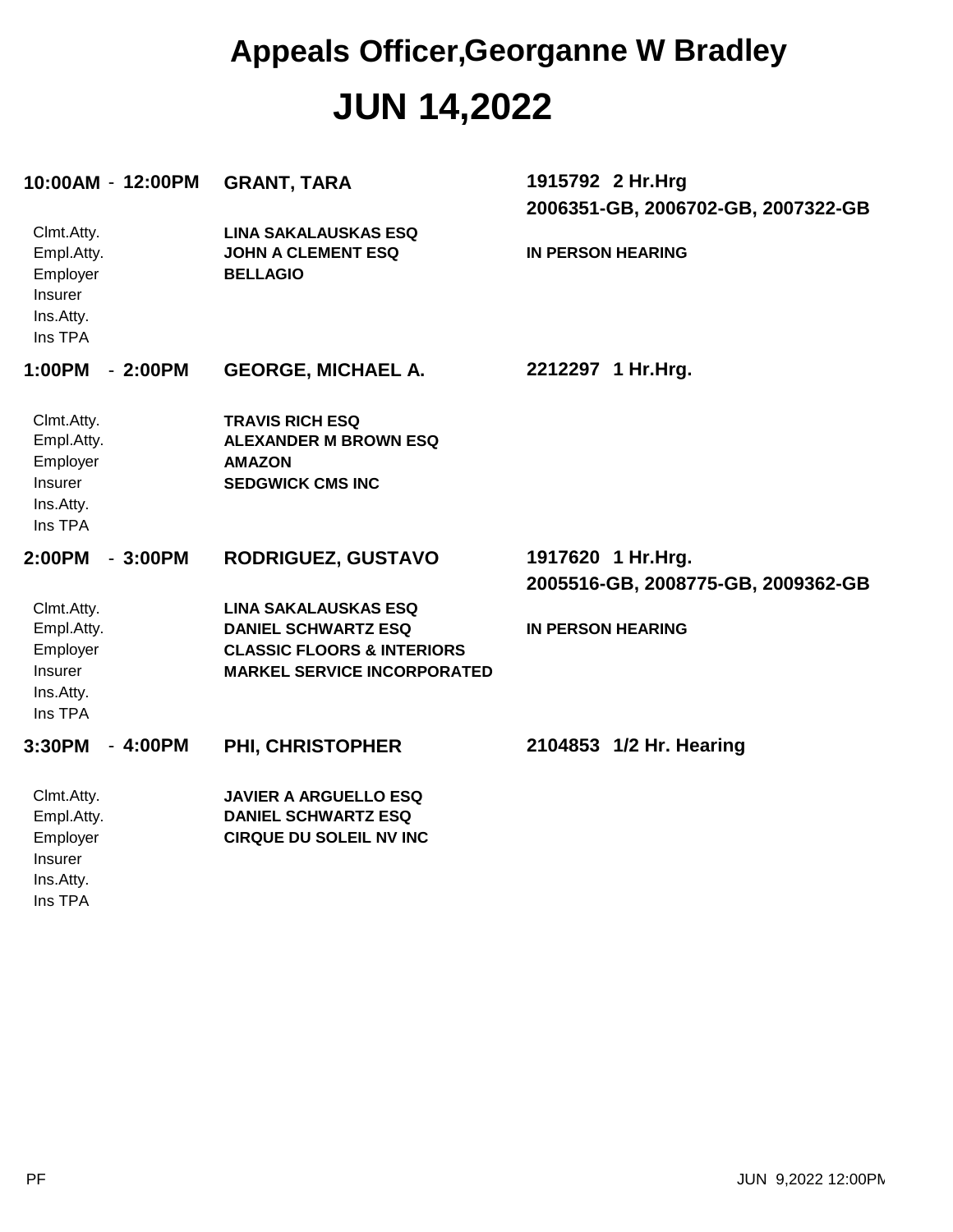### **JUN 15,2022 Appeals Officer,Georganne W Bradley**

| 8:30AM                                                                  | $-8:30AM$ | <b>WEBSTER, KAYLA D</b>                                                                                           | 2218166 Tel.Conf. S/C                                          |
|-------------------------------------------------------------------------|-----------|-------------------------------------------------------------------------------------------------------------------|----------------------------------------------------------------|
| Clmt.Atty.<br>Empl.Atty.<br>Employer                                    |           | <b>JASON MILLS ESQ</b><br><b>VDARA HOTEL &amp; SPA</b>                                                            |                                                                |
| Insurer<br>Ins.Atty.<br>Ins TPA                                         |           | <b>GALLAGHER BASSETT</b><br><b>DANIEL SCHWARTZ ESQ</b>                                                            |                                                                |
| 8:30AM                                                                  | $-8:30AM$ | <b>LOWERY, MICHAEL</b>                                                                                            | 2203908 Tel.Conf. S/C                                          |
| Clmt.Atty.<br>Empl.Atty.<br>Employer<br>Insurer<br>Ins.Atty.<br>Ins TPA |           | <b>MICHAEL GASKILL ESQ</b><br><b>JOHN LAVERY ESQ</b><br><b>BOULDER STATION HOTEL</b><br><b>SEDGWICK CMS INC</b>   |                                                                |
| 8:45AM                                                                  | $-8:45AM$ | <b>WASSON, ADAM</b>                                                                                               | 2205097 Tel.Conf. S/C                                          |
| Clmt.Atty.<br>Empl.Atty.<br>Employer<br>Insurer<br>Ins.Atty.<br>Ins TPA |           | <b>LISA M ANDERSON ESQ</b><br><b>MEL CLARK INC</b><br><b>TRAVELERS</b><br><b>TAYLOR A AFFLECK ESQ</b>             |                                                                |
| 8:45AM                                                                  | $-8:45AM$ | <b>BOSLEY, ANTHONY</b>                                                                                            | 2101028 Tel.Conf. S/C<br>2101029-GB, 2101030-GB, 2101299-GB, 2 |
| Clmt.Atty.<br>Empl.Atty.<br>Employer<br>Insurer<br>Ins.Atty.<br>Ins TPA |           | <b>ERICA TOSH ESQ</b><br><b>DALTON HOOKS JR ESQ</b><br><b>CLARK COUNTY RISK MGMT</b><br><b>CORVEL CORPORATION</b> |                                                                |
| 10:00AM - 11:00AM                                                       |           | AMBAYE, GEBREMESKEL                                                                                               | 2111352 1 Hr.Hrg.<br>2216469-GWB                               |
| Clmt.Atty.<br>Empl.Atty.<br>Employer<br>Insurer<br>Ins.Atty.<br>Ins TPA |           | <b>THOMAS ASKEROTH</b><br><b>JOHN LAVERY ESQ</b><br><b>WESTERN CAB COMPANY</b><br><b>SEDGWICK CMS INC</b>         |                                                                |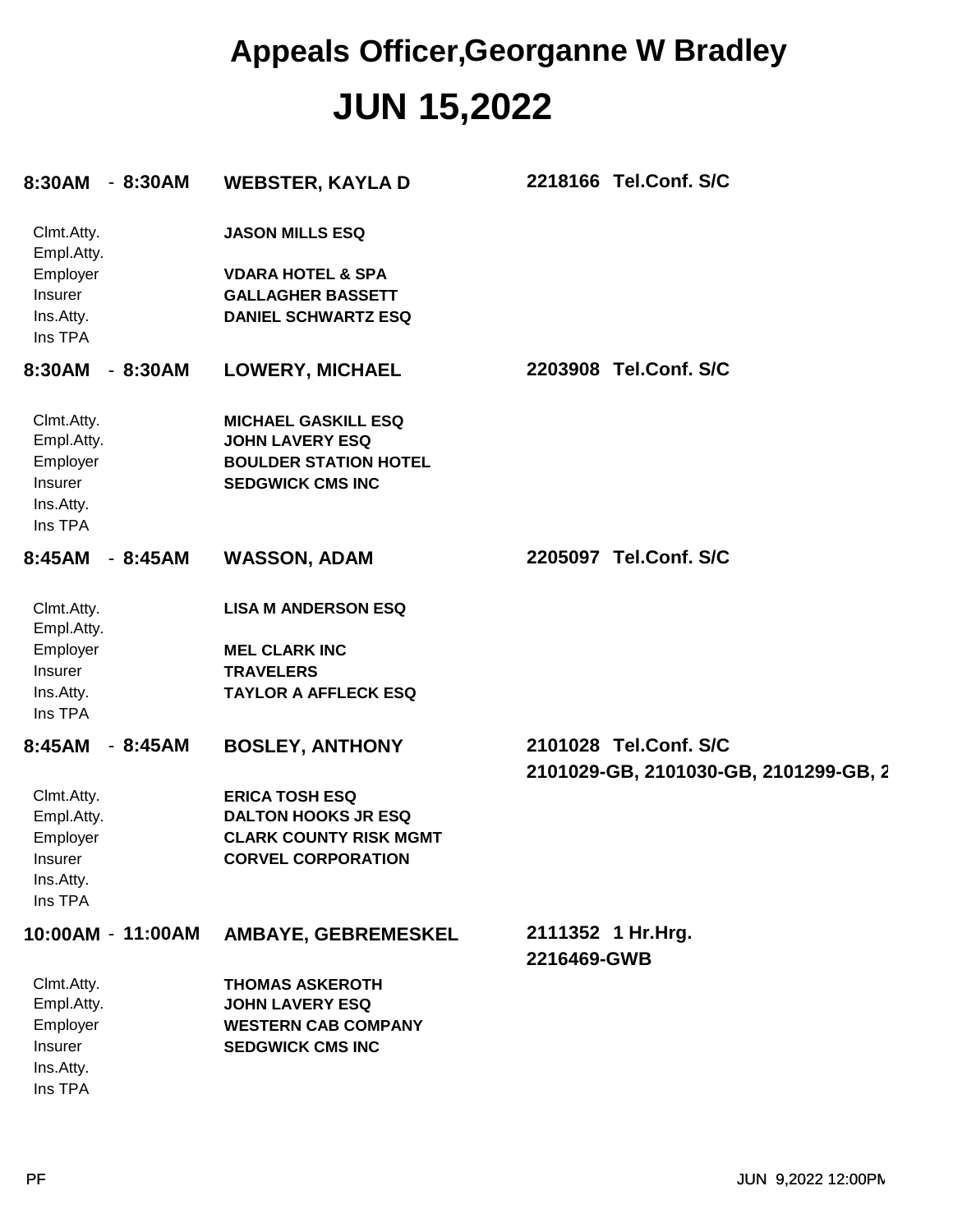## **JUN 15,2022 Appeals Officer,Georganne W Bradley**

| 11:00AM - 12:00PM                                                          |           | <b>WELLS, FREDA</b>                                                                                             | 2211720 1 Hr. Hearing                            |
|----------------------------------------------------------------------------|-----------|-----------------------------------------------------------------------------------------------------------------|--------------------------------------------------|
| <b>Clmnt Atty</b><br>AgenRep<br>Insurer<br>Ins TPA                         |           | <b>GAYLE SCHROEDER</b><br><b>PAHRUMPH HEALTH &amp; REHABILITATIC</b><br><b>MEDICAID</b><br><b>MARIE COE</b>     | <b>SETTLED</b>                                   |
| Ins Atty<br>Employer                                                       |           | <b>JEFFREY G ARLITZ ESQ</b>                                                                                     | <b>CASEY ANGRES</b><br><b>GABRIEL LITHER ESQ</b> |
| 1:00PM                                                                     | $-2:00PM$ | <b>PROVINCIAL STORE FIXTURES L2216650 1 Hr. Hearing</b>                                                         |                                                  |
| <b>Pint Atty</b><br>Emp Atty<br>Employer<br>Insurer<br>Ins Atty<br>Ins TPA |           |                                                                                                                 | <b>CHRISTOPHER A ECCLES ESQ</b>                  |
| 2:00PM                                                                     | $-3:00PM$ | <b>DEMIANCHUK, OLEKSANDR</b>                                                                                    | 2109089 1 Hr.Hrg.<br>2110238-GB, 2111196-GB      |
| Clmt.Atty.<br>Empl.Atty.<br>Employer<br>Insurer<br>Ins.Atty.<br>Ins TPA    |           | <b>JAVIER A ARGUELLO ESQ</b><br><b>MELANIE C POLK ESQ</b><br><b>WORMWOOD INDUSTRIES LLC</b><br><b>TRAVELERS</b> |                                                  |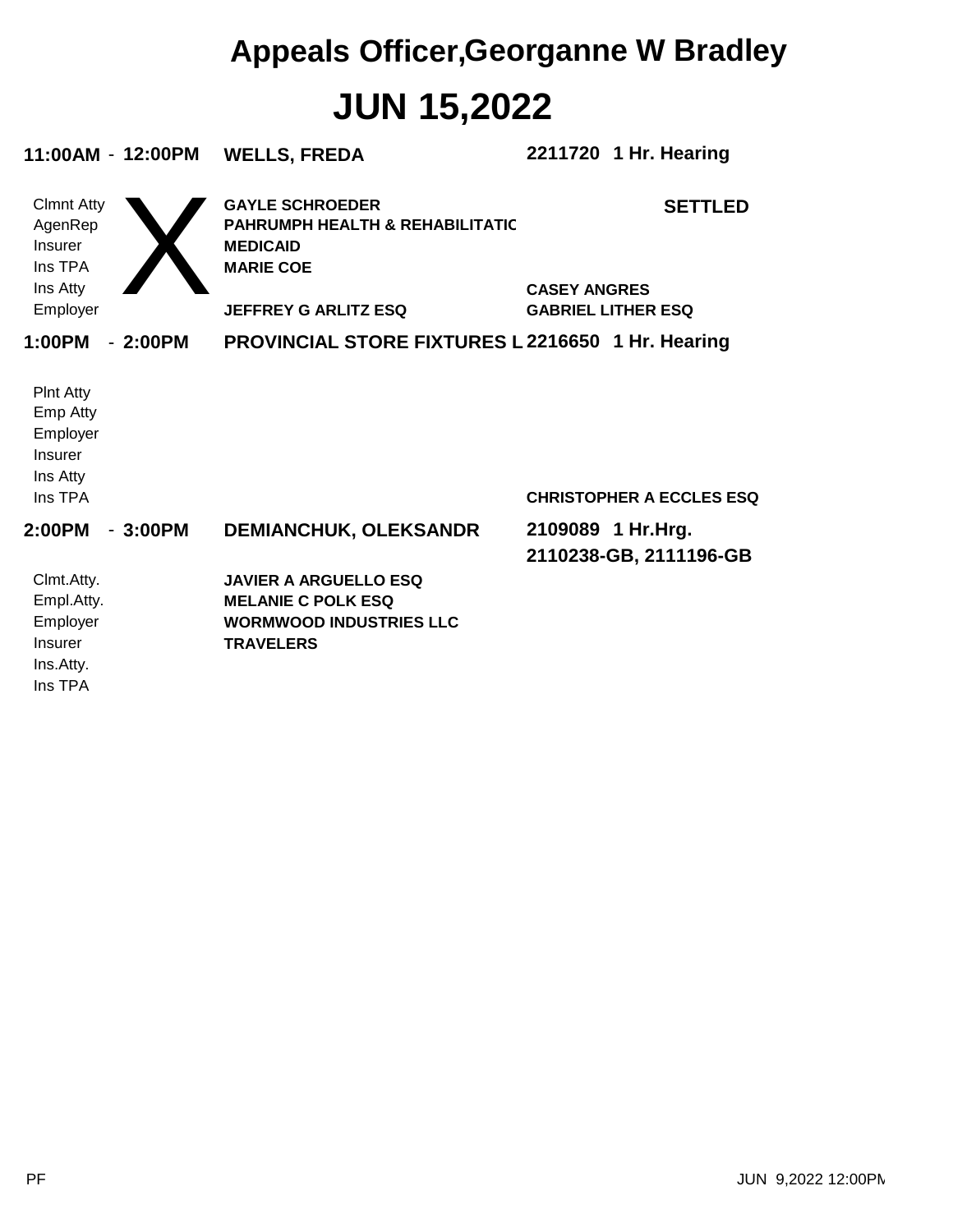#### **JUN 16,2022 Appeals Officer,Georganne W Bradley**

|                                                                                | 10:00AM - 11:00AM | <b>FUTCH, PHILIP</b>                                                                                                                                   | 2214111 1 Hr. Hrg.      |
|--------------------------------------------------------------------------------|-------------------|--------------------------------------------------------------------------------------------------------------------------------------------------------|-------------------------|
| Clmt.Atty.<br>Empl.Atty.<br>Employer<br>Insurer<br>Ins.Atty.<br>Ins TPA        |                   | <b>ADAM MUSLUSKY ESQ</b><br><b>DAVID BENAVIDEZ ESQ</b><br><b>MAK COMMERCIAL GLAZING</b><br><b>ASSOCIATED RISK MGMT INC</b><br><b>RICHARD STAUB ESQ</b> |                         |
| 11:45AM - 12:00PM                                                              |                   | <b>AVELAR, MARIA</b>                                                                                                                                   | 2109391 15 Min. Hearing |
| Clmt.Atty.<br>Empl.Atty.<br>Employer<br><b>Insurer</b><br>Ins.Atty.<br>Ins TPA |                   | <b>JAVIER A ARGUELLO ESQ</b><br><b>TOWN LOUNGE LLC</b><br><b>MARKEL SERVICE INCORPORATED</b><br><b>DANIEL SCHWARTZ ESQ</b>                             |                         |
| 4:00PM                                                                         | $-5:00PM$         | GODOY, BRYAN G.                                                                                                                                        | 2113336 1 Hr.Hrg.       |
| Clmt.Atty.<br>Empl.Atty.<br>Employer<br><b>Insurer</b><br>Ins.Atty.<br>Ins TPA |                   | <b>ZACHARY JONES ESQ</b><br><b>DANIEL SCHWARTZ ESQ</b><br><b>ADVANCE AUTO PARTS</b><br><b>SEDGWICK CMS INC</b>                                         | <b>DISMISSED</b>        |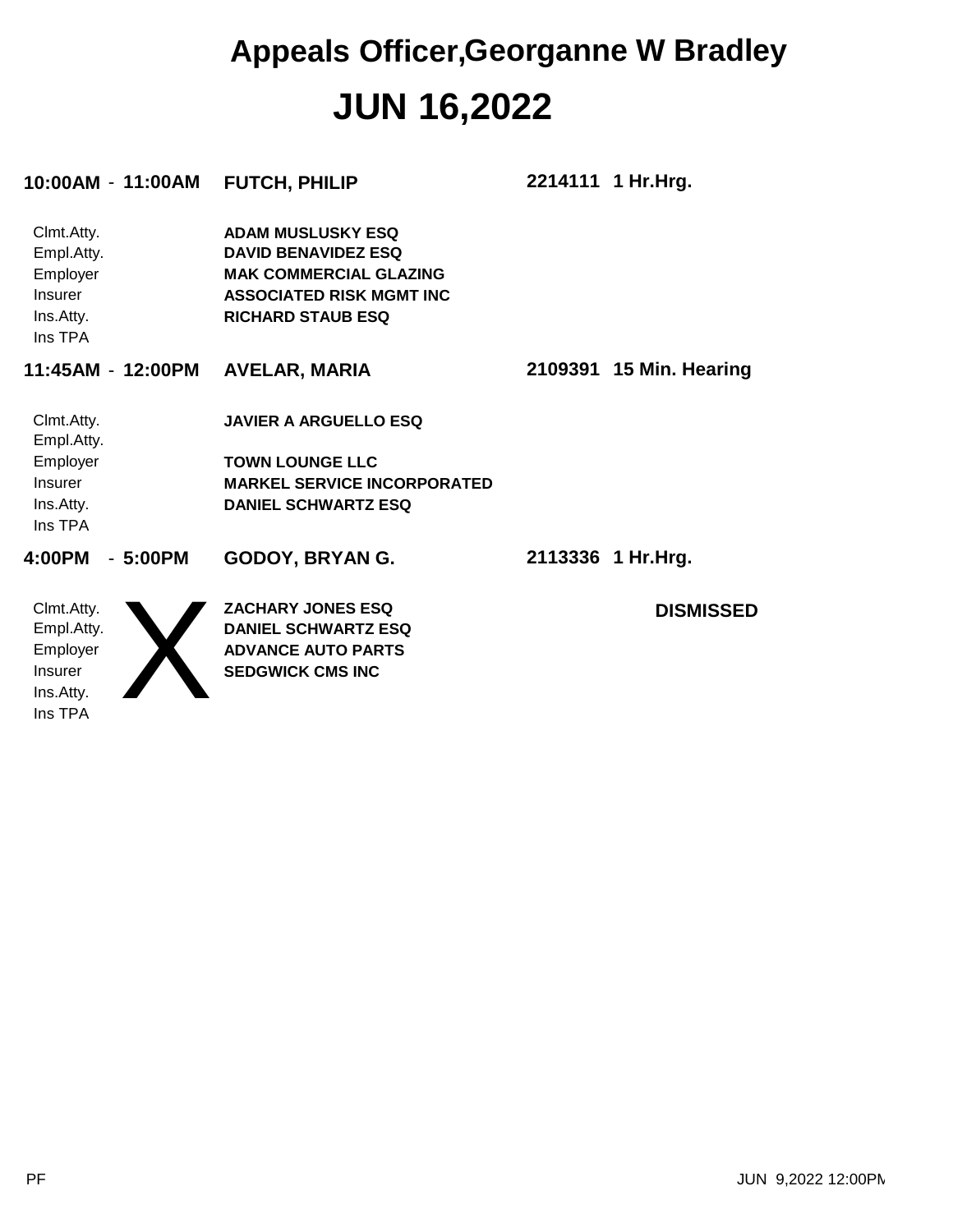### **JUN 17,2022 Appeals Officer,Georganne W Bradley**

**10:00AM** - **11:00AM O'DONNELL, PATRICK A 1915789**

**1 Hr.Hrg.**

Ins TPA Ins.Atty. Insurer Employer Empl.Atty. Clmt.Atty. **CCMSI CITY OF LAS VEGAS DANIEL SCHWARTZ ESQ MARIA C ATKINSON ESQ**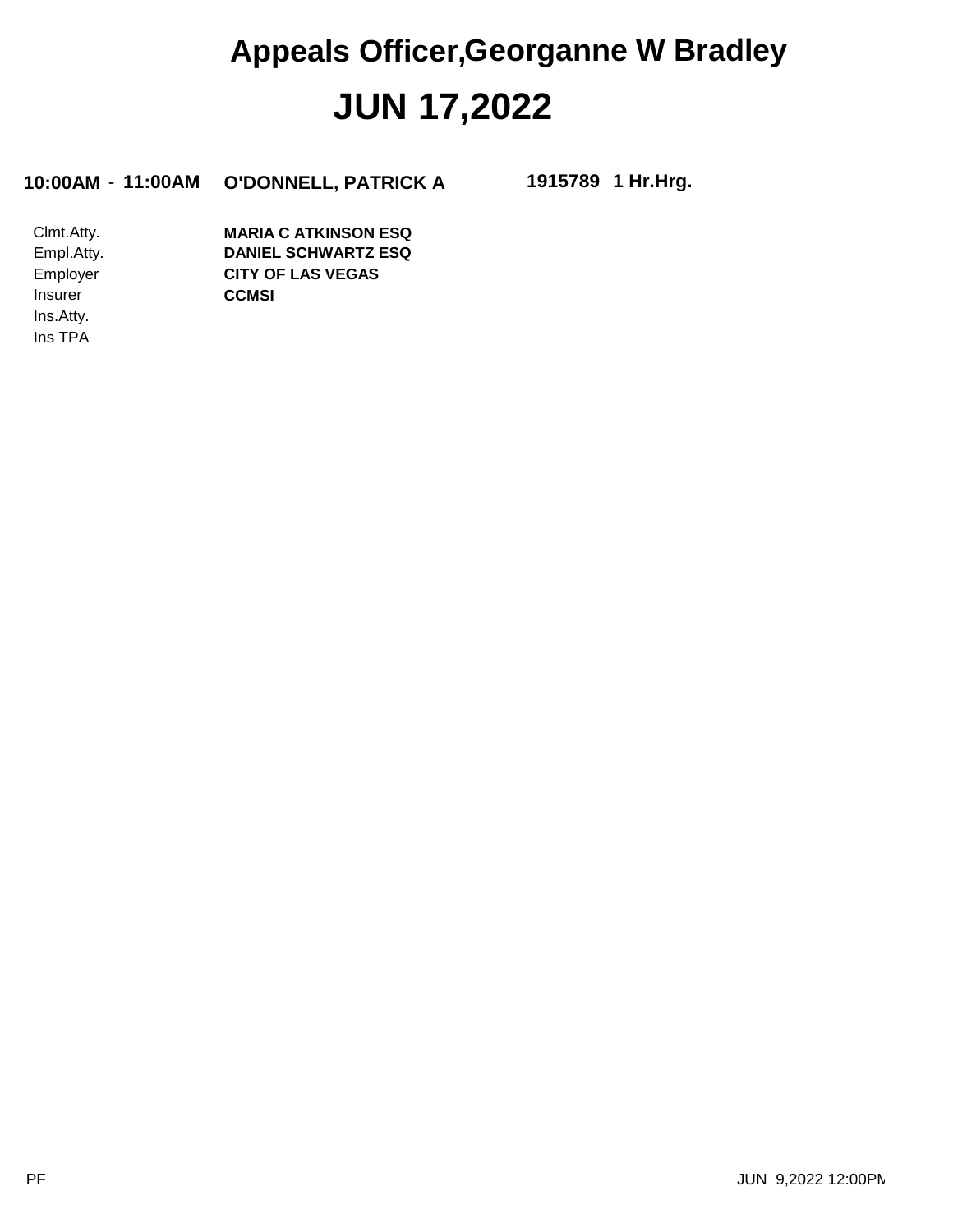| 9:00AM                                             | $-9:00AM$ | SOUTHWORTH, MONICA                                                                   | 2217120 Stacked            |
|----------------------------------------------------|-----------|--------------------------------------------------------------------------------------|----------------------------|
| Clmt.Atty.<br>Empl.Atty.                           |           | <b>JP KEMP ESQ</b>                                                                   |                            |
| Employer<br><b>Insurer</b><br>Ins.Atty.<br>Ins TPA |           | <b>VALLEY HEALTH SYSTEM</b><br><b>SEDGWICK CMS INC</b><br><b>DANIEL SCHWARTZ ESQ</b> |                            |
| 9:00AM                                             | $-9:00AM$ | <b>TRAN, PAUL</b>                                                                    | 2217192 Stacked            |
| Clmt.Atty.<br>Empl.Atty.                           |           | <b>QUMARS BEHZADI ESQ</b>                                                            |                            |
| Employer                                           |           | <b>NEVADA PURE LLC</b>                                                               |                            |
| Insurer                                            |           | <b>ASSOCIATED RISK MGMT INC</b>                                                      |                            |
| Ins.Atty.<br>Ins TPA                               |           | <b>RICHARD STAUB ESQ</b>                                                             |                            |
| 9:00AM                                             | $-9:00AM$ | <b>PENA, EDDIE</b>                                                                   | 2217269 Stacked            |
| Clmt.Atty.<br>Empl.Atty.                           |           | <b>JULIE A SPERAW ESQ</b>                                                            | <b>CONSOLIDATED TO GWB</b> |
| Employer                                           |           | <b>LOWES</b>                                                                         |                            |
| Insurer                                            |           | <b>SEDGWICK CMS INC</b>                                                              |                            |
| Ins.Atty.<br>Ins TPA                               |           | <b>JOHN D HOOKS ESQ</b>                                                              |                            |
| 9:00AM                                             | $-9:00AM$ | <b>PENA, EDDIE</b>                                                                   | 2217256 Stacked            |
| Clmt.Atty.<br>Empl.Atty.                           |           | <b>JULIE A SPERAW ESQ</b>                                                            | <b>CONSOLIDATED TO GWB</b> |
| Employer                                           |           | <b>LOWES</b>                                                                         |                            |
| Insurer                                            |           | <b>SEDGWICK CMS INC</b>                                                              |                            |
| Ins.Atty.                                          |           | <b>JOHN D HOOKS ESQ</b>                                                              |                            |
| Ins TPA                                            |           |                                                                                      |                            |
| 9:00AM                                             | $-9:00AM$ | <b>ZUNDT, ANGELA</b>                                                                 | 2217254 Stacked            |
| Clmt.Atty.<br>Empl.Atty.                           |           | <b>JAVIER A ARGUELLO ESQ</b>                                                         | <b>CONSOLIDATED TO CJY</b> |
| Employer                                           |           | <b>LOWES</b>                                                                         |                            |
| Insurer                                            |           | <b>SEDGWICK CMS INC</b>                                                              |                            |
| Ins.Atty.                                          |           | <b>JOHN D HOOKS ESQ</b>                                                              |                            |
| Ins TPA                                            |           |                                                                                      |                            |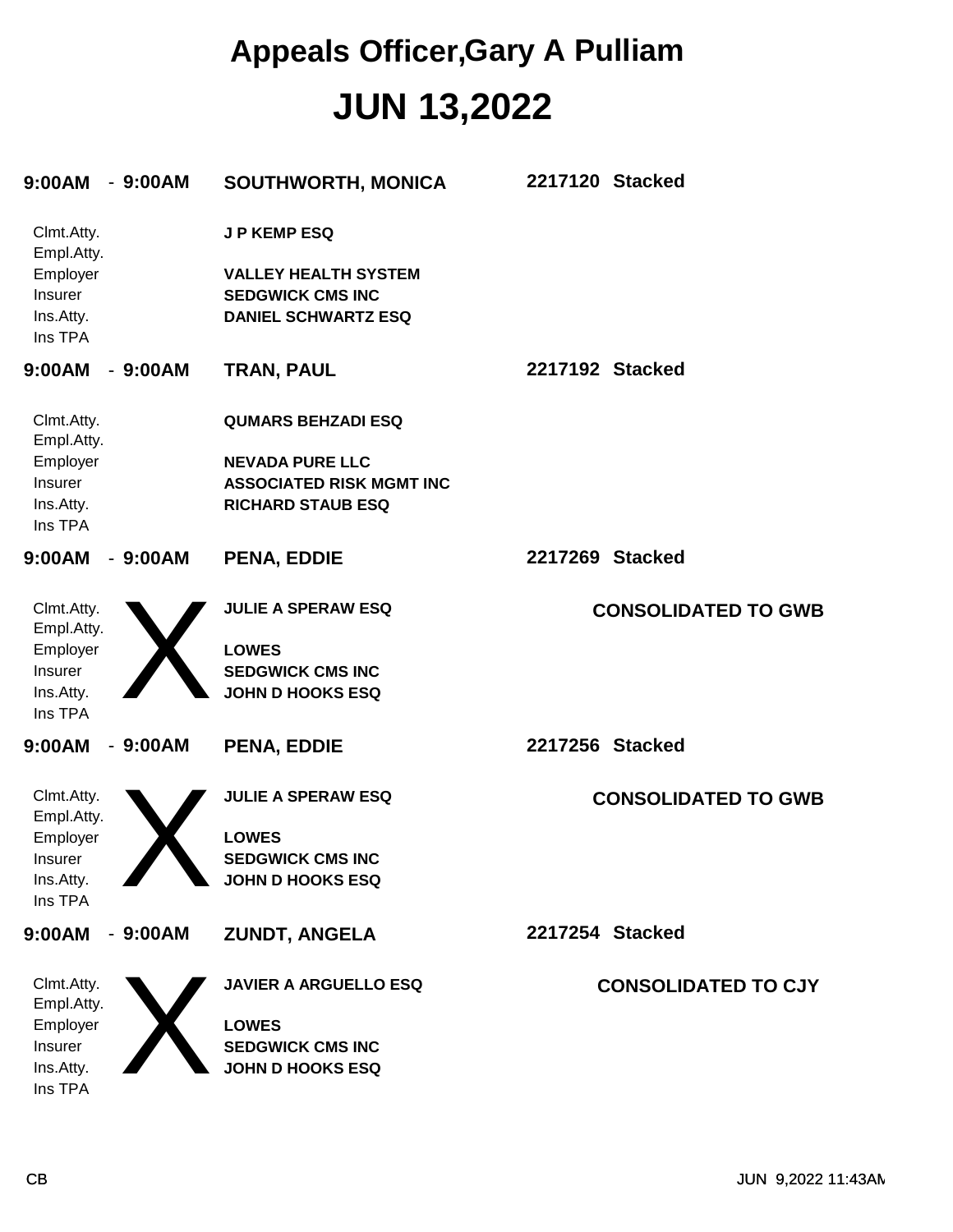| 9:00AM<br>$-9:00AM$                                                     | <b>BURT, YOLANDA</b>                                                                                                            | 2217275 Stacked                   |
|-------------------------------------------------------------------------|---------------------------------------------------------------------------------------------------------------------------------|-----------------------------------|
| Clmt.Atty.<br>Empl.Atty.<br>Employer<br>Insurer<br>Ins.Atty.<br>Ins TPA | <b>TRAVIS RICH ESQ</b><br><b>CLARK COUNTY RISK MGMT</b><br><b>CORVEL CORPORATION</b><br><b>DALTON HOOKS JR ESQ</b>              | <b>CONTINUED FOR TIME CERTAIN</b> |
| 10:00AM - 10:00AM                                                       | <b>LOPEZ, REFUJIO</b>                                                                                                           | 2217329 Stacked                   |
| Clmt.Atty.<br>Empl.Atty.<br>Employer<br>Insurer<br>Ins.Atty.<br>Ins TPA | <b>AUSTIN SORRELS ESQ</b><br><b>AMAZON</b><br><b>SEDGWICK CMS INC</b>                                                           |                                   |
| 10:00AM - 10:00AM                                                       | <b>STEPHENS, MICHAEL</b>                                                                                                        | 2217174 Stacked                   |
| Clmt.Atty.<br>Empl.Atty.<br>Employer<br>Insurer<br>Ins.Atty.<br>Ins TPA | <b>DAVID ROTHENBERG ESQ</b><br><b>KEVIN JOHNSON ESQ</b><br><b>AMERICAN BOTTLING COMPANY</b><br><b>SEDGWICK CMS INC</b>          |                                   |
| 10:00AM - 10:00AM                                                       | <b>CONTRERAS, GILDA</b>                                                                                                         | 2217189 Stacked                   |
| Clmt.Atty.<br>Empl.Atty.<br>Employer<br>Insurer<br>Ins.Atty.<br>Ins TPA | <b>AUSTIN SORRELS ESQ</b><br><b>BED BATH AND BEYOND - RISK MGMT</b><br><b>CORVEL CORPORATION</b><br><b>SHILO N BORJA ESQ</b>    |                                   |
| 10:00AM - 10:00AM                                                       | <b>GRIMES, CHARLES S.</b>                                                                                                       | 2217209 Stacked                   |
| Clmt.Atty.<br>Empl.Atty.<br>Employer<br>Insurer<br>Ins.Atty.<br>Ins TPA | <b>AUSTIN SORRELS ESQ</b><br><b>VEGA CONSTRUCTION &amp; TRUCKING</b><br><b>BERKLEY INDUSTRIAL COMP</b><br><b>JILL LYNNE ESQ</b> |                                   |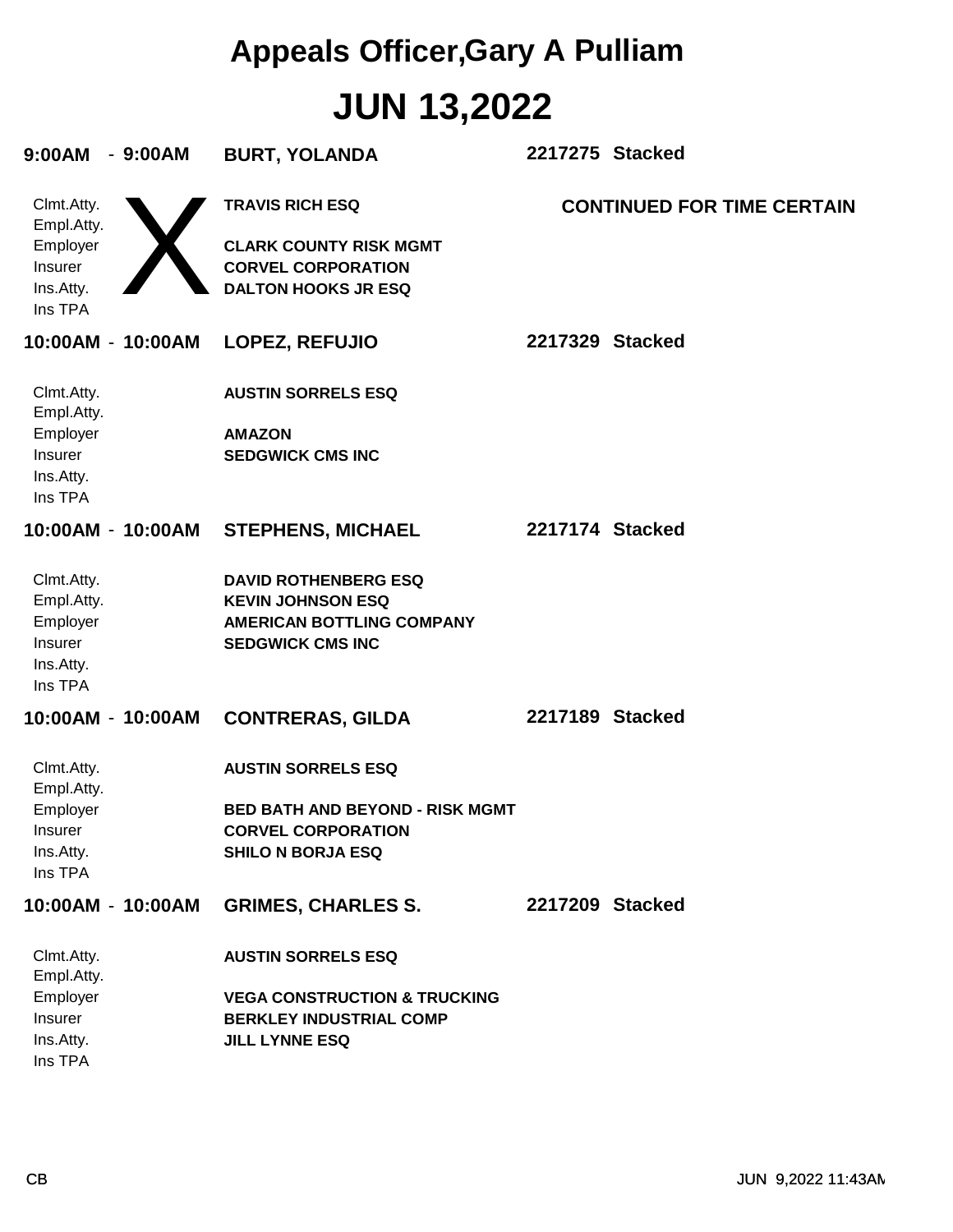| 10:00AM - 10:00AM        | <b>RODRIGUEZ, JOSE</b>                                      | 2217208 Stacked |  |
|--------------------------|-------------------------------------------------------------|-----------------|--|
| Clmt.Atty.<br>Empl.Atty. | <b>AUSTIN SORRELS ESQ</b>                                   |                 |  |
| Employer                 | <b>GALVEZ'S LDP INC</b>                                     |                 |  |
| Insurer                  | <b>SEDGWICK CMS INC</b>                                     |                 |  |
| Ins.Atty.<br>Ins TPA     | <b>DANIEL SCHWARTZ ESQ</b>                                  |                 |  |
| 11:00AM - 11:00AM        | <b>GAMBOA, ANTHONY</b>                                      | 2212607 Stacked |  |
| Clmt.Atty.<br>Empl.Atty. | <b>JOSHUA DAVIDSON ESQ</b>                                  |                 |  |
| Employer                 | <b>CCSD POLICE DEPT</b>                                     |                 |  |
| <b>Insurer</b>           | <b>SIERRA NEVADA ADMINISTRATORS</b>                         |                 |  |
| Ins.Atty.<br>Ins TPA     | <b>DANIEL SCHWARTZ ESQ</b>                                  |                 |  |
| 11:00AM - 11:00AM        | DAY, BRIAN C.                                               | 2217205 Stacked |  |
| Clmt.Atty.               | <b>BRADY L DAVIES ESQ</b>                                   |                 |  |
| Empl.Atty.               | <b>DANIEL SCHWARTZ ESQ</b>                                  |                 |  |
| Employer                 | <b>CITY OF LAS VEGAS</b>                                    |                 |  |
| Insurer                  | <b>CCMSI</b>                                                |                 |  |
| Ins.Atty.<br>Ins TPA     |                                                             |                 |  |
|                          |                                                             | 2217206 Stacked |  |
| Clmt.Atty.<br>Empl.Atty. | <b>BRADY L DAVIES ESQ</b>                                   |                 |  |
| Employer                 | <b>BLACKWELL GENERAL ENG</b>                                |                 |  |
| Insurer                  | <b>TRAVELERS</b>                                            |                 |  |
| Ins.Atty.<br>Ins TPA     | <b>RAY LEGO &amp; ASSOCIATES</b>                            |                 |  |
| 11:00AM - 11:00AM        | <b>FRANKLIN, RONALD</b>                                     | 2217204 Stacked |  |
| Clmt.Atty.               | <b>BRADY L DAVIES ESQ</b>                                   |                 |  |
| Empl.Atty.               |                                                             |                 |  |
| Employer<br>Insurer      | <b>WE SERVE PLUS INC</b><br><b>ASSOCIATED RISK MGMT INC</b> |                 |  |
| Ins.Atty.                | <b>RICHARD STAUB ESQ</b>                                    |                 |  |
|                          |                                                             |                 |  |

Ins TPA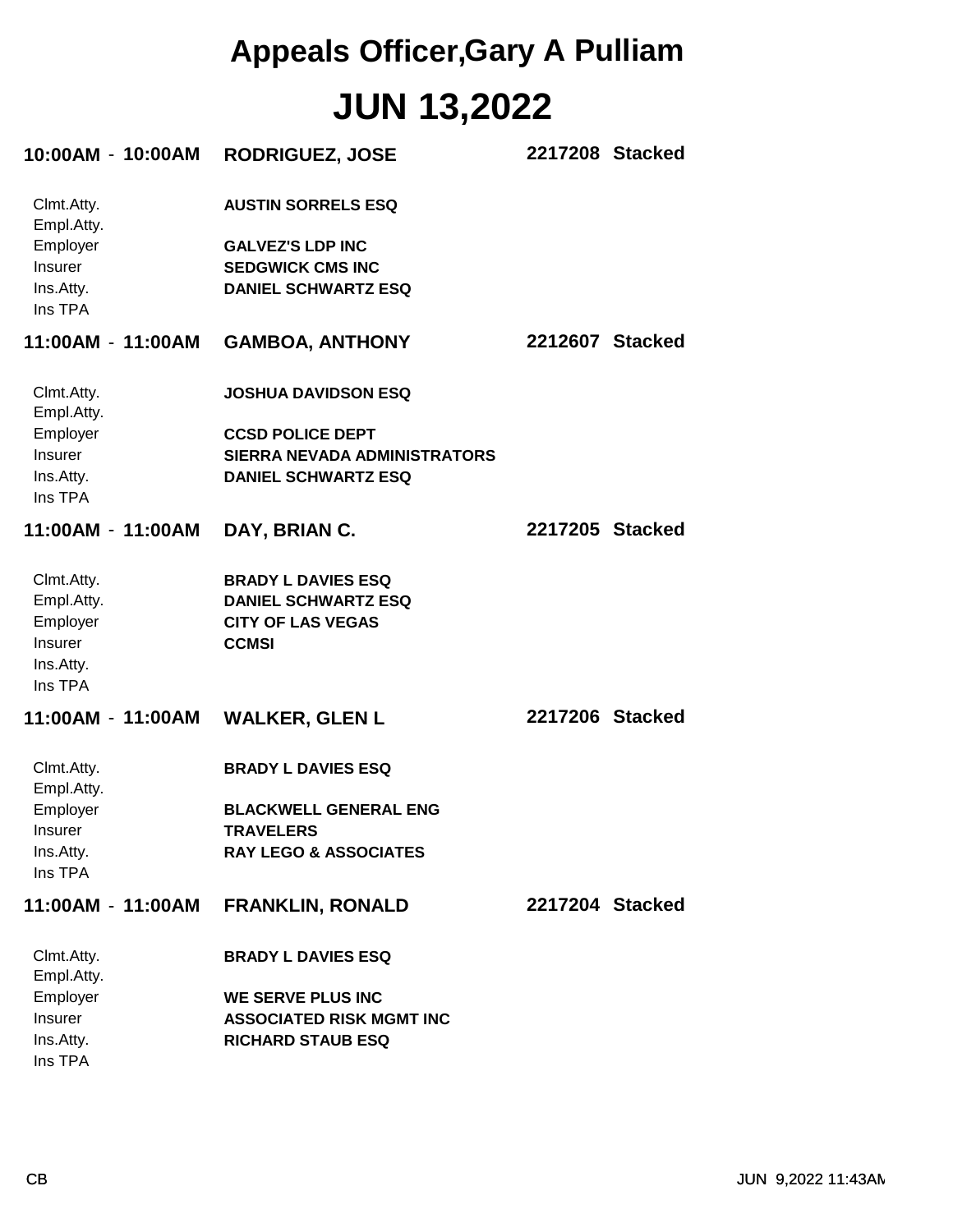| 11:00AM - 11:00AM        | PENALOZA, JHONATAN              | 2217207 Stacked           |
|--------------------------|---------------------------------|---------------------------|
| Clmt.Atty.<br>Empl.Atty. | <b>MARIANNE Y DENTON ESQ</b>    | <b>CONSOLIDATED TO RC</b> |
| Employer                 | <b>JHONATAN PENALOZA</b>        |                           |
| <b>Insurer</b>           | <b>ASSOCIATED RISK MGMT INC</b> |                           |
| Ins.Atty.                | <b>SADIE J STAUB ESQ</b>        |                           |
| Ins TPA                  |                                 |                           |
| 12:00PM - 1:00PM         | <b>ARIAN, AFSHIN</b>            | 1805303 1 Hr.Hrg.         |
|                          |                                 | 1810929-GP                |
| Clmt.Atty.               | <b>CORY A SANTOS SR ESQ</b>     |                           |
| Empl.Atty.               |                                 |                           |
| Employer                 | <b>AFSHIN ARIAN INC</b>         |                           |
| <b>Insurer</b>           | THE HARTFORD                    |                           |
| Ins.Atty.                | <b>DANIEL SCHWARTZ ESQ</b>      |                           |
| Ins TPA                  |                                 |                           |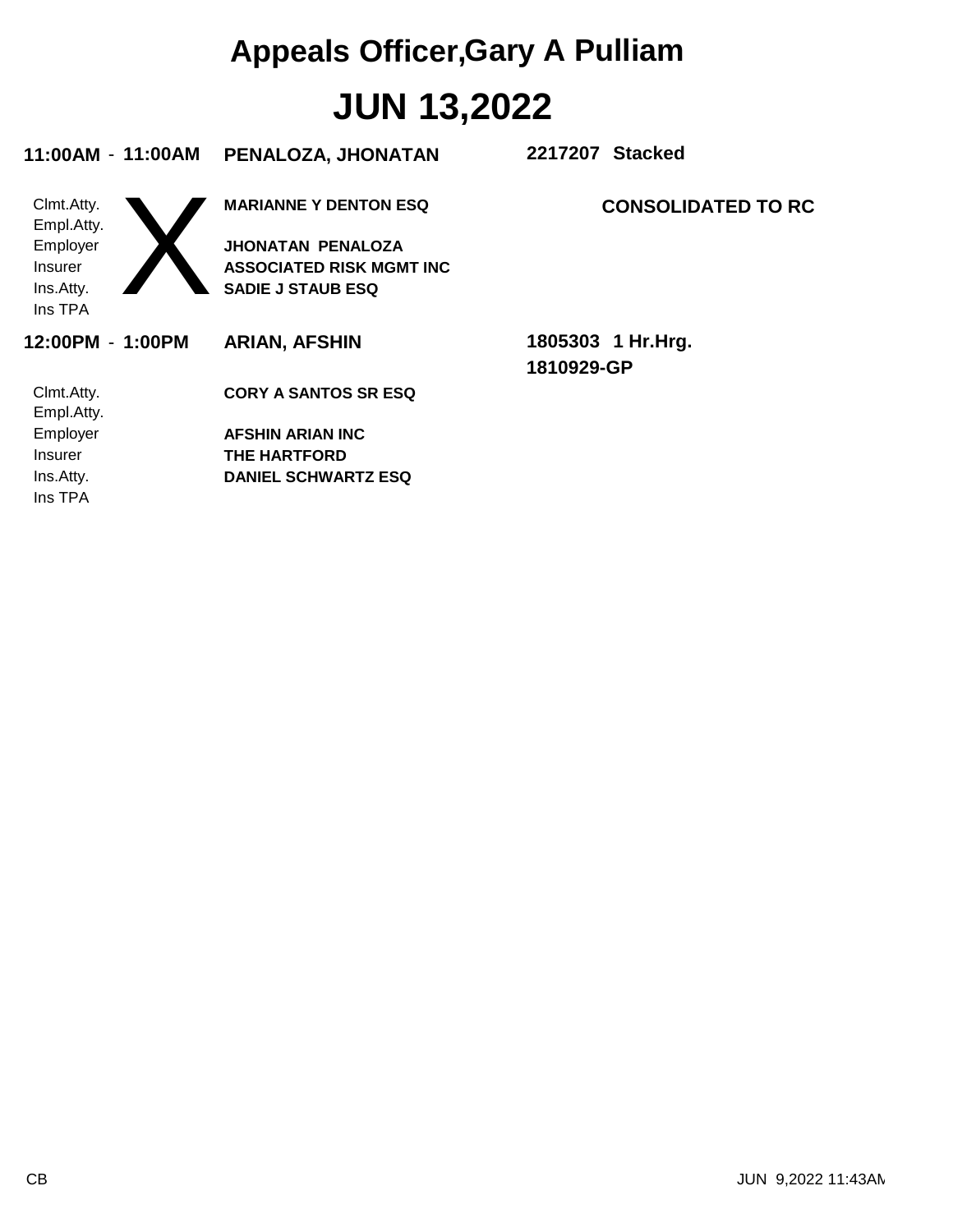|                          | 10:00AM - 11:00AM | <b>QUEZADA-TORRES, GUSTAVO</b>      | 2203965 1 Hr.Hrg.                    |
|--------------------------|-------------------|-------------------------------------|--------------------------------------|
| Clmt.Atty.<br>Empl.Atty. |                   | <b>JUAN M SCLAFANI ESQ</b>          |                                      |
| Employer                 |                   | <b>PANDA EXPRESS</b>                |                                      |
| Insurer                  |                   | <b>SEDGWICK CMS INC</b>             |                                      |
| Ins.Atty.<br>Ins TPA     |                   | <b>DANIEL SCHWARTZ ESQ</b>          |                                      |
| 1:00PM                   | $-2:00PM$         | <b>CABALLERO, CHRISTIAN</b>         | 2212932 1 Hr.Hrg.                    |
| Clmt.Atty.<br>Empl.Atty. |                   | <b>KYLE COTTNER ESQ</b>             |                                      |
| Employer                 |                   | <b>WATER WISE PLUMBING</b>          |                                      |
| <b>Insurer</b>           |                   | <b>AMTRUST NORTH AMERICA</b>        |                                      |
| Ins.Atty.<br>Ins TPA     |                   | <b>BRADY L DAVIES ESQ (HMC)</b>     |                                      |
| 2:00PM                   | $-3:00PM$         | <b>FELIX, SHEILA</b>                | 2210326 1 Hr.Hrg.                    |
|                          |                   |                                     | 2211945-GP/2214713-GP/2216052-GP/221 |
| Clmt.Atty.<br>Empl.Atty. |                   | <b>JULIE SMITH ESQ</b>              |                                      |
| Employer                 |                   | <b>CLARK COUNTY SCHOOL DISTRICT</b> |                                      |
| <b>Insurer</b>           |                   | SIERRA NEVADA ADMINISTRATORS        |                                      |
| Ins.Atty.                |                   | <b>JOHN LAVERY ESQ</b>              |                                      |
| Ins TPA                  |                   |                                     |                                      |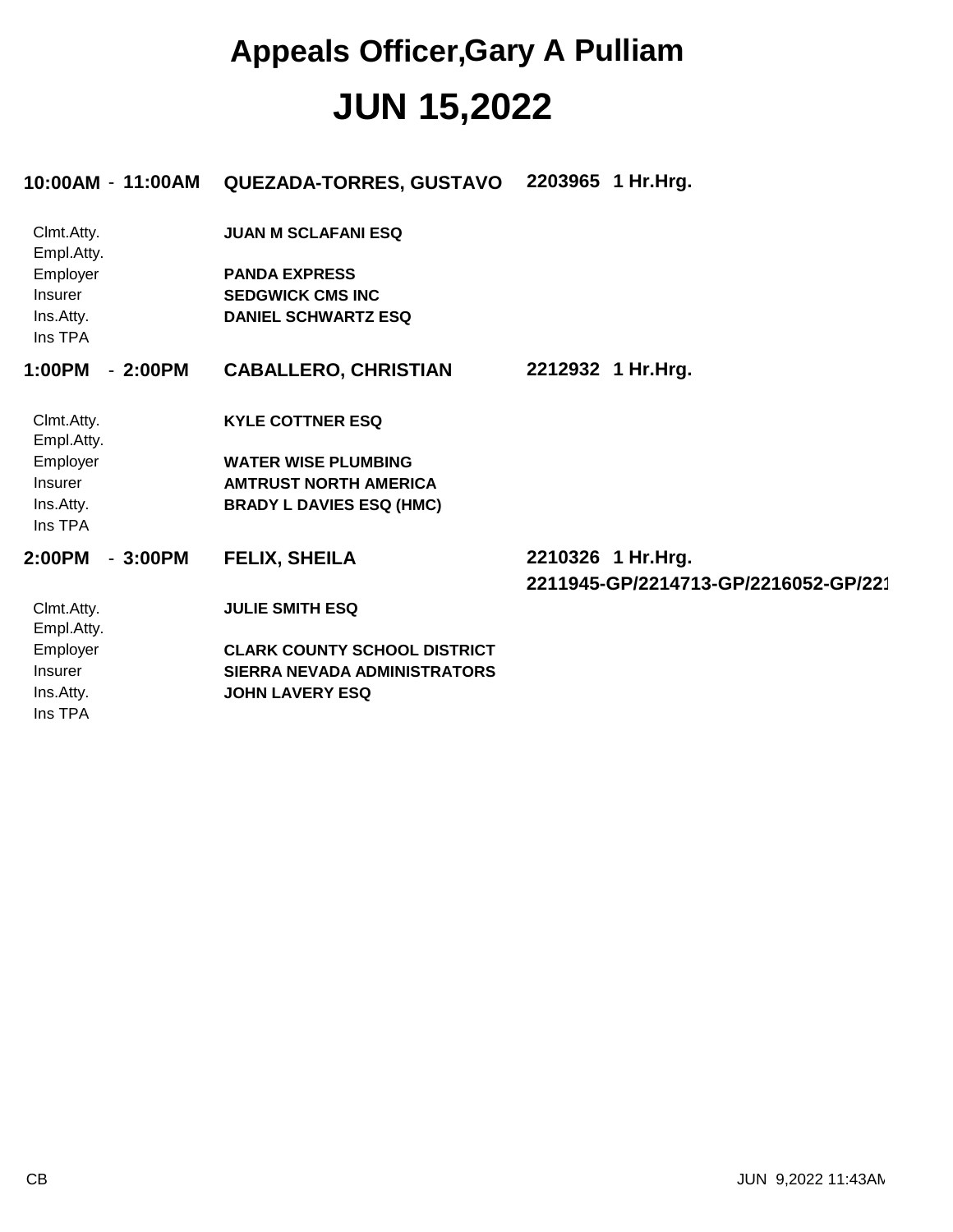**8:30AM** - **8:30AM PEREZ, LORRAINE 2200324**

**Tel. S/C**

Ins TPA Ins.Atty. Insurer Employer Empl.Atty. Clmt.Atty. **DANIEL SCHWARTZ ESQ SIERRA NEVADA ADMINISTRATORS CLARK COUNTY SCHOOL DISTRICT LISA M ANDERSON ESQ**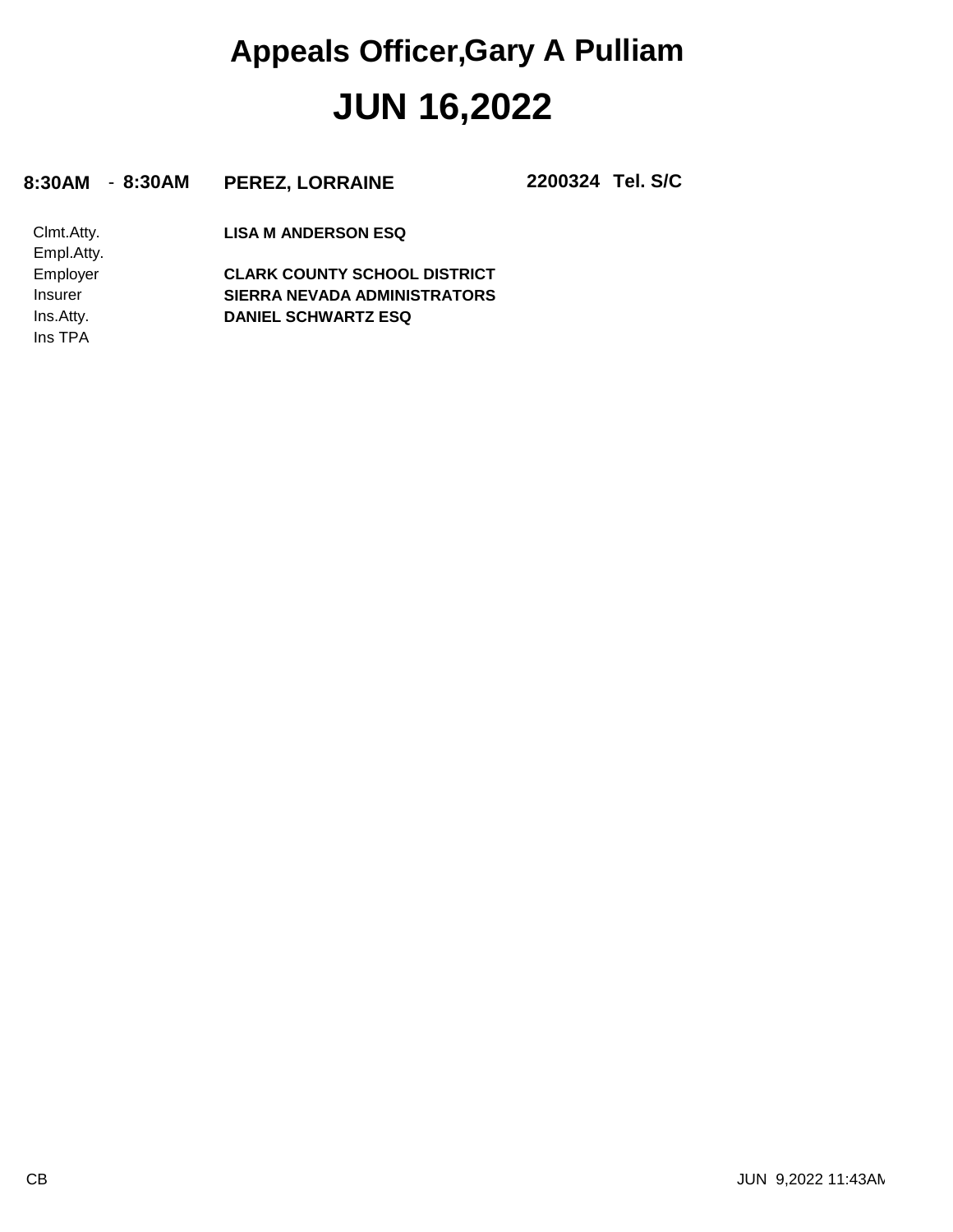| 8:30AM                   | $-8:30AM$ | <b>ROBINSON, MARTIN L</b>         | 2205052 Email Status Check |
|--------------------------|-----------|-----------------------------------|----------------------------|
| Clmt.Atty.<br>Empl.Atty. |           | <b>ANDREA D ORWOLL ESQ</b>        |                            |
| Employer                 |           | <b>GALAXY HOTEL</b>               |                            |
| Insurer                  |           | <b>GALLAGHER BASSETT</b>          |                            |
| Ins.Atty.<br>Ins TPA     |           | <b>DANIEL SCHWARTZ ESQ</b>        |                            |
| 8:30AM                   | $-8:30AM$ | <b>TAYLOR, CIMEON</b>             | 2204511 Email Status Check |
| Clmt.Atty.               |           | <b>KEVIN P KAMPSCHROR ESQ</b>     |                            |
| Empl.Atty.               |           | <b>DAVID BENAVIDEZ ESQ</b>        |                            |
| Employer                 |           | <b>RENU OIL OF AMERICA INC</b>    |                            |
| Insurer                  |           | <b>ASSOCIATED RISK MGMT INC</b>   |                            |
| Ins.Atty.<br>Ins TPA     |           | <b>RICHARD STAUB ESQ</b>          |                            |
| 8:30AM                   | $-8:30AM$ | <b>LIMOV, BETHANY R</b>           | 2205054 Email Status Check |
| Clmt.Atty.<br>Empl.Atty. |           | <b>BERNSTEIN &amp; ASSOC</b>      |                            |
| Employer                 |           | <b>GUARDIAN ELITE MEDICAL</b>     |                            |
| Insurer                  |           | <b>TRAVELERS</b>                  |                            |
| Ins.Atty.                |           | <b>MELANIE C POLK ESQ</b>         |                            |
| Ins TPA                  |           |                                   |                            |
| 8:30AM                   | $-8:30AM$ | PERALTA, CLARK                    | 2205321 Email Status Check |
| Clmt.Atty.               |           | <b>JULIE SMITH ESQ</b>            |                            |
| Empl.Atty.               |           |                                   |                            |
| Employer                 |           | <b>MGM RESORTS INTL RISK MGMT</b> |                            |
| Insurer                  |           | <b>MGM RESORTS INTL RISK MGMT</b> |                            |
| Ins.Atty.<br>Ins TPA     |           | <b>HOOKS MENG CLEMENT, PLLC</b>   |                            |
|                          |           |                                   |                            |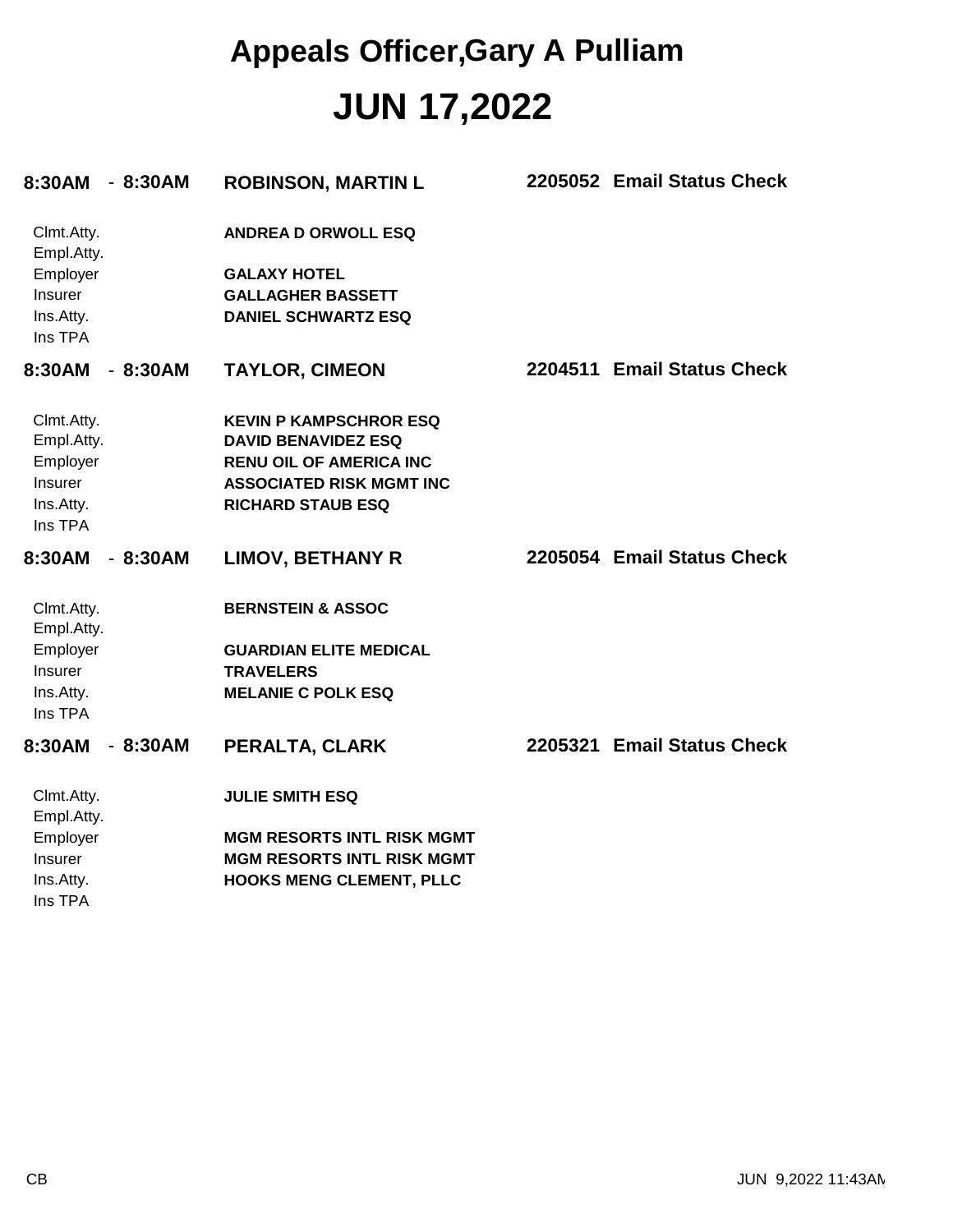| 10:00AM - 11:00AM                                                       | <b>EAGAR, BRANDON</b>                                                                                | 2206767 1 Hr.Hrg.                                         |
|-------------------------------------------------------------------------|------------------------------------------------------------------------------------------------------|-----------------------------------------------------------|
| Clmt.Atty.<br>Empl.Atty.<br>Employer<br>Insurer<br>Ins.Atty.<br>Ins TPA | <b>THOMAS ASKEROTH</b><br><b>DANIEL SCHWARTZ ESQ</b><br><b>LVMPD - HEALTH DETAIL</b><br><b>CCMSI</b> | <b>CONTINUED FOR TIME CERTAIN</b>                         |
| 11:00AM - 12:00PM                                                       | <b>GARCIA, JOSE</b>                                                                                  | 2207470 1 Hr.Hrg.<br>2214660-JPK 2207481-JPK 2208947-JPK  |
| Clmt.Atty.<br>Empl.Atty.                                                | <b>LISA M ANDERSON ESQ</b>                                                                           | <b>VACATED</b>                                            |
| Employer<br>Insurer<br>Ins.Atty.<br>Ins TPA                             | <b>THE PROPER IMAGE</b><br><b>CORVEL CORPORATION</b><br><b>DAVID BENAVIDEZ ESQ</b>                   |                                                           |
|                                                                         |                                                                                                      |                                                           |
| 1:00PM<br>$-2:00PM$                                                     | <b>HEATON, TRACY</b>                                                                                 | 2106335 1 Hr.InPersonHrg.                                 |
| <b>CTRM 3 AT HO-IN PERSON</b>                                           |                                                                                                      | 2106336-JPK 2106337-JPK                                   |
| Clmt.Atty.<br>Empl.Atty.                                                | <b>NAIW</b>                                                                                          | <b>CONTINUED</b>                                          |
| Employer                                                                | <b>CLARK COUNTY SCHOOL DISTRICT</b>                                                                  |                                                           |
| Insurer                                                                 | <b>SIERRA NEVADA ADMINISTRATORS</b>                                                                  |                                                           |
| Ins.Atty.<br>Ins TPA                                                    | <b>DALTON HOOKS JR ESQ</b>                                                                           |                                                           |
| 2:00PM<br>$-3:00PM$                                                     | <b>ZEITLOW, MICHELLE</b>                                                                             | 2105523 1 Hr. Hrg.<br>2106494-JPK 2201001-JPK 2201002-JPK |
| Clmt.Atty.<br>Empl.Atty.                                                | <b>LISA M ANDERSON ESQ</b>                                                                           |                                                           |
| Employer                                                                | <b>MERRYHILLS SCHOOL</b>                                                                             |                                                           |
| Insurer                                                                 | <b>GALLAGHER BASSETT</b>                                                                             |                                                           |
| Ins.Atty.<br>Ins TPA                                                    | <b>MATTHEW SMITH ESQ</b>                                                                             |                                                           |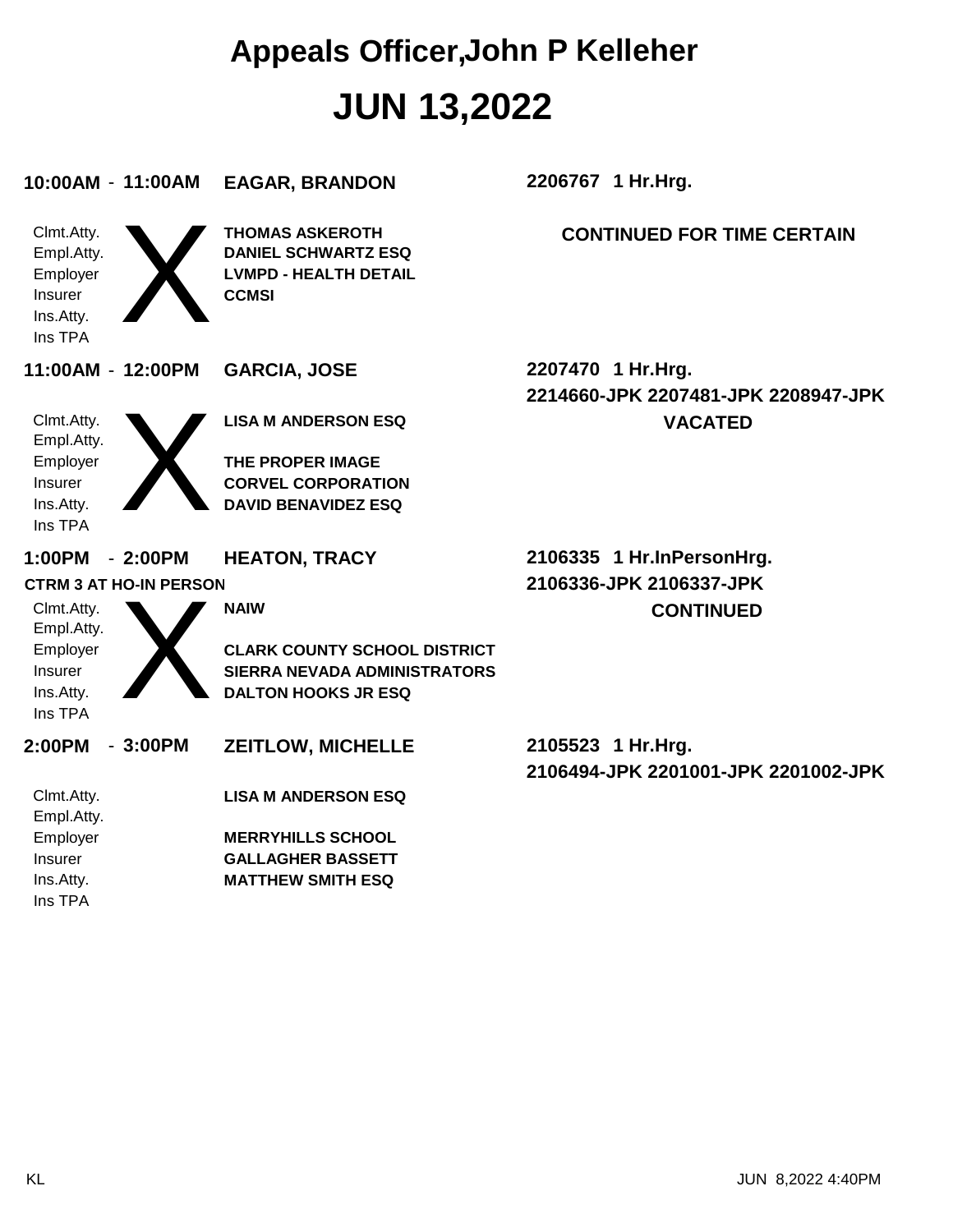| 9:00AM<br>$-10:00AM$                        | <b>CISNEROS-CASTRO, JOSE</b>                                                                         |             | 2206948 1 Hr.Hrg.  |
|---------------------------------------------|------------------------------------------------------------------------------------------------------|-------------|--------------------|
| Clmt.Atty.<br>Empl.Atty.                    | <b>LISA M ANDERSON ESQ</b>                                                                           |             | <b>CONTINUED</b>   |
| Employer<br>Insurer<br>Ins.Atty.<br>Ins TPA | <b>PROFICIENT PATIO &amp; BACKYARD DESI</b><br><b>SEDGWICK CMS INC</b><br><b>DANIEL SCHWARTZ ESQ</b> |             |                    |
| 10:00AM - 11:00AM                           | <b>JACKSON, SHANNA</b>                                                                               |             | 2118026 1 Hr. Hrg. |
| Clmt.Atty.<br>Empl.Atty.                    | <b>DAVID ROTHENBERG ESQ</b>                                                                          |             | <b>CONTINUED</b>   |
| Employer                                    | <b>CLARK COUNTY RISK MGMT</b>                                                                        |             |                    |
| Insurer                                     | <b>CORVEL CORPORATION</b>                                                                            |             |                    |
| Ins.Atty.<br>Ins TPA                        | <b>DALTON HOOKS JR ESQ</b>                                                                           |             |                    |
| 11:00AM - 12:00PM                           | <b>NUNEZ, JESUS</b>                                                                                  | 2204355-JPK | 2203445 1 Hr.Hrg.  |
| Clmt.Atty.<br>Empl.Atty.                    | <b>ADAM MUSLUSKY ESQ</b>                                                                             |             | <b>CONTINUED</b>   |
| Employer                                    | <b>CWGS GROUP LLC</b>                                                                                |             |                    |
| Insurer                                     | <b>GALLAGHER BASSETT</b>                                                                             |             |                    |
| Ins.Atty.<br>Ins TPA                        | <b>MATTHEW SMITH ESQ</b>                                                                             |             |                    |
| 12:00PM - 1:00PM                            | <b>FIGUEROA, DAVID</b>                                                                               |             | 2207869 1 Hr.Hrg.  |
| Clmt.Atty.                                  | <b>JASON MILLS ESQ</b>                                                                               |             | <b>CONTINUED</b>   |
| Empl.Atty.                                  | <b>DANIEL SCHWARTZ ESQ</b>                                                                           |             |                    |
| Employer                                    | <b>LVMPD - HEALTH DETAIL</b>                                                                         |             |                    |
| Insurer                                     | <b>CCMSI</b>                                                                                         |             |                    |
| Ins.Atty.                                   |                                                                                                      |             |                    |
| Ins TPA                                     |                                                                                                      |             |                    |
| 1:00PM<br>$-2:00PM$                         | <b>RAFFAELLI, CHANZE</b>                                                                             |             | 2201991 1 Hr.Hrg.  |
| Clmt.Atty.                                  | <b>LEE DAVIS ESQ</b>                                                                                 |             |                    |
| Empl.Atty.                                  | <b>DANIEL SCHWARTZ ESQ</b>                                                                           |             |                    |
| Employer                                    | <b>REYES COCA-COLA BOTTLING</b>                                                                      |             |                    |
| Insurer                                     | <b>SEDGWICK CMS INC</b>                                                                              |             |                    |
| Ins.Atty.                                   |                                                                                                      |             |                    |
| Ins TPA                                     |                                                                                                      |             |                    |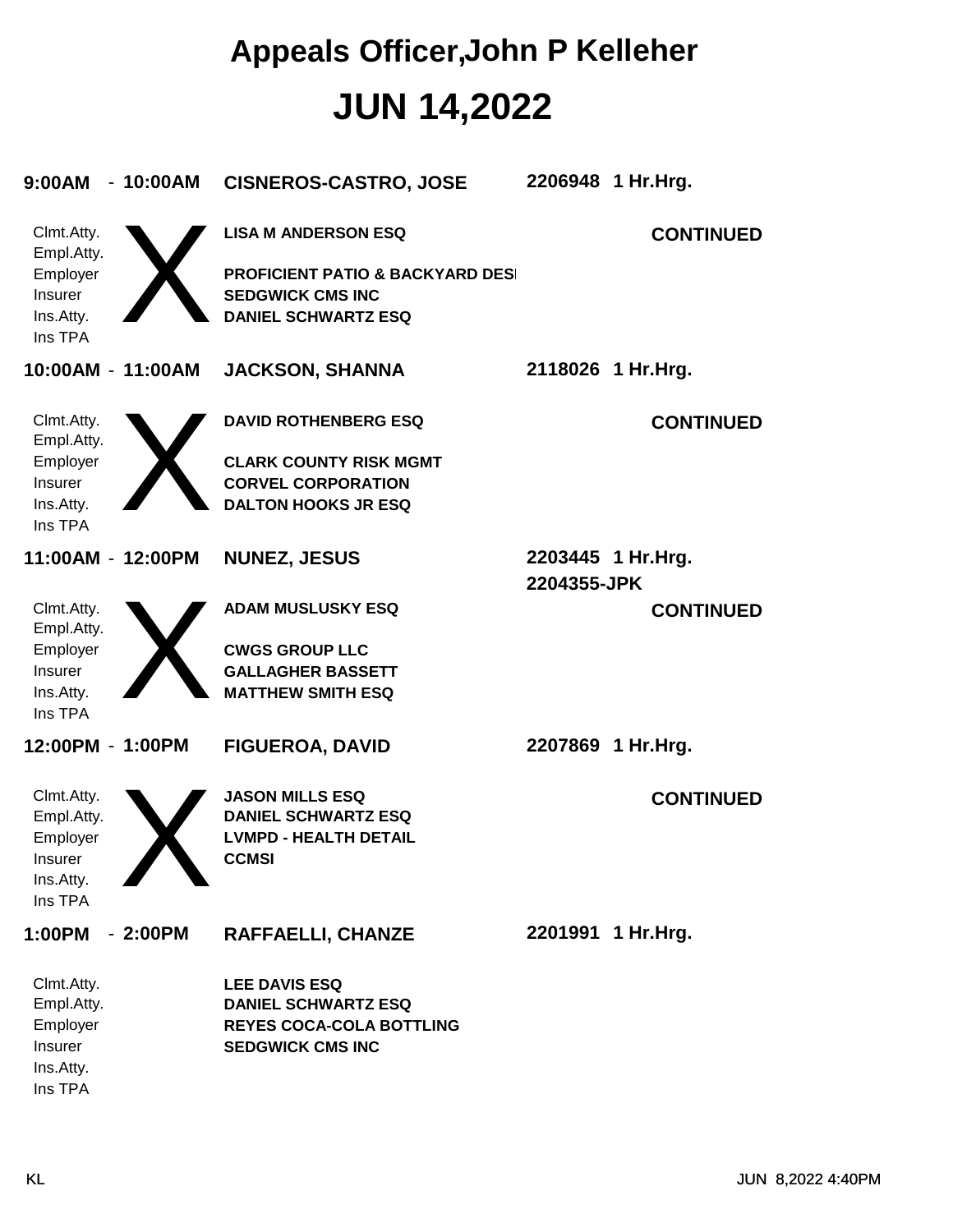**3:00PM** - **4:00PM OLGUIN, CLAUDIA 2207836**

**1 Hr.Hrg.**

Ins TPA Ins.Atty. Insurer Employer Empl.Atty. Clmt.Atty. **GALLAGHER BASSETT BRILLIANT GENERAL MAINTENANCE DANIEL SCHWARTZ ESQ BILLIE-MARIE MORRISON ESQ**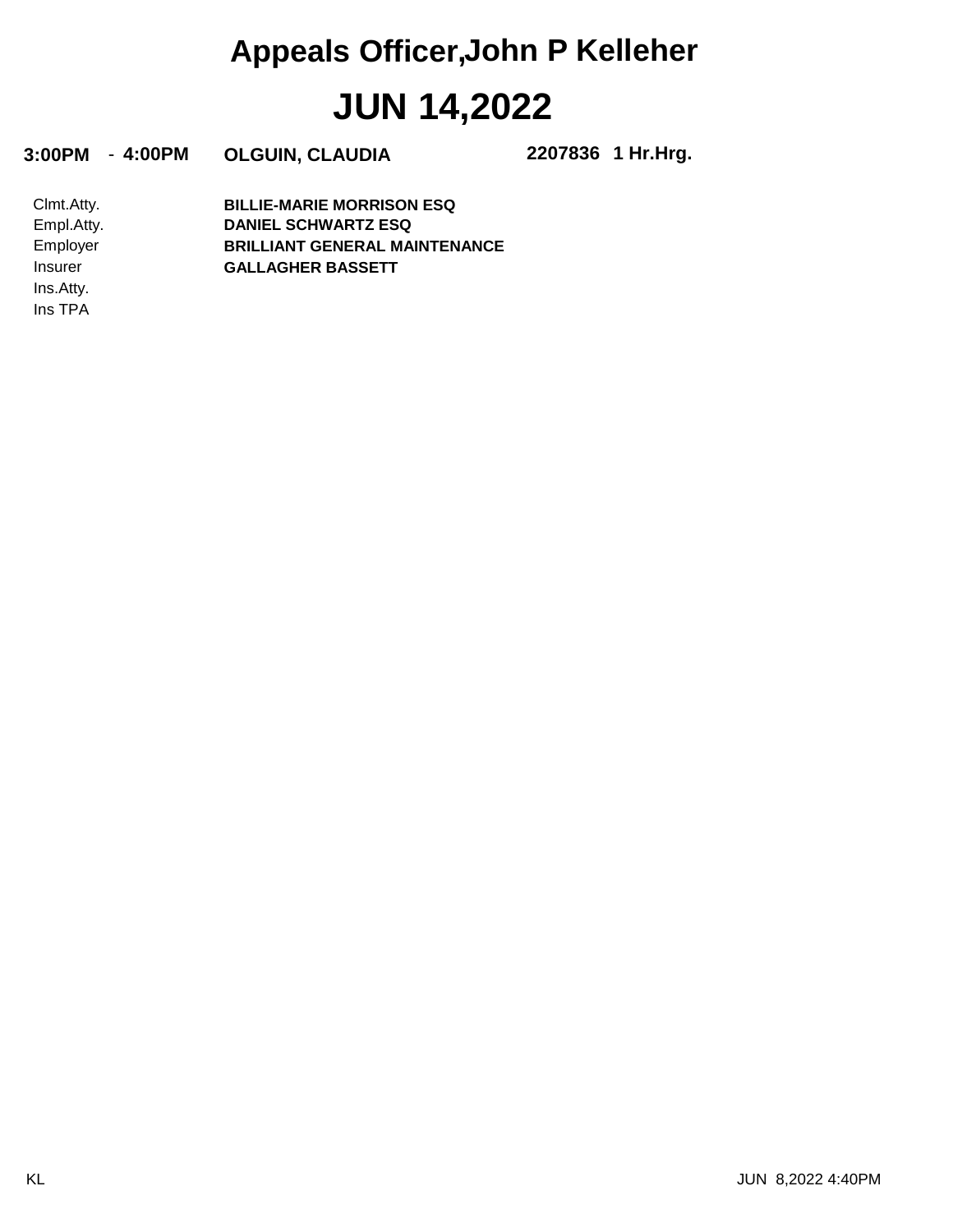| 8:00AM - 8:15AM                                                                | <b>RIOS, VICTOR</b>                                                                                                        | 2203625 Tel. S/C (CONVERTED TO EMA<br>2204257-JPK 2209219-JPK 2217319-JPK |
|--------------------------------------------------------------------------------|----------------------------------------------------------------------------------------------------------------------------|---------------------------------------------------------------------------|
| Clmt.Atty.<br>Empl.Atty.                                                       | <b>ERICA TOSH ESQ</b>                                                                                                      |                                                                           |
| Employer<br>Insurer<br>Ins.Atty.<br>Ins TPA                                    | <b>PETE KING CORP</b><br><b>TRISTAR RISK MGMT</b><br><b>ALEXANDER M BROWN ESQ</b>                                          |                                                                           |
| 8:00AM - 8:15AM                                                                | <b>LARKINS, CATHERINE</b>                                                                                                  | 2214587 Tel. S/C (CONVERTED TO EMA                                        |
| Clmt.Atty.<br>Empl.Atty.<br>Employer<br>Insurer<br>Ins.Atty.<br>Ins TPA        | <b>KEVIN P KAMPSCHROR ESQ</b><br><b>JOHN LAVERY ESQ</b><br><b>KEOLIS TRANSIT AMERICA LLC</b><br><b>BROADSPIRE SERVICES</b> |                                                                           |
| 8:00AM<br>$-8:15AM$                                                            | RAMIREZ-LOPEZ, ARIEL                                                                                                       | 2007130 Tel. S/C (CONVERTED TO EMA<br>2011226-JPK 2109250-JPK             |
| Clmt.Atty.<br>Empl.Atty.<br>Employer<br>Insurer<br>Ins.Atty.<br>Ins TPA        | <b>ERICA TOSH ESQ</b><br><b>ODYSSEY ASSOCIATES</b><br><b>TRAVELERS</b><br><b>TAYLOR A AFFLECK ESQ</b>                      |                                                                           |
| 8:15AM<br>$-8:30AM$                                                            | <b>WILLIAMS, TIANDA</b>                                                                                                    | 2115060 Tel. S/C (CONVERTED TO EMA<br>2118124-JPK 2204048-JPK 2203327-JPK |
| Clmt.Atty.<br>Empl.Atty.<br>Employer<br><b>Insurer</b><br>Ins.Atty.<br>Ins TPA | <b>KEVIN P KAMPSCHROR ESQ</b><br><b>STAFFMARK LAS VEGAS</b><br><b>CCMSI</b><br><b>JOHN LAVERY ESQ</b>                      |                                                                           |
| 8:15AM<br>$-8:30AM$                                                            | <b>WILLIAMS, TIANDA</b>                                                                                                    | 2108675 Tel. S/C (CONVERTED TO EMA<br>2204384-JPK                         |
| Clmt.Atty.<br>Empl.Atty.                                                       | <b>KEVIN P KAMPSCHROR ESQ</b>                                                                                              |                                                                           |
| Employer<br>Insurer<br>Ins.Atty.                                               | <b>STAFFMARK LAS VEGAS</b><br><b>CCMSI</b><br><b>JOHN LAVERY ESQ</b>                                                       |                                                                           |
|                                                                                |                                                                                                                            |                                                                           |

Ins TPA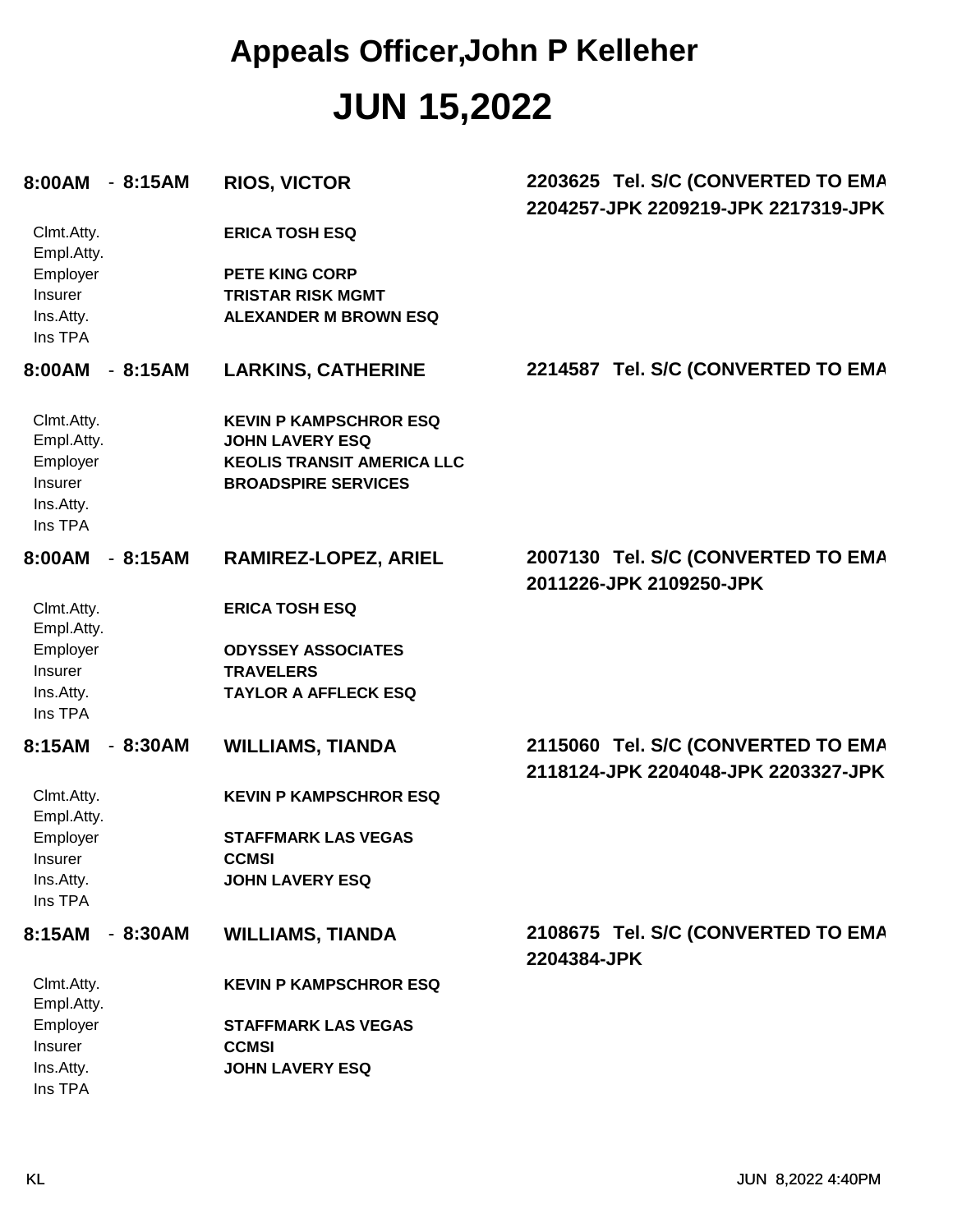| 8:15AM                                                                  | - 8:30AM  | <b>MCNAIR, SONDA</b>                                                                                       | 2201437-JPK | 2115066 Tel. S/C (CONVERTED TO EMA                    |
|-------------------------------------------------------------------------|-----------|------------------------------------------------------------------------------------------------------------|-------------|-------------------------------------------------------|
| Clmt.Atty.<br>Empl.Atty.                                                |           | <b>KEVIN P KAMPSCHROR ESQ</b>                                                                              |             |                                                       |
| Employer<br>Insurer<br>Ins.Atty.<br>Ins TPA                             |           | <b>WALMART CORP</b><br><b>SEDGWICK CMS INC</b><br><b>DAVID BENAVIDEZ ESQ</b>                               |             |                                                       |
| 8:30AM                                                                  | - 8:45AM  | <b>CORTEZ, DAVID</b>                                                                                       |             | 2113252 Email Status Check                            |
| Clmt.Atty.<br>Empl.Atty.                                                |           | <b>DAVID ROTHENBERG ESQ</b>                                                                                |             |                                                       |
| Employer<br>Insurer<br>Ins.Atty.<br>Ins TPA                             |           | <b>CLARK COUNTY SCHOOL DISTRICT</b><br>SIERRA NEVADA ADMINISTRATORS<br><b>MATTHEW SMITH ESQ</b>            |             |                                                       |
| 8:30AM                                                                  | $-8:45AM$ | <b>TATE, MELISSA</b>                                                                                       |             | 2112950 Email Status Check                            |
| Clmt.Atty.<br>Empl.Atty.<br>Employer<br>Insurer<br>Ins.Atty.<br>Ins TPA |           | <b>JOSHUA DAVIDSON ESQ</b><br><b>DANIEL SCHWARTZ ESQ</b><br><b>CITY OF NORTH LAS VEGAS</b><br><b>CCMSI</b> |             |                                                       |
| 8:30AM                                                                  | $-8:45AM$ | <b>VELARDI, BARBARA</b>                                                                                    |             | 2011034 Email Status Check<br>2014178-JPK 2014180-JPK |
| Clmt.Atty.<br>Empl.Atty.                                                |           | <b>BILLIE-MARIE MORRISON ESQ</b>                                                                           |             |                                                       |
| Employer<br>Insurer                                                     |           | <b>LAS VEGAS ARENA MANAGEMENT LL(</b><br><b>ZURICH</b>                                                     |             |                                                       |
| Ins.Atty.<br>Ins TPA                                                    |           | <b>DANIEL SCHWARTZ ESQ</b>                                                                                 |             |                                                       |
| 8:30AM                                                                  | $-8:45AM$ | <b>VARGA, JOHN</b>                                                                                         |             | 2005060 Email Status Check                            |
| Clmt.Atty.<br>Empl.Atty.                                                |           | <b>MICHAEL GASKILL ESQ</b>                                                                                 |             |                                                       |
| Employer                                                                |           | <b>GOLDEN ENTERTAINMENT</b>                                                                                |             |                                                       |
| Insurer<br>Ins.Atty.<br>Ins TPA                                         |           | <b>SEDGWICK CMS INC</b><br><b>DANIEL SCHWARTZ ESQ</b>                                                      |             |                                                       |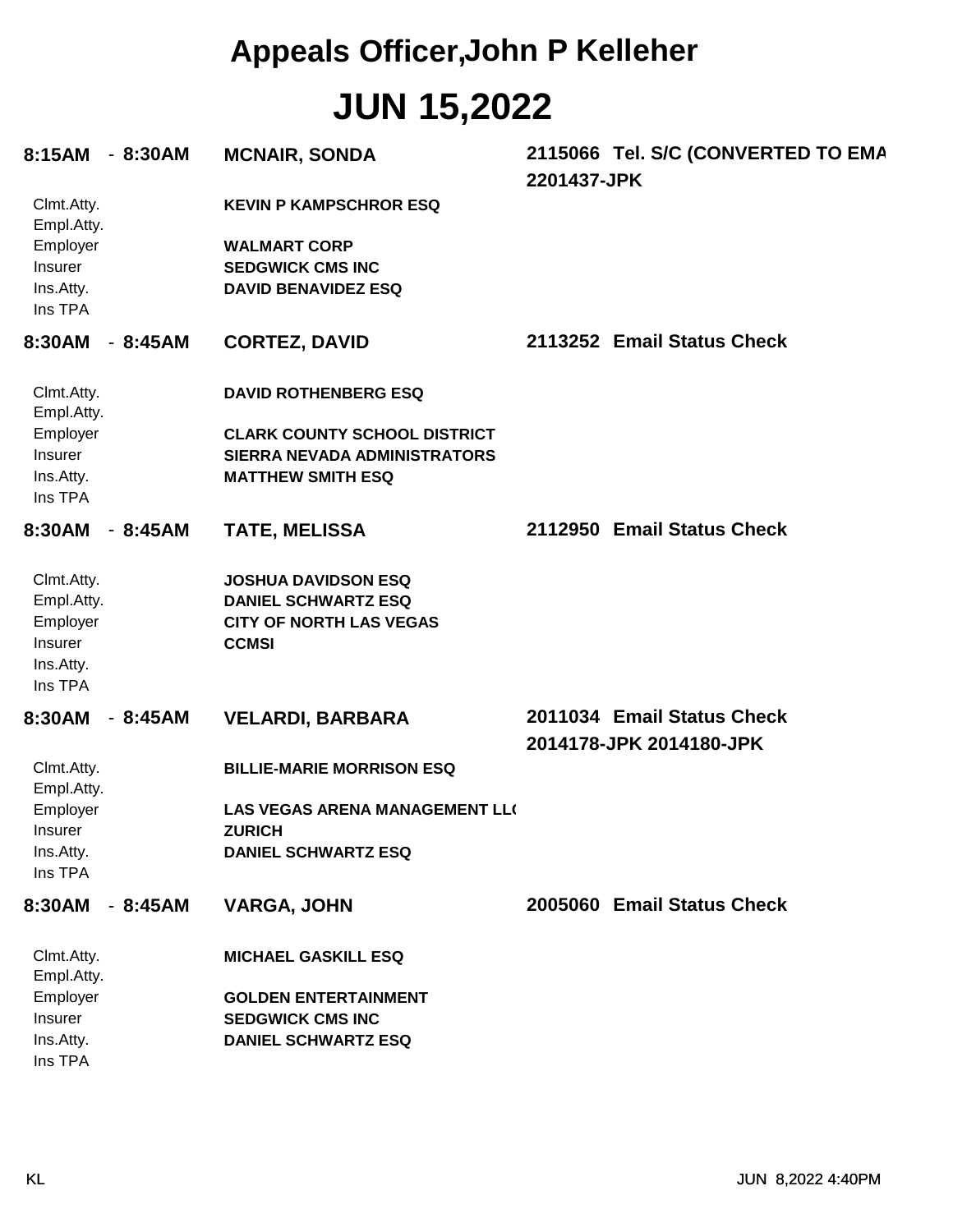| 1911738 Email Status Check<br>$-8:45AM$<br><b>CHAPLIN, BRYAN</b><br>2117542-JPK 2204779-JPK<br>Clmt.Atty.<br><b>LEE DAVIS ESQ</b><br>Empl.Atty.<br>Employer<br><b>BIG TOWN MECHANICAL</b><br><b>Insurer</b><br><b>LIBERTY MUTUAL</b><br>Ins.Atty.<br><b>DANIEL SCHWARTZ ESQ</b><br>Ins TPA<br>10:00AM - 11:00AM<br>FARMERS INSRANCE, FARMERS 2217080 1 Hr.Hrg.<br>Clmt.Atty.<br><b>DANIEL SCHWARTZ ESQ</b><br><b>CONTINUED</b><br>Empl.Atty.<br>Employer<br><b>CHRISTOPHER A ECCLES ESQ</b><br>Insurer<br>Ins.Atty.<br>Ins TPA<br>2015683 1 Hr.Hrg.<br>11:00AM - 12:00PM<br><b>KELLY, KERRY</b><br>2104521-JPK<br>Clmt.Atty.<br><b>ALIKA ANGERMAN ESQ</b><br><b>CONTINUED</b><br>Empl.Atty.<br><b>DANIEL SCHWARTZ ESQ</b><br>Employer<br><b>MV TRANSPORTATION</b><br>Insurer<br><b>SEDGWICK CMS INC</b><br>Ins.Atty.<br>Ins TPA<br>2015914 1 Hr.Hrg.<br>12:00PM - 1:00PM<br><b>VARGAS, MARTHA</b><br>2100737-JPK 2102251-JPK 2109424-JPK<br>Clmt.Atty.<br><b>STEPHEN A NICHOL ESQ</b><br><b>CONTINUED</b><br>Empl.Atty.<br>Employer<br><b>UNISTAFF</b><br>Insurer<br><b>LIBERTY MUTUAL</b><br>Ins.Atty.<br><b>DANIEL SCHWARTZ ESQ</b> |         |  |  |
|---------------------------------------------------------------------------------------------------------------------------------------------------------------------------------------------------------------------------------------------------------------------------------------------------------------------------------------------------------------------------------------------------------------------------------------------------------------------------------------------------------------------------------------------------------------------------------------------------------------------------------------------------------------------------------------------------------------------------------------------------------------------------------------------------------------------------------------------------------------------------------------------------------------------------------------------------------------------------------------------------------------------------------------------------------------------------------------------------------------------------------------|---------|--|--|
|                                                                                                                                                                                                                                                                                                                                                                                                                                                                                                                                                                                                                                                                                                                                                                                                                                                                                                                                                                                                                                                                                                                                       | 8:30AM  |  |  |
|                                                                                                                                                                                                                                                                                                                                                                                                                                                                                                                                                                                                                                                                                                                                                                                                                                                                                                                                                                                                                                                                                                                                       |         |  |  |
|                                                                                                                                                                                                                                                                                                                                                                                                                                                                                                                                                                                                                                                                                                                                                                                                                                                                                                                                                                                                                                                                                                                                       |         |  |  |
|                                                                                                                                                                                                                                                                                                                                                                                                                                                                                                                                                                                                                                                                                                                                                                                                                                                                                                                                                                                                                                                                                                                                       |         |  |  |
|                                                                                                                                                                                                                                                                                                                                                                                                                                                                                                                                                                                                                                                                                                                                                                                                                                                                                                                                                                                                                                                                                                                                       |         |  |  |
|                                                                                                                                                                                                                                                                                                                                                                                                                                                                                                                                                                                                                                                                                                                                                                                                                                                                                                                                                                                                                                                                                                                                       |         |  |  |
|                                                                                                                                                                                                                                                                                                                                                                                                                                                                                                                                                                                                                                                                                                                                                                                                                                                                                                                                                                                                                                                                                                                                       |         |  |  |
|                                                                                                                                                                                                                                                                                                                                                                                                                                                                                                                                                                                                                                                                                                                                                                                                                                                                                                                                                                                                                                                                                                                                       |         |  |  |
|                                                                                                                                                                                                                                                                                                                                                                                                                                                                                                                                                                                                                                                                                                                                                                                                                                                                                                                                                                                                                                                                                                                                       |         |  |  |
|                                                                                                                                                                                                                                                                                                                                                                                                                                                                                                                                                                                                                                                                                                                                                                                                                                                                                                                                                                                                                                                                                                                                       |         |  |  |
|                                                                                                                                                                                                                                                                                                                                                                                                                                                                                                                                                                                                                                                                                                                                                                                                                                                                                                                                                                                                                                                                                                                                       |         |  |  |
|                                                                                                                                                                                                                                                                                                                                                                                                                                                                                                                                                                                                                                                                                                                                                                                                                                                                                                                                                                                                                                                                                                                                       |         |  |  |
|                                                                                                                                                                                                                                                                                                                                                                                                                                                                                                                                                                                                                                                                                                                                                                                                                                                                                                                                                                                                                                                                                                                                       |         |  |  |
|                                                                                                                                                                                                                                                                                                                                                                                                                                                                                                                                                                                                                                                                                                                                                                                                                                                                                                                                                                                                                                                                                                                                       |         |  |  |
|                                                                                                                                                                                                                                                                                                                                                                                                                                                                                                                                                                                                                                                                                                                                                                                                                                                                                                                                                                                                                                                                                                                                       |         |  |  |
|                                                                                                                                                                                                                                                                                                                                                                                                                                                                                                                                                                                                                                                                                                                                                                                                                                                                                                                                                                                                                                                                                                                                       |         |  |  |
|                                                                                                                                                                                                                                                                                                                                                                                                                                                                                                                                                                                                                                                                                                                                                                                                                                                                                                                                                                                                                                                                                                                                       |         |  |  |
|                                                                                                                                                                                                                                                                                                                                                                                                                                                                                                                                                                                                                                                                                                                                                                                                                                                                                                                                                                                                                                                                                                                                       |         |  |  |
|                                                                                                                                                                                                                                                                                                                                                                                                                                                                                                                                                                                                                                                                                                                                                                                                                                                                                                                                                                                                                                                                                                                                       |         |  |  |
|                                                                                                                                                                                                                                                                                                                                                                                                                                                                                                                                                                                                                                                                                                                                                                                                                                                                                                                                                                                                                                                                                                                                       |         |  |  |
|                                                                                                                                                                                                                                                                                                                                                                                                                                                                                                                                                                                                                                                                                                                                                                                                                                                                                                                                                                                                                                                                                                                                       |         |  |  |
|                                                                                                                                                                                                                                                                                                                                                                                                                                                                                                                                                                                                                                                                                                                                                                                                                                                                                                                                                                                                                                                                                                                                       |         |  |  |
|                                                                                                                                                                                                                                                                                                                                                                                                                                                                                                                                                                                                                                                                                                                                                                                                                                                                                                                                                                                                                                                                                                                                       |         |  |  |
|                                                                                                                                                                                                                                                                                                                                                                                                                                                                                                                                                                                                                                                                                                                                                                                                                                                                                                                                                                                                                                                                                                                                       |         |  |  |
|                                                                                                                                                                                                                                                                                                                                                                                                                                                                                                                                                                                                                                                                                                                                                                                                                                                                                                                                                                                                                                                                                                                                       | Ins TPA |  |  |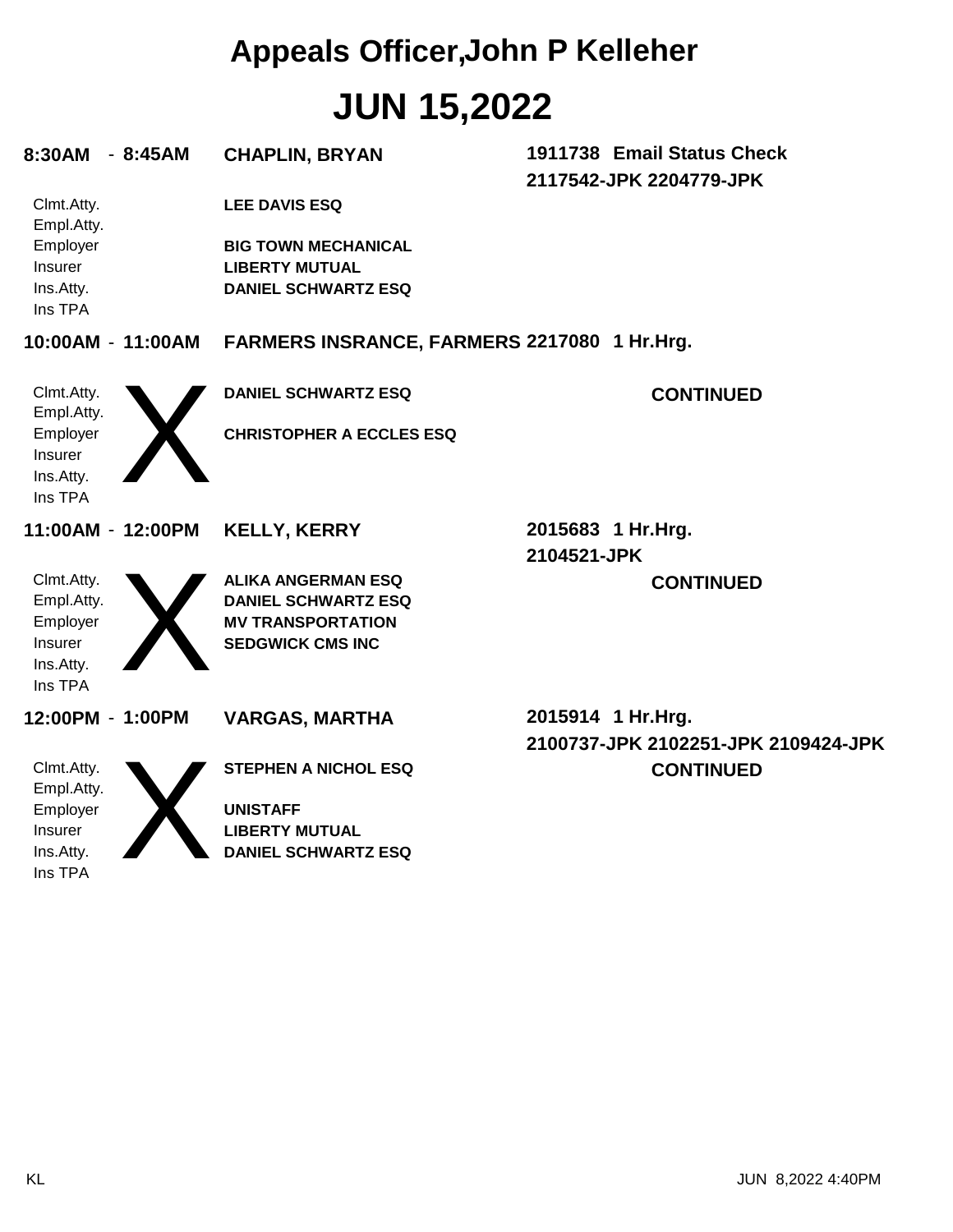| 10:00AM - 11:00AM                    |           | RAMIREZ-BORROEL, LUCIA                            | 1813234 1 Hr. Hrg.<br>1900953-JPK                        |
|--------------------------------------|-----------|---------------------------------------------------|----------------------------------------------------------|
| Clmt.Atty.<br>Empl.Atty.<br>Employer |           | <b>LUCAS GROWER, ESQ</b><br><b>CAESARS PALACE</b> | <b>CONTINUED</b>                                         |
| Insurer                              |           | <b>CCMSI</b>                                      |                                                          |
| Ins.Atty.                            |           | <b>DANIEL SCHWARTZ ESQ</b>                        |                                                          |
| Ins TPA                              |           |                                                   |                                                          |
| 11:00AM - 12:00PM                    |           | <b>ROSE, DEBORAH</b>                              | 2204751 1 Hr.Hrg.<br>2206291-JPK 2205093-JPK 2205387-JPK |
| Clmt.Atty.<br>Empl.Atty.             |           | <b>LISA M ANDERSON ESQ</b>                        |                                                          |
| Employer                             |           | <b>CLARK COUNTY RISK MGMT</b>                     |                                                          |
| Insurer                              |           | <b>CORVEL CORPORATION</b>                         |                                                          |
| Ins.Atty.<br>Ins TPA                 |           | <b>DALTON HOOKS JR ESQ</b>                        |                                                          |
| 12:00PM - 1:00PM                     |           | <b>PUIG, LLUVIA</b>                               | 2206529 1 Hr.Hrg.                                        |
| Clmt.Atty.<br>Empl.Atty.             |           | <b>BERNSTEIN &amp; ASSOC</b>                      |                                                          |
| Employer                             |           | <b>RAISING CANES/MRG MARKETING &amp; M</b>        |                                                          |
| Insurer                              |           | <b>LIBERTY MUTUAL</b>                             |                                                          |
| Ins.Atty.<br>Ins TPA                 |           | <b>DANIEL SCHWARTZ ESQ</b>                        |                                                          |
| 1:00PM                               | $-1:00PM$ | <b>HEATH-YOUNCE, ANGIE</b>                        | 2217222 Stacked                                          |
| Clmt.Atty.<br>Empl.Atty.             |           | <b>JAVIER A ARGUELLO ESQ</b>                      |                                                          |
| Employer                             |           | <b>VALLEY ELECTRIC ASSN</b>                       |                                                          |
| <b>Insurer</b>                       |           | <b>AMTRUST NORTH AMERICA</b>                      |                                                          |
| Ins.Atty.<br>Ins TPA                 |           |                                                   |                                                          |
| 1:00PM                               | $-1:00PM$ | PATTERSON, LEIGHANN                               | 2217223 Stacked                                          |
|                                      |           |                                                   |                                                          |
| Clmt.Atty.                           |           | <b>JAVIER A ARGUELLO ESQ</b>                      |                                                          |
| Empl.Atty.                           |           | <b>DANIEL SCHWARTZ ESQ</b>                        |                                                          |
| Employer                             |           | <b>SAFEWAY CORPORATE</b>                          |                                                          |
| Insurer                              |           | <b>SEDGWICK CMS INC</b>                           |                                                          |
| Ins.Atty.                            |           |                                                   |                                                          |
| Ins TPA                              |           |                                                   |                                                          |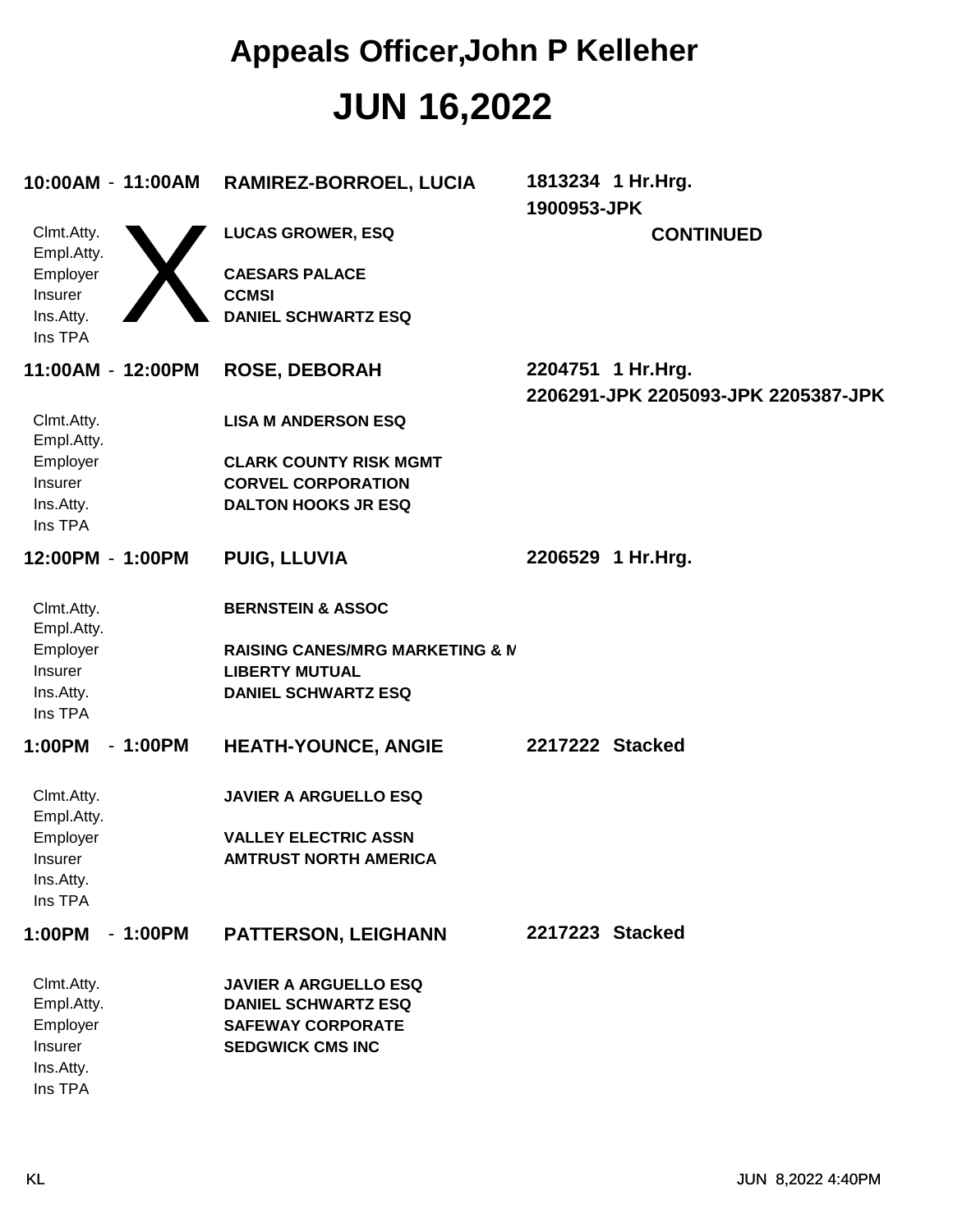| 1:00PM<br>$-1:00PM$                                                            | SOTO-DE-MASON, SONIA                                                                                                                | 2217221 Stacked            |
|--------------------------------------------------------------------------------|-------------------------------------------------------------------------------------------------------------------------------------|----------------------------|
| Clmt.Atty.<br>Empl.Atty.<br>Employer<br>Insurer<br>Ins.Atty.<br>Ins TPA        | <b>JAVIER A ARGUELLO ESQ</b><br><b>DANIEL SCHWARTZ ESQ</b><br><b>SMITHS FOOD &amp; DRUG/THE KROGER (</b><br><b>SEDGWICK CMS INC</b> |                            |
| 1:00PM<br>$-1:00PM$                                                            | ALEXANDER, BERNADETTE                                                                                                               | 2217203 Stacked            |
| Clmt.Atty.<br>Empl.Atty.<br>Employer<br>Insurer<br>Ins.Atty.<br>Ins TPA        | <b>JAVIER A ARGUELLO ESQ</b><br><b>SAMS CLUB</b><br><b>SEDGWICK CMS INC</b><br><b>SHILO N BORJA ESQ</b>                             | <b>CONSOLIDATED TO GAK</b> |
| 1:00PM<br>$-1:00PM$                                                            | <b>DOMINGUEZ, CLAUDIA</b>                                                                                                           | 2217224 Stacked            |
| Clmt.Atty.<br>Empl.Atty.<br>Employer<br>Insurer<br>Ins.Atty.<br>Ins TPA        | <b>JAVIER A ARGUELLO ESQ</b><br><b>DANIEL SCHWARTZ ESQ</b><br><b>MM SERVICES LLC</b><br><b>WCF INSURANCE</b>                        | <b>VACATED</b>             |
| 1:30PM<br>$-1:30PM$                                                            | <b>SHAKAL, DONALD</b>                                                                                                               | 2217255 Stacked            |
| Clmt.Atty.<br>Empl.Atty.<br>Employer<br><b>Insurer</b><br>Ins.Atty.<br>Ins TPA | <b>JAVIER A ARGUELLO ESQ</b><br>THOMAS WEST LLC PETROLEUM<br><b>TRAVELERS</b><br><b>MELANIE C POLK ESQ</b>                          |                            |
| $-1:30PM$<br>1:30PM                                                            | <b>GARCIA, MARIA</b>                                                                                                                | 2217304 Stacked            |
| Clmt.Atty.<br>Empl.Atty.<br>Employer<br>Insurer<br>Ins.Atty.<br>Ins TPA        | <b>JAVIER A ARGUELLO ESQ</b><br><b>CAESARS PALACE</b><br><b>CCMSI</b>                                                               |                            |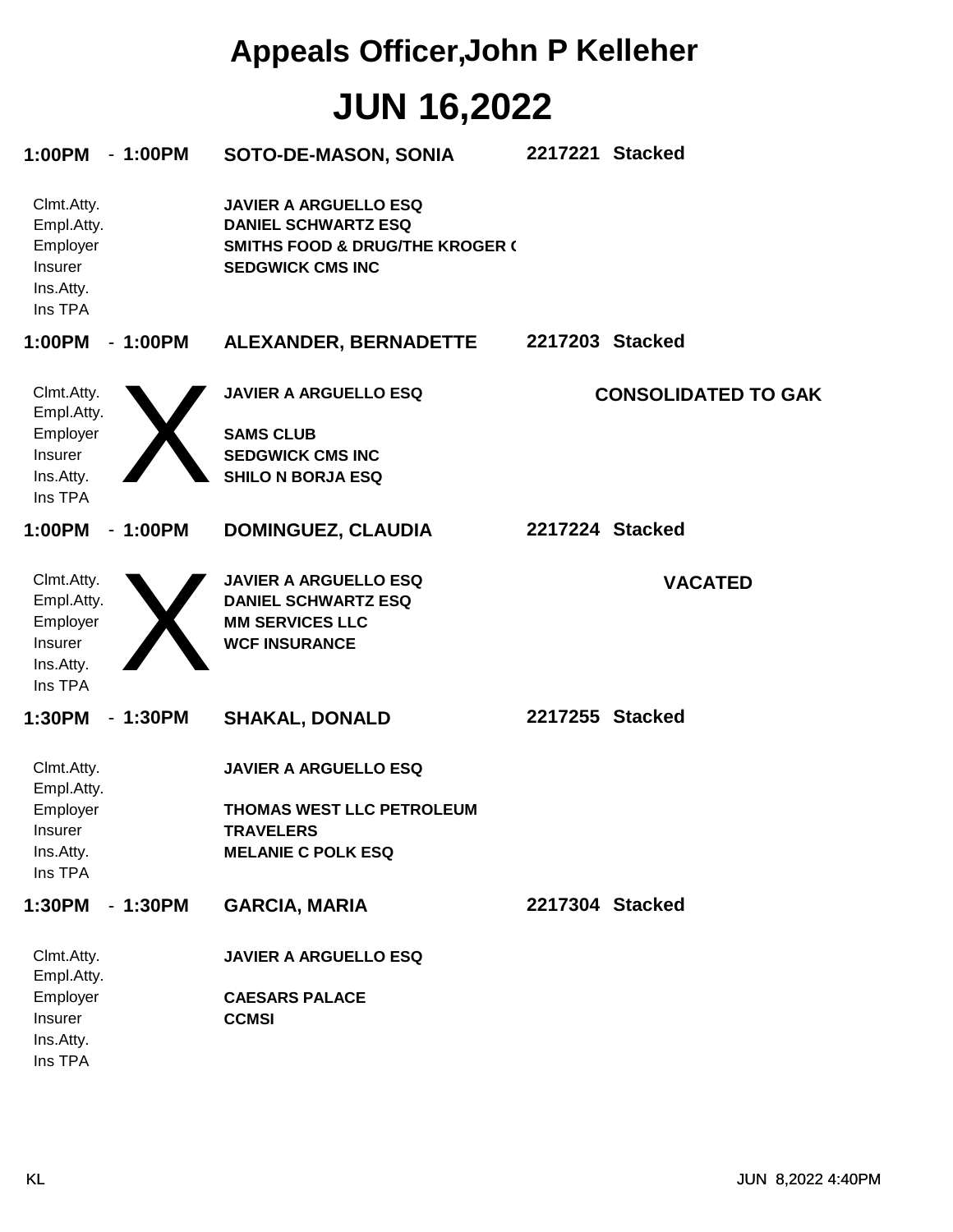| 1:30PM - 1:30PM                                                                |           | <b>GARCIA, MARIA</b>                                                                                                                         | 2217305 Stacked |  |
|--------------------------------------------------------------------------------|-----------|----------------------------------------------------------------------------------------------------------------------------------------------|-----------------|--|
| Clmt.Atty.<br>Empl.Atty.<br>Employer<br><b>Insurer</b><br>Ins.Atty.<br>Ins TPA |           | <b>JAVIER A ARGUELLO ESQ</b><br><b>CAESARS PALACE</b><br><b>CCMSI</b>                                                                        |                 |  |
| 1:30PM - 1:30PM                                                                |           | <b>GARCIA, MARIA</b>                                                                                                                         | 2217306 Stacked |  |
| Clmt.Atty.<br>Empl.Atty.<br>Employer<br><b>Insurer</b><br>Ins.Atty.<br>Ins TPA |           | <b>JAVIER A ARGUELLO ESQ</b><br><b>CAESARS PALACE</b><br><b>CCMSI</b>                                                                        |                 |  |
| 2:00PM - 2:00PM                                                                |           | <b>PLOWMAN, JASON</b>                                                                                                                        | 2217303 Stacked |  |
| Clmt.Atty.<br>Empl.Atty.<br>Employer<br><b>Insurer</b><br>Ins.Atty.<br>Ins TPA |           | <b>JAVIER A ARGUELLO ESQ</b><br><b>CDS US INTERMEDIATE HOLDINGS INC</b><br><b>NEVADA ALTERNATIVE SOLUTIONS</b><br>3759<br><b>CORPORATION</b> | FEB 1,2024      |  |
| 2:00PM                                                                         | $-2:00PM$ | <b>MASCORRO, OLGA</b>                                                                                                                        | 2217307 Stacked |  |
| Clmt.Atty.<br>Empl.Atty.<br>Employer<br>Insurer<br>Ins.Atty.<br>Ins TPA        |           | <b>JAVIER A ARGUELLO ESQ</b><br><b>HOOKS MENG CLEMENT, PLLC</b><br><b>ARIA HOTEL &amp; CASINO</b>                                            |                 |  |
| 2:00PM                                                                         | $-2:00PM$ | <b>CARTER, ASHANTI</b>                                                                                                                       | 2217308 Stacked |  |
| Clmt.Atty.<br>Empl.Atty.<br>Employer<br>Insurer<br>Ins.Atty.<br>Ins TPA        |           | <b>JAVIER A ARGUELLO ESQ</b><br><b>BARBARA SALERNO ESQ</b><br><b>SAMS CLUB</b><br><b>SEDGWICK CMS INC</b><br><b>SHILO N BORJA ESQ</b>        |                 |  |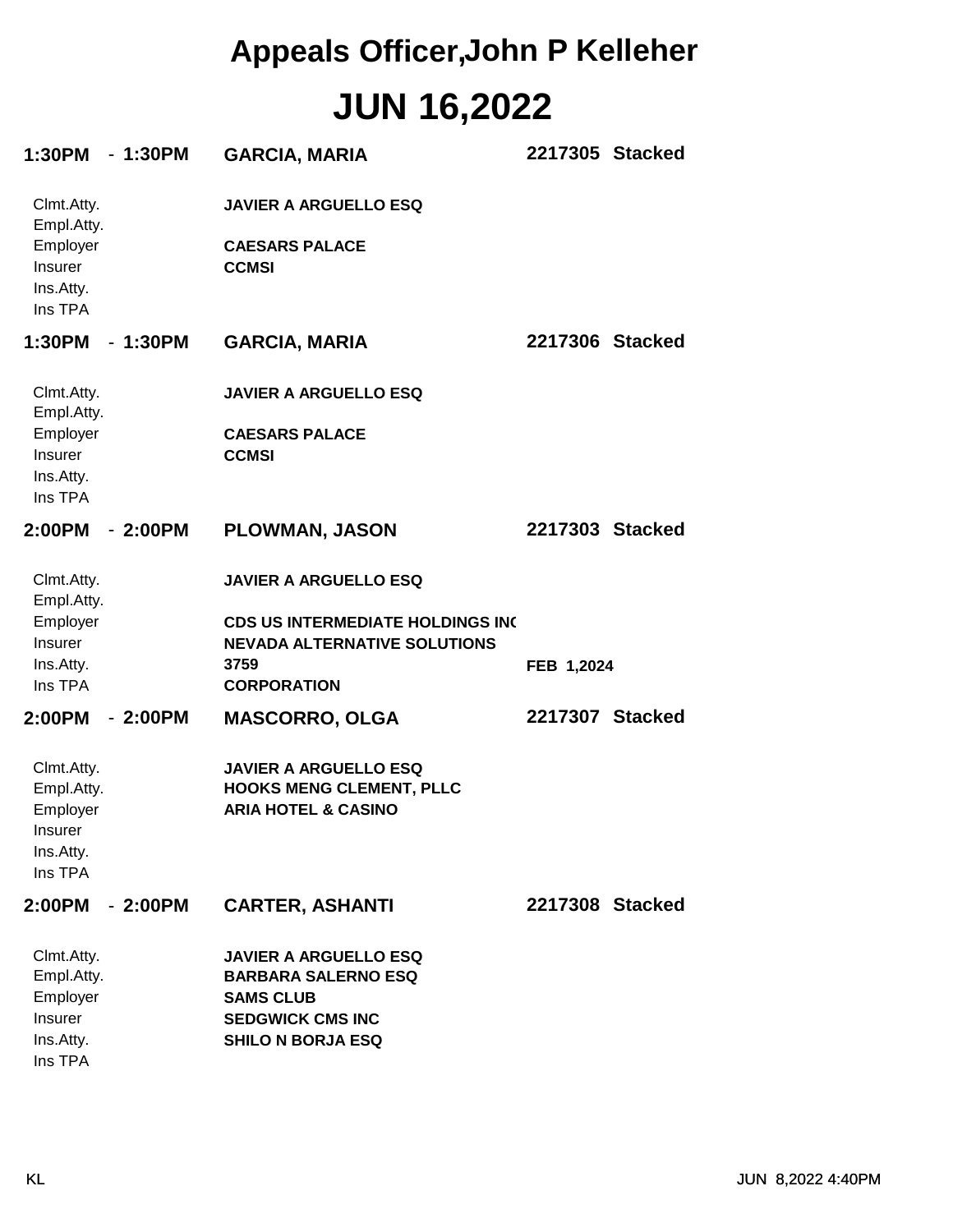| 2:00PM - 2:00PM                                                         |           | <b>SMITH, VIRGINIA</b>                                                                                                | 2217309 Stacked |  |
|-------------------------------------------------------------------------|-----------|-----------------------------------------------------------------------------------------------------------------------|-----------------|--|
| Clmt.Atty.<br>Empl.Atty.<br>Employer<br>Insurer<br>Ins.Atty.<br>Ins TPA |           | <b>JAVIER A ARGUELLO ESQ</b><br><b>LV DOG INC</b><br>THE HARTFORD<br><b>ANGELA R NOLAN ESQ</b>                        |                 |  |
| 2:30PM - 2:30PM                                                         |           | <b>CREWS, CHELSEA</b>                                                                                                 | 2217311 Stacked |  |
| Clmt.Atty.<br>Empl.Atty.                                                |           | <b>JAVIER A ARGUELLO ESQ</b>                                                                                          |                 |  |
| Employer<br>Insurer<br>Ins.Atty.<br>Ins TPA                             |           | <b>SILVER SEVENS HOTEL &amp; CASINO</b><br><b>SIERRA NEVADA ADMINISTRATORS</b>                                        |                 |  |
| 2:30PM - 2:30PM                                                         |           | <b>WILKS, DARCHELE</b>                                                                                                | 2217312 Stacked |  |
| Clmt.Atty.<br>Empl.Atty.<br>Employer<br>Insurer<br>Ins.Atty.<br>Ins TPA |           | <b>JAVIER A ARGUELLO ESQ</b><br><b>ENTERPRISE RENT A CAR</b><br><b>SEDGWICK CMS INC</b><br><b>DAVID BENAVIDEZ ESQ</b> |                 |  |
| 2:30PM                                                                  | - 2:30PM  | <b>WEBB, AMANI</b>                                                                                                    | 2217314 Stacked |  |
| Clmt.Atty.<br>Empl.Atty.<br>Employer<br>Insurer<br>Ins.Atty.<br>Ins TPA |           | <b>JAVIER A ARGUELLO ESQ</b><br><b>DANIEL SCHWARTZ ESQ</b><br><b>AMAZON.COM</b><br><b>SEDGWICK CMS INC</b>            |                 |  |
| 2:30PM                                                                  | $-2:30PM$ | <b>ZUNDT, ANGELA</b>                                                                                                  | 2217315 Stacked |  |
| Clmt.Atty.<br>Empl.Atty.<br>Employer<br>Insurer<br>Ins.Atty.<br>Ins TPA |           | <b>JAVIER A ARGUELLO ESQ</b><br><b>LOWES</b><br><b>SEDGWICK CMS INC</b><br><b>JOHN D HOOKS ESQ</b>                    |                 |  |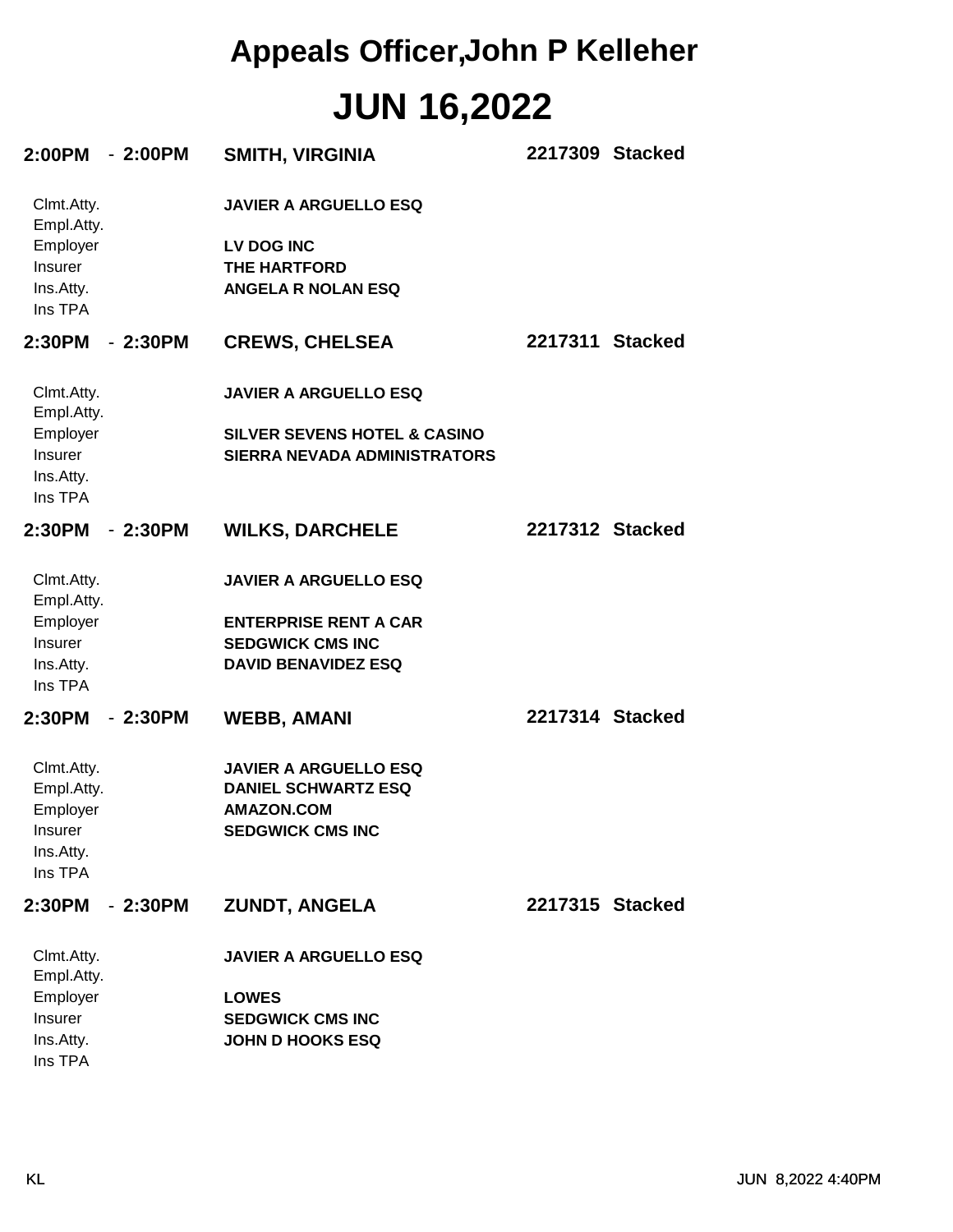| 3:00PM<br>$-3:00PM$      | <b>JACKSON, TIFFANY</b>     | 2217824 Stacked |
|--------------------------|-----------------------------|-----------------|
| Clmt.Atty.<br>Empl.Atty. | <b>MICHAEL GASKILL ESQ</b>  |                 |
| Employer                 | <b>HMS HOST CORPORATION</b> |                 |
| Insurer                  | <b>CORVEL CORPORATION</b>   |                 |
| Ins.Atty.                | <b>DANIEL SCHWARTZ ESQ</b>  |                 |
| Ins TPA                  |                             |                 |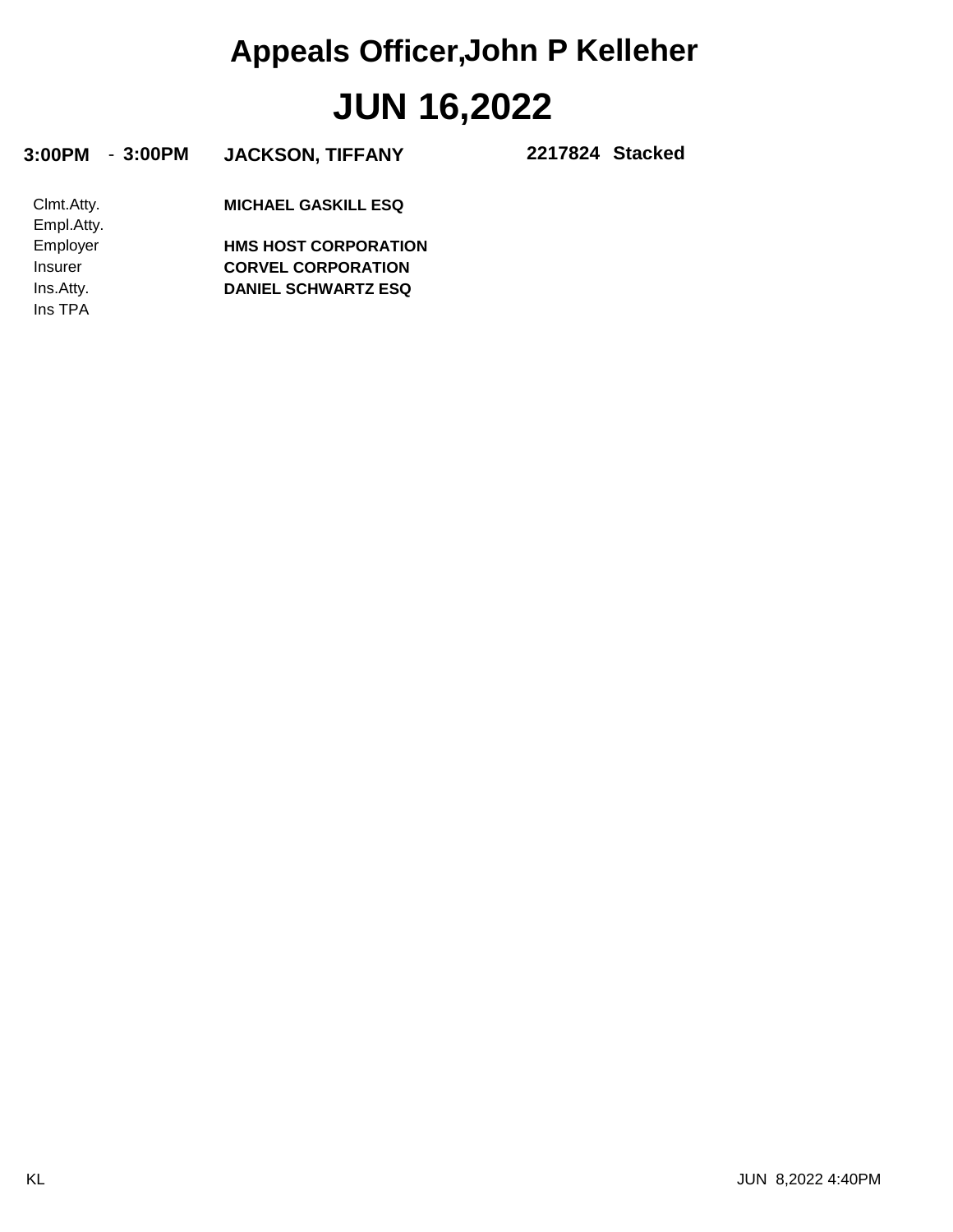| 8:00AM                                                                         | - 8:30AM  | <b>CHINCHILLA, SELVIN</b>                                                                                             | 2206145 Email Status Check                             |
|--------------------------------------------------------------------------------|-----------|-----------------------------------------------------------------------------------------------------------------------|--------------------------------------------------------|
| Clmt.Atty.<br>Empl.Atty.<br>Employer<br>Insurer<br>Ins.Atty.<br>Ins TPA        |           | <b>QUMARS BEHZADI ESQ</b><br><b>AMAZON.COM</b><br><b>SEDGWICK CMS INC</b><br><b>DALTON HOOKS JR ESQ</b>               |                                                        |
| 8:00AM                                                                         | $-8:30AM$ | <b>GRANT, ROBERT C.</b>                                                                                               | 2113564 Email Status Check<br>2202962-JRS 2212649-JRS  |
| Clmt.Atty.<br>Empl.Atty.<br>Employer<br>Insurer<br>Ins.Atty.<br>Ins TPA        |           | <b>BRITTANY YOUNG ESQ</b><br><b>DANIEL SCHWARTZ ESQ</b><br><b>INTERIOR SPECIALISTS INC</b><br><b>SEDGWICK CMS INC</b> |                                                        |
| 8:00AM                                                                         | $-8:00AM$ | JOHNSON-SANDERS, LINDA                                                                                                | 2203943 Email Status Check<br>2206972-JRS; 2214630-JRS |
| Clmt.Atty.<br>Empl.Atty.<br>Employer<br>Insurer<br>Ins.Atty.<br>Ins TPA        |           | <b>JULIE SMITH ESQ</b><br><b>MV TRANSPORTATION</b><br><b>SEDGWICK CMS INC</b><br><b>DANIEL SCHWARTZ ESQ</b>           |                                                        |
| 8:00AM                                                                         | $-8:00AM$ | O'NEAL, KEITH                                                                                                         | 2108329 Email Status Check                             |
| Clmt.Atty.<br>Empl.Atty.<br>Employer<br><b>Insurer</b><br>Ins.Atty.<br>Ins TPA |           | <b>JULIE SMITH ESQ</b><br><b>DANIEL SCHWARTZ ESQ</b><br><b>SOUTHWEST AIRLINES</b><br><b>SEDGWICK CMS INC</b>          |                                                        |
| 8:00AM                                                                         | $-8:30AM$ | <b>HENDERSON, VALARIE</b>                                                                                             | 2207028 Email Status Check<br>2212418-JRS              |
| Clmt.Atty.<br>Empl.Atty.                                                       |           | <b>JULIE SMITH ESQ</b>                                                                                                |                                                        |
| Employer<br>Insurer<br>Ins.Atty.<br>Ins TPA                                    |           | <b>TARGET #2497</b><br><b>SEDGWICK CMS INC</b><br><b>JOHN LAVERY ESQ</b>                                              |                                                        |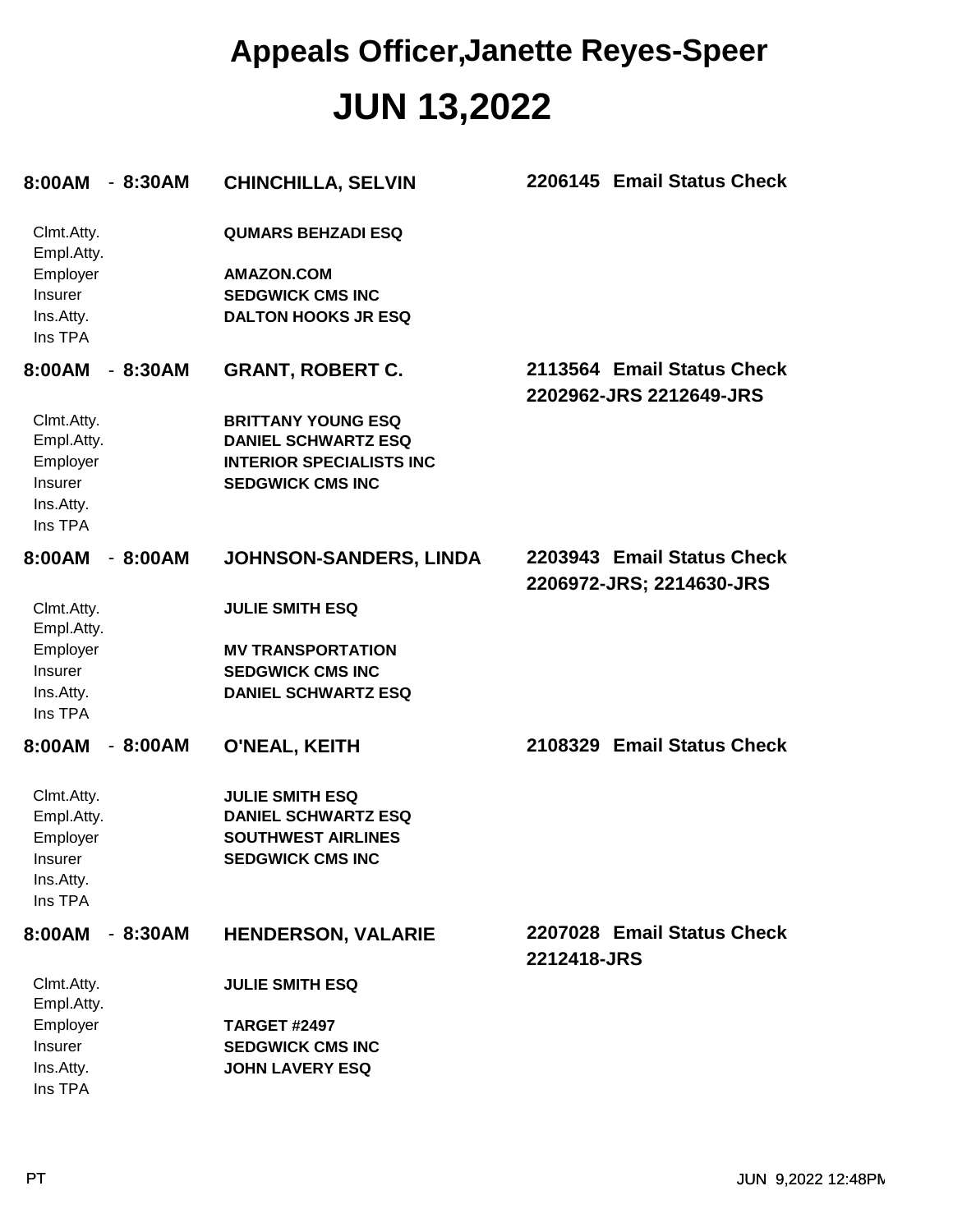| 8:00AM                                      | $-8:00AM$ | <b>TORRES, JAVIER</b>                                                                       |             | 2205357 Email S/C               |
|---------------------------------------------|-----------|---------------------------------------------------------------------------------------------|-------------|---------------------------------|
| Clmt.Atty.<br>Empl.Atty.                    |           | <b>MICHAEL PAUL WOOD ESQ</b>                                                                |             |                                 |
| Employer<br>Insurer<br>Ins.Atty.<br>Ins TPA |           | <b>NEVADA BEVERAGES CO</b><br><b>ASSOCIATED RISK MGMT INC</b><br><b>DAVID BENAVIDEZ ESQ</b> |             |                                 |
| 8:00AM                                      | $-8:30AM$ | <b>CHINCHILLA, SELVIN</b>                                                                   |             | 2206145 Email Status Check      |
| Clmt.Atty.<br>Empl.Atty.                    |           | <b>QUMARS BEHZADI ESQ</b>                                                                   |             |                                 |
| Employer                                    |           | <b>AMAZON.COM</b>                                                                           |             |                                 |
| Insurer                                     |           | <b>SEDGWICK CMS INC</b>                                                                     |             |                                 |
| Ins.Atty.                                   |           | <b>DALTON HOOKS JR ESQ</b>                                                                  |             |                                 |
| Ins TPA                                     |           |                                                                                             |             |                                 |
| 8:00AM                                      | $-8:30AM$ | <b>HOUCK, BECKY L</b>                                                                       |             | 2112465 Email Status Check      |
| Clmt.Atty.<br>Empl.Atty.                    |           | <b>JULIE A SPERAW ESQ</b>                                                                   |             |                                 |
| Employer                                    |           | <b>VITAMIX CORPORATION</b>                                                                  |             |                                 |
| Insurer                                     |           | <b>GALLAGHER BASSETT</b>                                                                    |             |                                 |
| Ins.Atty.                                   |           | <b>DANIEL SCHWARTZ ESQ</b>                                                                  |             |                                 |
| Ins TPA                                     |           |                                                                                             |             |                                 |
| 8:30AM                                      | $-9:00AM$ | <b>BUSTAMANTE, ZYRENA</b>                                                                   | 2112704-KWA | 2112698 Telephonic Status Check |
| Clmt.Atty.<br>Empl.Atty.                    |           | <b>IDA M YBARRA ESQ</b>                                                                     |             |                                 |
| Employer                                    |           | <b>WESTCORP MANAGEMENT GROUP ON</b>                                                         |             |                                 |
| Insurer                                     |           | <b>WCF INSURANCE</b>                                                                        |             |                                 |
| Ins.Atty.                                   |           | <b>DANIEL SCHWARTZ ESQ</b>                                                                  |             |                                 |
| Ins TPA                                     |           |                                                                                             |             |                                 |
| 8:30AM                                      | $-9:00AM$ | <b>GARCIA-SUAREZ, ERWIN</b>                                                                 |             | 2204300 Telephonic Status Check |
| Clmt.Atty.<br>Empl.Atty.                    |           | <b>KEVIN P KAMPSCHROR ESQ</b>                                                               |             |                                 |
| Employer                                    |           | <b>WATERPROOF</b>                                                                           |             |                                 |
| Insurer                                     |           | <b>SEDGWICK CMS INC</b>                                                                     |             |                                 |
| Ins.Atty.                                   |           |                                                                                             |             |                                 |
| Ins TPA                                     |           |                                                                                             |             |                                 |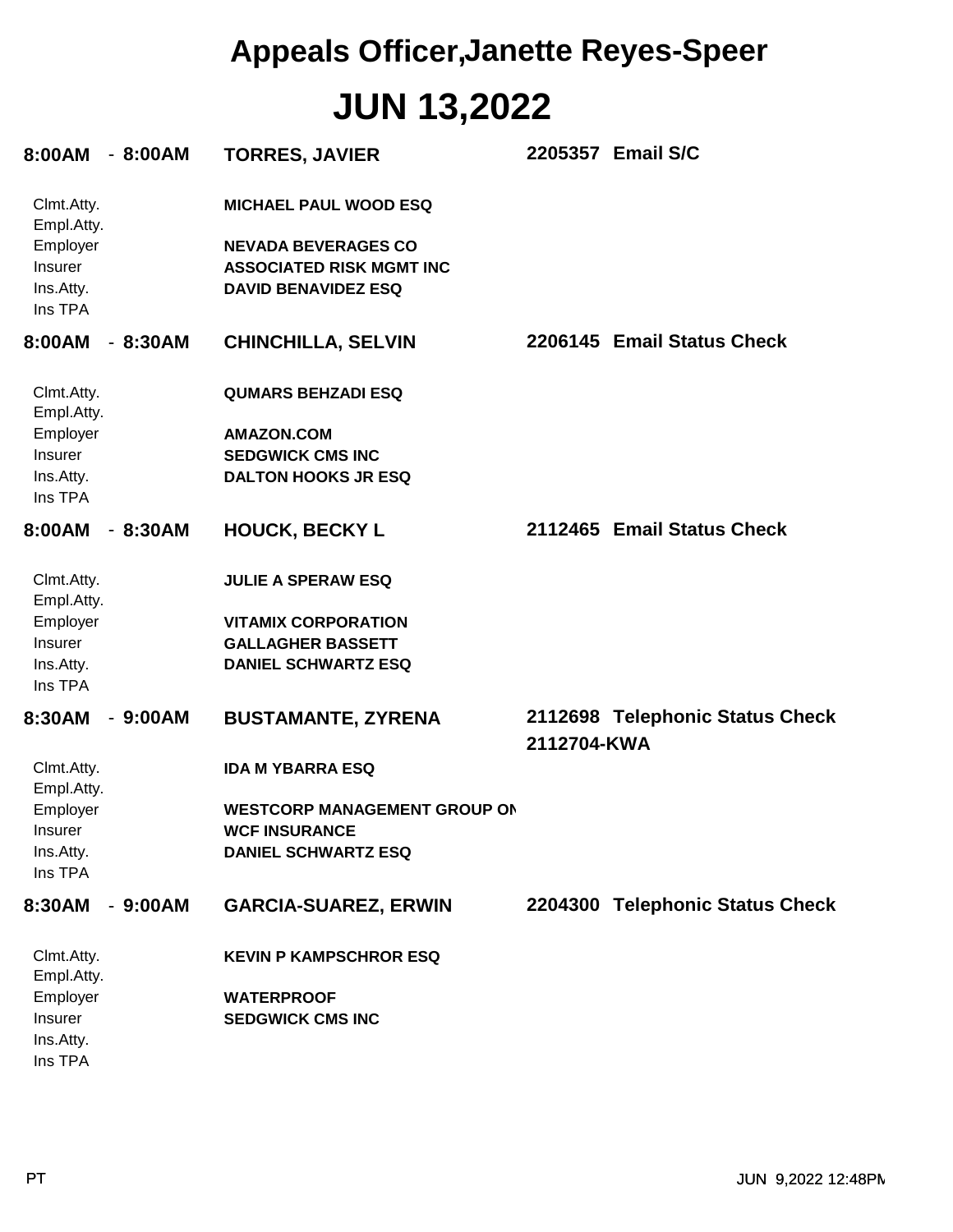| 8:30AM                                                                  | $-8:30AM$ | <b>HASSLER, ROBERT</b>                                                                                  | 2211566 Email Status Check                                 |
|-------------------------------------------------------------------------|-----------|---------------------------------------------------------------------------------------------------------|------------------------------------------------------------|
| Clmt.Atty.<br>Empl.Atty.<br>Employer<br>Insurer<br>Ins.Atty.<br>Ins TPA |           | <b>AUSTIN SORRELS ESQ</b><br><b>DANIEL SCHWARTZ ESQ</b><br><b>LVMPD - HEALTH DETAIL</b><br><b>CCMSI</b> |                                                            |
| 8:30AM                                                                  | $-9:00AM$ | <b>GARCIA-MENDEZ, MIGUEL A</b>                                                                          | 2110114 Telephonic SC                                      |
| Clmt.Atty.<br>Empl.Atty.                                                |           | <b>NAIW</b>                                                                                             |                                                            |
| Employer                                                                |           | <b>PINKBOX DOUGHNUTS</b>                                                                                |                                                            |
| Insurer                                                                 |           | <b>THE HARTFORD</b>                                                                                     |                                                            |
| Ins.Atty.<br>Ins TPA                                                    |           | <b>ALYSSA M FISCHER ESQ</b>                                                                             |                                                            |
| 8:30AM                                                                  | $-9:00AM$ | <b>JONES, JOE A</b>                                                                                     | 1905530 Telephonic Status Check<br>1908099-JRS 2203926-JRS |
| Clmt.Atty.<br>Empl.Atty.                                                |           | <b>LINA SAKALAUSKAS ESQ</b>                                                                             |                                                            |
| Employer                                                                |           | <b>METAL WELD SPECIALTIES, INC</b>                                                                      |                                                            |
| Insurer                                                                 |           | <b>AIG</b>                                                                                              |                                                            |
| Ins.Atty.<br>Ins TPA                                                    |           | <b>DANIEL SCHWARTZ ESQ</b>                                                                              |                                                            |
| 8:30AM                                                                  | $-9:00AM$ | <b>WOODS, BEVERLY</b>                                                                                   | 2203362 Telephonic Status Check<br>2205347-JRS             |
| Clmt.Atty.<br>Empl.Atty.                                                |           | <b>KEVIN P KAMPSCHROR ESQ</b>                                                                           |                                                            |
| Employer                                                                |           | <b>SPROUTS FARMERS MARKET</b>                                                                           |                                                            |
| Insurer                                                                 |           | <b>GALLAGHER BASSETT</b>                                                                                |                                                            |
| Ins.Atty.<br>Ins TPA                                                    |           | <b>MATTHEW SMITH ESQ</b>                                                                                |                                                            |
| 8:30AM                                                                  | $-9:00AM$ | <b>GARDEA, MANUEL</b>                                                                                   | 1815893 Telephonic Status Check<br>1906788-JRS             |
| Clmt.Atty.                                                              |           | <b>LISA M ANDERSON ESQ</b>                                                                              |                                                            |
| Empl.Atty.                                                              |           | <b>DANIEL SCHWARTZ ESQ</b>                                                                              |                                                            |
| Employer                                                                |           | <b>LVMPD - HEALTH DETAIL</b>                                                                            |                                                            |
| Insurer                                                                 |           | <b>CCMSI</b>                                                                                            |                                                            |
| Ins.Atty.                                                               |           |                                                                                                         |                                                            |
| Ins TPA                                                                 |           |                                                                                                         |                                                            |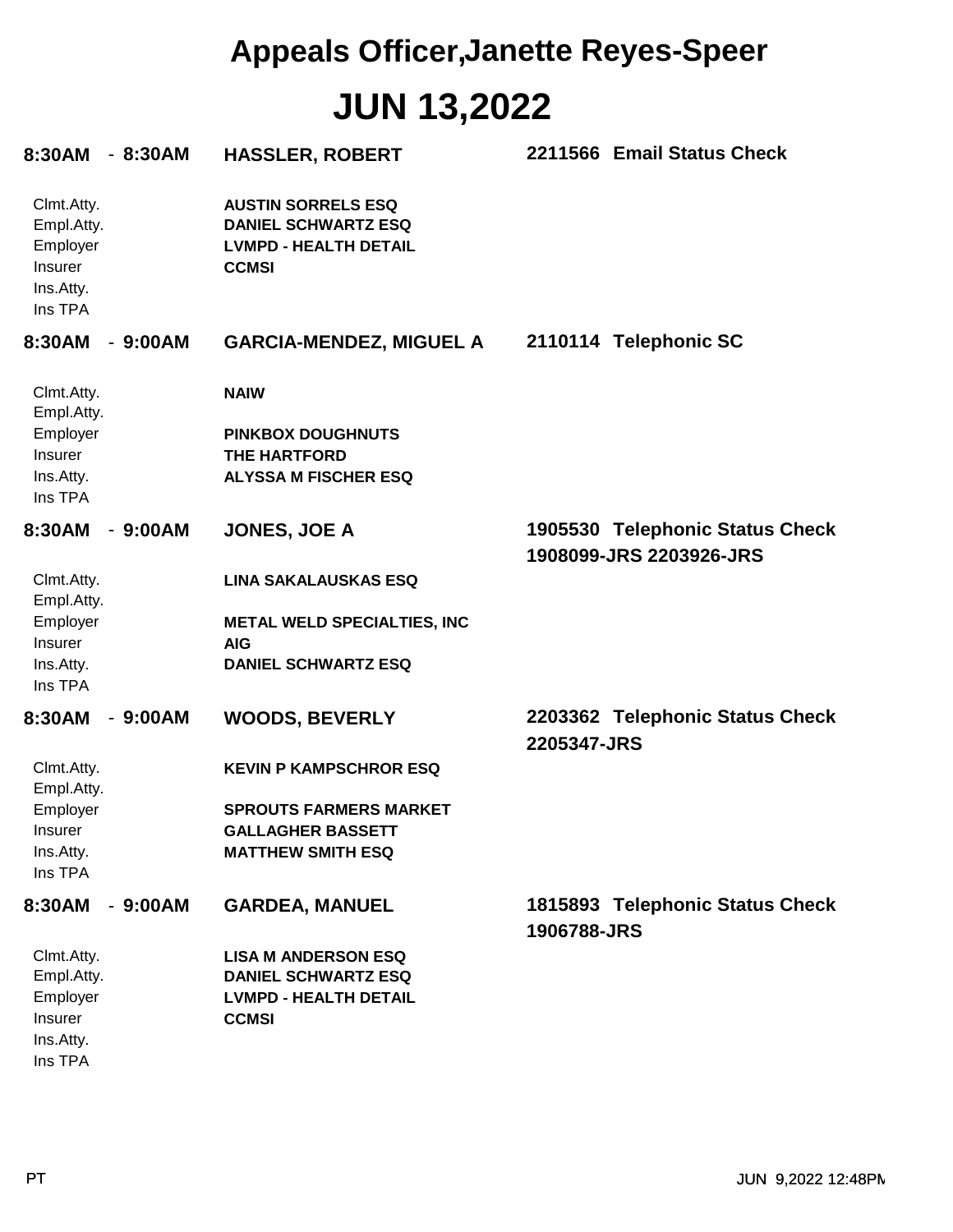| $9:00AM - 10:00AM$                             |           | <b>MCGRANAHAN, ALYSSA</b>                                                                          | 2209076 1 Hr.Hrg. |
|------------------------------------------------|-----------|----------------------------------------------------------------------------------------------------|-------------------|
| Clmt.Atty.<br>Empl.Atty.                       |           | <b>JAVIER A ARGUELLO ESQ</b>                                                                       |                   |
| Employer<br>Insurer<br>Ins.Atty.<br>Ins TPA    |           | <b>BEST MODELS &amp; TALENT INC</b><br><b>ASSOCIATED RISK MGMT INC</b><br><b>MATTHEW SMITH ESQ</b> |                   |
| 10:00AM - 11:00AM                              |           | <b>MANSCH, BRYCE</b>                                                                               | 2205926 1 Hr.Hrg. |
| Clmt.Atty.<br>Empl.Atty.                       |           | <b>JAVIER A ARGUELLO ESQ</b>                                                                       |                   |
| Employer                                       |           | <b>702 LOGISTICS LLC</b>                                                                           |                   |
| Insurer                                        |           | <b>ASSOCIATED RISK MGMT INC</b>                                                                    |                   |
| Ins.Atty.<br>Ins TPA                           |           | <b>DAVID BENAVIDEZ ESQ</b>                                                                         |                   |
| 11:00AM - 12:00PM                              |           | <b>CESPEDES, GABRIEL</b>                                                                           | 2205925 1 Hr.Hrg. |
| <b>Courtroom 1</b><br>Clmt.Atty.<br>Empl.Atty. |           | <b>MICHAEL GASKILL ESQ</b>                                                                         | 2207566-JRS       |
| Employer                                       |           | <b>HGD INC</b>                                                                                     |                   |
| Insurer                                        |           | <b>THE HARTFORD</b>                                                                                |                   |
| Ins.Atty.<br>Ins TPA                           |           | <b>ALYSSA M FISCHER ESQ</b>                                                                        |                   |
| 1:00PM - 2:00PM                                |           | <b>GASTELUM, JORGE</b>                                                                             | 2111685 1 Hr.Hrg. |
| Courtroom 1                                    |           |                                                                                                    |                   |
| Clmt.Atty.<br>Empl.Atty.                       |           | <b>JULIE A SPERAW ESQ</b>                                                                          |                   |
| Employer                                       |           | <b>T B PENICK &amp; SONS INC</b>                                                                   |                   |
| Insurer                                        |           | <b>ZURICH</b><br><b>DANIEL SCHWARTZ ESQ</b>                                                        |                   |
| Ins.Atty.<br>Ins TPA                           |           |                                                                                                    |                   |
| 2:00PM                                         | $-3:00PM$ | <b>FORSETH, MARY</b>                                                                               | 2207847 1 Hr.Hrg. |
| Clmt.Atty.<br>Empl.Atty.                       |           | <b>QUMARS BEHZADI ESQ</b>                                                                          |                   |
| Employer                                       |           | <b>STRATOSPHERE TOWER</b>                                                                          |                   |
| Insurer                                        |           | <b>SEDGWICK CMS INC</b>                                                                            |                   |
| Ins.Atty.<br>Ins TPA                           |           | <b>DANIEL SCHWARTZ ESQ</b>                                                                         |                   |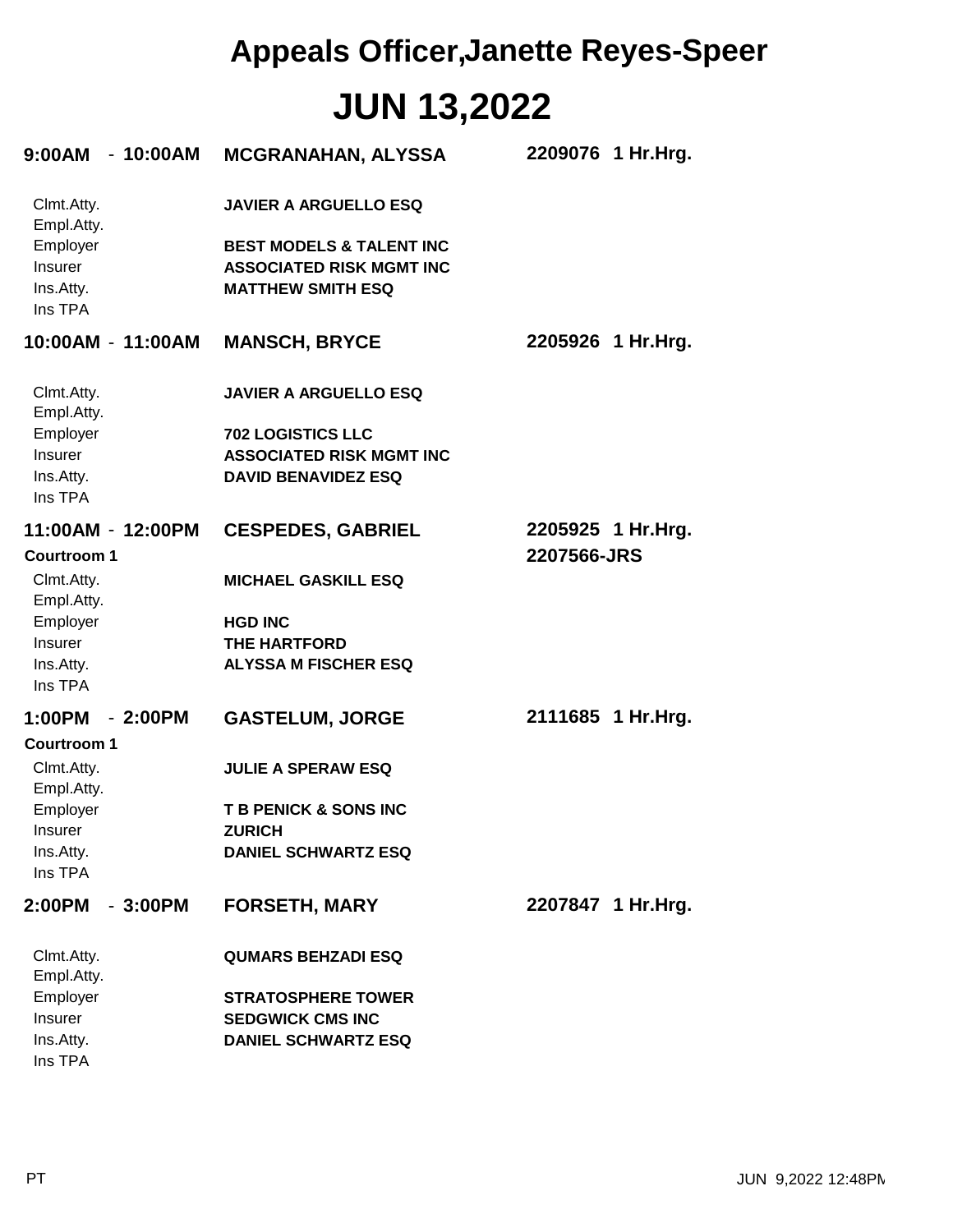| 9:00AM - 10:00AM                |                   | <b>JUAN, RODERICK</b>                     | 2202497 1 Hr.Hrg.<br>2203544-JRS |
|---------------------------------|-------------------|-------------------------------------------|----------------------------------|
| Clmt.Atty.<br>Empl.Atty.        |                   | <b>JOSHUA DAVIDSON ESQ</b>                |                                  |
| Employer                        |                   | <b>TITIAN SOLAR POWER</b>                 |                                  |
| Insurer                         |                   | <b>TRISTAR RISK MGMT</b>                  |                                  |
| Ins.Atty.<br>Ins TPA            |                   | <b>DANIEL SCHWARTZ ESQ</b>                |                                  |
| 10:00AM - 11:00AM               |                   | <b>NELSON, JAMMIE R</b>                   | 2205172 1 Hr.Hrg.                |
| Clmt.Atty.<br>Empl.Atty.        |                   | <b>DRUE R SOLOMON ESQ</b>                 |                                  |
| Employer                        |                   | <b>OPTUM SERVICES INC</b>                 |                                  |
| Insurer                         |                   | <b>SEDGWICK CMS INC</b>                   |                                  |
| Ins.Atty.<br>Ins TPA            |                   | <b>DANIEL SCHWARTZ ESQ</b>                |                                  |
|                                 | 11:00AM - 12:00PM | <b>ANDERSON, DAVID</b>                    | 1901389 1 Hr.Hrg.<br>2107415-JRS |
| Clmt.Atty.<br>Empl.Atty.        |                   | <b>QUMARS BEHZADI ESQ</b>                 |                                  |
| Employer                        |                   | <b>OTICON INC</b>                         |                                  |
| Insurer                         |                   | <b>TRAVELERS</b>                          |                                  |
| Ins.Atty.<br>Ins TPA            |                   | <b>TAYLOR A AFFLECK ESQ</b>               |                                  |
| 1:00PM                          | $-1:30PM$         | ESPINOZA, MARIA R.                        | 2108686 Stacked<br>2204780-KWA   |
| Clmt.Atty.<br>Empl.Atty.        |                   | <b>NAIW</b>                               |                                  |
| Employer                        |                   | <b>CLARK COUNTY SCHOOL DISTRICT</b>       |                                  |
| Insurer                         |                   | <b>SIERRA NEVADA ADMINISTRATORS</b>       |                                  |
| Ins.Atty.<br>Ins TPA            |                   | <b>DANIEL SCHWARTZ ESQ</b>                |                                  |
| 1:00PM                          | $-1:00PM$         | HARRIS-BEECHER, STEPHANIE 2216995 Stacked |                                  |
| Clmt.Atty.<br>Empl.Atty.        |                   | <b>ALIKA ANGERMAN ESQ</b>                 |                                  |
| Employer                        |                   | <b>CLARK COUNTY SCHOOL DISTRICT</b>       |                                  |
| Insurer<br>Ins.Atty.<br>Ins TPA |                   | <b>SIERRA NEVADA ADMINISTRATORS</b>       |                                  |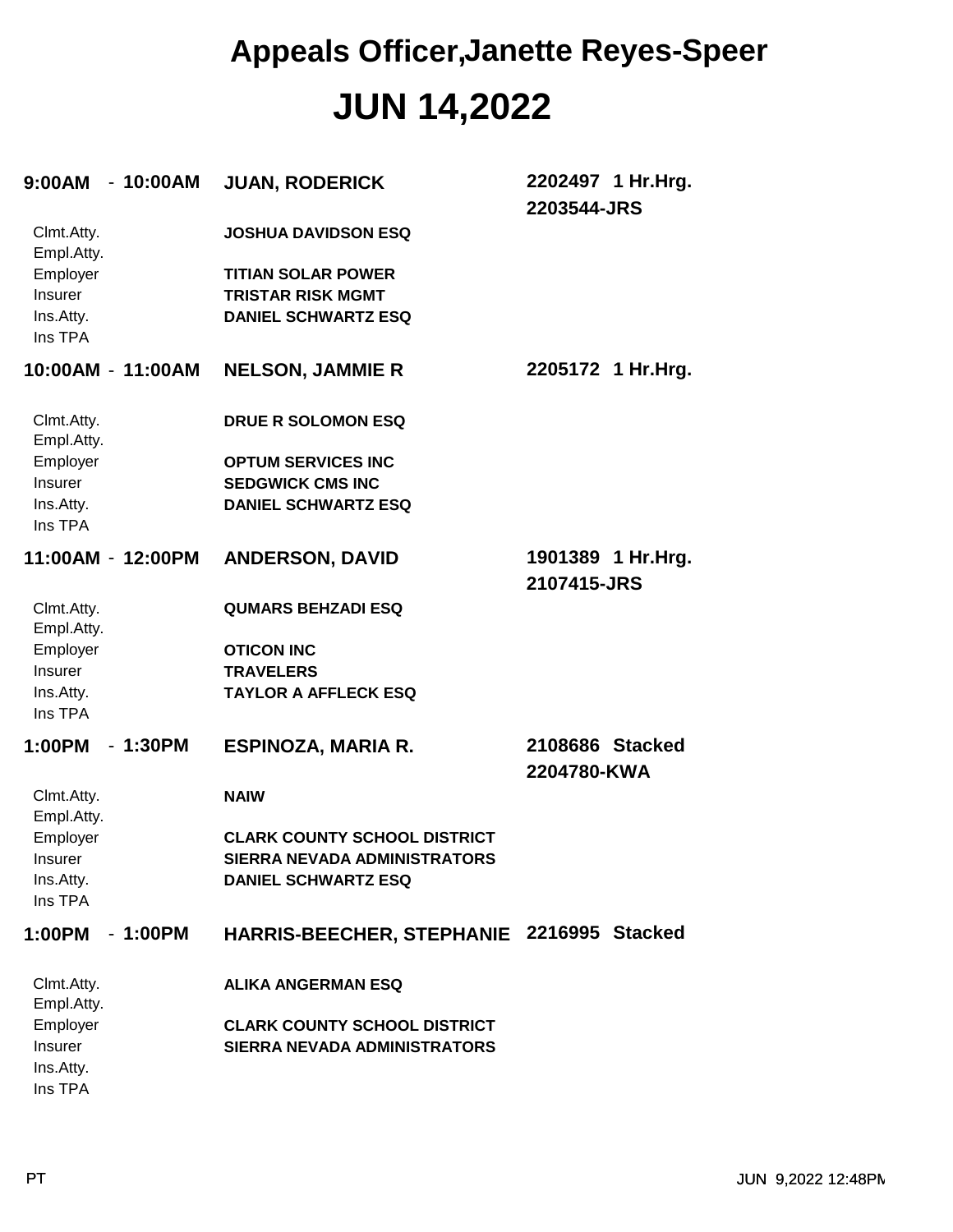| 1:00PM - 1:00PM                                                         |           | HARRIS-BEECHER, STEPHANIE 2217292 Stacked                                                                                 |                 |  |
|-------------------------------------------------------------------------|-----------|---------------------------------------------------------------------------------------------------------------------------|-----------------|--|
| Clmt.Atty.<br>Empl.Atty.                                                |           | <b>ALIKA ANGERMAN ESQ</b>                                                                                                 |                 |  |
| Employer<br>Insurer<br>Ins.Atty.<br>Ins TPA                             |           | <b>CLARK COUNTY SCHOOL DISTRICT</b><br><b>SIERRA NEVADA ADMINISTRATORS</b>                                                |                 |  |
| 1:00PM                                                                  | - 1:00PM  | <b>SCHMITZ, CHRISTINA</b>                                                                                                 | 2216319 Stacked |  |
| Clmt.Atty.<br>Empl.Atty.<br>Employer<br>Insurer<br>Ins.Atty.<br>Ins TPA |           | <b>ALIKA ANGERMAN ESQ</b><br><b>DANIEL SCHWARTZ ESQ</b><br><b>ICON POWER LLC</b><br><b>COPPERPOINT INSURANCE COMPANIE</b> |                 |  |
| 1:00PM                                                                  | $-1:00PM$ | <b>CORDERO, DIANNE</b>                                                                                                    | 2217193 Stacked |  |
| Clmt.Atty.<br>Empl.Atty.<br>Employer<br>Insurer<br>Ins.Atty.<br>Ins TPA |           | <b>ALIKA ANGERMAN ESQ</b><br>ST ROSE DOMINICAN HOSPITAL-SIEN/<br><b>SEDGWICK CMS INC</b><br><b>DANIEL SCHWARTZ ESQ</b>    |                 |  |
| 1:30PM                                                                  | $-1:30PM$ | <b>NERI, EMMANUEL</b>                                                                                                     | 2216321 Stacked |  |
| Clmt.Atty.<br>Empl.Atty.                                                |           | <b>ALIKA ANGERMAN ESQ</b>                                                                                                 |                 |  |
| Employer<br>Insurer<br>Ins.Atty.<br>Ins TPA                             |           | <b>TFORCE FREIGHT INC</b><br><b>BROADSPIRE SERVICES</b><br><b>DANIEL SCHWARTZ ESQ</b>                                     |                 |  |
| 1:30PM                                                                  | $-1:30PM$ | <b>WATKINS, CAMILLA</b>                                                                                                   | 2217291 Stacked |  |
| Clmt.Atty.<br>Empl.Atty.                                                |           | <b>ALIKA ANGERMAN ESQ</b>                                                                                                 |                 |  |
| Employer<br>Insurer<br>Ins.Atty.<br>Ins TPA                             |           | <b>TERRIBLE HERBST INC</b><br><b>COPPERPOINT INSURANCE COMPANIE</b><br><b>ALEXANDER M BROWN ESQ</b>                       |                 |  |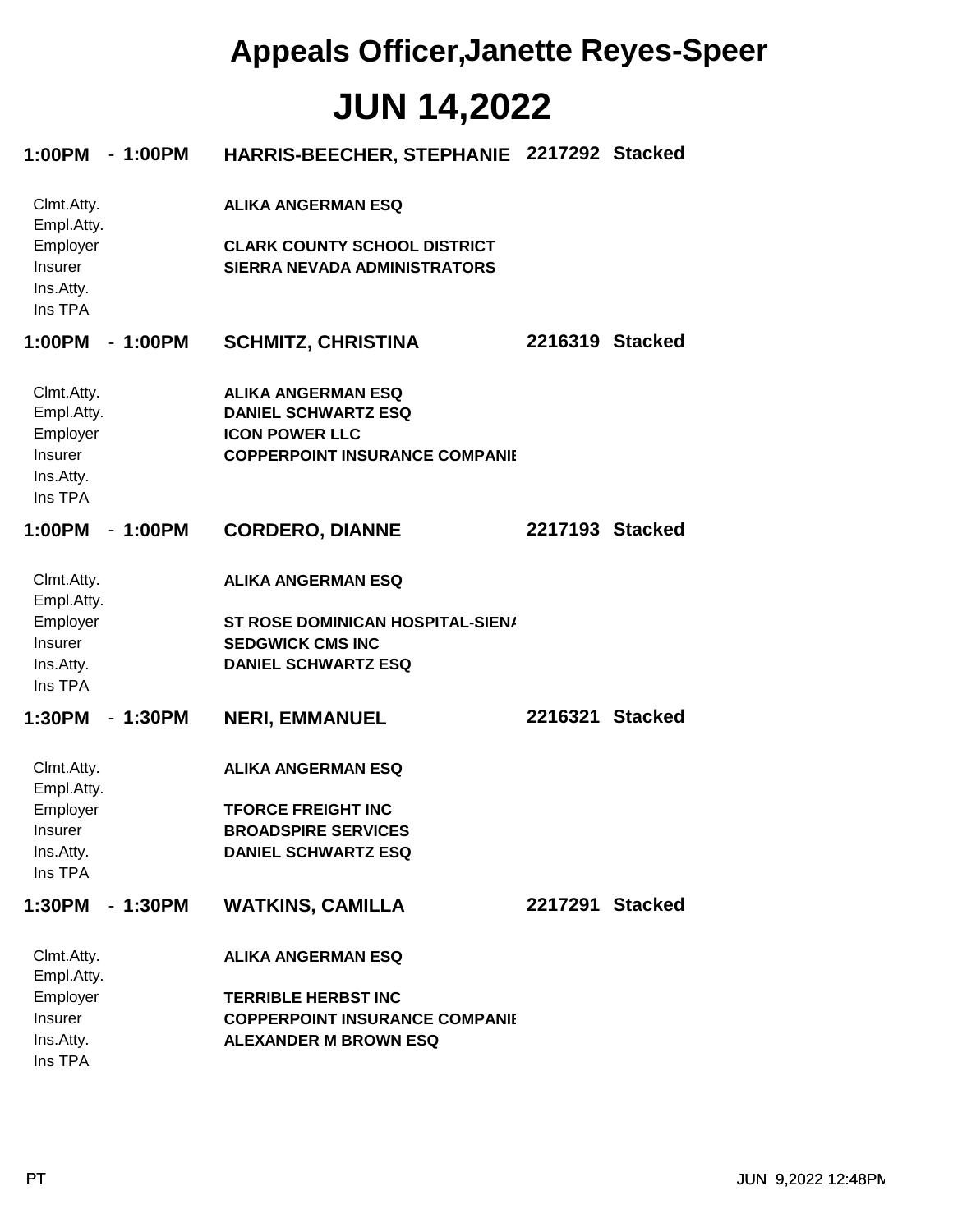| 1:30PM - 1:30PM                                                         |           | <b>PROPHET, RENNE</b>                                                                                              | 2217430 Stacked |                     |
|-------------------------------------------------------------------------|-----------|--------------------------------------------------------------------------------------------------------------------|-----------------|---------------------|
| Clmt.Atty.<br>Empl.Atty.<br>Employer<br>Insurer<br>Ins.Atty.<br>Ins TPA |           | <b>ALIKA ANGERMAN ESQ</b><br><b>AMAZON WAREHOUSE</b><br><b>SEDGWICK CMS INC</b><br><b>HOOKS MENG CLEMENT, PLLC</b> |                 |                     |
| 1:30PM                                                                  | - 1:30PM  | <b>VALDEZ, JUANA</b>                                                                                               | 2217432 Stacked |                     |
| Clmt.Atty.<br>Empl.Atty.<br>Employer                                    |           | <b>ALIKA ANGERMAN ESQ</b><br><b>TRAVELODGE</b>                                                                     |                 |                     |
| Insurer<br>Ins.Atty.<br>Ins TPA                                         |           | <b>FARMERS INSURANCE EXCHANGE</b>                                                                                  |                 |                     |
| 2:00PM                                                                  | $-2:30PM$ | LOPEZ, JULIO C                                                                                                     | 2213057 Stacked |                     |
| Clmt.Atty.<br>Empl.Atty.<br>Employer<br>Insurer<br>Ins.Atty.<br>Ins TPA |           | <b>JP KEMP ESQ</b><br><b>DANIEL SCHWARTZ ESQ</b><br><b>LANDRYS (TREVI)</b><br><b>CORVEL CORPORATION</b>            |                 |                     |
| 2:00PM                                                                  | $-2:00PM$ | <b>VARGAS, NATHANIEL</b>                                                                                           | 2217226 Stacked |                     |
| Clmt.Atty.<br>Empl.Atty.<br>Employer<br>Insurer<br>Ins.Atty.<br>Ins TPA |           | <b>ADAM MUSLUSKY ESQ</b><br><b>AMAZON.COM</b><br><b>SEDGWICK CMS INC</b><br><b>ALEXANDER M BROWN ESQ</b>           |                 |                     |
| 2:00PM                                                                  | $-2:00PM$ | <b>CARDONA, GRACIELA</b>                                                                                           | 2217273 Stacked |                     |
| Clmt.Atty.<br>Empl.Atty.                                                |           | <b>ADAM MUSLUSKY ESQ</b>                                                                                           |                 | <b>CONSOLIDATED</b> |
| Employer<br>Insurer<br>Ins.Atty.<br>Ins TPA                             |           | <b>APEX LINEN</b><br><b>ASSOCIATED RISK MGMT INC</b><br><b>DAVID BENAVIDEZ ESQ</b>                                 |                 |                     |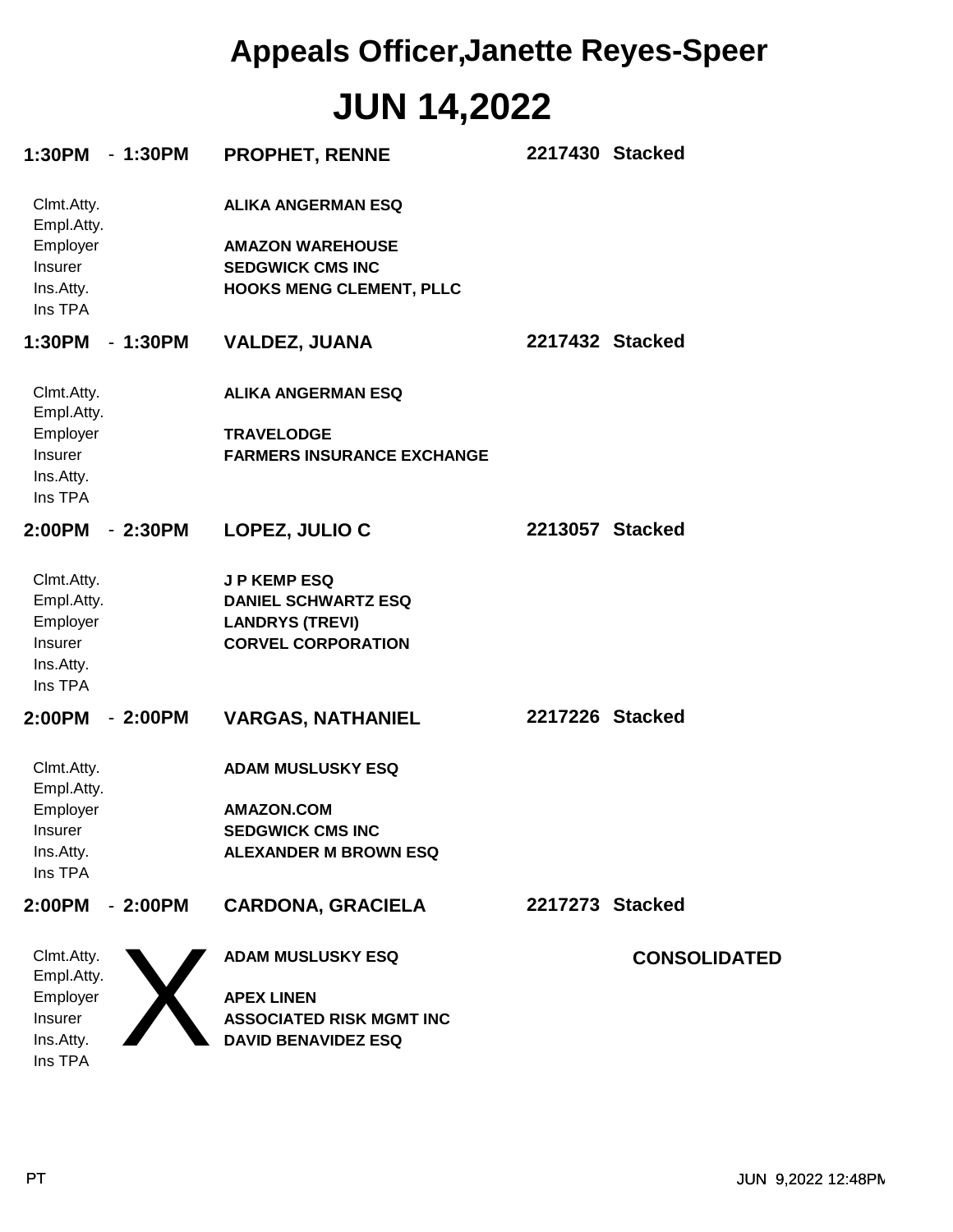## **JUN 14,2022 Appeals Officer,Janette Reyes-Speer**

| 2:00PM                                                                  | $-2:00PM$ | <b>LORRAINE, KIMBERLY</b>                                                                                                  | 2217436 Stacked |                                   |
|-------------------------------------------------------------------------|-----------|----------------------------------------------------------------------------------------------------------------------------|-----------------|-----------------------------------|
| Clmt.Atty.<br>Empl.Atty.<br>Employer<br>Insurer<br>Ins.Atty.<br>Ins TPA |           | <b>LISA M ANDERSON ESQ</b><br><b>WALGREENS</b><br><b>SEDGWICK CMS INC</b><br><b>DANIEL SCHWARTZ ESQ</b>                    |                 | <b>CONSOLIDATED</b>               |
| 2:00PM                                                                  | $-2:00PM$ | <b>BRANDON, WILLIE</b>                                                                                                     | 2217225 Stacked |                                   |
| Clmt.Atty.<br>Empl.Atty.<br>Employer<br>Insurer<br>Ins.Atty.<br>Ins TPA |           | <b>ADAM MUSLUSKY ESQ</b><br><b>DANIEL SCHWARTZ ESQ</b><br><b>AMENTUM GOVT SERVICES PARENT H</b><br><b>SEDGWICK CMS INC</b> |                 | <b>CONTINUED FOR TIME CERTAIN</b> |
| 2:30PM                                                                  | $-2:30PM$ | <b>SILVESTRE, WILL</b>                                                                                                     | 2217270 Stacked |                                   |
| Clmt.Atty.<br>Empl.Atty.<br>Employer<br>Insurer<br>Ins.Atty.<br>Ins TPA |           | <b>NAIW</b><br><b>WYNN LAS VEGAS</b><br><b>SEDGWICK CMS INC</b><br><b>DANIEL SCHWARTZ ESQ</b>                              |                 |                                   |
| 2:30PM                                                                  | $-2:30PM$ | <b>NEISEREAB, AYNALEM</b>                                                                                                  | 2217227 Stacked |                                   |
| Clmt.Atty.<br>Empl.Atty.<br>Employer<br>Insurer<br>Ins.Atty.<br>Ins TPA |           | <b>ADAM MUSLUSKY ESQ</b><br><b>VENETIAN RESORT</b><br>SIERRA NEVADA ADMINISTRATORS                                         |                 |                                   |
| 2:30PM                                                                  | $-2:30PM$ | <b>NEISEREAB, AYNALEM</b>                                                                                                  | 2217228 Stacked |                                   |
| Clmt.Atty.<br>Empl.Atty.<br>Employer<br>Insurer<br>Ins.Atty.<br>Ins TPA |           | <b>ADAM MUSLUSKY ESQ</b><br><b>VENETIAN RESORT</b><br>SIERRA NEVADA ADMINISTRATORS                                         |                 | <b>CONSOLIDATED</b>               |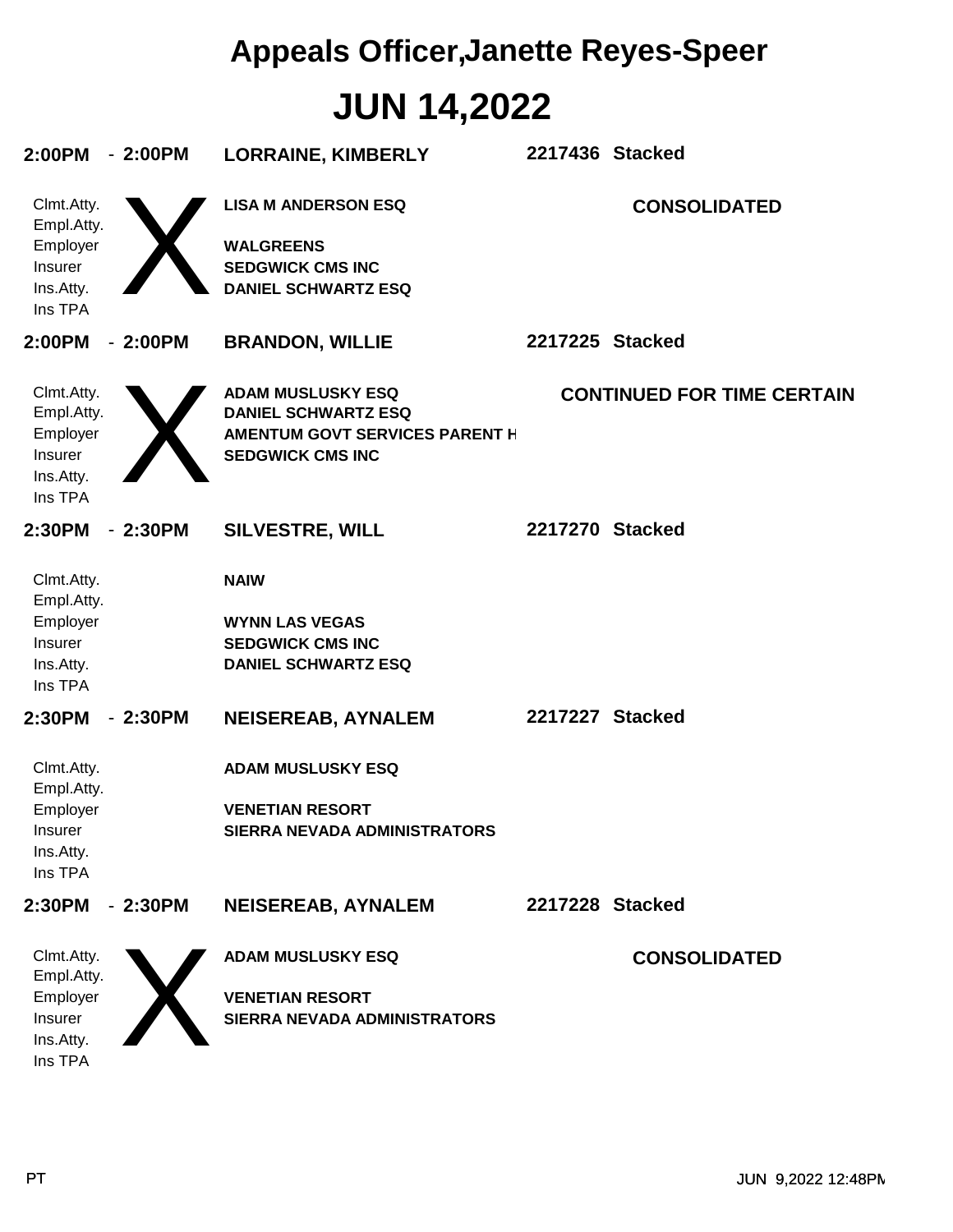# **JUN 14,2022 Appeals Officer,Janette Reyes-Speer**

| 2:30PM                     | $-2:30PM$ | <b>WELDEGERGIS, TEKHILT</b>                                   | 2217274 Stacked |                                   |
|----------------------------|-----------|---------------------------------------------------------------|-----------------|-----------------------------------|
| Clmt.Atty.<br>Empl.Atty.   |           | <b>ADAM MUSLUSKY ESQ</b>                                      |                 | <b>CONTINUED FOR TIME CERTAIN</b> |
| Employer                   |           | <b>APEX-LINEN</b>                                             |                 |                                   |
| Insurer<br>Ins.Atty.       |           | <b>ASSOCIATED RISK MGMT INC</b><br><b>DAVID BENAVIDEZ ESQ</b> |                 |                                   |
| Ins TPA                    |           |                                                               |                 |                                   |
| 2:30PM                     | $-2:30PM$ | <b>COMBADO, CARL</b>                                          | 2207961 Stacked |                                   |
| Clmt.Atty.                 |           | <b>JUAN M SCLAFANI ESQ</b>                                    |                 | <b>DISMISSED</b>                  |
| Empl.Atty.                 |           | <b>DANIEL SCHWARTZ ESQ</b>                                    |                 |                                   |
| Employer<br>Insurer        |           | <b>CITY OF LAS VEGAS</b><br><b>CCMSI</b>                      |                 |                                   |
| Ins.Atty.                  |           |                                                               |                 |                                   |
| Ins TPA                    |           |                                                               |                 |                                   |
|                            |           |                                                               |                 |                                   |
| 2:30PM                     | $-2:30PM$ | <b>CONSTRUCTION INDUSTRY WC (2216049 Stacked</b>              |                 |                                   |
| <b>PInt Atty</b>           |           |                                                               |                 | <b>CONTINUED FOR TIME CERTAIN</b> |
| Emp Atty                   |           |                                                               |                 |                                   |
| Employer<br>Insurer        |           | <b>JOHN D HOOKS ESQ</b>                                       |                 |                                   |
| Ins Atty                   |           |                                                               |                 |                                   |
| Ins TPA                    |           |                                                               |                 | <b>CHRISTOPHER A ECCLES ESQ</b>   |
| 2:30PM                     | $-2:30PM$ | <b>QUICK, MARK</b>                                            | 2215748 Stacked |                                   |
| Clmt.Atty.                 |           | <b>NAIW</b>                                                   |                 | <b>CONTINUED</b>                  |
| Empl.Atty.                 |           |                                                               |                 |                                   |
| Employer<br><b>Insurer</b> |           | <b>MOBILE MATERIALS MIX INC MMMB IN</b>                       |                 |                                   |
| Ins.Atty.                  |           | <b>MARKEL CORPORATION</b><br><b>HOOKS MENG CLEMENT, PLLC</b>  |                 |                                   |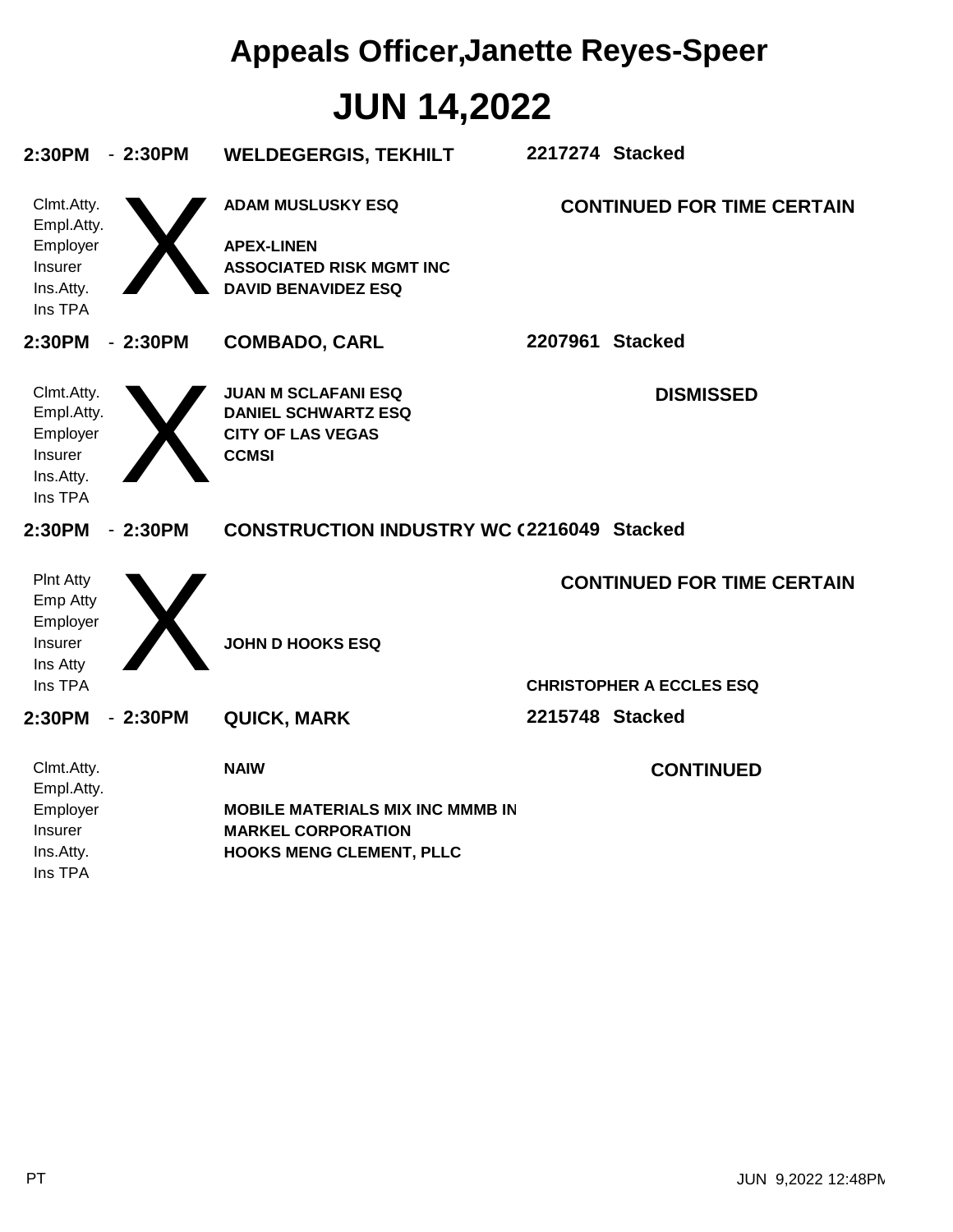### **JUN 16,2022 Appeals Officer,Janette Reyes-Speer**

| 9:00AM                                                                  | $-10:00AM$<br><b>FOSTER, COLTON</b>                     |                                 | 2205178 1 Hr.Hrg. |
|-------------------------------------------------------------------------|---------------------------------------------------------|---------------------------------|-------------------|
| <b>Courtroom 1</b>                                                      |                                                         |                                 |                   |
| Clmt.Atty.<br>Empl.Atty.                                                | <b>TRAVIS RICH ESQ</b>                                  |                                 | <b>CONTINUED</b>  |
| Employer                                                                |                                                         | <b>ACCO ENIGINEERED SYSTEMS</b> |                   |
| Insurer                                                                 | <b>GALLAGHER BASSETT</b>                                |                                 |                   |
| Ins.Atty.<br>Ins TPA                                                    |                                                         | <b>DANIEL SCHWARTZ ESQ</b>      |                   |
| 1:00PM                                                                  | $-2:00PM$                                               | PERGENTILI, GLADYS              | 2205173 1 Hr.Hrg. |
| Clmt.Atty.<br>Empl.Atty.<br>Employer<br>Insurer<br>Ins.Atty.<br>Ins TPA | <b>NAIW</b><br><b>BELLAGIO</b>                          | <b>HOOKS MENG CLEMENT, PLLC</b> |                   |
| 2:00PM                                                                  | $-3:00PM$                                               | <b>LOPRESTO, FRANCINE</b>       | 2204292 1 Hr.Hrg. |
| <b>Courtroom 1</b>                                                      |                                                         |                                 |                   |
| Clmt.Atty.<br>Empl.Atty.<br>Employer<br>Insurer<br>Ins.Atty.<br>Ins TPA | <b>NAIW</b><br><b>HARRAHS LAS VEGAS</b><br><b>CCMSI</b> | <b>DANIEL SCHWARTZ ESQ</b>      | <b>CONTINUED</b>  |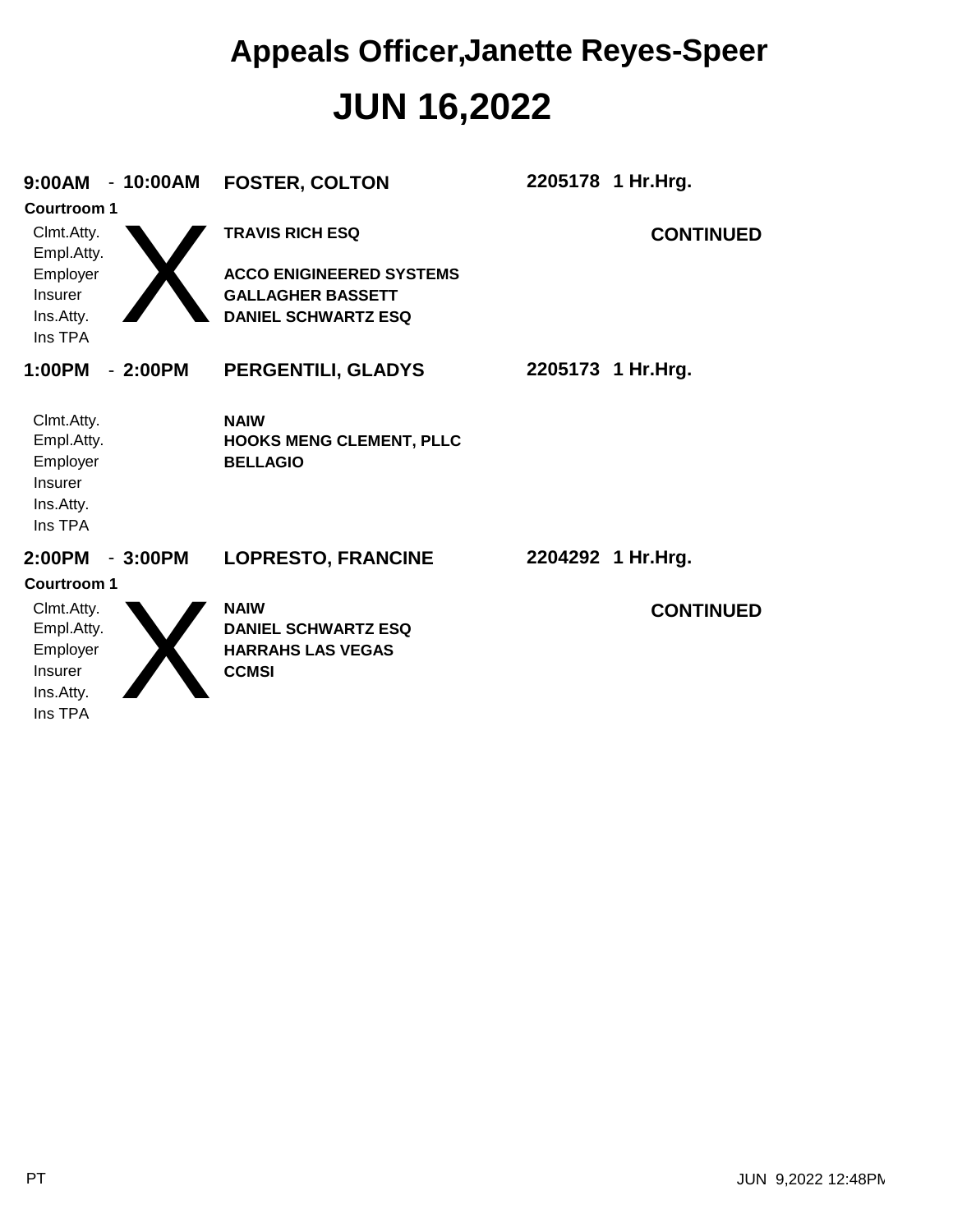### **JUN 13,2022 Appeals Officer,Robin Chase**

| 11:30AM - 12:00PM | <b>HASHIMOTO, JOHN K</b>    | 2104873 1/2 Hr. Final Argument |  |
|-------------------|-----------------------------|--------------------------------|--|
| Clmt.Atty.        | <b>JP KEMP ESQ</b>          |                                |  |
| Empl.Atty.        | <b>DANIEL SCHWARTZ ESQ</b>  |                                |  |
| Employer          | <b>PC METRO BOTTLING CO</b> |                                |  |
| <b>Insurer</b>    | <b>SEDGWICK CMS INC</b>     |                                |  |
| Ins.Atty.         |                             |                                |  |
| Ins TPA           |                             |                                |  |
| 12:00PM - 1:00PM  | <b>ULLAH, FARHAT</b>        | 2207829 1 Hr.Hrg.              |  |
| Clmt.Atty.        | <b>ERICA TOSH ESQ</b>       |                                |  |
| Empl.Atty.        |                             |                                |  |
| Employer          | <b>NEVADA CHECKER CAB</b>   |                                |  |
| <b>Insurer</b>    | <b>CORVEL CORPORATION</b>   |                                |  |
| Ins.Atty.         | <b>DANIEL SCHWARTZ ESQ</b>  |                                |  |
| Ins TPA           |                             |                                |  |
|                   |                             |                                |  |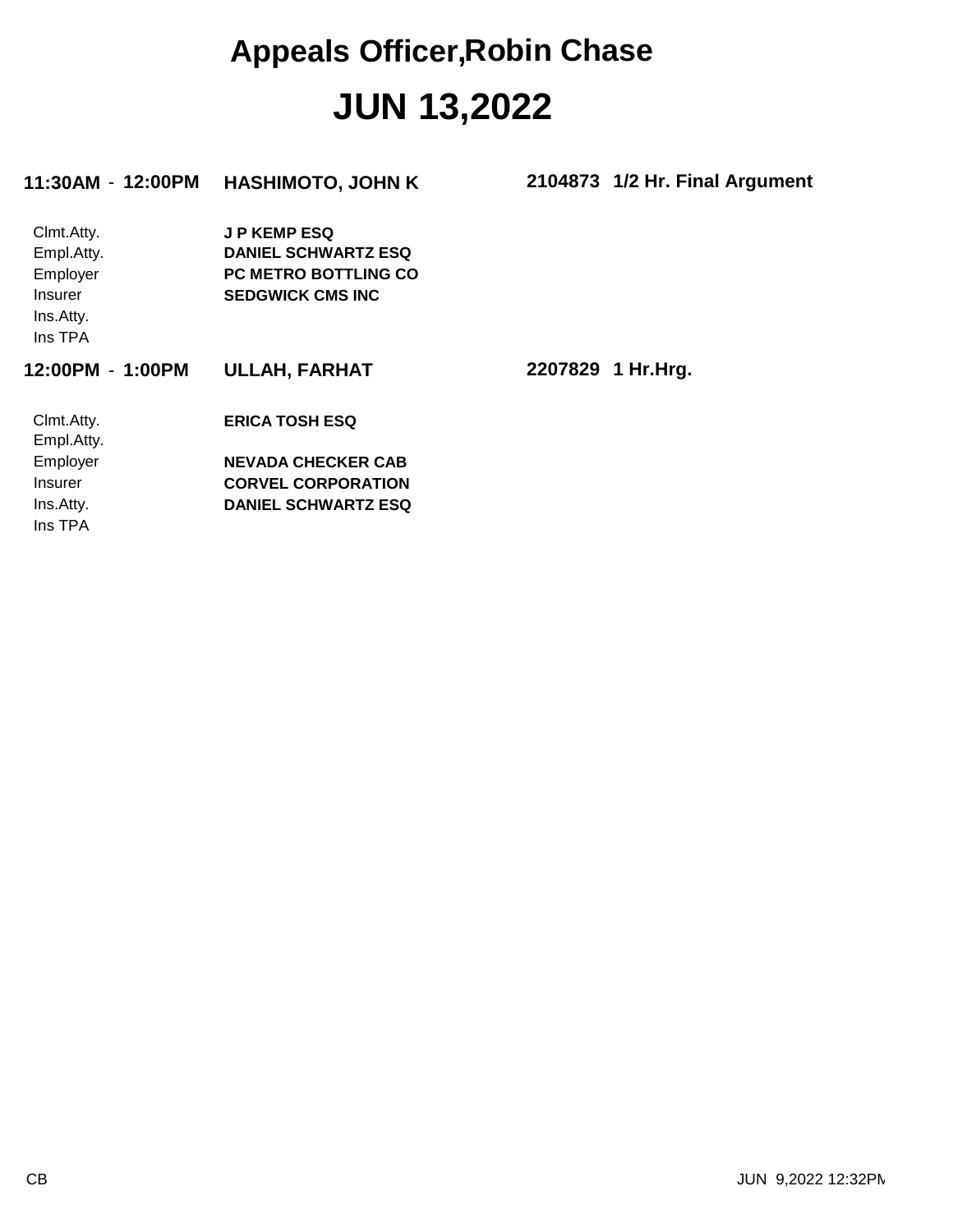## **JUN 15,2022 Appeals Officer,Robin Chase**

| 11:45AM - 12:00PM           | <b>RIVERA, ANGELO</b>                                   | 2106696 15 Min. Hearing Final Argumen<br>2107238-KWA |
|-----------------------------|---------------------------------------------------------|------------------------------------------------------|
| Clmt.Atty.<br>Empl.Atty.    | <b>JOSHUA DAVIDSON ESQ</b>                              |                                                      |
| Employer                    | <b>SOUTHWEST AIRLINES</b>                               |                                                      |
| <b>Insurer</b><br>Ins.Atty. | <b>SEDGWICK CMS INC</b><br><b>DANIEL SCHWARTZ ESQ</b>   |                                                      |
| Ins TPA                     |                                                         |                                                      |
| 1:00PM<br>$-2:00PM$         | <b>RIVERA, SHELBY R.</b>                                | 1918503 1 Hr. Hrg.                                   |
|                             |                                                         | 2204278-KWA                                          |
| Clmt.Atty.                  | <b>ADAM MUSLUSKY ESQ</b>                                |                                                      |
| Empl.Atty.<br>Employer      | <b>DANIEL SCHWARTZ ESQ</b><br><b>AUTOZONE CORPORATE</b> |                                                      |
| <b>Insurer</b>              | <b>GALLAGHER BASSETT</b>                                |                                                      |
| Ins.Atty.                   |                                                         |                                                      |
| Ins TPA                     |                                                         |                                                      |
| 2:00PM<br>$-3:00PM$         | <b>MARCIAL, GRACIELA</b>                                | 2207381 1 Hr.Hrg.                                    |
| Clmt.Atty.                  | <b>KATIA SPATARO ESQ</b>                                | <b>REASSIGNED TO GK</b>                              |
| Empl.Atty.                  |                                                         |                                                      |
| Employer                    | <b>WYNN LAS VEGAS</b>                                   |                                                      |
| <b>Insurer</b>              | <b>SEDGWICK CMS INC</b>                                 |                                                      |
| Ins.Atty.<br>Ins TPA        | <b>DANIEL SCHWARTZ ESQ</b>                              |                                                      |
|                             |                                                         |                                                      |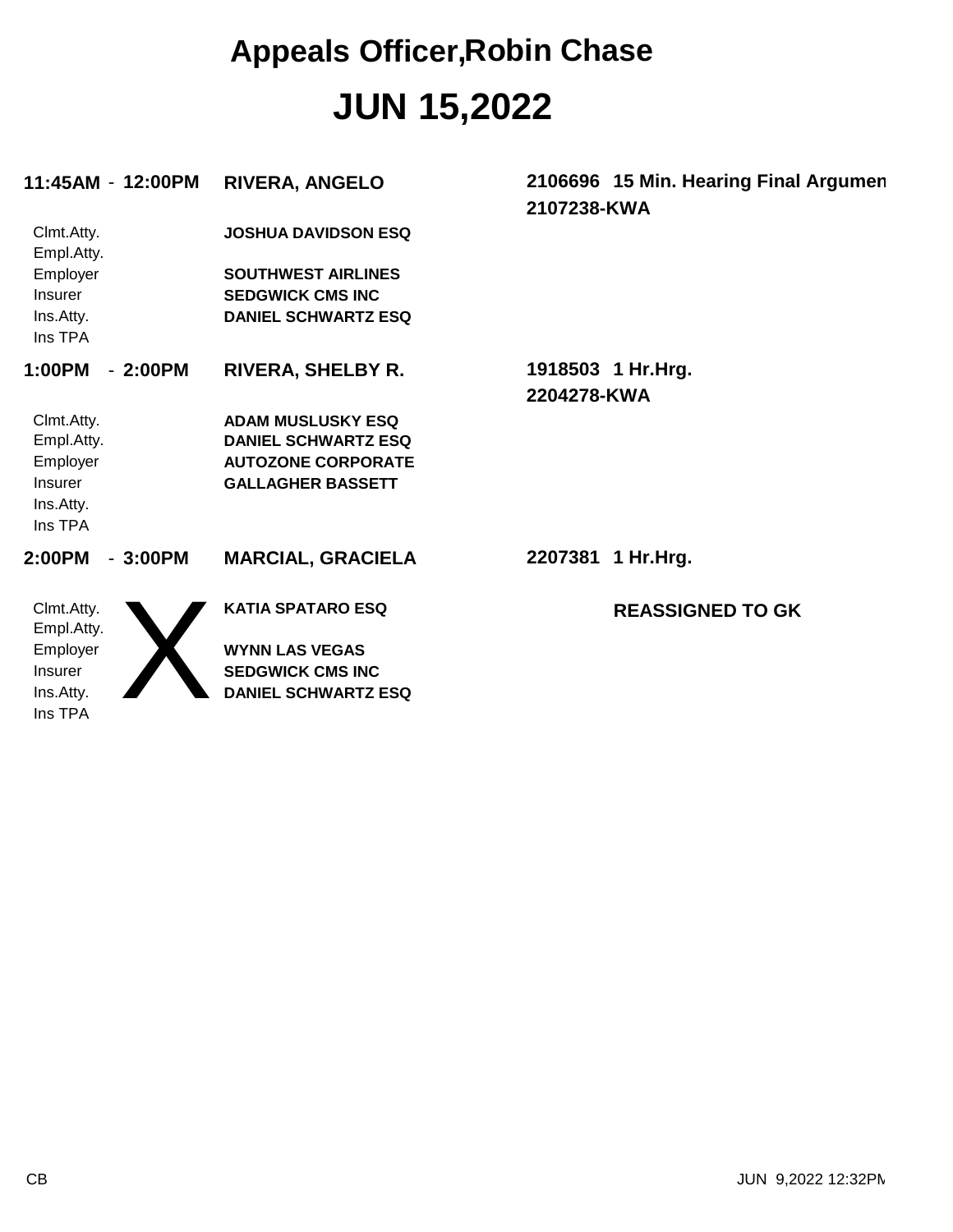### **JUN 16,2022 Appeals Officer,Robin Chase**

| 12:00PM - 1:00PM    | <b>MOY, KWOK YEN</b>           | 1907059 1 Hr.Hrg.                  |
|---------------------|--------------------------------|------------------------------------|
|                     |                                | 1910446-KWA 1913247-KWA 2100141-KV |
| Clmt.Atty.          | <b>ERICA TOSH ESQ</b>          |                                    |
| Empl.Atty.          |                                |                                    |
| Employer            | <b>COMPASS GROUP</b>           |                                    |
| <i>Insurer</i>      | <b>GALLAGHER BASSETT</b>       |                                    |
| Ins.Atty.           | <b>DANIEL SCHWARTZ ESQ</b>     |                                    |
| Ins TPA             |                                |                                    |
| $-4:00PM$<br>3:00PM | <b>OSBORN, JOHN</b>            | 2207922 1 Hr.Hrg.                  |
| Clmt.Atty.          | <b>ZACHARY JONES ESQ</b>       |                                    |
| Empl.Atty.          |                                |                                    |
| Employer            | AMERICAN MEDICAL RESPONSE-NEVA |                                    |
| <b>Insurer</b>      | <b>SEDGWICK CMS INC</b>        |                                    |
| Ins.Atty.           | <b>DANIEL SCHWARTZ ESQ</b>     |                                    |
| Ins TPA             |                                |                                    |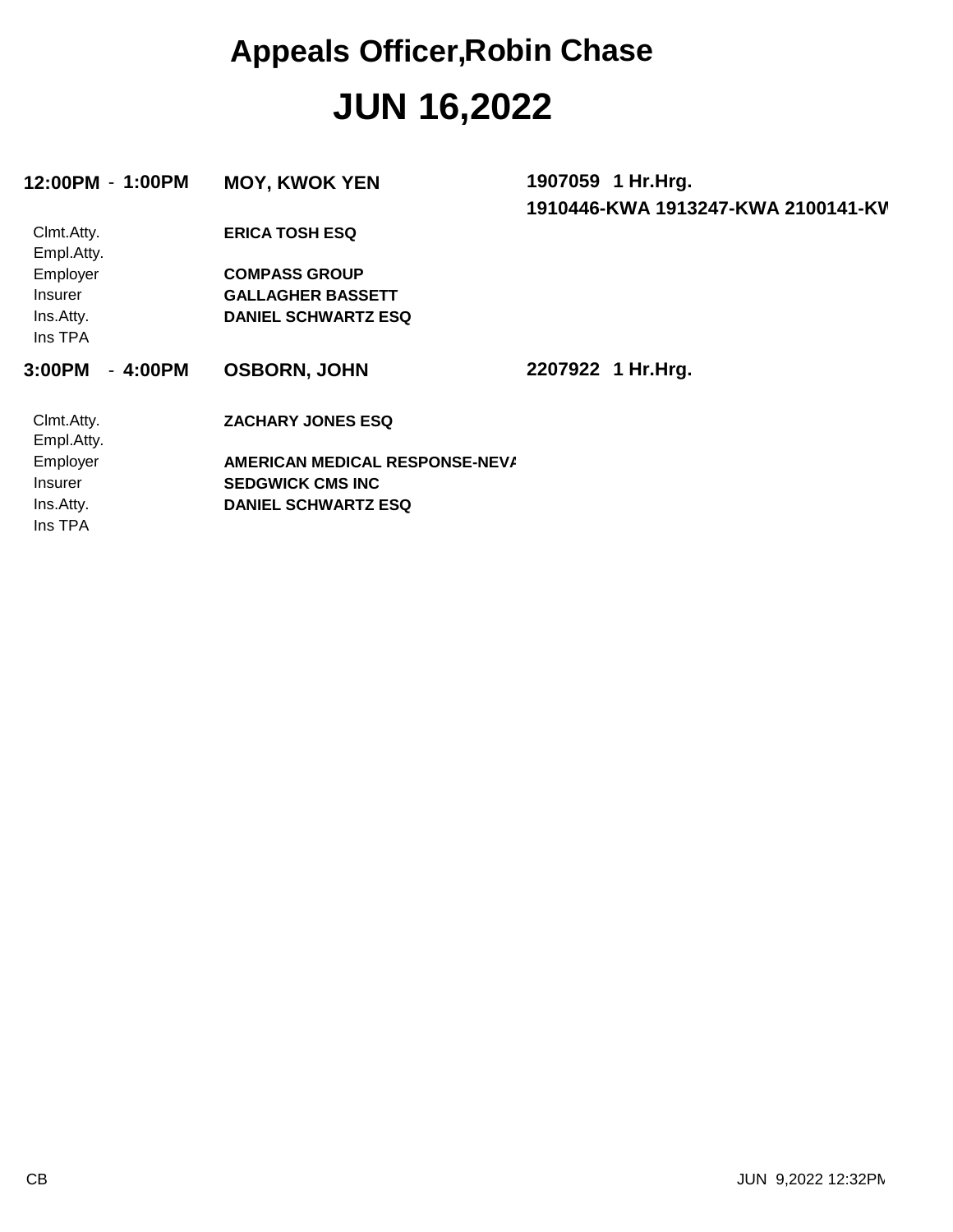### **JUN 17,2022 Appeals Officer,Robin Chase**

| 8:00AM - 8:15AM                                                         |           | <b>WEBB, AMANI</b>                                                                                        | 2111515 Email Status Check                                       |
|-------------------------------------------------------------------------|-----------|-----------------------------------------------------------------------------------------------------------|------------------------------------------------------------------|
| Clmt.Atty.<br>Empl.Atty.                                                |           | <b>JAVIER A ARGUELLO ESQ</b>                                                                              |                                                                  |
| Employer<br>Insurer                                                     |           | <b>AMAZON.COM</b>                                                                                         |                                                                  |
| Ins.Atty.<br>Ins TPA                                                    |           | <b>DANIEL SCHWARTZ ESQ</b>                                                                                |                                                                  |
| 8:00AM<br>$\sim$                                                        | 8:15AM    | <b>FITZ, MARKUS</b>                                                                                       | 2017624 Email Status Check<br>2017626-KWA 2017627-KWA            |
| Clmt.Atty.<br>Empl.Atty.<br>Employer<br>Insurer<br>Ins.Atty.<br>Ins TPA |           | <b>DAVID ROTHENBERG ESQ</b><br><b>DANIEL SCHWARTZ ESQ</b><br><b>LVMPD - HEALTH DETAIL</b><br><b>CCMSI</b> |                                                                  |
| 8:00AM<br>$\sim$                                                        | 8:15AM    | <b>TURNER, JEFFERY</b>                                                                                    | 2013346 Email Status Check                                       |
| Clmt.Atty.<br>Empl.Atty.                                                |           | <b>JOSHUA DAVIDSON ESQ</b>                                                                                |                                                                  |
| Employer<br>Insurer                                                     |           | <b>CLARK COUNTY SCHOOL DISTRICT</b><br>SIERRA NEVADA ADMINISTRATORS                                       |                                                                  |
| Ins.Atty.<br>Ins TPA                                                    |           | <b>DANIEL SCHWARTZ ESQ</b>                                                                                |                                                                  |
| 8:00AM                                                                  | $-8:15AM$ | <b>CEJA, ARTURO O.</b>                                                                                    | 2113609 Email Status Check                                       |
| Clmt.Atty.<br>Empl.Atty.                                                |           | <b>BILLIE-MARIE MORRISON ESQ</b>                                                                          |                                                                  |
| Employer<br>Insurer                                                     |           | <b>STERLING NEVADA LLC</b><br><b>BERKSHIRE HATHAWAY HOMESTATE</b>                                         |                                                                  |
| Ins.Atty.<br>Ins TPA                                                    |           | <b>SHILO N BORJA ESQ</b>                                                                                  |                                                                  |
| 8:00AM - 8:15AM                                                         |           | <b>WINSTON, AISHA</b>                                                                                     | 1917704 Email Status Check<br>2002017-KWA 2006990-KWA 2008444-KV |
| Clmt.Atty.<br>Empl.Atty.                                                |           | <b>JENNY LEE ESQ</b>                                                                                      |                                                                  |
| Employer                                                                |           | <b>CLINIQUE</b>                                                                                           |                                                                  |
| Insurer                                                                 |           | <b>ZURICH</b>                                                                                             |                                                                  |
| Ins.Atty.<br>Ins TPA                                                    |           | <b>DANIEL SCHWARTZ ESQ</b>                                                                                |                                                                  |